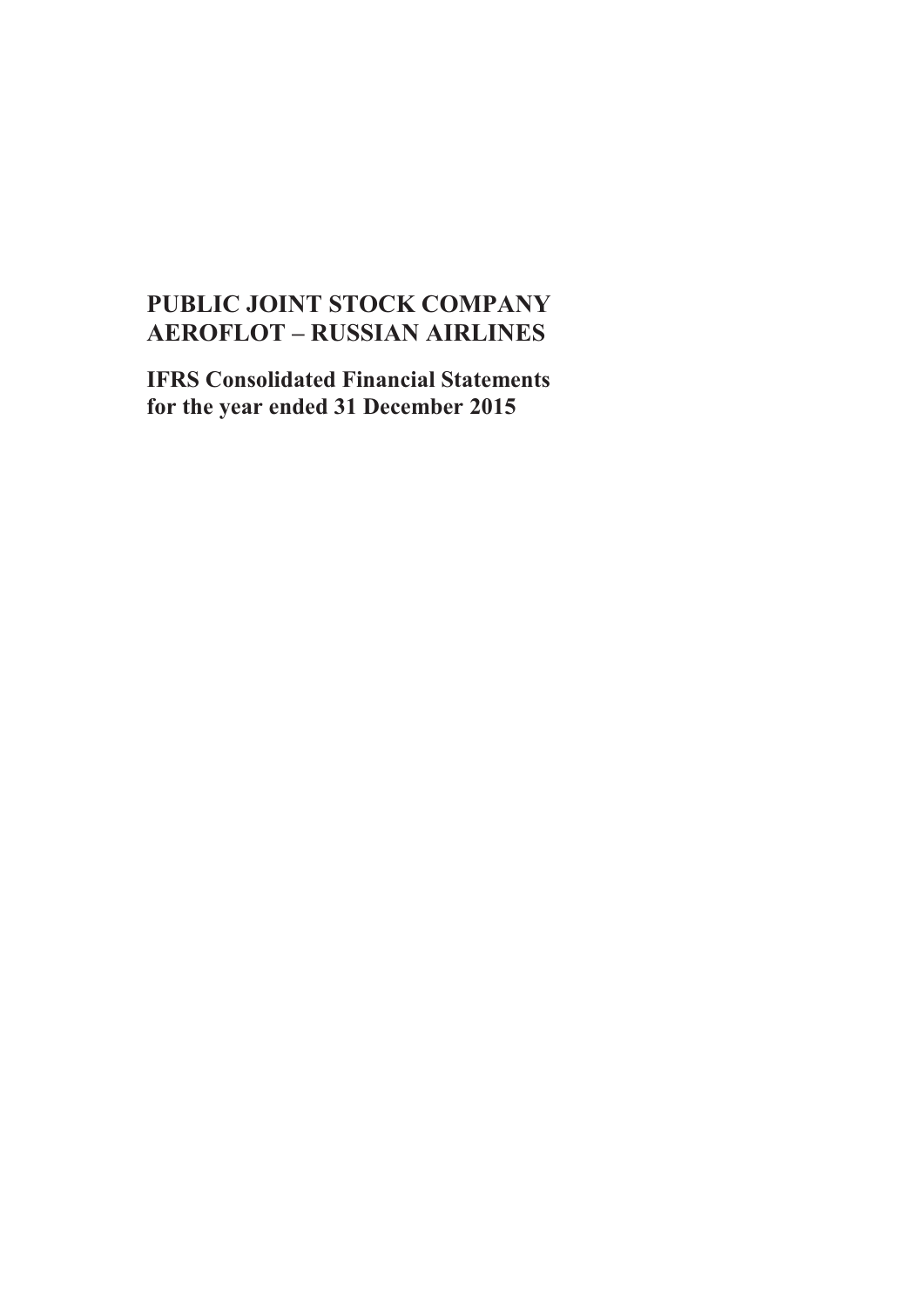

# **Contents**

Statement of Management's Responsibilities for the Preparation and Approval of the Consolidated Financial Statements for 2015

| Auditors' Report |  |
|------------------|--|
|------------------|--|

Notes to the Consolidated Financial Statements

| 1.               |                                                                                 |  |
|------------------|---------------------------------------------------------------------------------|--|
| $\overline{2}$ . |                                                                                 |  |
| 3.               | Critical accounting estimates and judgements in applying accounting policies 29 |  |
| 4.               |                                                                                 |  |
| 5.               |                                                                                 |  |
| 6.               |                                                                                 |  |
| 7.               |                                                                                 |  |
| 8.               |                                                                                 |  |
| 9.               |                                                                                 |  |
| 10.              |                                                                                 |  |
| 11.              |                                                                                 |  |
| 12.              |                                                                                 |  |
| 13.              |                                                                                 |  |
| 14.              |                                                                                 |  |
| 15.              |                                                                                 |  |
| 16.              |                                                                                 |  |
| 17.              |                                                                                 |  |
| 18.              |                                                                                 |  |
| 19.              |                                                                                 |  |
| 20.              |                                                                                 |  |
| 21.              |                                                                                 |  |
| 22.              |                                                                                 |  |
| 23.              |                                                                                 |  |
| 24.              |                                                                                 |  |
| 25.              |                                                                                 |  |
| 26.              |                                                                                 |  |
| 27.              |                                                                                 |  |
| 28.              |                                                                                 |  |
| 29.              |                                                                                 |  |
| 30.              |                                                                                 |  |
| 31.              |                                                                                 |  |
| 32.              |                                                                                 |  |
| 33.              |                                                                                 |  |
| 34.              |                                                                                 |  |
| 35.              |                                                                                 |  |
| 36.              |                                                                                 |  |
| 37.              |                                                                                 |  |
| 38.              |                                                                                 |  |
| 39.              |                                                                                 |  |
| 40.              |                                                                                 |  |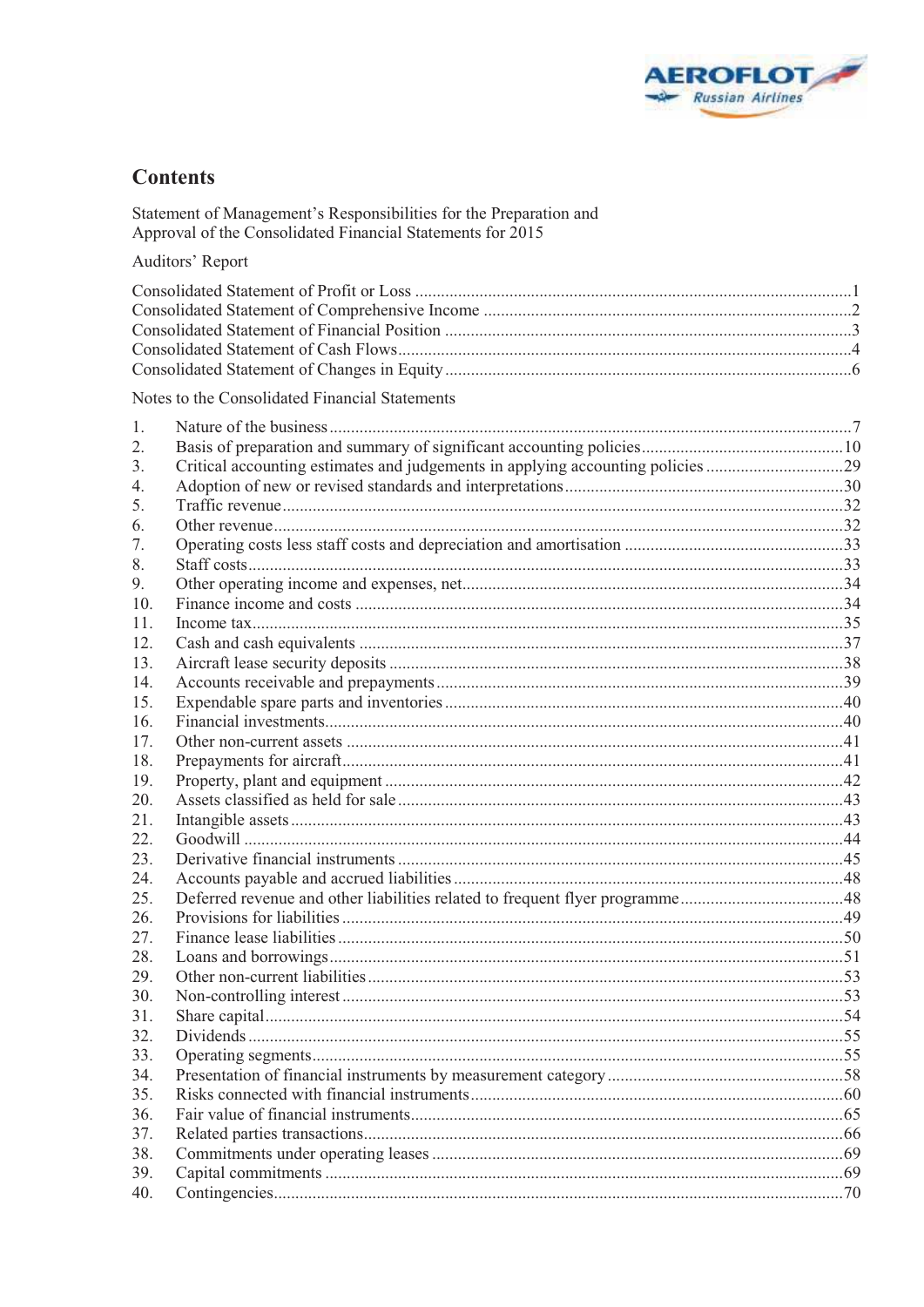#### **PJSC AEROFLOT** Statement of management's responsibilities for the preparation and approval of the Consolidated Financial Statements as at and for the year ended 31 December 2015



The following statement, which should be read in conjunction with the independent auditor's responsibilities stated in the independent auditor's report set out below, is made with a view to distinguishing the respective responsibilities of management and those of the independent auditor in relation to the consolidated financial statements of Public Joint Stock Company Aeroflot - Russian Airlines and its subsidiaries (the "Group").

Management is responsible for the preparation of consolidated financial statements that present fairly the consolidated financial position of the Group as at 31 December 2015, and the financial results of its operations, cash flows and changes in equity for the year then ended, in compliance with International Financial Reporting Standards ("IFRS").

In preparing the consolidated financial statements, management is responsible for:

- selecting suitable accounting principles and applying them consistently;
- making judgements and estimates that are reasonable:
- stating whether IFRS have been complied with, subject to any material departures being disclosed and explained in the notes to consolidated financial statements; and
- preparing the consolidated financial statements on a going concern basis, unless it is inappropriate to presume that the Group will continue in business for the foreseeable future.

Management is also responsible for:

- designing, implementing and maintaining an effective system of internal controls, throughout the Group:
- maintaining proper accounting records that disclose, with reasonable accuracy at any time, information about financial position of the Group, and the financial results of its operations and cash flows and which enable them to ensure that the consolidated financial statements of the Group comply with IFRS;
- maintaining statutory accounting records in compliance with local legislation and accounting standards in the respective jurisdictions in which the Group operates;
- taking such steps as are reasonably available to them to safeguard the assets of the Group; and
- preventing and detecting fraud and other irregularities.

The consolidated financial statements of the Group for the year ended 31 December 2015 (set out on pages 1-72) were approved on 29 February 2016 and signed on behalf of management by:

V.G. Saveliev **General Director** 

**Sh.R. Kurmashov** 

Deputy General Director for Finance and Network and Revenue Management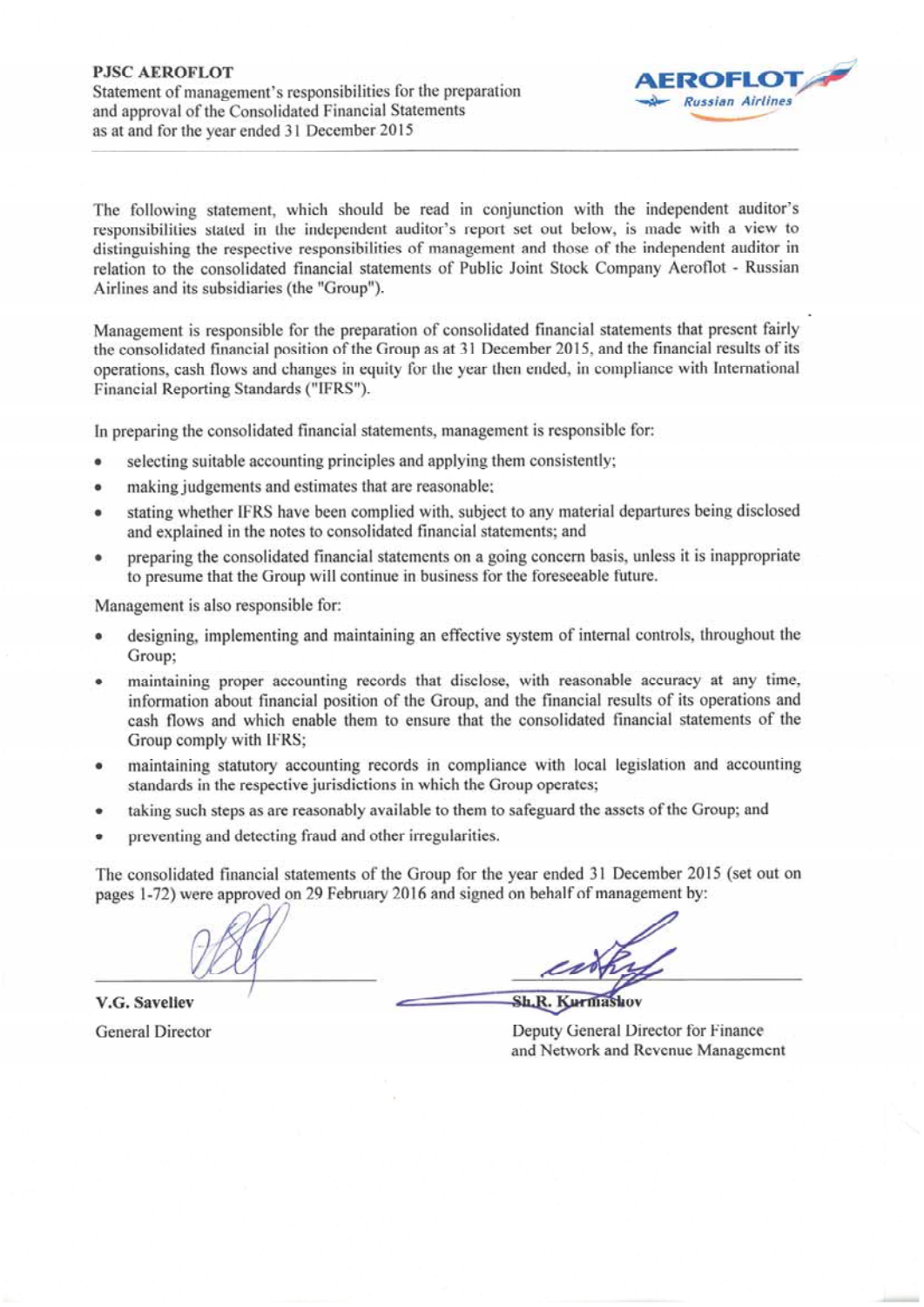

# *Independent Auditor's Report*

To the Shareholders and Board of Directors of PJSC Aeroflot

We have audited the accompanying consolidated financial statements of PJSC Aeroflot and its subsidiaries (the "Group"), which comprise the consolidated statement of financial position as at 31 December 2015 and the consolidated statements of profit or loss, comprehensive income, changes in equity and cash flows for 2015, and notes comprising a summary of significant accounting policies and other explanatory information.

#### **Management's Responsibility for the Consolidated Financial Statements**

Management is responsible for the preparation and fair presentation of these consolidated financial statements in accordance with International Financial Reporting Standards, and for such internal control as management determines is necessary to enable the preparation of consolidated financial statements that are free from material misstatement, whether due to fraud or error.

#### **Auditor's Responsibility**

Our responsibility is to express an opinion on the fair presentation of these consolidated financial statements based on our audit. We conducted our audit in accordance with Russian Federal Auditing Standards and International Standards on Auditing. Those standards require that we comply with ethical requirements and plan and perform the audit to obtain reasonable assurance about whether the consolidated financial statements are free from material misstatement.

An audit involves performing procedures to obtain audit evidence about the amounts and disclosures in the consolidated financial statements. The procedures selected depend on the auditor's judgment, including the assessment of the risks of material misstatement of the consolidated financial statements, whether due to fraud or error. In making those risk assessments, the auditor considers internal control relevant to the entity's preparation and fair presentation of the consolidated financial statements in order to design audit procedures that are appropriate in the circumstances, but not for the purpose of expressing an opinion on the effectiveness of the entity's internal control. An audit also includes evaluating the appropriateness of accounting policies used and the reasonableness of accounting estimates made by management, as well as evaluating the overall presentation of the consolidated financial statements.

We believe that the audit evidence we have obtained is sufficient and appropriate to express an opinion on the fair presentation of these consolidated financial statements.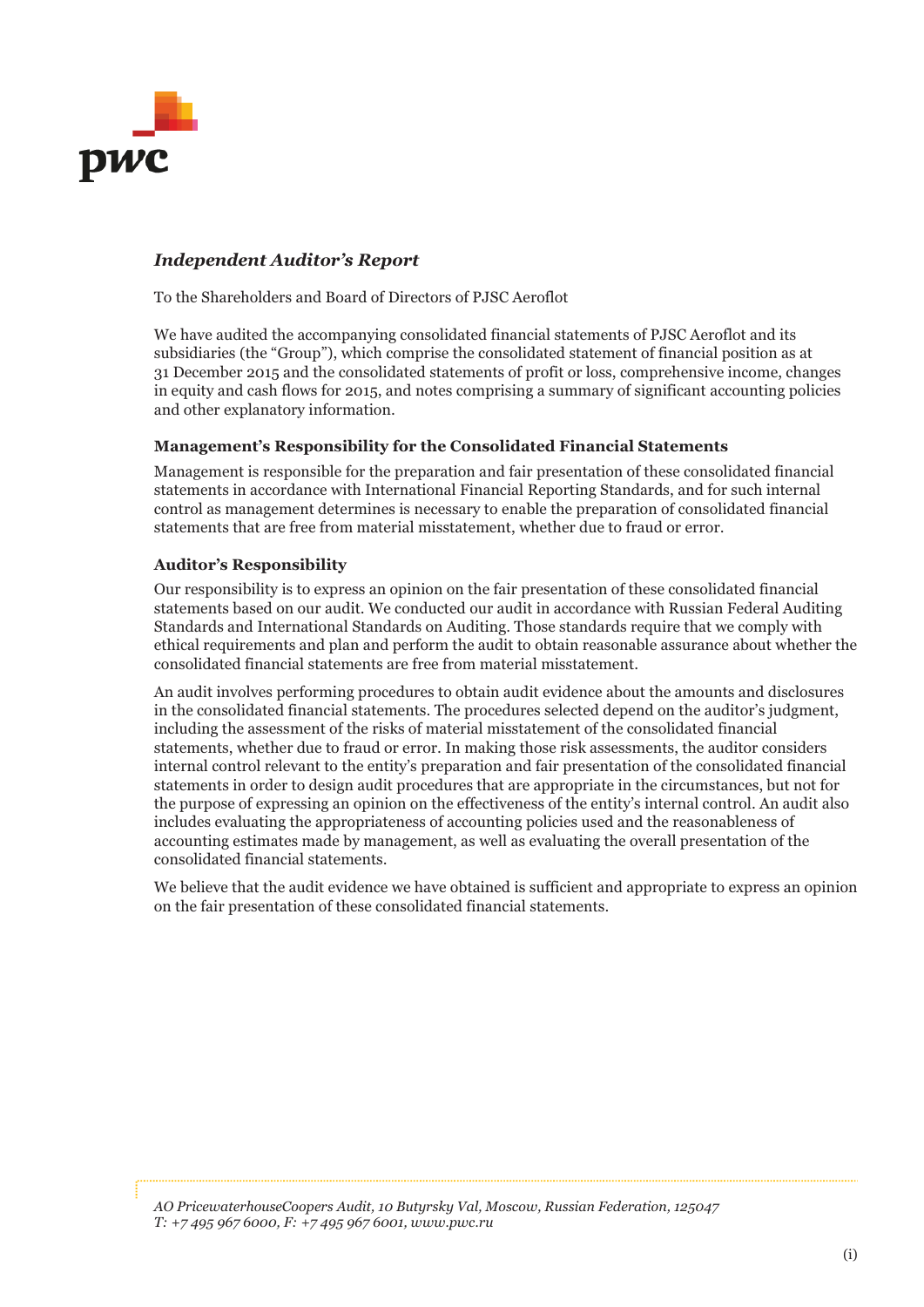

**Independent Auditor's Report (Continued)** 

#### Opinion

In our opinion, the consolidated financial statements present fairly, in all material respects, the financial position of the Group as at 31 December 2015, and its financial performance and its cash flows for 2015 in accordance with International Financial Reporting Standards.

40 Pricewaterhouse Coopers Audit

29 February 2016 CTBO Moscow, Russian Federation **Salar** 

Istor

A/N. Korablev Senior Manager (licence no. 01-000389), AO PricewaterhouseCoopers Audit

Audited entity: PJSC Aeroflot

State registration certificate  $\mathbb{N}^0$ 032.175, issued by the Moscow Registration Chamber on 21 June 1994

Certificate of inclusion in the Unified State Register of Legal Entities issued on 2 August 2002 under registration Nº 1027700092661

 $Dw_C$ 

CRA

Address of audited entity: 10 Arbat street, 119002, Russian Federaion

Independent auditor: AO PricewaterhouseCoopers Audit

State registration certificate Nº 008.890, issued by the Moscow Registration Chamber on 28 February 1992

Certificate of inclusion in the Unified State Register of Legal Entities issued on 22 August 2002 under registration Nº 1027700148431

Certificate of membership in self regulated organisation non-profit partnership "Audit Chamber of Russia" Nº 870. ORNZ 10201003683<br>in the register of auditors and audit organizations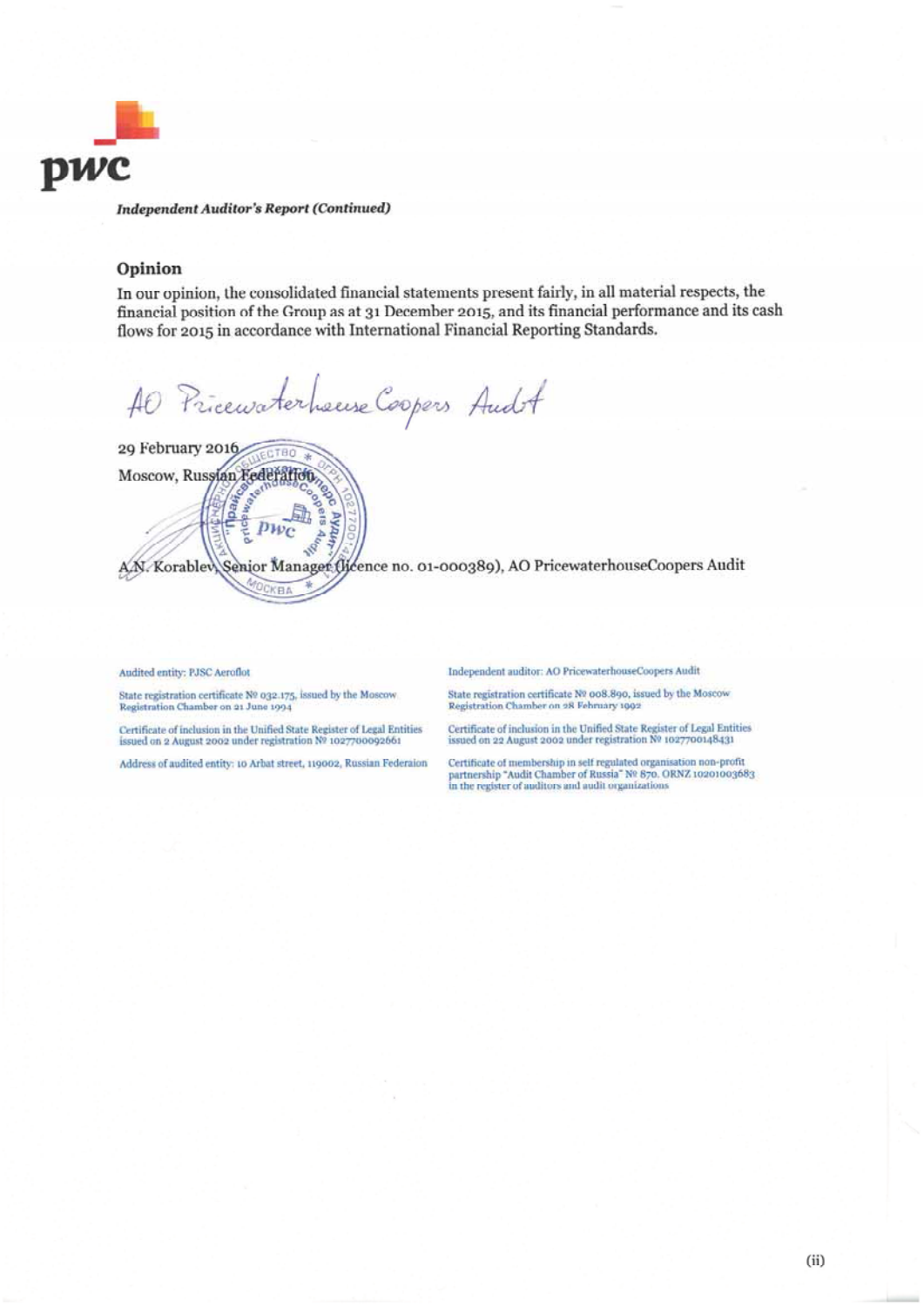### **PJSC AEROFLOT**

Consolidated Statement of Profit or Loss for the year ended 31 December 2015

(All amounts in millions of Russian Roubles, unless otherwise stated)



|                                                                     | Note           | 2015       | 2014       |
|---------------------------------------------------------------------|----------------|------------|------------|
| Traffic revenue                                                     | 5              | 359,205    | 277,354    |
| Other revenue                                                       | 6              | 55,968     | 42,417     |
| Revenue                                                             |                | 415,173    | 319,771    |
| Operating costs, excluding staff costs and depreciation             |                |            |            |
| and amortisation                                                    | $\overline{7}$ | (304, 214) | (239, 327) |
| Staff costs                                                         | 8              | (55, 619)  | (52, 148)  |
| Depreciation and amortisation                                       | 19, 21         | (13,306)   | (12, 136)  |
| Other operating income and (expenses), net                          | 9              | 2,073      | (4, 892)   |
| <b>Operating costs</b>                                              |                | (371,066)  | (308, 503) |
| <b>Operating profit</b>                                             |                | 44,107     | 11,268     |
| Finance income                                                      | 10             | 15,811     | 2,471      |
| Finance costs                                                       | 10             | (37,715)   | (28, 399)  |
| Hedging result                                                      | 10             | (23, 746)  | (1, 723)   |
| Share of results of associates                                      |                | (17)       | 31         |
| Loss before income tax                                              |                | (1, 560)   | (16, 352)  |
| Income tax                                                          | 11             | (4,934)    | (794)      |
| Loss for the year                                                   |                | (6, 494)   | (17, 146)  |
| Loss for the year attributable to:                                  |                |            |            |
| Shareholders of the Company                                         |                | (5,829)    | (15, 471)  |
| Non-controlling interest                                            |                | (665)      | (1,675)    |
| <b>LOSS FOR THE YEAR</b>                                            |                | (6, 494)   | (17, 146)  |
| Loss per share - basic (in Roubles per share)                       |                | (5.5)      | (14.6)     |
| Loss per share - diluted (in Roubles per share)                     |                | (5.5)      | (14.6)     |
| Weighted average number of shares outstanding<br>(millions)         |                | 1,056.9    | 1,056.9    |
| Weighted average number of diluted shares outstanding<br>(millions) |                | 1,056.9    | 1,056.9    |
|                                                                     |                |            |            |

Approved on 29 February 2016 and signed on behalf of management

V. G. Saveliev

**General Director** 

Sh. R. Kurmashov

Deputy General Director for Finance and Network and Revenue Management

The consolidated statement of profit or loss should be read in conjunction with the notes set out on pages 7 to 72 which are forming part of the consolidated financial statements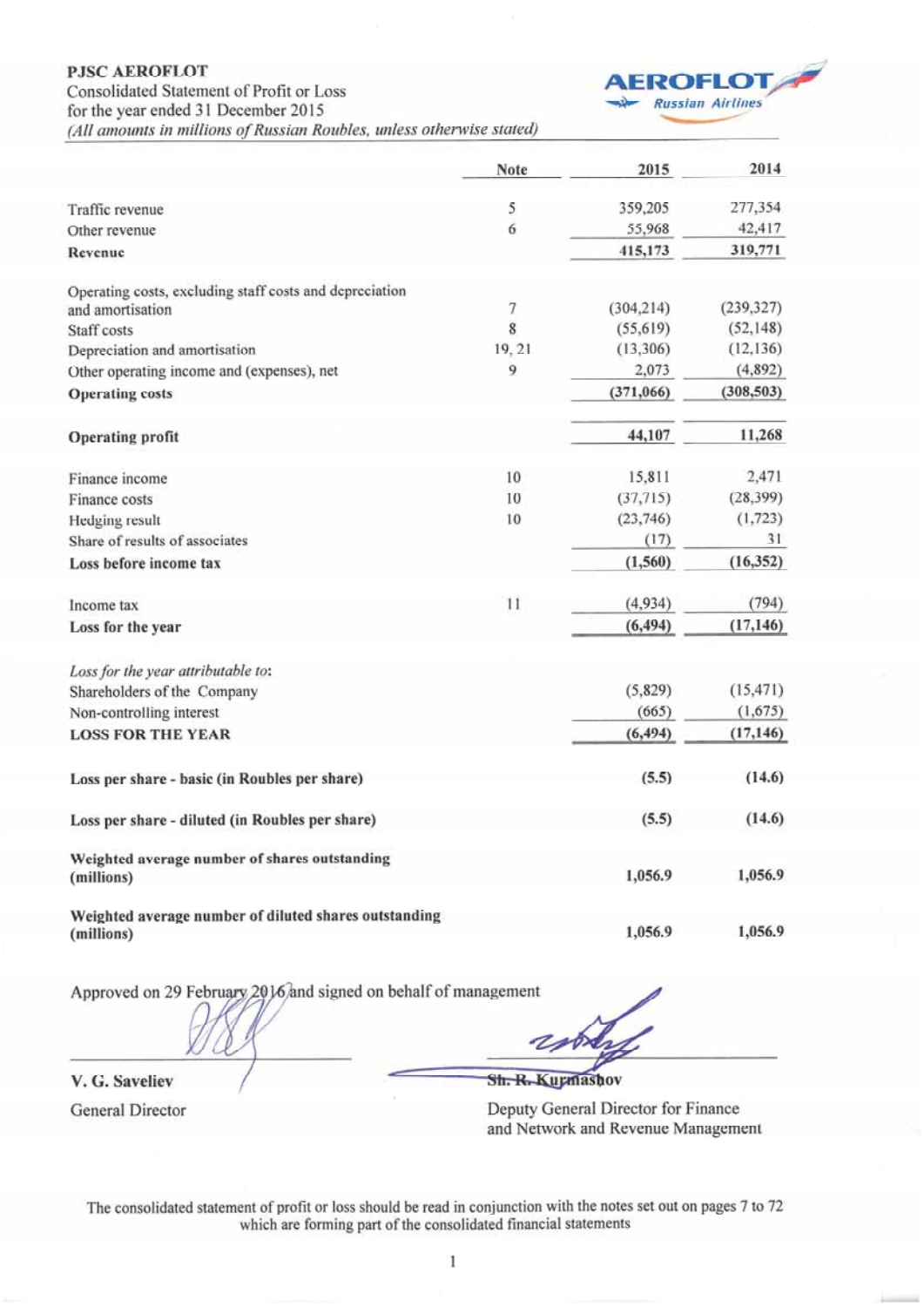

|                                                                                                                                          | <b>Note</b> | 2015      | 2014      |
|------------------------------------------------------------------------------------------------------------------------------------------|-------------|-----------|-----------|
| Loss for the year                                                                                                                        |             |           |           |
| Other comprehensive (loss)/profit:                                                                                                       |             | (6, 494)  | (17, 146) |
| Items that may be reclassified subsequently to profit or loss:                                                                           |             |           |           |
| Translation from the functional currency to the presentation currency<br>Gain/(loss) from the change in fair value of hedging derivative |             |           | 33        |
| financial instruments                                                                                                                    | 23          | 12,810    | (16,793)  |
| Effect from hedging revenue with foreign currency liabilities                                                                            |             | (32, 911) | (43,596)  |
| Deferred tax related to the loss on cash flow hedging instruments                                                                        | 11          | 4,038     | 12,115    |
| Other comprehensive loss for the year                                                                                                    |             | (16, 063) | (48, 241) |
| <b>TOTAL COMPREHENSIVE LOSS FOR THE YEAR</b>                                                                                             |             | (22, 557) | (65, 387) |
| Total comprehensive loss attributable to:                                                                                                |             |           |           |
| Shareholders of the Company                                                                                                              |             | (21,892)  | (63,712)  |
| Non-controlling interest                                                                                                                 |             | (665)     | (1,675)   |
| <b>TOTAL COMPREHENSIVE LOSS FOR THE YEAR</b>                                                                                             |             | (22, 557) | (65, 387) |

The consolidated statement of comprehensive income should be read in conjunction with the notes set out on pages 7 to 72 which are forming part of the consolidated financial statements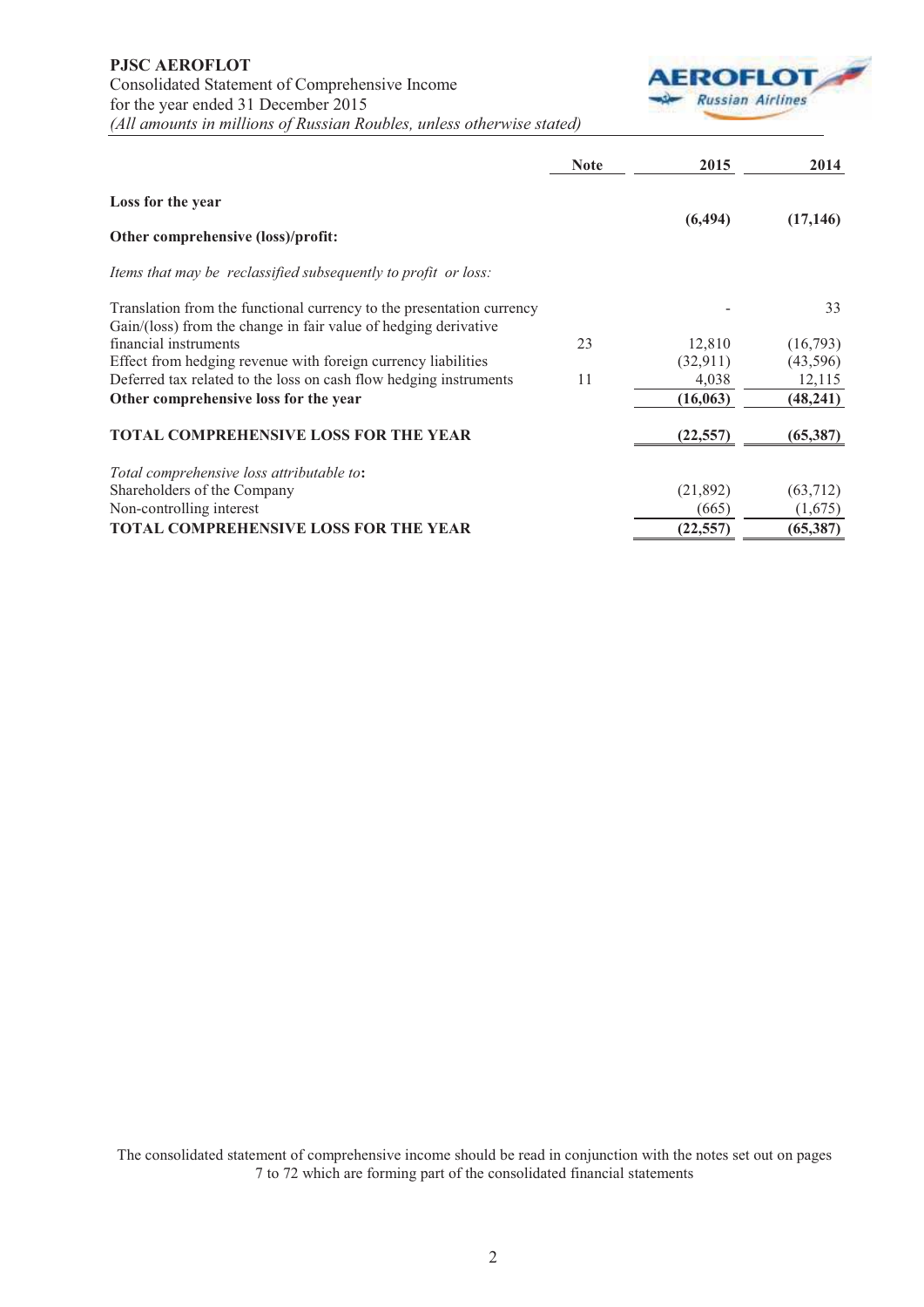### **PJSC AEROFLOT**  Consolidated Statement of Financial Position as at 31 December 2015 *(All amounts in millions of Russian Roubles, unless otherwise stated)*



|                                                                                  |             | 31 December<br>2015 | 31 December<br>2014 |
|----------------------------------------------------------------------------------|-------------|---------------------|---------------------|
| <b>ASSETS</b>                                                                    | <b>Note</b> |                     |                     |
| <b>Current assets</b>                                                            |             |                     |                     |
| Cash and cash equivalents                                                        | 12          | 30,693              | 26,547              |
| Short-term financial investments                                                 | 16          | 5,917               | 961                 |
| Accounts receivable and prepayments                                              | 14          | 76,317              | 56,769              |
| Current income tax prepayment                                                    |             | 2,489               | 668                 |
| Aircraft lease security deposits                                                 | 13          | 2,658               | 321                 |
| Expendable spare parts and inventories                                           | 15          | 7,447               | 6,516               |
| Derivative financial instruments                                                 | 23          | 53                  | 431                 |
| Assets classified as held for sale                                               | 20          | 7,732               |                     |
| <b>Total current assets</b>                                                      |             | 133,306             | 92,213              |
| <b>Non-current assets</b>                                                        |             |                     |                     |
| Deferred tax assets                                                              | 11          | 21,632              | 18,540              |
| Investments in associates                                                        |             | 109                 | 140                 |
| Long-term financial investments                                                  | 16          | 6,118               | 6,115               |
| Aircraft lease security deposits                                                 | 13          | 2,132               | 2,110               |
| Other non-current assets                                                         | 17          | 2,762               | 3,759               |
| Prepayments for aircraft                                                         | 18          | 35,291              | 29,241              |
| Property, plant and equipment                                                    | 19          | 104,494             | 116,044             |
| Intangible assets                                                                | 21          | 2,690               | 2,762               |
| Goodwill                                                                         | 22          | 6,660               | 6,660               |
| Derivative financial instruments                                                 | 23          |                     | 134                 |
| <b>Total non-current assets</b>                                                  |             | 181,888             | 185,505             |
| <b>TOTAL ASSETS</b>                                                              |             | 315,194             | 277,718             |
| <b>LIABILITIES AND EQUITY</b>                                                    |             |                     |                     |
| <b>Current liabilities</b>                                                       |             |                     |                     |
| Derivative financial instruments                                                 | 23          | 4,853               | 26,312              |
| Accounts payable and accrued liabilities                                         | 24          | 54,751              | 48,952              |
| Unearned traffic revenue                                                         |             | 28,691              | 22,469              |
| Deferred revenue related to frequent flyer programme                             | 25          | 1,307               | 799                 |
| Provisions for liabilities                                                       | 26          | 7,519               | 2,349               |
| Finance lease liabilities                                                        | 27          | 19,504              | 16,912              |
| Short-term borrowings and current portion of long-term loans and borrowings      | 28          | 54,085              | 17,343              |
| Liabilities related to assets held for sale                                      | 20          | 7,371               |                     |
| <b>Total current liabilities</b>                                                 |             | 178,081             | 135, 136            |
| <b>Non-current liabilities</b>                                                   |             |                     |                     |
| Long-term loans and borrowings                                                   | 28          | 14,375              | 6,860               |
| Finance lease liabilities                                                        | 27          | 145,020             | 132,366             |
| Provisions                                                                       | 26          | 6,917               | 4,845               |
| Deferred tax liabilities<br>Deferred revenue related to frequent flyer programme | 11<br>25    | 170<br>2,941        | 133<br>2,560        |
| Derivative financial instruments                                                 | 23          |                     | 4,839               |
| Other non-current liabilities                                                    | 29          | 3,810               | 4,484               |
| <b>Total non-current liabilities</b>                                             |             |                     |                     |
| <b>TOTAL LIABILITIES</b>                                                         |             | 173,233<br>351,314  | 156,087<br>291,223  |
| <b>Equity</b>                                                                    |             |                     |                     |
| Share capital                                                                    | 31          | 1,359               | 1,359               |
| Treasury shares reserve                                                          |             | (3,571)             | (3,571)             |
| Accumulated profit on disposal of treasury shares                                |             | 1,659               | 1,659               |
| Investment revaluation reserve                                                   |             | (5)                 | (5)                 |
| Hedging reserve                                                                  | 23, 27      | (64,720)            | (48, 657)           |
| Retained earnings                                                                |             | 39,755              | 45,584              |
| Equity attributable to shareholders of the Company                               |             | (25, 523)           | (3, 631)            |
| Non-controlling interest                                                         |             | (10, 597)           | (9,874)             |
| <b>TOTAL EQUITY</b>                                                              |             | (36, 120)           | (13,505)            |
| <b>TOTAL LIABILITIES AND EQUITY</b>                                              |             | 315,194             | 277,718             |
|                                                                                  |             |                     |                     |

The consolidated statement of financial position should be read in conjunction with the notes set out on pages 7 to 72 which are forming part of the consolidated financial statements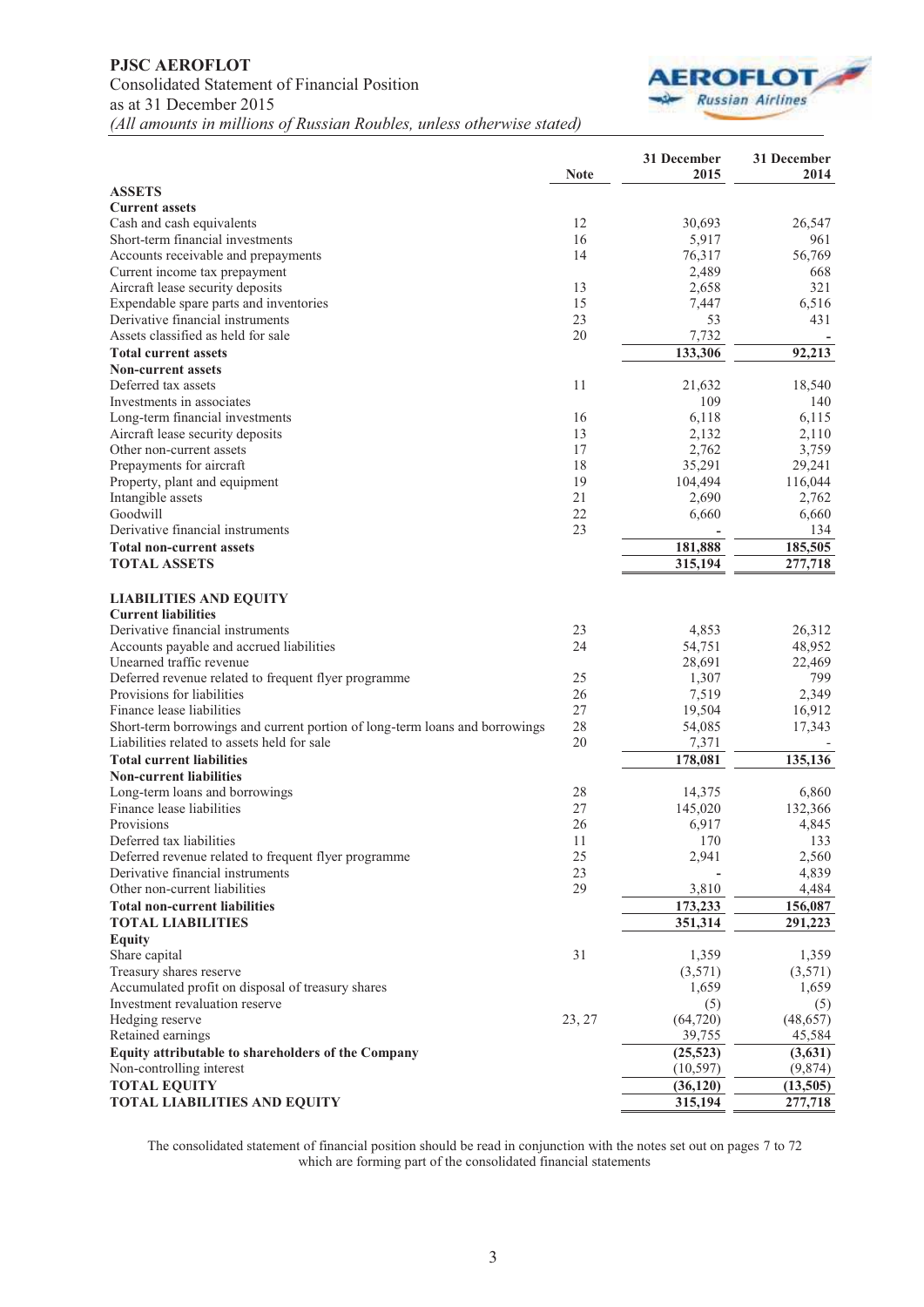### **PJSC AEROFLOT**  Consolidated Statement of Cash Flows for the year ended 31 December 2015



*(All amounts in millions of Russian Roubles, unless otherwise stated)* 

|                                                                        | <b>Note</b> | 2015     | 2014      |
|------------------------------------------------------------------------|-------------|----------|-----------|
| <b>Cash flows from operating activities:</b>                           |             |          |           |
| Loss before income tax                                                 |             | (1, 560) | (16, 352) |
| Adjustments for:                                                       |             |          |           |
| Depreciation and amortisation                                          | 19, 21      | 13,306   | 12,136    |
| Charge of impairment provision for doubtful accounts receivable        | 9           | 6,106    | 3,103     |
| Loss on doubtful accounts write-off                                    | 9           | 589      | 33        |
| Change in impairment provision for obsolete expendable spare parts and |             |          |           |
| inventory                                                              |             | 276      | 242       |
| Charge of provision for impairment of property, plant and equipment    | 19          | 400      | 34        |
| Loss/(gain) on disposal of property, plant and equipment               |             | 272      | (1,907)   |
| Gain on accounts payable write-off                                     | 9           | (164)    | (384)     |
| Share of financial results of associates                               |             | 17       | (31)      |
| Loss/(gain) on sale and impairment of investments and loans issued     | 10          | 9,159    | (1)       |
| (Gain)/loss from change in the fair value of derivative financial      |             |          |           |
| instruments                                                            | 10          | (11,885) | 9,869     |
| Hedging result                                                         | 10          | 23,746   | 1,723     |
| Change in provisions for liabilities                                   | 26          | 4,264    | 1,271     |
| Interest expense                                                       | 10          | 7,737    | 4,934     |
| Foreign exchange loss                                                  | 10          | 849      | 14,795    |
| Write-off of VAT recoverable                                           | 9           | 90       |           |
| Gain on recovery of VAT                                                | 9           | (8,021)  | (285)     |
| Change in other provisions and other assets impairments                |             | (17)     | (46)      |
| Other operating (income)/expenses, net                                 |             | (573)    | 165       |
| Other finance income, net                                              |             | (36)     | (449)     |
| Loss on derivative financial instruments, net                          | 10          | 19,803   | 2,813     |
| Dividend income                                                        |             | (89)     | (60)      |
| Total operating cash flows before working capital changes              |             | 64,269   | 31,603    |
| Change in accounts receivable and prepayments                          |             | (2,251)  | 4,658     |
| Change in expendable spare parts and inventories                       |             | (1,216)  | (1, 831)  |
| Change in accounts payable and accrued liabilities                     |             | 14,705   | 8,452     |
| Total operating cash flows after working capital changes               |             | 75,507   | 42,882    |
| Restricted cash                                                        | 12          | 18       | (82)      |
| Income taxes paid                                                      |             | (6,041)  | (6, 863)  |
| Income tax refunded                                                    |             | 180      | 40        |
| Net cash flows from operating activities                               |             | 69,664   | 35,977    |

The consolidated statement of cash flows should be read in conjunction with the notes set out on pages 7 to 72 which are forming part of the consolidated financial statements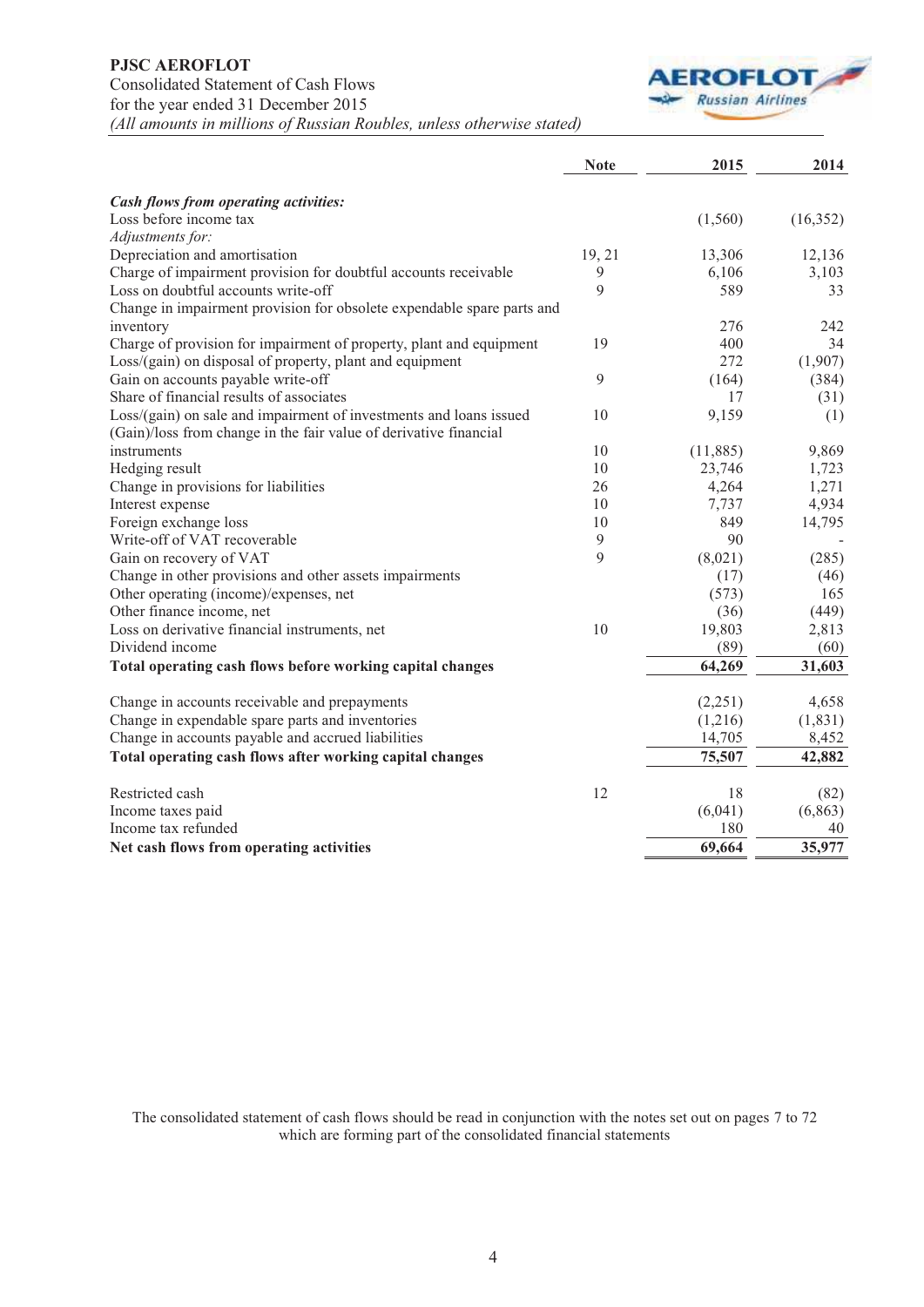### **PJSC AEROFLOT**  Consolidated Statement of Cash Flows for the year ended 31 December 2015 *(All amounts in millions of Russian Roubles, unless otherwise stated)*



|                                                                   | <b>Note</b> | 2015      | 2014      |
|-------------------------------------------------------------------|-------------|-----------|-----------|
| Cash flows from investing activities:                             |             |           |           |
| Deposits return                                                   |             | 6,375     | 1,869     |
| Proceeds from sale of investments                                 |             | 30        |           |
| Deposits placement                                                |             | (11, 741) | (2,486)   |
| Purchases of investments and issue of loans                       |             | (8,652)   | (66)      |
| Proceeds from sale of property, plant and equipment               |             | 603       | 126       |
| Purchases of property, plant and equipment and intangible assets  |             | (9,196)   | (6,160)   |
| Dividends received                                                |             | 74        | 70        |
| Prepayments for aircraft                                          |             | (22,708)  | (21,361)  |
| Return of prepayments for aircraft                                |             | 7,828     | 9,620     |
| Payment of operating lease security deposits                      |             | (1,995)   | (304)     |
| Return of operating lease security deposits                       |             | 612       | 200       |
| Net cash flows used in investing activities                       |             | (38, 770) | (18, 492) |
|                                                                   |             |           |           |
| <b>Cash flows from financing activities:</b>                      |             |           |           |
| Proceeds from loans and borrowings                                |             | 73,331    | 18,398    |
| Repayment of loans and borrowings                                 |             | (36, 267) | (9,870)   |
| Repayment of the principal element of finance lease liabilities   |             | (19, 455) | (15,629)  |
| Interest paid                                                     |             | (5,914)   | (3,409)   |
| Proceeds from disposal of treasury shares                         |             |           | 2         |
| Proceeds from sale of treasury shares to non-controlling          |             |           |           |
| shareholders                                                      |             |           | 119       |
| Dividends paid                                                    |             | (88)      | (2,833)   |
| Payments on settlement of derivative financial instruments, net   |             | (39,682)  | (1, 451)  |
| Net cash used in financing activities                             |             | (28, 075) | (14, 673) |
| Effect of exchange rate fluctuations on cash and cash equivalents |             | 1,327     | 5,075     |
| Net increase in cash and cash equivalents                         |             | 4,146     | 7,887     |
|                                                                   |             |           |           |
| Cash and cash equivalents at the beginning of the year            |             | 26,547    | 18,660    |
| Cash and cash equivalents at the end of the year                  |             | 30,693    | 26,547    |
| Non-cash transactions as part of the investing activities:        |             |           |           |
| Property, plant and equipment acquired under finance leases       |             | 1,781     | 34,472    |

The consolidated statement of cash flows should be read in conjunction with the notes set out on pages 7 to 72 which are forming part of the consolidated financial statements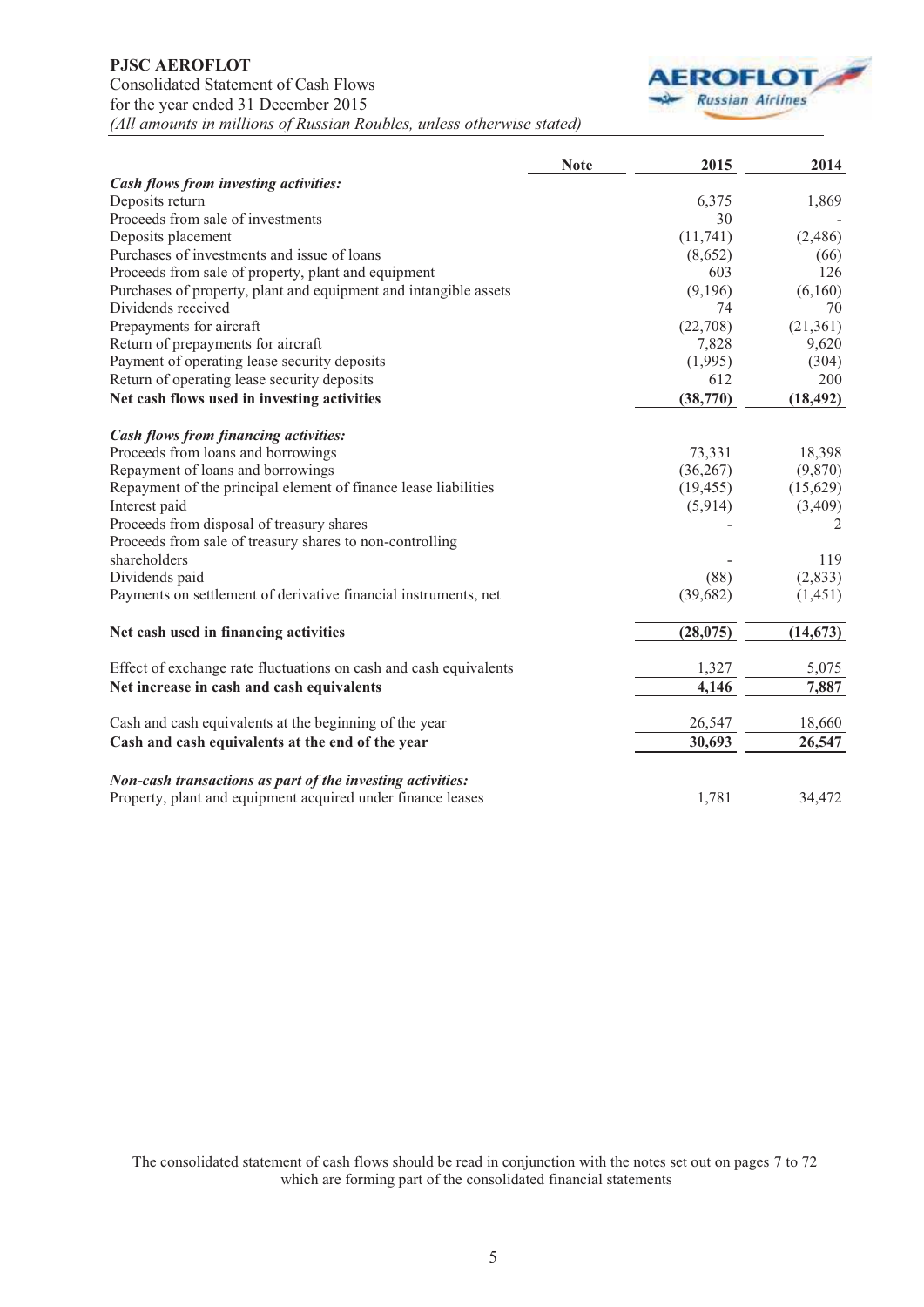#### **PJSC AEROFLOT**

Consolidated Statement of Changes in Equity

for the year ended 31 December 2015

*(All amounts in millions of Russian Roubles, unless otherwise stated)*

|                                                                           |      |                         |                                                                                                |                                      | Equity attributable to shareholders of the Company |                    |                             |                |                             |                 |
|---------------------------------------------------------------------------|------|-------------------------|------------------------------------------------------------------------------------------------|--------------------------------------|----------------------------------------------------|--------------------|-----------------------------|----------------|-----------------------------|-----------------|
|                                                                           | Note | <b>Share</b><br>capital | <b>Accumulated result on</b><br>disposal of treasury<br>shares less treasury<br>shares reserve | Investment<br>revaluation<br>reserve | Accumulated<br>currency<br>translation<br>reserve  | Hedging<br>reserve | <b>Retained</b><br>earnings | Total          | Non-controlling<br>interest | Total<br>equity |
| 1 January 2014                                                            |      | 1,359                   | (1, 914)                                                                                       | (10)                                 | (28)                                               | (383)              | 61.122                      | 60.146         | (5,666)                     | 54,480          |
| Loss for the year                                                         |      |                         |                                                                                                |                                      |                                                    |                    | (15, 471)                   | (15, 471)      | (1,675)                     | (17, 146)       |
| Translation from the functional<br>currency to the presentation           |      |                         |                                                                                                |                                      |                                                    |                    |                             |                |                             |                 |
| currency                                                                  |      |                         |                                                                                                | $\sim$                               | 28                                                 |                    |                             | 33             |                             | 33              |
| Loss from the change in fair value<br>of derivative financial instruments |      |                         |                                                                                                |                                      |                                                    |                    |                             |                |                             |                 |
| net of related deferred tax                                               |      |                         |                                                                                                |                                      |                                                    | (48, 274)          |                             | (48, 274)      |                             | (48, 274)       |
| Total other comprehensive loss                                            |      |                         |                                                                                                |                                      |                                                    |                    |                             | (48, 241)      |                             | (48, 241)       |
| <b>Total comprehensive loss</b>                                           |      |                         |                                                                                                |                                      |                                                    |                    |                             | (63, 712)      | (1,675)                     | (65, 387)       |
| Disposal of treasury shares                                               |      |                         | $\mathcal{D}$                                                                                  |                                      |                                                    |                    |                             | $\mathfrak{D}$ |                             | $\overline{2}$  |
| Sale of shares to non-controlling                                         |      |                         |                                                                                                |                                      |                                                    |                    |                             |                |                             |                 |
| shareholders                                                              |      |                         |                                                                                                |                                      |                                                    |                    | 2,585                       | 2,585          | (2, 283)                    | 302             |
| Dividends declared                                                        |      |                         |                                                                                                |                                      |                                                    |                    | (2,652)                     | (2,652)        | (250)                       | (2,902)         |
| 31 December 2014                                                          |      | 1.359                   | (1, 912)                                                                                       | (5)                                  |                                                    | (48, 657)          | 45,584                      | (3,631)        | (9, 874)                    | (13,505)        |
| 1 January 2015                                                            |      | 1,359                   | (1, 912)                                                                                       | (5)                                  |                                                    | (48, 657)          | 45,584                      | (3,631)        | (9, 874)                    | (13,505)        |
| Loss for the year                                                         |      |                         |                                                                                                |                                      |                                                    |                    | (5,829)                     | (5,829)        | (665)                       | (6, 494)        |
| Loss from the change in fair value                                        |      |                         |                                                                                                |                                      |                                                    |                    |                             |                |                             |                 |
| of derivative financial instruments                                       |      |                         |                                                                                                |                                      |                                                    |                    |                             |                |                             |                 |
| net of related deferred tax                                               |      |                         |                                                                                                |                                      |                                                    | (16,063)           |                             | (16,063)       |                             | (16,063)        |
| Total other comprehensive loss                                            |      |                         |                                                                                                |                                      |                                                    |                    | ٠                           | (16, 063)      |                             | (16, 063)       |
| <b>Total comprehensive loss</b>                                           |      |                         |                                                                                                |                                      |                                                    |                    |                             | (21, 892)      | (665)                       | (22, 557)       |
| Dividends declared                                                        |      |                         |                                                                                                |                                      |                                                    |                    |                             |                | (58)                        | (58)            |
| 31 December 2015                                                          |      | 1.359                   | (1, 912)                                                                                       | (5)                                  | $\overline{\phantom{a}}$                           | (64, 720)          | 39,755                      | (25, 523)      | (10.597)                    | (36, 120)       |

**AEROFLOT** Russian Airlines

The consolidated statement of changes in equity should be read in conjunction with the notes set out on pages 7 to 72 which are forming part of the consolidated financial statements

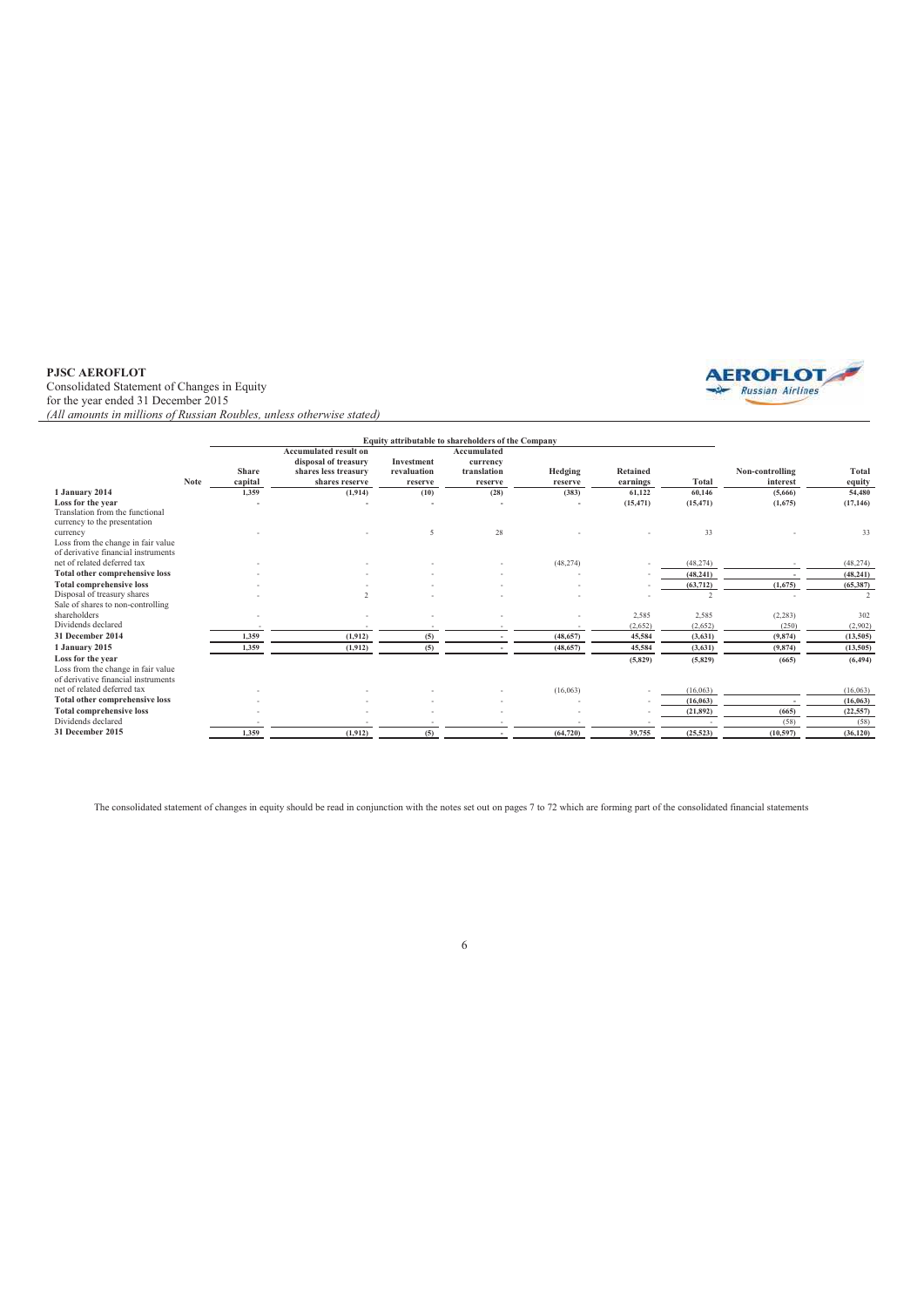

### **1. NATURE OF THE BUSINESS**

Company Aeroflot – Russian Airlines (the "Company" or "Aeroflot") was formed as an opened joint stock company following the Russian Government decree in 1992 (hereinafter - the "1992 decree"). The 1992 decree conferred all the rights and obligations of Aeroflot **–** Soviet Airlines and its structural units upon the Company, including inter-governmental bilateral agreements and agreements signed with foreign airlines and enterprises in the field of civil aviation. Following the Decree of the Russian President No. 1009 dated 4 August 2004, the Company was included in the List of Strategic Entities and Strategic Joint Stock Companies.

Beginning 1 July 2015 Open Joint Stock Company Aeroflot – Russian Airlines changed official title to Public Joint Stock Company Aeroflot – Russian Airlines (PJSC Aeroflot) due to legislation changes.

The principal activities of the Company are the provision of passenger and cargo air transportation services, both domestically and internationally, and other aviation-related services from Moscow Sheremetyevo Airport. The Company and its subsidiaries (the "Group") also conduct activities comprising airline catering and hotel operations. Associated entities mainly comprise aviation security services and other ancillary services.

As at 31 December 2015 and 2014, the Government of the Russian Federation (the "RF") represented by the Federal Agency for Management of State Property owned 51.17% of the Company. The Company's headquarters are located in Moscow at 10 Arbat Street, 119002, RF.

| Company name                                     | <b>Registered address</b> | <b>Principal activity</b>        | 31 December 2015       | 31 December 2014       |
|--------------------------------------------------|---------------------------|----------------------------------|------------------------|------------------------|
| JSC Donavia<br>("Donavia")                       | Rostov-on-Don,<br>RF      | Airline                          | 100.00%                | 100.00%                |
| <b>JSC</b> Rossiya airlines<br>("AK Rossiya")    | St. Petersburg, RF        | Airline                          | 75% minus one<br>share | 75% minus one<br>share |
| OJSC Vladivostok Avia<br>("Vladavia")            | Primorsk Region, RF       | Airline                          | 26.60%                 | 26.60%                 |
| <b>JSC</b> Aurora Airlines<br>("AK Aurora")      | Yuzhno-Sakhalinsk, RF     | Airline                          | 51.00%                 | 51.00%                 |
| <b>JSC</b> Orenburg airlines<br>("Orenburgavia") | Orenburg, RF              | Airline                          | 100.00%                | 100.00%                |
| CJSC Aeroflot-Cargo                              | Moscow, RF                | Cargo transportation<br>services | 100.00%                | 100.00%                |
| LLC Dobrolet ("Dobrolet")                        | Moscow, RF                | Airline                          |                        | 100.00%                |
| LLC Pobeda Airlines<br>("Pobeda")                | Moscow, RF                | Airline                          | 100.00%                | 100.00%                |
| LLC Aeroflot-Finance<br>("Aeroflot-Finance")     | Moscow, RF                | Finance services                 | $100.00\%$             | $100.00\%$             |
| <b>CJSC</b> Aeromar                              | Moscow Region, RF         | Catering                         | 51.00%                 | 51.00%                 |
| <b>CJSC</b> Sherotel                             | Moscow Region, RF         | Hotel                            | 100.00%                | 100.00%                |
| LLC A-Technics                                   | Moscow, RF                | Technical<br>maintenance         | 100.00%                |                        |

The principal subsidiaries are: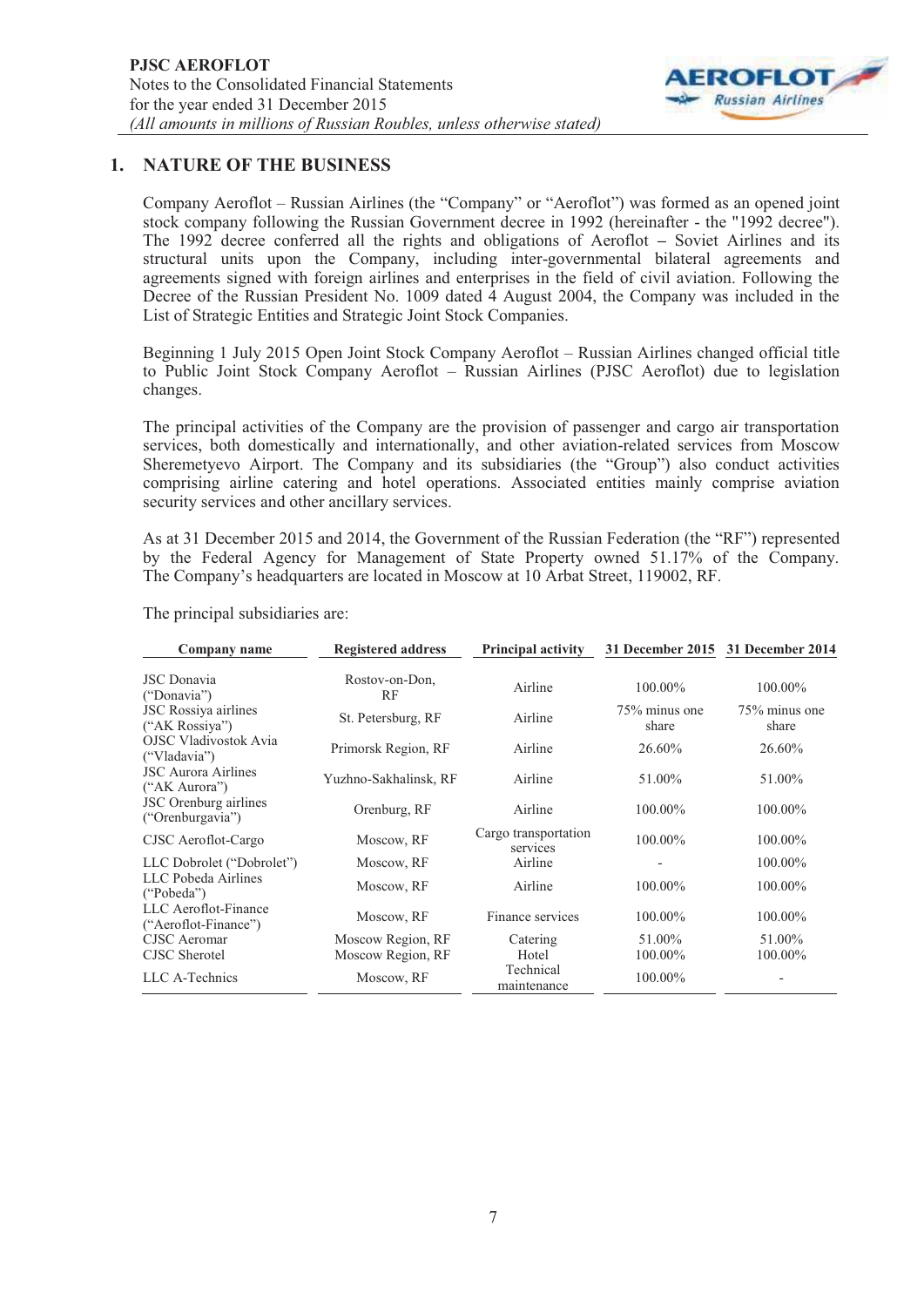

# **1. NATURE OF THE BUSINESS (CONTINUED)**

On 16 September 2014 the Company registered legal entity LLC Low Cost Carrier, which was renamed to LLC Pobeda Airlines on 9 December 2014.

On 7 December 2015 LLC Aeroflot-Finance registered a new subsidiary LLC A-Technics in order to operate technical maintenance of the Group's aircraft fleet.

The Group's major associate is:

| Company          |                           |                           | 31 December | 31 December |
|------------------|---------------------------|---------------------------|-------------|-------------|
| name             | <b>Registered address</b> | <b>Principal activity</b> | 2015        | 2014        |
| CJSC AeroMASH-AB | Moscow Region,            | Aviation                  | $45.00\%$   | $45.00\%$   |
| ("AeroMASH-AB")  | R F                       | security                  |             |             |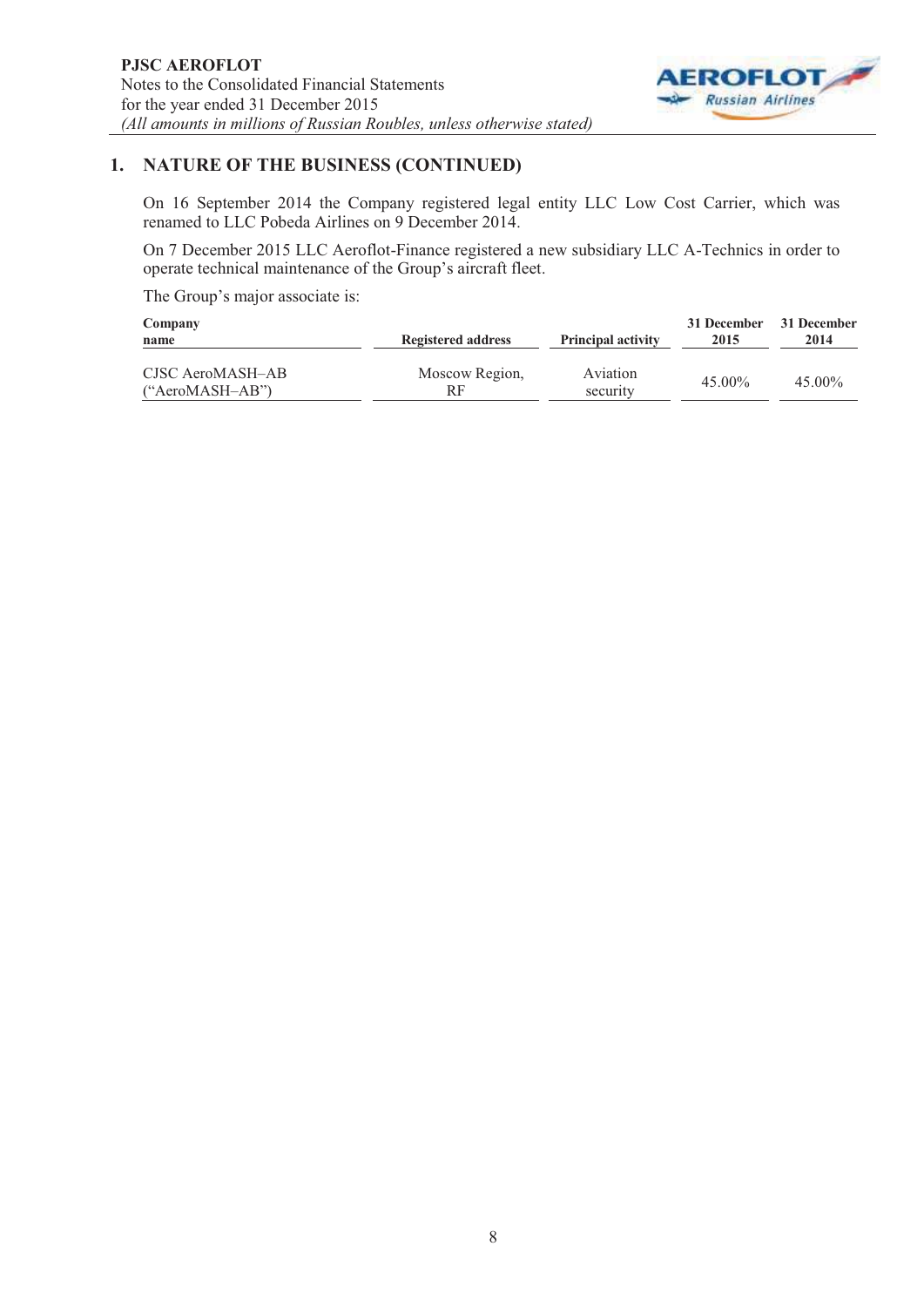**PJSC AEROFLOT**  Notes to the Consolidated Financial Statements for the year ended 31 December 2015 *(All amounts in millions of Russian Roubles, unless otherwise stated)*

# **1. NATURE OF THE BUSINESS (CONTINUED)**

The table below provides information on the Group's aircraft fleet as at 31 December 2015 (number of items):

| <b>TYPE OF AIRCRAFT</b>      | <b>OWNERSHIP</b> | <b>AEROFLOT</b> | <b>DONAVIA</b> | <b>AK ROSSIYA</b> | <b>ORENBURGAVIA</b> | <b>AK AURORA</b> | <b>POBEDA</b> | <b>GROUP TOTAL</b> |
|------------------------------|------------------|-----------------|----------------|-------------------|---------------------|------------------|---------------|--------------------|
| An- $24$                     | Owned            |                 |                |                   |                     |                  |               |                    |
| DHC 8-Q300                   | Owned            |                 |                |                   |                     |                  |               |                    |
| DHC 8-Q402                   | Owned            |                 |                |                   |                     |                  |               |                    |
| <b>Total owned</b>           |                  |                 |                |                   |                     |                  |               |                    |
| Airbus A319                  | Finance lease    |                 |                | 9                 |                     |                  |               |                    |
| Airbus A320                  | Finance lease    |                 |                |                   |                     |                  |               |                    |
| Airbus A321                  | Finance lease    |                 |                |                   |                     |                  |               |                    |
| Airbus A330                  | Finance lease    |                 |                |                   |                     |                  |               |                    |
| Boeing B777                  | Finance lease    | 10              |                |                   |                     |                  |               |                    |
| An- $148$                    | Finance lease    |                 |                |                   |                     |                  |               |                    |
| <b>Total finance lease</b>   |                  | 42              |                | 15                |                     |                  |               | 57                 |
| <b>SSJ 100</b>               | Operating lease  | 24              |                |                   |                     |                  |               | 24                 |
| Airbus A319                  | Operating lease  |                 | 10             |                   |                     |                  |               | 29                 |
| Airbus A320                  | Operating lease  |                 |                |                   |                     |                  |               | 69                 |
| Airbus A321                  | Operating lease  |                 |                |                   |                     |                  |               |                    |
| Airbus A330                  | Operating lease  | 14              |                |                   |                     |                  |               |                    |
| Boeing B737                  | Operating lease  | 14              |                |                   | 16                  |                  |               |                    |
| Boeing B767                  | Operating lease  |                 |                |                   |                     |                  |               |                    |
| Boeing B777                  | Operating lease  |                 |                |                   |                     |                  |               |                    |
| DHC 8-Q300                   | Operating lease  |                 |                |                   |                     |                  |               |                    |
| <b>DHC 8-Q200</b>            | Operating lease  |                 |                |                   |                     |                  |               |                    |
| DHC 6-400                    | Operating lease  |                 |                |                   |                     |                  |               |                    |
| <b>Total operating lease</b> |                  | 125             | 10             | 15                | 19                  | 19               | 12            | 200                |
| <b>Total fleet</b>           |                  | 170             | 10             | 30                | 19                  | 21               | 12            | 262                |

**AEROFLOT** - Russian Airlines

As at 31 December 2015: 1 aircraft of type Boeing B737 and 1 aircraft of type Boeing B767 were not operating, 6 aircraft of type An-148 were under redelivery maintenance, 3 aircraft of type DHC 8-Q402 were under pre-operating maintenance.

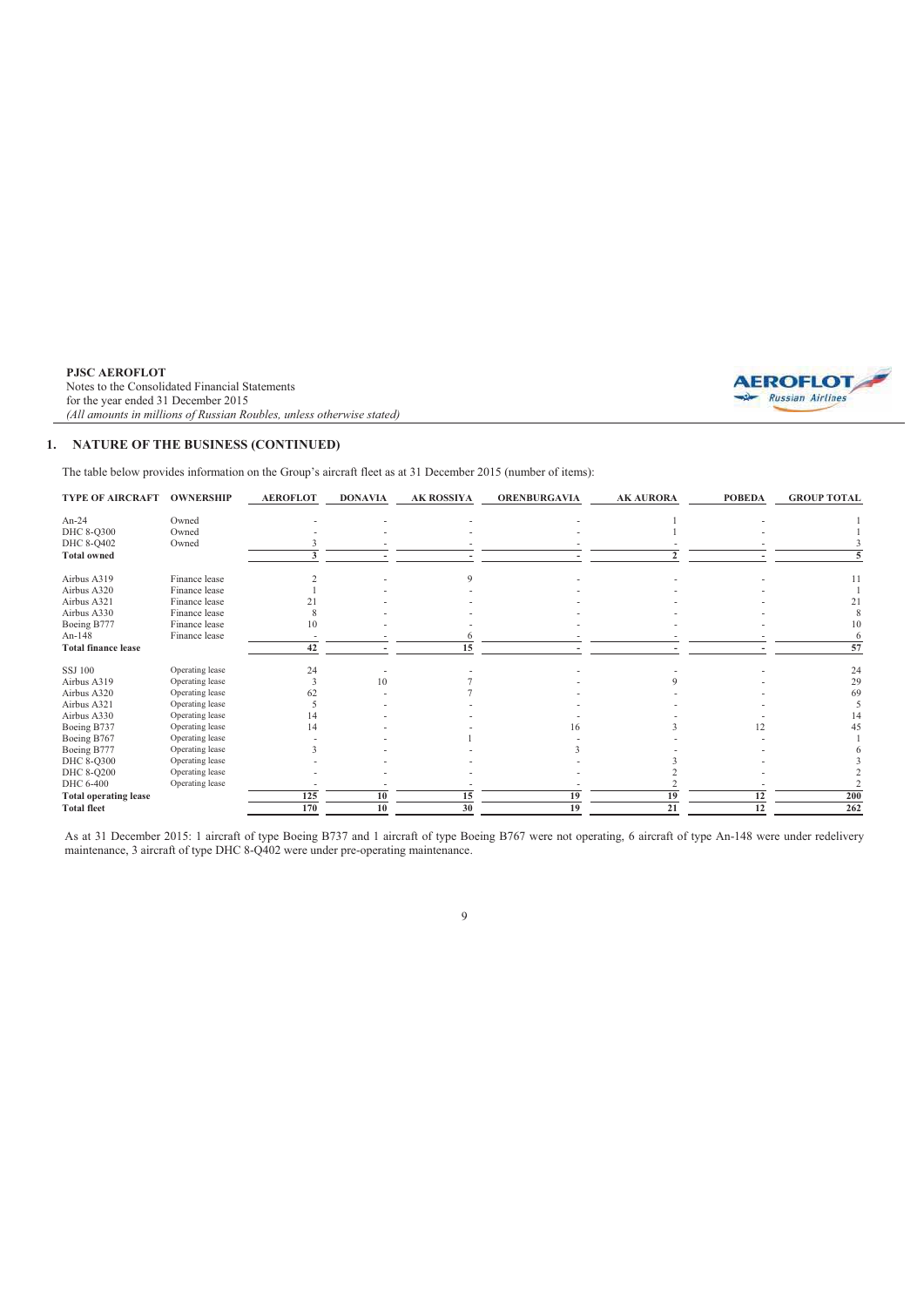

#### *Basis of presentation*

The consolidated financial statements of the Group have been prepared in accordance with International Financial Reporting Standards ("IFRS") and in accordance with the Federal Law No. 208 – FZ "On consolidated financial reporting" dated 23 July 2010. The consolidated financial statements are presented in millions of Russian Roubles ("RUB million"), except where specifically noted otherwise.

These consolidated financial statements have been prepared on the historical cost convention except for financial instruments which are initially recognised at fair value, financial assets available for sale and financial instruments measured at fair value through profit or loss, as well as derivative financial instruments to which specific hedge accounting rules are applicable. The principal accounting policies applied in the preparation of these consolidated financial statements are set out below. These policies have been consistently applied to all the periods presented in these consolidated financial statements, unless otherwise stated.

All significant subsidiaries directly or indirectly controlled by the Group are included in these consolidated financial statements. A list of the Group's principal subsidiaries is set out in Note 1.

### *Going concern*

Management prepared these consolidated financial statements on a going concern basis. In making this judgement management considered the Group's financial position, current intentions, profitability of operations and access to financial resources, and analysed the impact of the situation in the financial markets on the operations of the Group.

#### *Functional and presentation currency*

The functional currency of each of the Group's consolidated entities is the currency of the primary economic environment in which the entity operates. Since 1 January 2007, the functional currency of the Company and its subsidiaries is the Russian Rouble ("RUB" or "rouble"). Since 1 January 2013 the presentation currency of the Group's consolidated financial statements is the Russian Rouble as well.

#### *Consolidation*

Subsidiaries represent investees, including structured entities, which the Group controls, as the Group:

- (i) has the powers to control significant operations which has a considerable impact on the investee's income,
- (ii) runs the risks related to variable income from its involvement with investee or is entitled to such income, and
- (iii) is able to use its powers with regard to the investee in order to influence the amount of its income.

The existence and effect of substantive rights, including substantive potential voting rights, are considered when assessing whether the Group has power over another entity. For a right to be substantive, the holder must have practical ability to exercise that right when decisions about the direction of the relevant activities of the investee need to be made. The Group may have power over an investee even when it holds less than majority of voting power in an investee. In such a case, the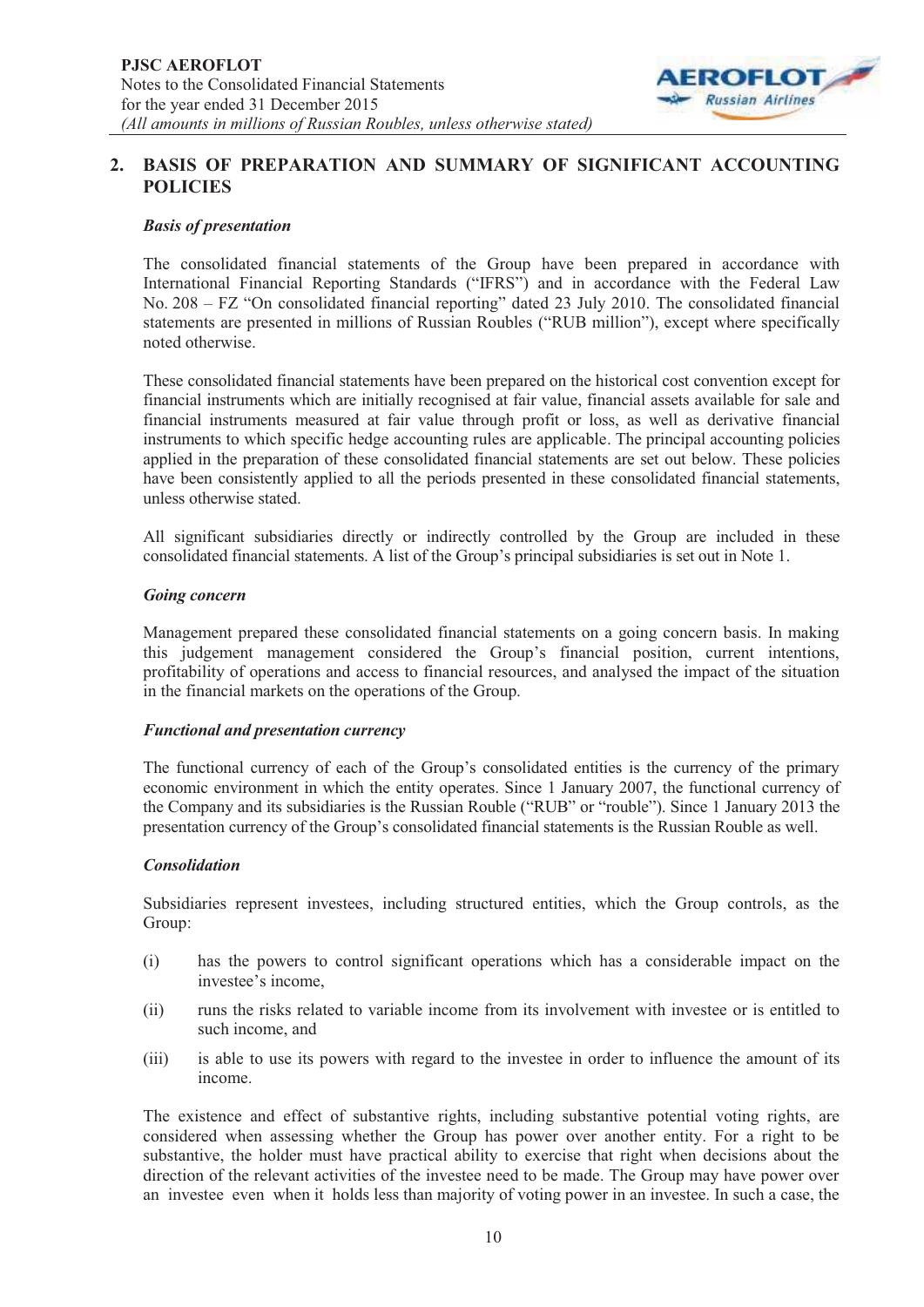

#### *Consolidation (continued)*

Group assesses the size of its voting rights relative to the size and dispersion of holdings of the other vote holders to determine if it has de-facto power over the investee.

Protective rights of other investors, such as those that relate to fundamental changes of investee's activities or apply only in exceptional circumstances, do not prevent the Group from controlling an investee.

Subsidiaries are consolidated from the date on which control is transferred to the Group (acquisition date) and are deconsolidated from the date on which control ceases.

Subsidiaries are included in the consolidated financial statements at the acquisition method. Identifiable assets acquired and liabilities and contingent liabilities received in a business combination are measured at their fair values at the acquisition date, irrespective of the extent of any non-controlling interest.

Goodwill is measured through the deduction of net assets of the acquired entity from the total of the following amounts: consideration transferred for the acquired entity, non-controlling share in the acquiree and fair value of the existing equity interest in the acquiree held immediately by the Group before the acquisition date. Any negative amount ("negative goodwill") is recognised in profit or loss, after management reassesses whether it identified all the assets acquired and all liabilities and contingent liabilities assumed and reviews appropriateness of their measurement.

The consideration transferred for the acquiree is measured at the fair value of the assets given up, equity instruments issued and liabilities incurred or assumed, including fair value of assets or liabilities from contingent consideration arrangements but excludes acquisition related costs such as advisory, legal, valuation and similar professional services. Transaction costs related to the acquisition and incurred for issuing equity instruments are deducted from equity; transaction costs incurred for issuing debt as part of the business combination are deducted from the carrying amount of the debt and all other transaction costs associated with the acquisition are expensed.

The Group measures non-controlling interest that represents the ownership interest and entitles the holder to a proportionate share of net assets in the event of liquidation on a transaction by transaction basis, either at:

- а) fair value, or
- b) in proportion to the non-controlling share in the net assets of the acquiree.

Intercompany transactions, balances and unrealised gains on transactions between group companies are eliminated. Unrealised losses are also eliminated, unless the cost cannot be recovered. The Company and its subsidiaries use uniform accounting policies consistent with the Group's policies.

Non-controlling interest is that part of the net results and of the equity of a subsidiary attributable to interests which are not owned, directly or indirectly, by the Company. Non-controlling interest forms a separate component of the Group's equity.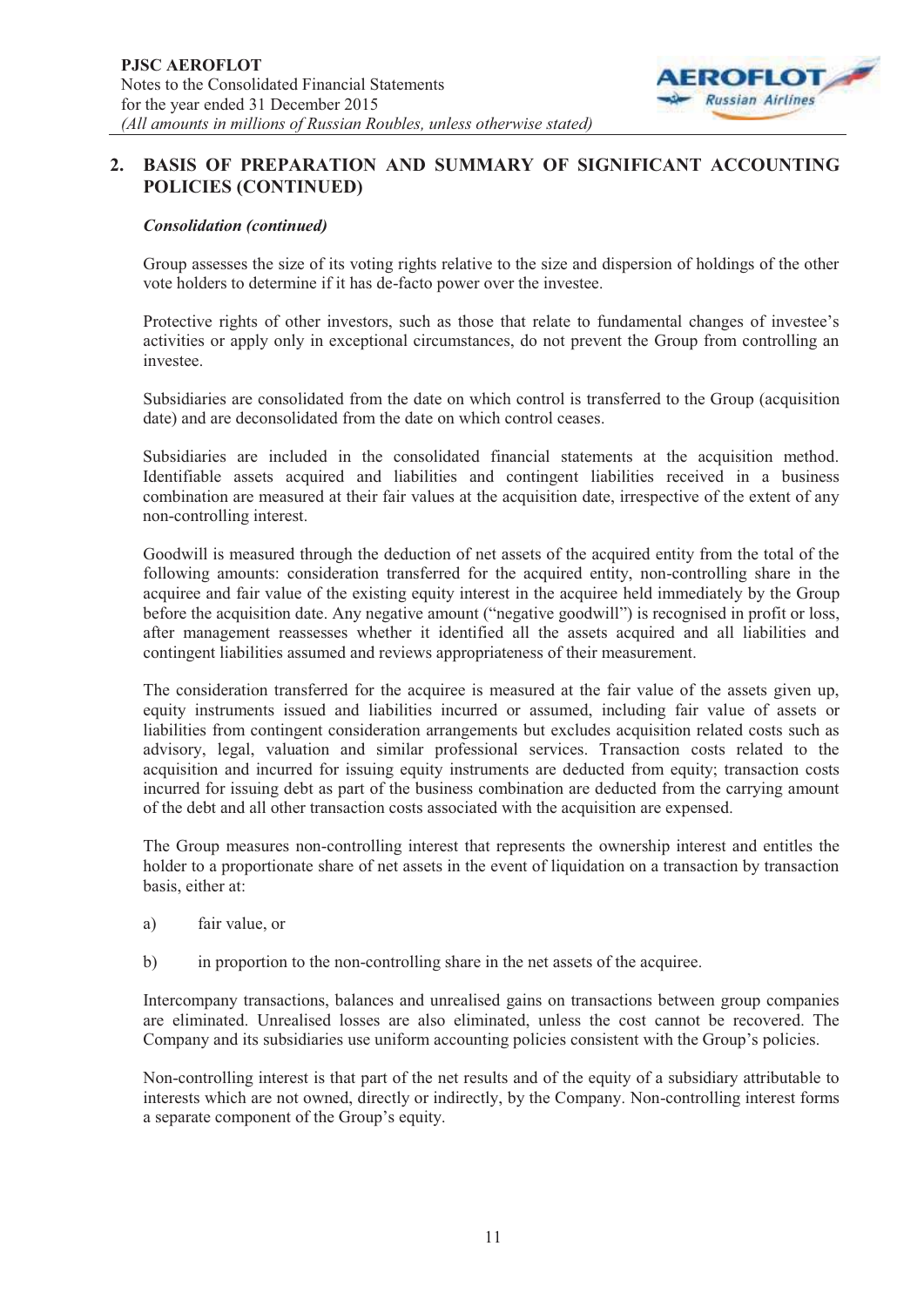

#### *Purchases of non-controlling interests*

The Group applies the economic entity model to account for transactions with owners of noncontrolling interest. Any difference between the purchase consideration and the carrying amount of non-controlling interest acquired is recorded as a capital transaction directly in equity. The Group recognises the difference between sales consideration and carrying amount of non-controlling interest sold as a capital transaction in the consolidated statement of changes in equity.

#### *Investments in associates*

Associates are entities over which the Group has significant influence (directly or indirectly), but not control, generally accompanying a shareholding of between 20 and 50 percent of the voting rights. Investments in associates are accounted for using the equity method of accounting and are initially recognised at cost. The carrying amount of associates includes goodwill identified on acquisition less accumulated impairment losses, if any. Dividends received from associates reduce the carrying value of the investment in associates. Other post-acquisition changes in the Group's share of net assets of an associate are recognised as follows:

- (i) the Group's share of profits or losses of associates is included in the consolidated statement of profit or loss for the year as a share of financial results of equity accounted investments,
- (ii) the Group's share in other comprehensive income is recorded as a separate line item in other comprehensive income,
- (iii) all other changes in the Group's share of the carrying value of net assets of the associates are recorded in the consolidated statement of profit or loss within the share of financial results of equity accounted investments.

However, when the Group's share of losses in an associate equals or exceeds its interest in the associate, including any other unsecured receivables, the Group does not recognise further losses, unless it has incurred obligations or made payments on behalf of the associate.

Unrealised gains on transactions between the Group and its associates are eliminated to the extent of the Group's interest in the associates; unrealised losses are also eliminated unless the transaction provides evidence of an impairment of the associate's assets.

#### *Disposals of subsidiaries or associates*

When the Group ceases to have control or significant influence, any retained interest in the entity is remeasured to its fair value, with the change in carrying amount recognised in profit or loss. The fair value is the initial carrying amount for the purposes of subsequent accounting for the retained interest in an associate or financial asset. In addition, any amounts previously recognised in other comprehensive income in respect of that entity, are accounted for as if the Group had directly disposed of the related assets or liabilities. This may mean that amounts previously recognised in other comprehensive income are recycled to profit or loss.

If the ownership interest in an associate is reduced but significant influence is retained, only a proportionate share of the amounts previously recognised in other comprehensive income is reclassified to profit or loss where appropriate.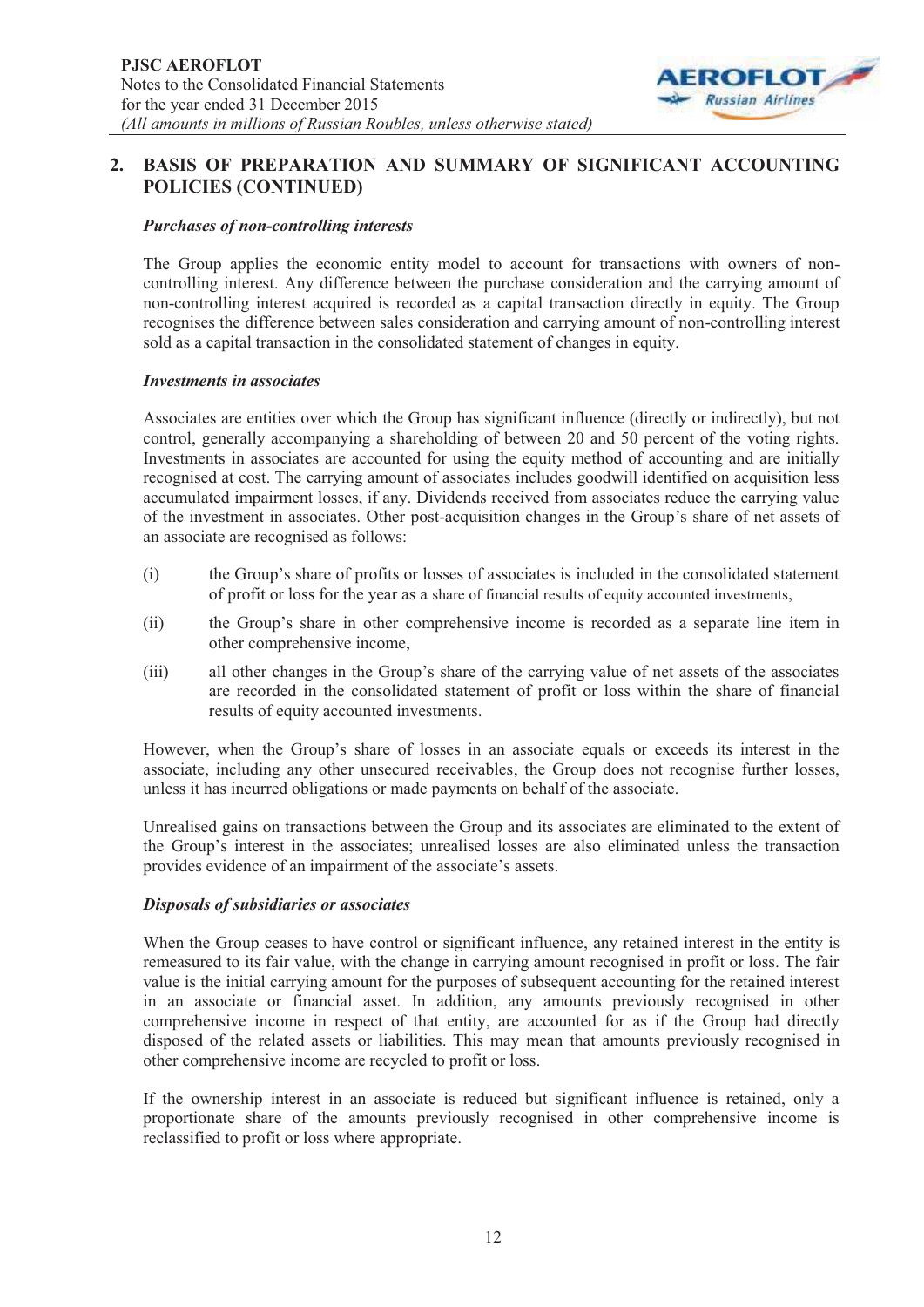

#### *Goodwill*

Goodwill is carried at cost less accumulated impairment losses, if any. The Group performs goodwill impairment testing at least on an annual basis and whenever there are indications that goodwill may be impaired. The carrying value of goodwill is compared to the recoverable amount, which is the higher of value in use and the fair value less costs of disposal. Any impairment is recognised immediately as an expense and is not subsequently reversed. Goodwill is allocated to the cash generating units (namely, the Group's subsidiaries or business units). These units represent the lowest level at which the Group monitors goodwill and are not larger than an operating segment.

Gains or losses on disposal of an operation within a cash generating unit to which goodwill has been allocated include the carrying amount of goodwill associated with the disposed operation, generally measured on the basis of the relative values of the disposed operation and the portion of the cashgenerating unit which is retained.

#### *Foreign currency translation*

Monetary assets and liabilities denominated in foreign currency are translated into each entity's functional currency at the official exchange rate of the Central Bank of the Russian Federation ("CBRF") at the respective end of the reporting period. Transactions in foreign currencies are recorded at the rates of exchange prevailing on the dates of the transactions. Foreign exchange gains and losses resulting from the settlement of transactions in foreign currency and from the translation of monetary assets and liabilities denominated in foreign currency into each entity's functional currency at year-end official exchange rates of the CBRF are recognised in the consolidated statement of profit or loss for the year within finance income or costs except for foreign exchange differences arising on translation of hedge financial instruments. Foreign exchange differences on hedge instruments are recognised in other comprehensive income.

Translation at year-end rates does not apply to non-monetary items in the consolidated statement of financial position that are measured at historical cost. Non-monetary items measured at fair value in a foreign currency, including equity investments, are translated using the exchange rates at the date when the fair value was determined. Effects of exchange rate changes on non-monetary items measured at fair value in a foreign currency are recorded as part of the fair value gain or loss.

The table below presents official US Dollar and Euro to rouble exchange rates used for the translation:

|                       | <b>Official exchange rates</b> |                           |
|-----------------------|--------------------------------|---------------------------|
|                       | <b>Roubles for 1 US Dollar</b> | <b>Roubles for 1 Euro</b> |
| Average rate for 2015 | 60.96                          | 67.78                     |
| 31 December 2015      | 72.88                          | 79.70                     |
| Average rate for 2014 | 38.42                          | 50.82                     |
| 31 December 2014      | 56.26                          | 68.34                     |

At 29 February 2016 the official exchange rates of US Dollar and Euro to rouble were 75.09 roubles for 1 US Dollar and 82.97 roubles for 1 Euro, respectively.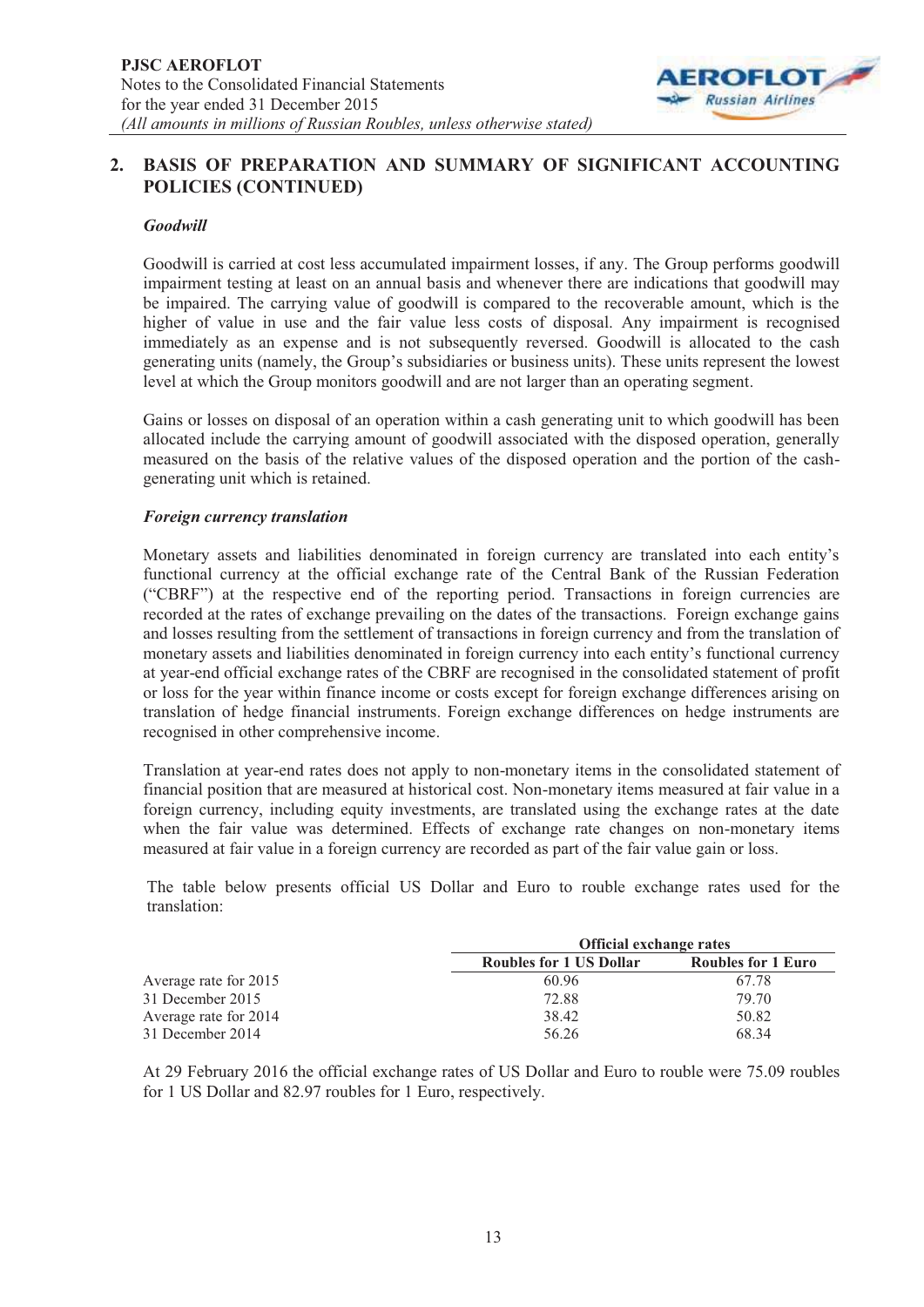

#### *Revenue recognition*

Revenue is measured at the fair value of the consideration received or receivable and represents amounts receivable for goods and services provided in the normal course of business, net of sales related taxes.

*Passenger revenue:* Ticket sales are reported as traffic revenue when the transportation service has been provided. The value of tickets sold and still valid but not used by the reporting date is reported in the Group's consolidated statement of financial position in a separate line item (unearned traffic revenue) within current liabilities. This item is reduced either when the Group completes the transportation service or when the passenger requests a refund. Sales representing the value of tickets that have been issued, but which will never be used, are recognised as traffic revenue at the reporting date based on an analysis of historical patterns of actual income from unused tickets. Commissions, which are payable to the sales agents are recognised as sales and marketing expenses within operating costs in the consolidated statement of profit or loss in the period of ticket sale by agents.

Passenger revenue includes revenue from code-share agreements with certain other airlines as per which the Group and other airlines sell seats for each other's flights ("code-share agreements"). Revenue from the sale of code-share seats on other airlines is recorded at the moment of the transportation service provision and is accounted for net in Group's passenger revenue in the consolidated statement of profit or loss. Revenue from the sale of code-share seats on Group's flights by other airlines are recorded at the moment of the transportation service provision and is fully accounted for in the Group's traffic revenue in the consolidated statement of profit or loss.

*Cargo revenue:* The Group's cargo transport services are recognised as revenue when the air transportation is provided. The value of cargo transport services sold but not yet provided is reported in the Group's consolidated statement of financial position in a separate line item (unearned traffic revenue) within current liabilities.

*Catering:* Revenue is recognised when meal packages are delivered to the aircraft, as this is the date when the risks and rewards of ownership are transferred to customers.

*Other revenue:* Revenue from bilateral airline agreements is recognised when earned with reference to the terms of each agreement. Hotel accommodation revenue is recognised when the services are provided. Revenues from sales of goods are recognised at the point of transfer of risks and rewards of ownership of the goods, normally when the goods are shipped to the customer. If the Group agrees to transport goods to a specified location, revenue is recognised when the goods are passed to the customer at the destination point. Revenues from sale of services are recognised in the period in which the services were rendered.

#### *Segment information*

The Group determines and presents operating segments based on the information that internally is provided to the General Director of the Group, who is the Group's chief operating decision maker. Segments whose revenue, financial result or assets are not less than ten percent or more of all the segments are reported separately.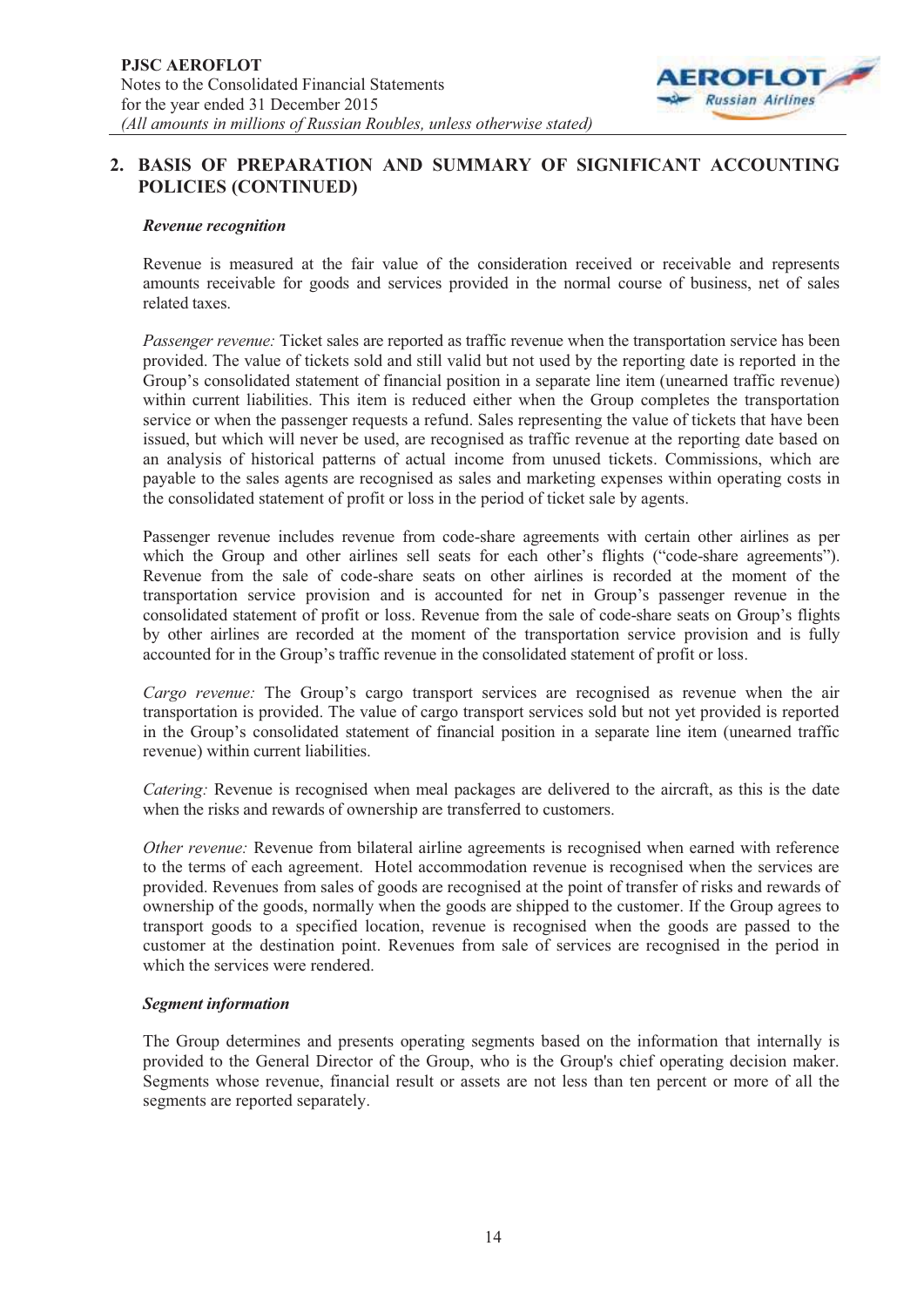

#### *Intangible assets*

The Group's intangible assets other than goodwill have definite useful lives and primarily include capitalised computer software with the useful life of 5 years. Intangible assets are amortised using the straight-line method over their useful lives. Acquired licenses for computer software are capitalised on the basis of the costs incurred to acquire and bring them to use. If impaired, the carrying amount of intangible assets is written down to the higher of value in use and fair value less costs to sell.

#### *Property, plant and equipment*

Property, plant and equipment are reported at cost, less accumulated depreciation and impairment losses (where appropriate). Depreciation is calculated in order to allocate the cost (less estimated residual value where applicable) over the remaining useful lives of the assets.

- *(a) Fleet* 
	- (i) *Owned aircraft and engines*: Owned fleet consists of foreign-made aircraft, engines are both Russian and foreign-made. The full list of aircraft is presented in Note 1.
	- (ii) *Finance leased aircraft and engines:* Where assets are financed through finance leases, under which substantially all the risks and rewards of ownership are transferred to the Group, the assets are treated as if they had been purchased outright.
	- (iii) *Capitalised costs on regular maintenance works and repairs of aircraft operated under finance lease:* Expenditure incurred on modernisation and improvements projects that are significant in size (mainly aircraft modifications involving installation of replacement parts) are capitalised. The carrying amount of those parts that are replaced is derecognised from the Group's consolidated statement of financial position and included in operating costs in the Group's consolidated statement of profit or loss. Capitalised costs of aircraft checks and major modernisation and improvements projects are depreciated on a straight-line basis to the projected date of the next check or based on estimates of their useful lives. Ordinary repair and maintenance costs of aircraft are expensed as incurred and included in operating costs (aircraft maintenance) in the Group's consolidated statement of profit or loss.
	- (iv) *Depreciation of fleet:* The Group depreciates fleet assets owned or held under finance leases on a straight-line basis to the end of their estimated useful life or lease term, if it is shorter. The airframe, engines and interior of aircraft are depreciated separately over their respective estimated useful lives.

The Group's fleet assets have the following useful lives:

| Airframes of aircraft<br>Engines  | $20-32$ years<br>$8-10$ years |
|-----------------------------------|-------------------------------|
| Interiors                         | 5 years                       |
| <b>Buildings</b>                  | $15-50$ years                 |
| Facilities and transport vehicles | 3-5 years                     |
| Other non-current assets          | $1-5$ years                   |

(v) *Capitalised leasehold improvements:* Capitalised costs that relate to the rented fleet are depreciated over the shorter of: their useful lives and the lease term.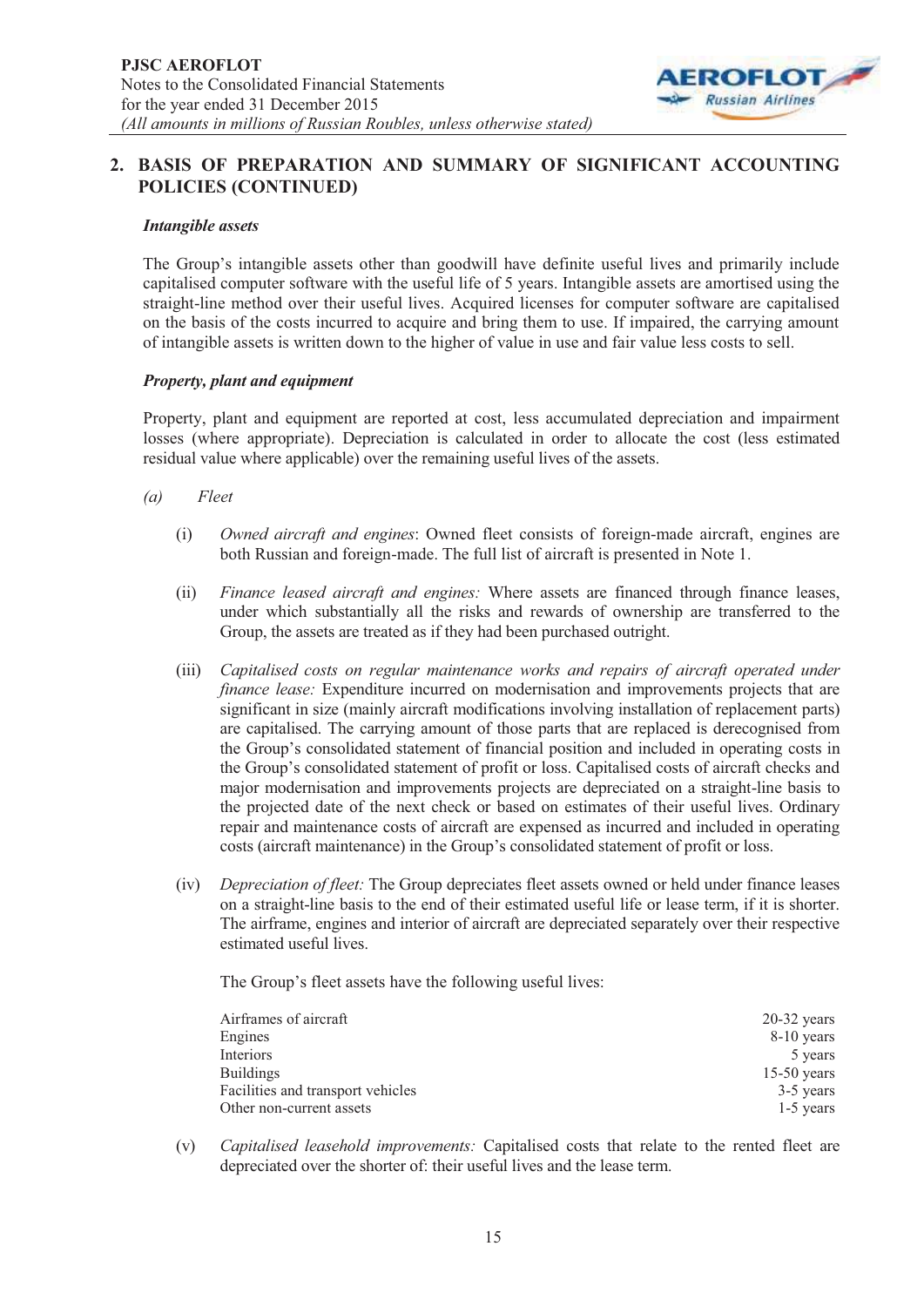

#### *Property, plant and equipment (continued)*

#### *(b) Land, buildings and other plant and equipment*

Property, plant and equipment is stated at the historical US Dollar cost recalculated at the exchange rate on 1 January 2007, the date of the change of the functional currency of the Company and its major subsidiaries from the US Dollar to the Russian Rouble. Depreciation is accrued based on the straight-line method on all property, plant and equipment based upon their expected useful lives or, in the case of leasehold properties, over the duration of the leases or useful life if it is shorter. The useful lives of the Group's property, plant and equipment range from 1 to 50 years. Land is not depreciated.

#### *(c) Construction in progress*

Construction in progress represents costs related to construction of property, plant and equipment, including corresponding variable out-of-pocket expenses directly attributable to the cost of construction, as well the acquisition cost of other assets that require assembly or any other preparation. The carrying value of construction in progress is regularly analysed for the potential accrual of the impairment provision.

### *Gain or loss on disposal of property, plant and equipment*

The gain or loss arising on the disposal of an asset is determined as the difference between the sales proceeds and the carrying amount of the asset and is recognised in the Group's consolidated statement of profit or loss within operating costs.

#### *Finance lease*

Where the Group is a lessee in a lease which transferred substantially all the risks and rewards incidental to ownership to the Group, the assets leased are capitalised in property, plant and equipment at the commencement of the lease at the lower of: the fair value of the leased assets and the present value of the minimum lease payments.

Each lease payment is allocated between the outstanding liability and finance charges so as to achieve a constant rate on the finance balance outstanding. Corresponding lease liabilities net of future interest expenses are recorded as a separate line item (finance lease liabilities) within current and non-current liabilities in the Group's consolidated statement of financial position. Interest expenses within lease payments are charged to profit or loss over the lease terms using the effective interest method. The assets acquired under finance leases are depreciated over their useful life or the shorter lease term, if the Group is not reasonably certain that it will obtain ownership by the end of the lease term.

Customs duties, legal fees and other initial direct costs increase the total amount recorded in assets in the Group's consolidated statement of financial position. The interest component of lease payments included in financial costs in the Group's consolidated statement of profit or loss.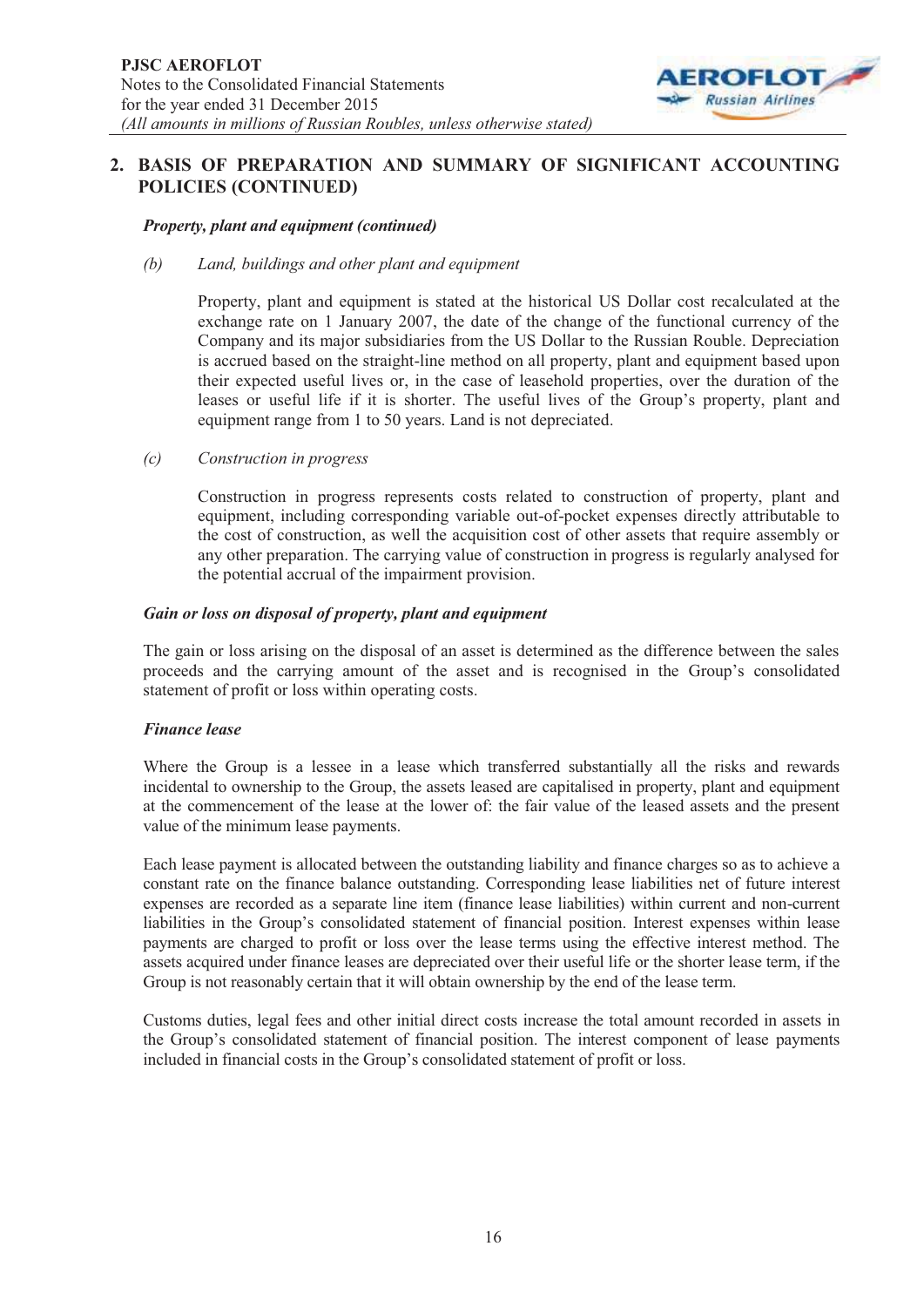

#### *Non-current assets classified as held for sale*

Non-current assets and disposal groups (which may include both non-current and current assets) are classified in the consolidated statement of financial position as 'non-current assets held for sale' if their carrying amount will be recovered principally through a sale transaction (including loss of control of a subsidiary holding the assets) within twelve months after the reporting period. Assets are reclassified when all of the following conditions are met: (a) the assets are available for immediate sale in their present condition; (b) the Group's management approved and initiated an active programme to locate a buyer; (c) the assets are actively marketed for sale at a reasonable price; (d) the sale is expected within one year; and (e) it is unlikely that significant changes to the plan to sell will be made or that the plan will be withdrawn.

Non-current assets or disposal groups classified as held for sale in the current period's consolidated statement of financial position are not reclassified or re-presented in the comparative consolidated statement of financial position to reflect the classification at the end of the current period.

A disposal group is a group of assets (current or non-current) to be disposed of, by sale or otherwise, together as a group in a single transaction, and liabilities directly associated with those assets that will be transferred in the transaction. Goodwill is included if the disposal group includes an operation within a cash-generating unit to which goodwill has been allocated on acquisition. Non-current assets are assets that include amounts expected to be recovered or collected more than twelve months after the reporting period. If reclassification is required, both the current and non-current portions of an asset are reclassified.

Held for sale disposal groups as a whole are measured at the lower of their carrying amount and fair value less costs to sell. Held for sale property, plant and equipment are not depreciated or amortised.

Liabilities directly associated with the disposal group that will be transferred in the disposal transaction are reclassified and presented separately in the consolidated statement of financial position.

#### *Capitalisation of borrowing costs*

Borrowing costs including interest accrued, foreign exchange difference and other costs directly attributable to the acquisition, construction or production of assets that are not carried at fair value and that necessarily take a substantial time to get ready for intended use or sale (the "qualifying assets") are capitalised as part of the costs of those assets, if the commencement date for capitalisation is on or after 1 January 2009. The Group considers prepayments for aircraft as the qualifying asset with regard to which borrowing costs are capitalised.

The capitalisation starts when the Group:

- (а) bears expenses related to the qualifying asset;
- (b) bears borrowing costs; and
- (c) takes measures to get the asset ready for intended use or sale.

Capitalisation of borrowing costs continues up to the date when the assets are substantially ready for their use or sale.

The Group capitalises borrowing costs related to capital expenditure made on qualifying assets. Borrowing costs capitalised are calculated at the Group's average funding cost (the weighted average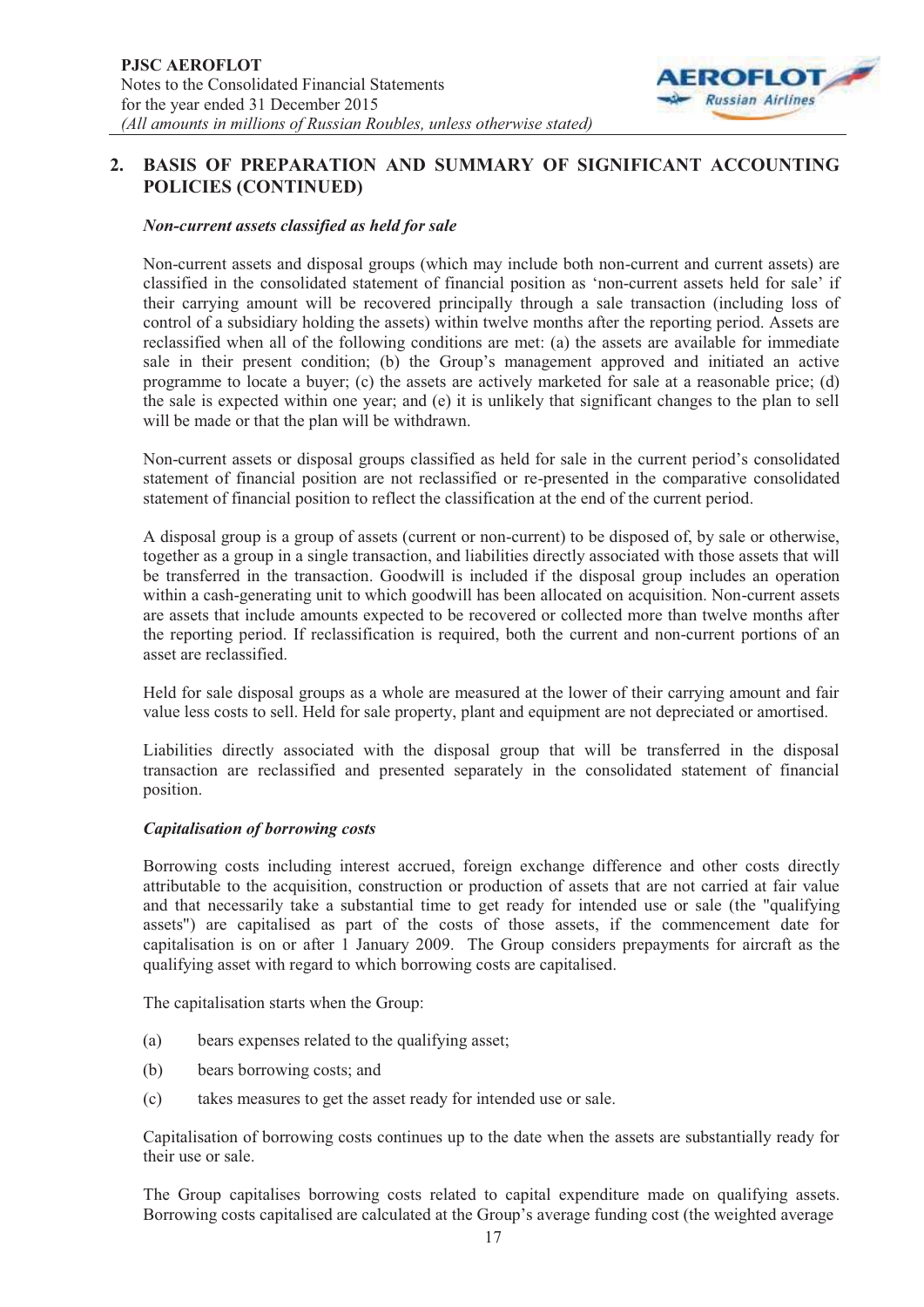

#### *Capitalisation of borrowing costs (continued)*

interest cost is applied to the expenditures on the qualifying assets), except to the extent that funds are borrowed specifically for the purpose of obtaining a qualifying asset. Where this occurs, actual borrowing costs incurred less any investment income on the temporary investment of those borrowings are capitalised.

#### *Impairment of property, plant and equipment*

At each reporting date the management reviews its property, plant and equipment to determine whether there is any indication of impairment of those assets. If any such indication exists, the recoverable amount of the asset is estimated by management as the higher of: an asset's fair value less costs to sell and its value in use. The carrying amount of the asset is reduced to its recoverable amount. An impairment loss is recorded within operating costs in the Group's consolidated statement of profit or loss for the year. An impairment loss recognised for an asset in prior years is reversed where appropriate if there has been a change in the estimates used to determine the asset's value in use or fair value less costs to sell.

#### *Operating leases*

Where the Group is a lessee in a lease which does not transfer substantially all the risks and rewards incidental to ownership from the lessor to the Group, the total lease payments are charged to profit or loss for the year on a straight-line basis over the lease term. The lease term is the non-cancellable period for which the lessee has contracted to lease the asset together with any further terms for which the lessee has the option to continue to lease the asset, with or without further payment, when at the inception of the lease it is reasonably certain that the lessee will exercise the option.

Related direct expenses including custom duties for imported leased aircraft are recognised within non-current assets at the time of the aircraft transfer and amortised using a straight-line method over the term of lease agreement. Amortisation charges are recognised within operating costs. In compliance with the customs legislation of the Russian Federation, the Group pays customs duties in instalments, and therefore customs duties payment obligations are initially recognised at amortised cost.

The operating lease agreements include requirements to perform regular repairs and maintenance works during the lease term. Accordingly, the Group accrues a provision in the amount of discounted expenses needed to perform regular repairs and maintenance works. The estimated expenses are based on the most reliable data available at the time of such estimation. The provisions of the operating lease agreements, age and condition of the aircraft and engines, market value of fixtures, key parts and components subject to replacement and the cost of required work are taken into account. The provision is recorded at the discounted value.

The costs of regular repairs and maintenance works performed for aircraft held under finance lease are capitalized and amortized over the shorter of (i) the scheduled usage period to the next major inspection event or (ii) the remaining life of the asset or (iii) remaining lease term.

#### *Aircraft lease security deposits*

Aircraft lease security deposits represent amounts paid to the lessors of aircraft in accordance with the provisions of operating lease agreements. These security deposits are returned to the Group at the end of the lease period. Security deposits related to lease agreements are presented separately in the consolidated statement of financial position (aircraft lease security deposits) and recorded at amortised cost.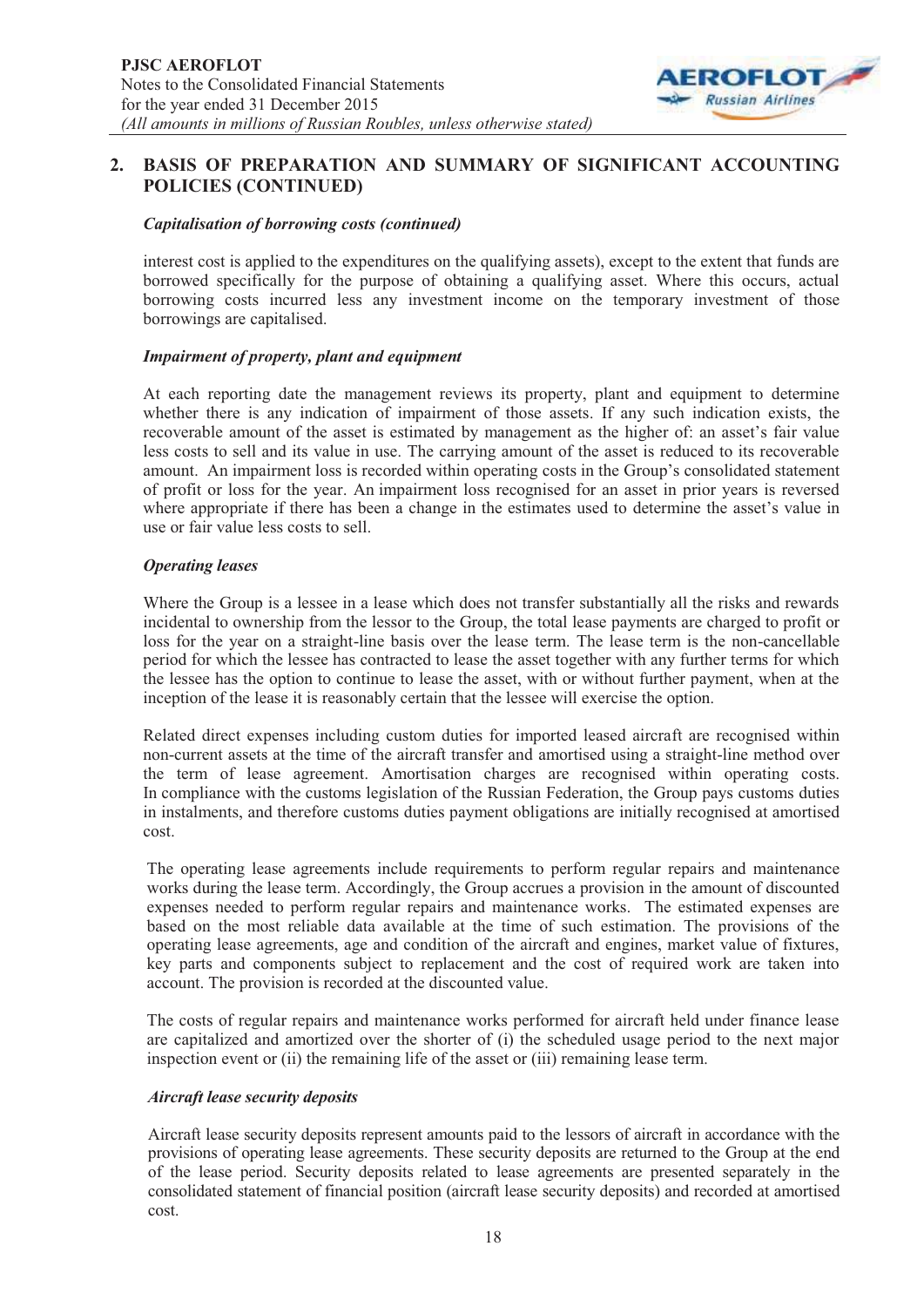

#### *Classification of financial assets*

Financial assets have the following categories: а) loans and receivables, b) financial assets available for sale, and c) financial assets measured at fair value through profit or loss, which are recognised in this category from the date of the initial recognition.

*Loans and receivables* are unquoted on active market non-derivative financial assets with fixed or determinable payments other than those that the Group intends to sell in the near term.

*Derivative financial instruments*, including currency and interest rate options, fuel options, and currency and interest rate swaps are carried at their fair value. All derivative instruments are carried as assets when fair value is positive and as liabilities when fair value is negative. Changes in the fair value of derivative instruments are included in profit or loss for the year, except for instruments subject to special hedge accounting rules, whose fair value changes are recorded in other comprehensive income.

All other financial assets are included in the *available-for-sale* category, which includes investment securities which the Group intends to hold for an indefinite period of time and which may be sold in response to needs for liquidity or changes in interest rates, exchange rates or equity prices.

#### *Classification of financial liabilities*

Financial liabilities have the following measurement categories: a) held for trading, which also includes financial derivatives, and (b) other financial liabilities. Liabilities held for trading are carried at fair value with changes in value recognised in profit or loss for the year (as finance income or finance costs) in the period in which they arise. Other financial liabilities are carried at amortised cost.

#### *Financial instruments – key measurement terms*

Depending on their classification, financial instruments are carried at fair value, cost or amortised cost, as described below.

*Fair value* – is the price that would be received to sell an asset or paid to transfer a liability in an orderly transaction between market participants at the measurement date. The best evidence of fair value is price in an active market. An active market is one in which transactions for the asset or liability take place with sufficient frequency and volume to provide pricing information on an ongoing basis.

Fair value of financial instruments traded in an active market is measured as the product of the quoted price for the individual asset or liability and the quantity held by the entity.

A portfolio of financial derivatives or other financial assets and liabilities that are not traded in an active market is measured at the fair value of a group of financial assets and financial liabilities on the basis of the price that would be received to sell a net long position (i.e. an asset) for a particular risk exposure or paid to transfer a net short position (i.e. a liability) for a particular risk exposure in an orderly transaction between market participants at the measurement date. This is applicable for assets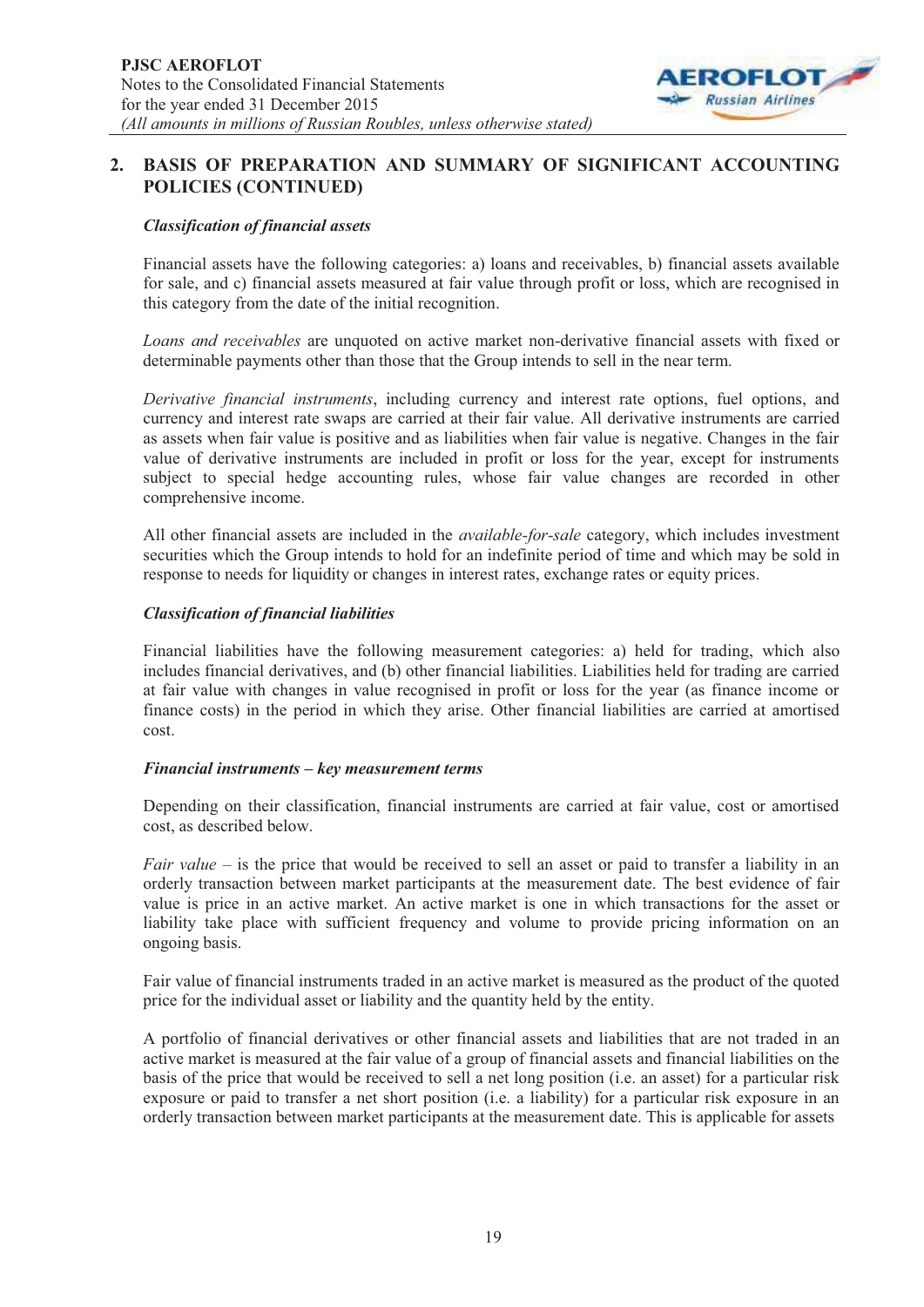

#### *Financial instruments – key measurement terms (continued)*

carried at fair value on a recurring basis if: (a) the Group manages the group of financial assets and financial liabilities on the basis of the Company's net exposure to a particular market risk (or risks) or to the credit risk of a particular counterparty in accordance with the Group's documented risk management or investment strategy; (b) the Group provides information on that basis about the group of assets and liabilities to the entity's key management personnel; and (c) the market risks, including duration of the Group's exposure to a particular market risk (or risks) arising from the financial assets and financial liabilities is substantially the same.

Valuation techniques such as discounted cash flow models or models based on recent arm's length transactions or consideration of financial data of the investees are used to measure fair value of certain financial instruments for which external market pricing information is not available.

Financial instrument measured at fair value are analysed by levels of the fair value hierarchy as follows:

- (i) level 1 are measurements at quoted prices (unadjusted) in active markets for identical assets or liabilities,
- (ii) level 2 measurements are valuations techniques with all material inputs observable for the asset or liability, either directly (that is, as prices) or indirectly (that is, derived from prices), and
- (iii) level 3 measurements, which are valuations not based on solely observable market data (that is, the measurement requires significant unobservable inputs).

Transfers between levels of the fair value hierarchy are deemed to have occurred at the end of the reporting period.

*Cost* is the amount of cash or cash equivalents paid or the fair value of the other consideration given to acquire an asset at the time of its acquisition and includes *transaction costs*. Measurement at cost is only applicable to investments in equity instruments that do not have a quoted market price and whose fair value cannot be reliably measured and derivatives that are linked to, and must be settled by, delivery of such unquoted equity instruments.

*Amortised cost* is the amount at which the financial instrument was recognised at initial recognition less any principal repayments, minus or plus accrued interest, and for financial assets - less any writedown (direct or through the valuation provision account) for incurred impairment losses. Accrued interest includes amortisation of transaction costs deferred at initial recognition and of any premium or discount to maturity amount using the effective interest method. Accrued interest income and accrued interest expense, including both accrued coupon and amortised discount or premium (including fees deferred at origination, if any), are not presented separately and are included in the carrying values of related items in the consolidated statement of financial position.

*The effective interest method* is a method of allocating interest income or interest expense over the relevant period so as to achieve a constant periodic rate of interest (effective interest rate) on the carrying amount. *The effective interest rate* is the rate that exactly discounts estimated future cash payments or receipts (excluding future credit losses) through the expected life of the financial instrument or a shorter period, if appropriate, to the net carrying amount of the financial instrument. The effective interest rate discounts cash flows of variable interest instruments to the next interest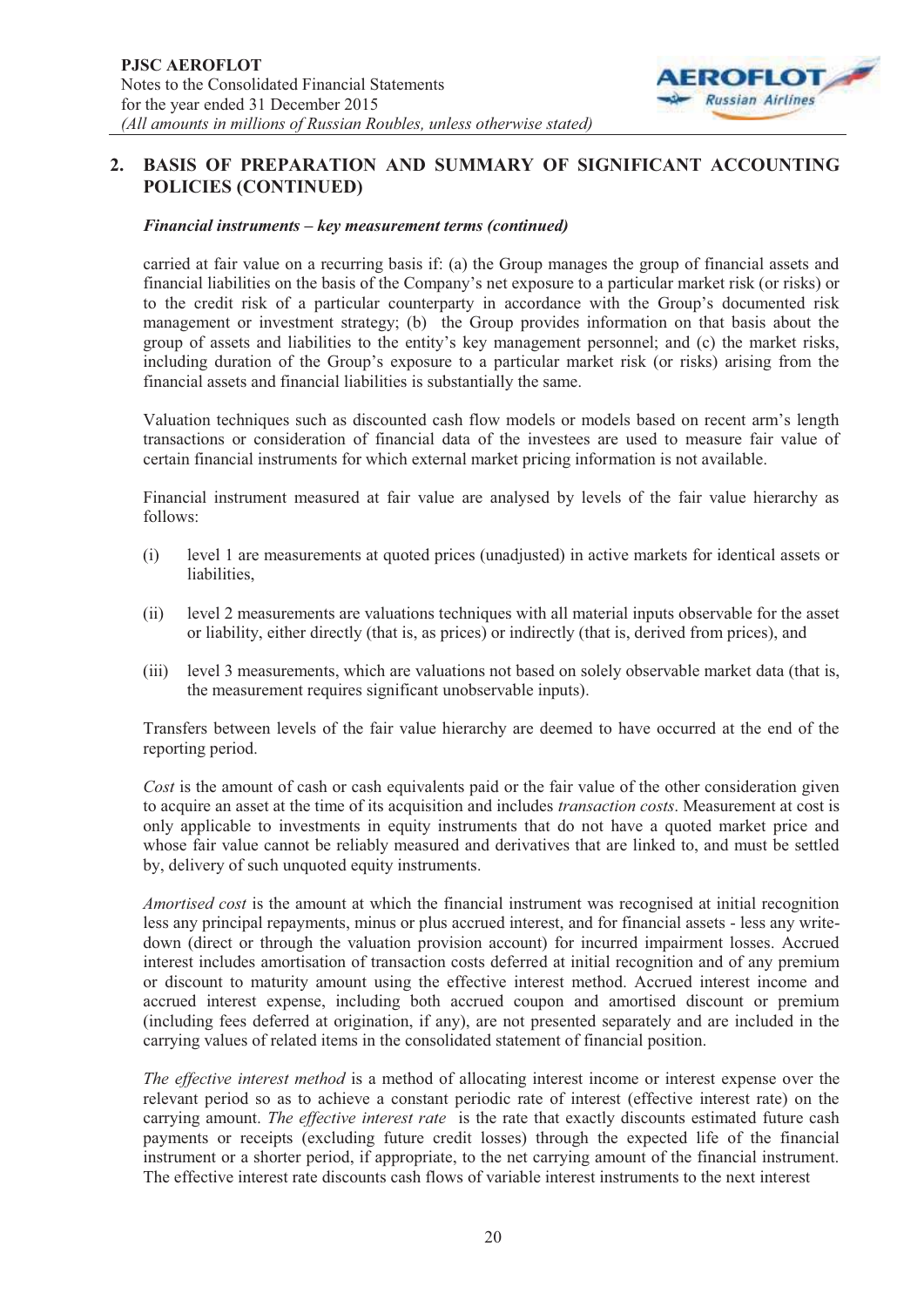

#### *Financial instruments – key measurement terms (continued)*

repricing date, except for the premium or discount which reflects the credit spread over the floating rate specified in the instrument, or other variables that are not reset to market rates. Such premiums or discounts are amortised over the whole expected life of the instrument. The present value calculation includes all fees paid or received between parties to the contract that are an integral part of the effective interest rate.

*Transaction costs* are incremental costs that are directly attributable to the acquisition, issue or disposal of a financial instrument. An incremental cost is one that would not have been incurred if the transaction had not taken place. Transaction costs include fees and commissions paid to agents and advisors, levies by regulatory agencies and securities exchanges, and transfer taxes and duties imposed on property transfer. Transaction costs do not include debt premiums or discounts, financing costs or internal administrative or holding costs.

### *Initial recognition of financial instruments*

Derivative financial instruments, including financial instruments subject to special hedge accounting rules, are initially recognised at fair value. All other financial instruments are initially recorded at fair value plus transaction costs. Fair value at initial recognition is best evidenced by the transaction price. A gain or loss on initial recognition is only recorded if there is a difference between fair value and transaction price which can be evidenced by other observable current market transactions in the same instrument or by a valuation technique whose inputs include only data from observable markets.

All purchases and sales of financial assets that require delivery within the time frame established by regulation or market convention ("regular way" purchases and sales) are recorded at trade date, which is the date on which the Group commits to deliver a financial asset. All other purchases are recognised when the Company/Group becomes a party to the contractual provisions of the instrument.

### *Derecognition of financial assets and liabilities*

The Group derecognises financial assets when:

- (а) the assets are redeemed or the rights to cash flows from the assets expired, or
- (b) the Group has transferred the rights to the cash flows from financial assets or entered into a transfer agreement, while:
	- (i) also transferring all substantial risks and rewards of ownership of the assets, or
	- (ii) neither transferring nor retaining all substantial risks and rewards of ownership but losing control over such assets.

Control is retained if the counterparty does not have the practical ability to sell the asset in its entirety to an unrelated third party without needing to impose additional restrictions on the sale.

The Group removes a financial liability (or a part of a financial liability) from its consolidated statement of financial position when, and only when, it is extinguished - i.e. when the obligation specified in the contract is discharged or cancelled or expires. The difference between the carrying amount of a financial liability (or part of a financial liability) extinguished or transferred to another party and the consideration paid, including any non-cash assets transferred or liabilities assumed, is be recognised in profit or loss.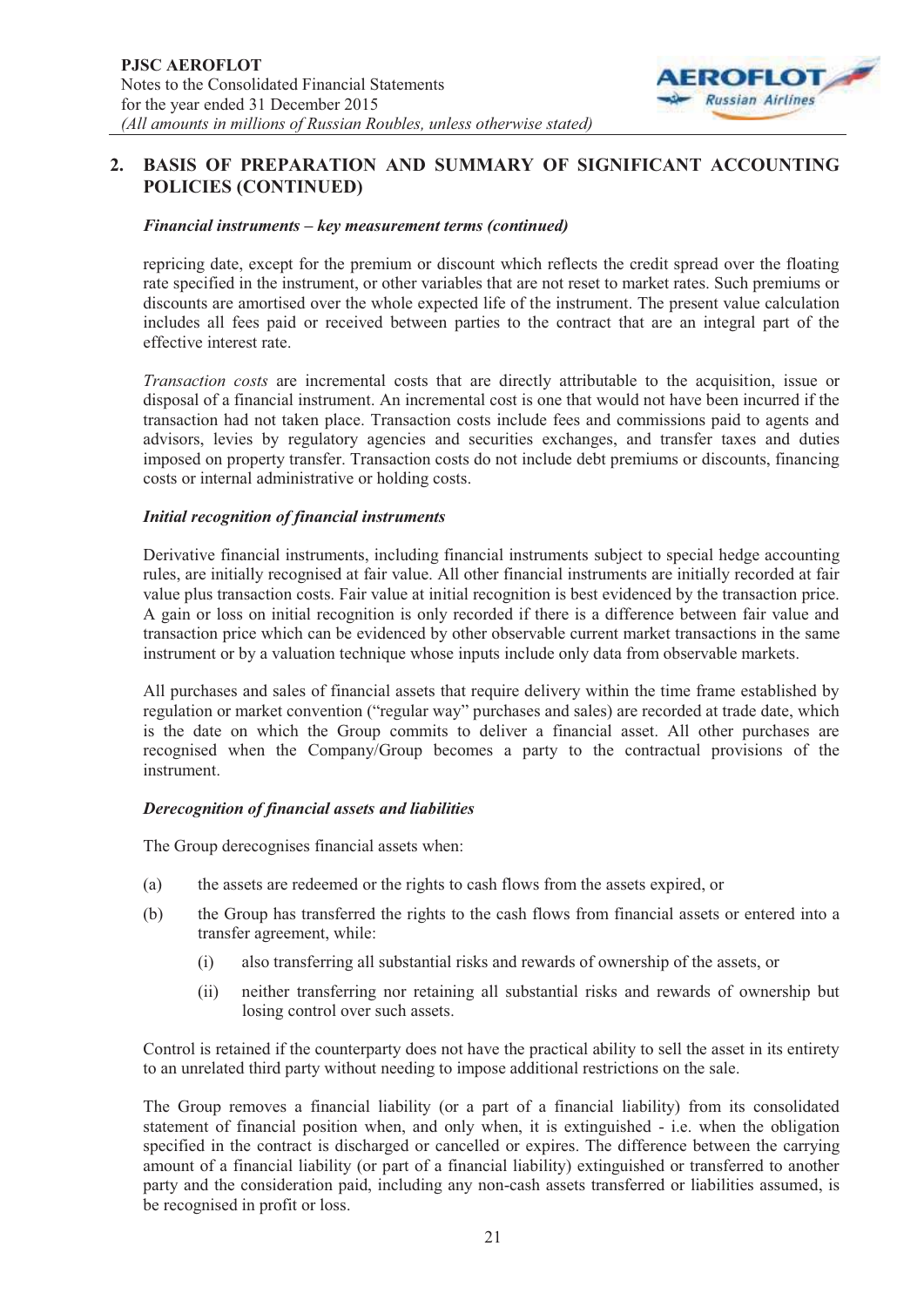

### *Offsetting financial instruments*

Financial assets and liabilities are offset and the net amount reported in the statement of financial position only when there is a legally enforceable right to offset the recognised amounts, and there is an intention to either settle on a net basis, or to realise the asset and settle the liability simultaneously. Such a right of set off (a) must not be contingent on a future event and (b) must be legally enforceable in all of the following circumstances: (i) in the normal course of business, (ii) in the event of default and (iii) in the event of insolvency or bankruptcy.

#### *Financial instruments and hedge accounting*

Derivatives are initially recognised at fair value on the date a derivative contract is entered into and are subsequently re-measured at their fair value. The method of recognising the resulting gain or loss depends on whether the derivative is designated as a hedging instrument, and if so, the nature of the item being hedged. The group designates certain derivatives as hedges for a highly probable forecast transaction (cash flow hedge).

The group documents at the inception of the transaction the relationship between hedging instruments and hedged items, as well as its risk management objectives and strategy for undertaking various hedging transactions. The group also documents its assessment, both at hedge inception and on an ongoing basis, of whether the derivatives that are used in hedging transactions are highly effective in offsetting changes in fair values or cash flows of hedged items.

The fair values of various derivative instruments used for hedging purposes are disclosed in note 23. The fair value of a hedging derivative is classified as a non-current asset or liability when the remaining hedged item is more than 12 months, and as a current asset or liability when the remaining maturity of the hedged item is less than 12 months.

#### *Cash flow hedge*

The effective portion of changes in the fair value of derivatives that are designated and qualify as cash flow hedges is recognised in other comprehensive income and accumulated in hedging reserve in equity. The gain or loss relating to the ineffective portion is recognised immediately in the consolidated statement of profit or loss as a separate line below operating result of the Group.

Amounts accumulated in equity are reclassified to profit or loss (as profit or loss from financing activities) in the periods when the hedged item affects profit or loss (for example, when the forecast sale that is hedged takes place). However, when the forecast transaction that is hedged results in the recognition of a non-financial asset (for example, inventory), the gains and losses previously deferred in equity are transferred from equity and included in the initial measurement of the cost of the asset.

When a hedging instrument expires or is sold, or when a hedge no longer meets the criteria for hedge accounting, any cumulative gain or loss existing in equity at that time remains in equity and is recognised when the forecast transaction is ultimately recognised in the consolidated income statement. When a forecast transaction is no longer expected to occur, the cumulative gain or loss that was reported in equity is immediately transferred to the consolidated statement of profit or loss within gains and losses from financing activities as a separate line.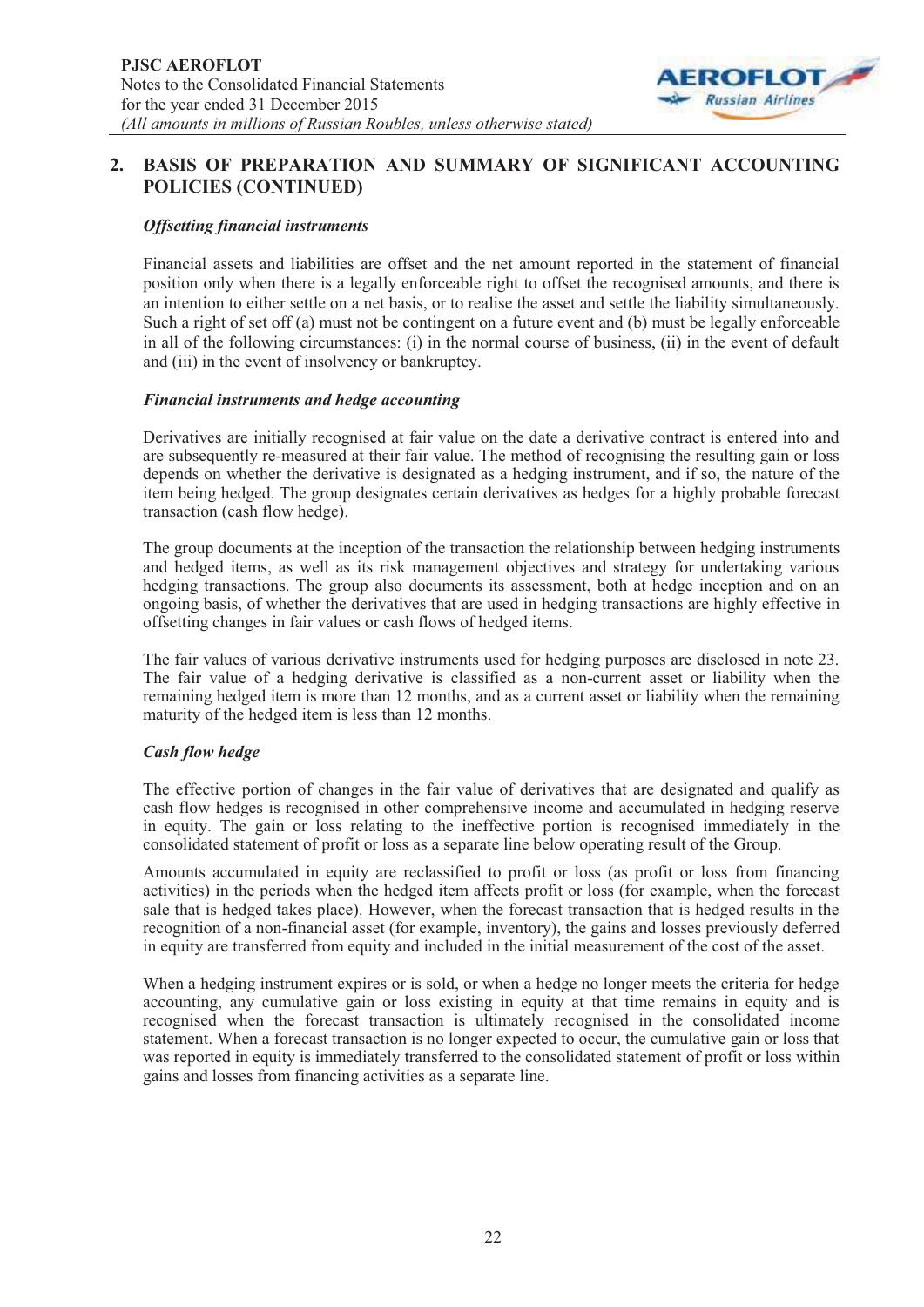

#### *Available-for-sale investments*

Available for sale investments are carried at fair value. Interest income on available-for-sale debt securities is calculated using the effective interest method and recognised in profit or loss for the year as finance income. Dividends on available-for-sale equity instruments are recognised in profit or loss for the year as finance income when the Group's right to receive payment is established and it is probable that the dividends will be collected. All other elements of changes in the fair value are recognised in other comprehensive income until the investment is derecognised or impaired at which time the cumulative gain or loss is reclassified from other comprehensive income to finance income in profit or loss for the year.

Impairment losses are recognised in profit or loss for the year when incurred as a result of one or more events ("loss events") that occurred after the initial recognition of available-for-sale investments. A significant or prolonged decline in the fair value of an equity security below its cost is an indicator that it is impaired. The cumulative impairment loss – measured as the difference between the acquisition cost and the current fair value, less any impairment loss on that asset previously recognised in profit or loss – is reclassified from other comprehensive income to finance costs in profit or loss for the year.

Impairment losses on equity instruments are not reversed and any subsequent gains are recognised in other comprehensive income. If, in a subsequent period, the fair value of a debt instrument classified as available for sale increases and the increase can be objectively related to an event occurring after the impairment loss was recognised in profit or loss, the impairment loss is reversed through current period's profit or loss.

#### *Cash and cash equivalents*

Cash and cash equivalents include cash in hand, deposits held at call with banks, and short-term highly liquid investments (including bank deposits) with contractual maturities of ninety days or less, earning interest income. Cash and cash equivalents are carried at amortised cost using the effective interest method.

Restricted balances are excluded from cash and cash equivalents for the purposes of the consolidated statement of cash flows. Balances restricted from being exchanged or used to settle a liability for at least twelve months after the reporting period are included in other non-current assets in the Group's consolidated statement of financial position.

#### *Loans and receivables*

Loans and receivables are non-derivative financial assets with fixed or determinable payments that are not quoted in an active market. Loans and receivables are individually recognised at fair value, and are subsequently measured at amortised cost using the effective interest rate method. Doubtful accounts receivable balances are assessed individually and any impairment losses are included in other operating costs in the Group's consolidated statement of profit or loss.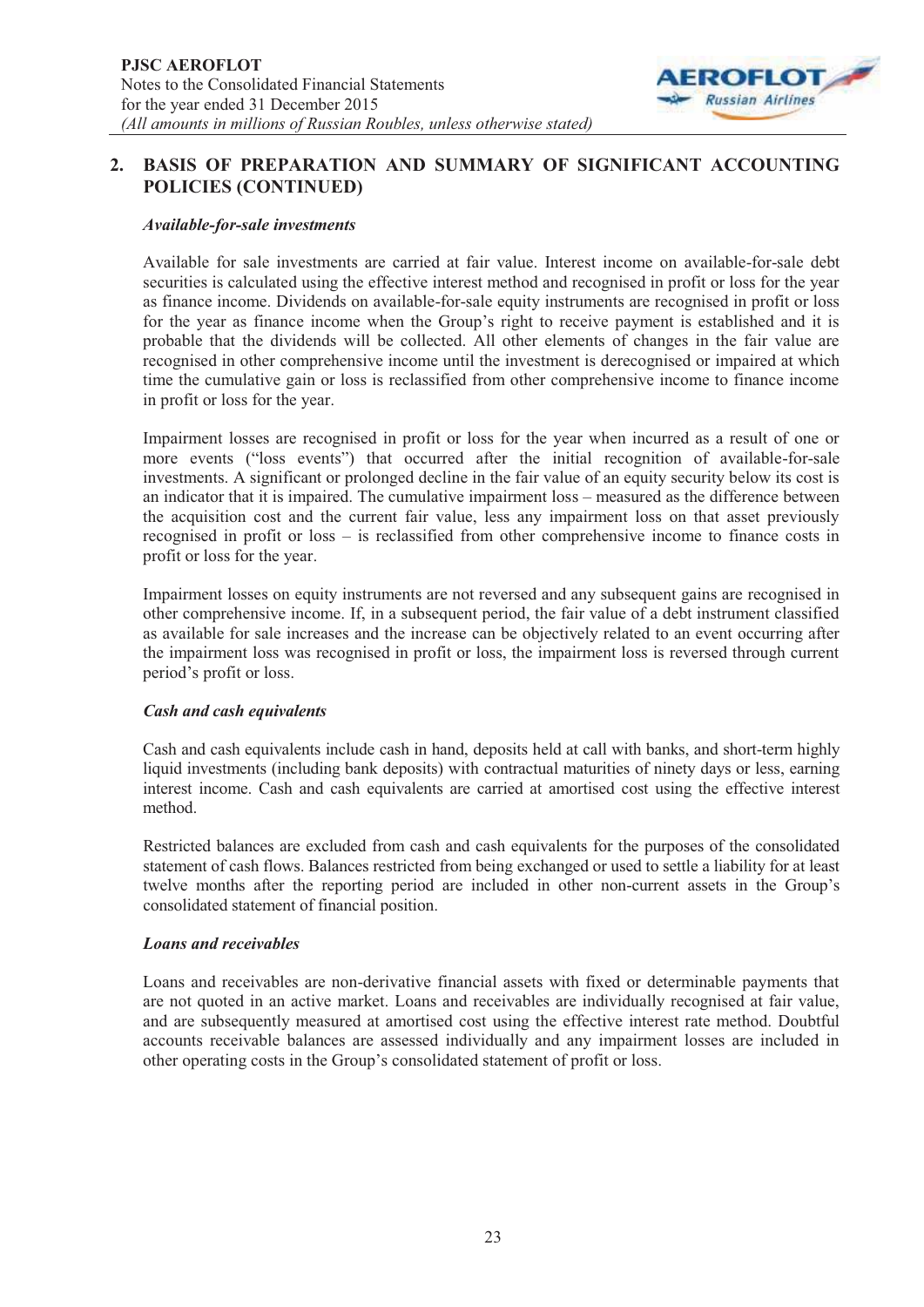

#### *Impairment of financial assets carried at amortised cost*

Impairment losses are recognised in profit or loss when incurred as a result of one or more events ("loss events") that occurred after the initial recognition of the financial asset and which have an impact on the amount or timing of the estimated future cash flows of the financial asset or group of financial assets that can be reliably estimated. The primary factors that the Group considers in determining whether a financial asset is impaired are its overdue status and realisability of related collateral, if any.

Impairment losses are always recognised through an allowance account to write down the asset's carrying amount to the present value of expected cash flows (which exclude future credit losses that have not been incurred) discounted at the original effective interest rate of the asset. The calculation of the present value of the estimated future cash flows of a collateralised financial asset reflects the cash flows that may result from foreclosure less costs for obtaining and selling the collateral, whether or not foreclosure is probable.

If, in a subsequent period, the amount of the impairment loss decreases and the decrease can be related objectively to an event occurring after the impairment was recognised (such as an improvement in the debtor's credit rating), the previously recognised impairment loss is reversed by adjusting the allowance account through profit or loss for the year.

Uncollectible assets are written off against the related impairment loss provision after all the necessary procedures to recover the asset have been completed and the amount of the loss has been determined. Subsequent recoveries of amounts previously written off are credited to impairment loss account within the profit or loss for the year.

If the terms of an impaired financial asset held at amortised cost are renegotiated or otherwise modified because of financial difficulties of the counterparty, impairment is measured using the original effective interest rate before the modification of terms. The renegotiated asset is then derecognised and a new asset is recognised at its fair value only if the risks and rewards of the asset substantially changed. This is normally evidenced by a substantial difference between the present values of the original cash flows and the new expected cash flows.

#### *Prepayments*

In these consolidated financial statements, prepayments are carried at cost less provision for impairment. A prepayment is classified as non-current when the goods or services relating to the prepayment are expected to be obtained after one year, or when the prepayment relates to an asset which will itself be classified as non-current upon initial recognition. Prepayments to acquire assets are included to the carrying amount of the asset once the Group has obtained control of the asset and it is probable that future economic benefits associated with the asset will flow to the Group. Other prepayments are written off to profit or loss when the services relating to the prepayments are received. If there is an indication that the assets, goods or services relating to a prepayment will not be received, the carrying value of the prepayment is written down accordingly and a corresponding impairment loss is recognised in the Group's consolidated statement of profit or loss for the year.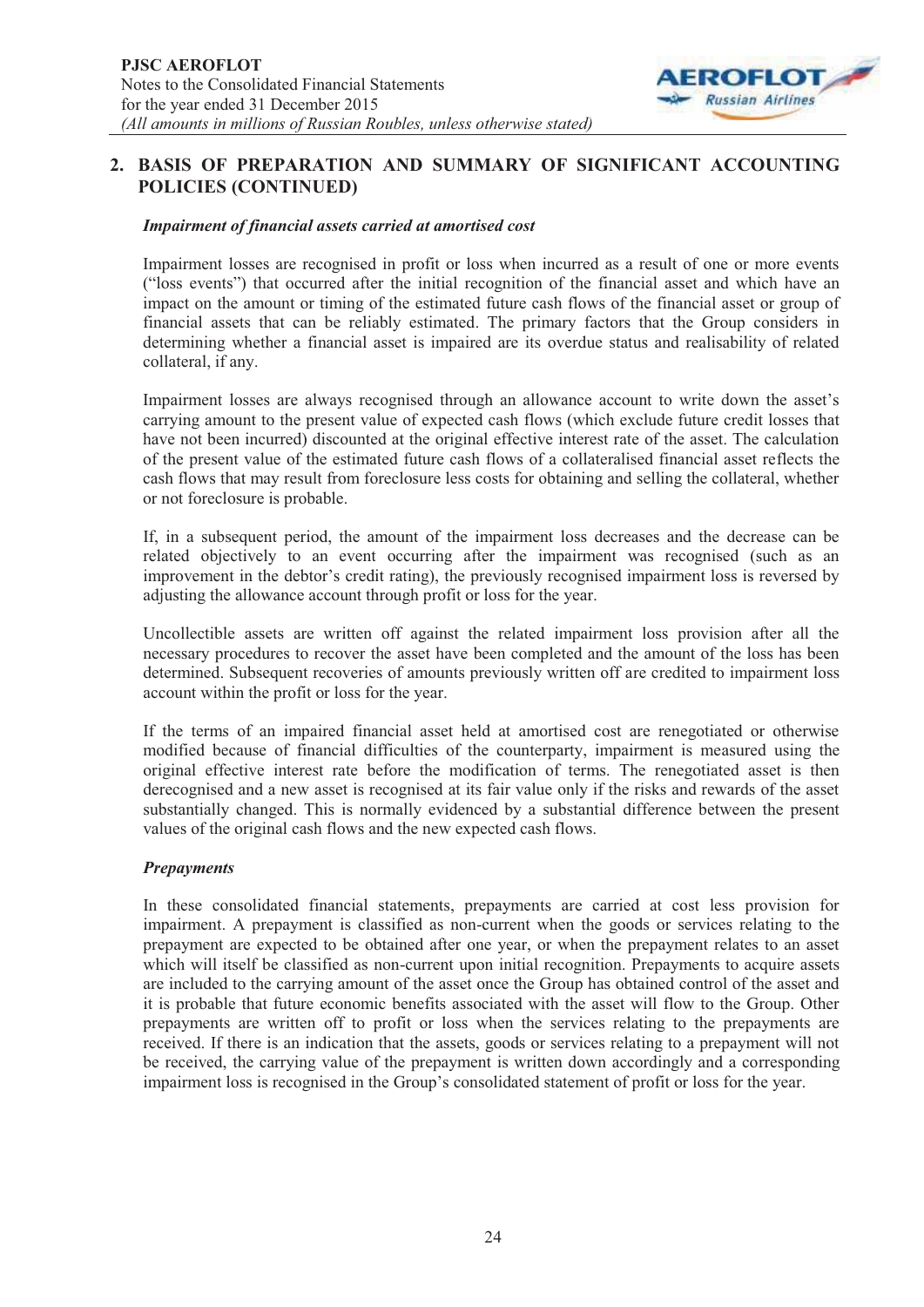

#### *Trade and other payables*

Trade payables are accrued when the counterparty performs its obligations under the contract and are carried at amortised cost using the effective interest method.

### *Loans and borrowings*

Loans and borrowings are initially recognised at fair value and subsequently measured at amortised cost using the effective interest method.

Short-term loans and borrowings comprise:

- interest bearing loans and borrowings with a term shorter than one year;
- current portion of long-term loans and borrowings.

Long-term loans and borrowings include liabilities with the maturity exceeding one year.

### *Expendable spare parts and inventories*

Inventories, including aircraft expendable spare parts, are valued at cost or net realisable value, whichever is lower. The costs are determined on the first-in, first- out ("FIFO") basis. The Group accrues a provision for the full amount of obsolete inventories which the Group does not plan to continue using in its operations.

#### *Value added taxes*

Value added tax ("VAT") related to sales of goods or provision of services is recorded as a liability to the tax authorities on an accruals basis. Domestic flights in general are subject to VAT at 10% (before 1 July 2015 – 18%) and international flights are subject to VAT at 0%. Input VAT invoiced by domestic suppliers as well as VAT paid in respect of imported leased aircraft and spare parts may be recovered, subject to certain restrictions, against output VAT. The recovery of input VAT is typically delayed by up to six months and sometimes longer due to compulsory tax audit requirements and other administrative matters. Input VAT claimed for recovery as at the date of the consolidated statement of financial position is presented net of the output VAT liability. Recoverable input VAT that is not claimed for recovery in the current period is recorded in the consolidated statement of financial position as VAT receivable. VAT receivable that is not expected to be recovered within the twelve months from the reporting date is classified as a non-current asset. Where provision has been made for uncollectible receivables, the bad debt expense is recorded at the gross amount of the account receivable, including VAT.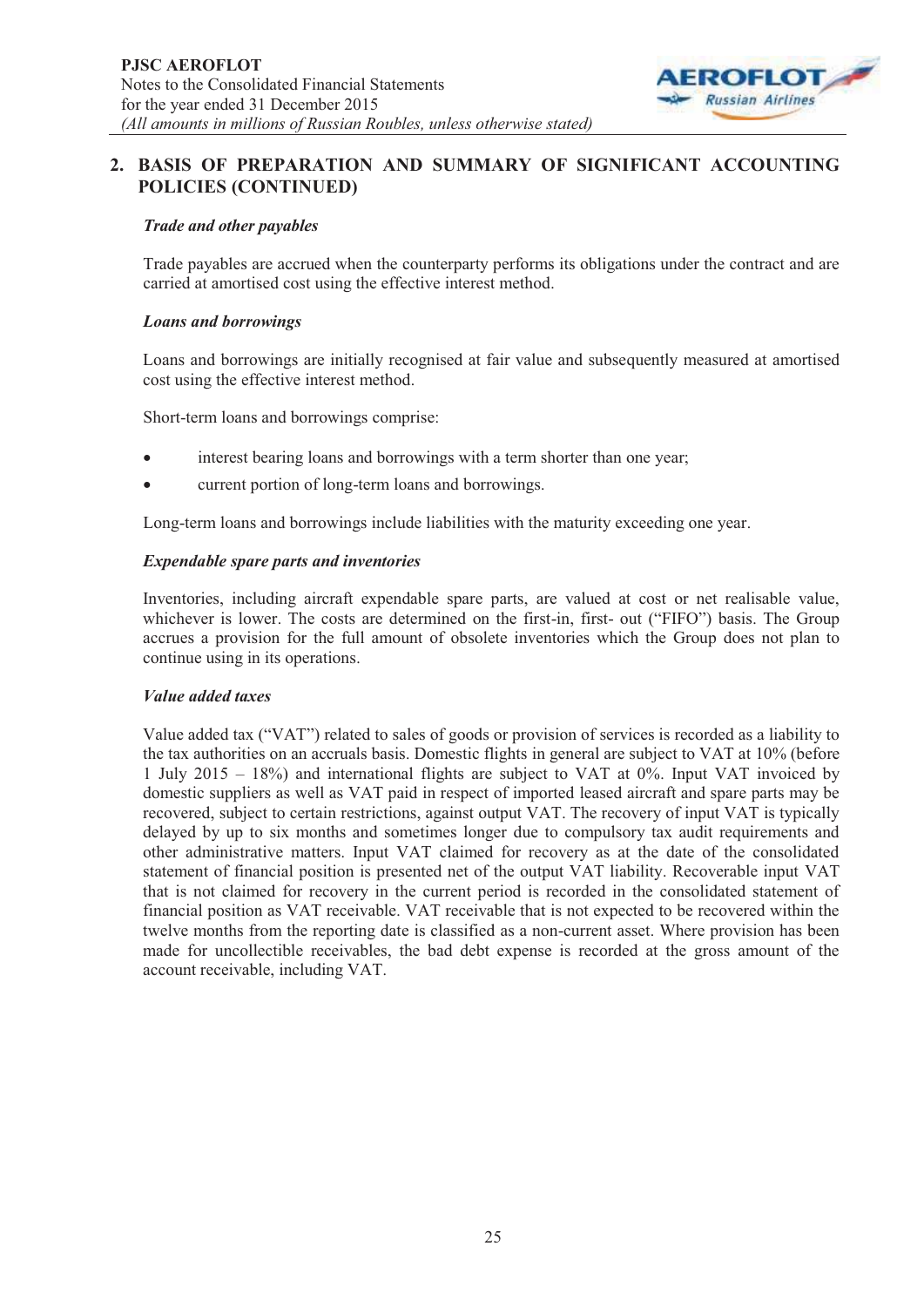

#### *Frequent flyer programme*

Since 1999 the Group operates a frequent flyer programme referred to as Aeroflot-Bonus. Subject to the programme's terms and conditions, the miles earned entitle members to a number of benefits such as free flights, flight class upgrades and redeem miles for special awards from programme partners. In accordance with IFRIC 13 *Customer Loyalty Programmes,* accumulated but as yet unused bonus miles are deferred using the deferred revenue method to the extent that they are likely to be used. The fair value of miles accumulated on the Group's own flights is recognised under current and non-current deferred revenue related to frequent flyer programme (Note 25) within current and non-current liabilities, respectively, in the Group's consolidated statement of financial position. The fair value of miles accumulated by Aeroflot-Bonus participants for using services provided by the partners of the programme, as well as the fair value of promo miles, is recognised as other current and non-current liabilities related to frequent flyer programme (Notes 24 and 29) in accounts payable, accrued liabilities and other non-current liabilities, respectively, in the Group's consolidated statement of financial position. Revenue is recognised upon the provision of services to Aeroflot-Bonus members.

### *Employee benefits*

Wages, salaries, contributions to the Russian Federation state pension and social insurance funds, paid annual leave and sick leave, bonuses, and non-monetary benefits (such as health services and etc.) are accrued in the year in which the associated services are rendered by the employees of the Group.

#### *Provisions for liabilities*

Provisions for liabilities are recognised if, and only if, the Group has a present obligation (legal or constructive) as a result of a past event, and it is probable (i.e. more likely than not) that an outflow of resources embodying economic benefits will be required to settle the obligation, and a reliable estimate can be made of the amount of the obligation. Provisions are reviewed at each reporting date and adjusted to reflect the current best estimate (Note 26). Where the effect of the time value of money is significant, the amount of a provision is stated at the present value of the expenditures required to settle the obligation.

### *Income tax*

Income taxes have been provided for in the consolidated financial statements in accordance with legislation using tax rates and legislative regulations enacted or substantively enacted at the end of the reporting period. Income tax expense/benefit comprises current and deferred tax and is recognised in the consolidated statement of profit or loss for the year, unless it should be recorded within other comprehensive income or directly in equity since it relates to transactions which are also recognised within other comprehensive income or directly in equity in this or any other period.

Current tax is the amount expected to be paid to or recovered from budget in respect of taxable profits or losses for the current and prior periods. Taxable profits or losses are based on estimates if the consolidated financial statements are authorised prior to filing relevant tax returns. Other tax expenses, except from the income tax, are recorded within other operating costs in the Group's consolidated statement of profit or loss.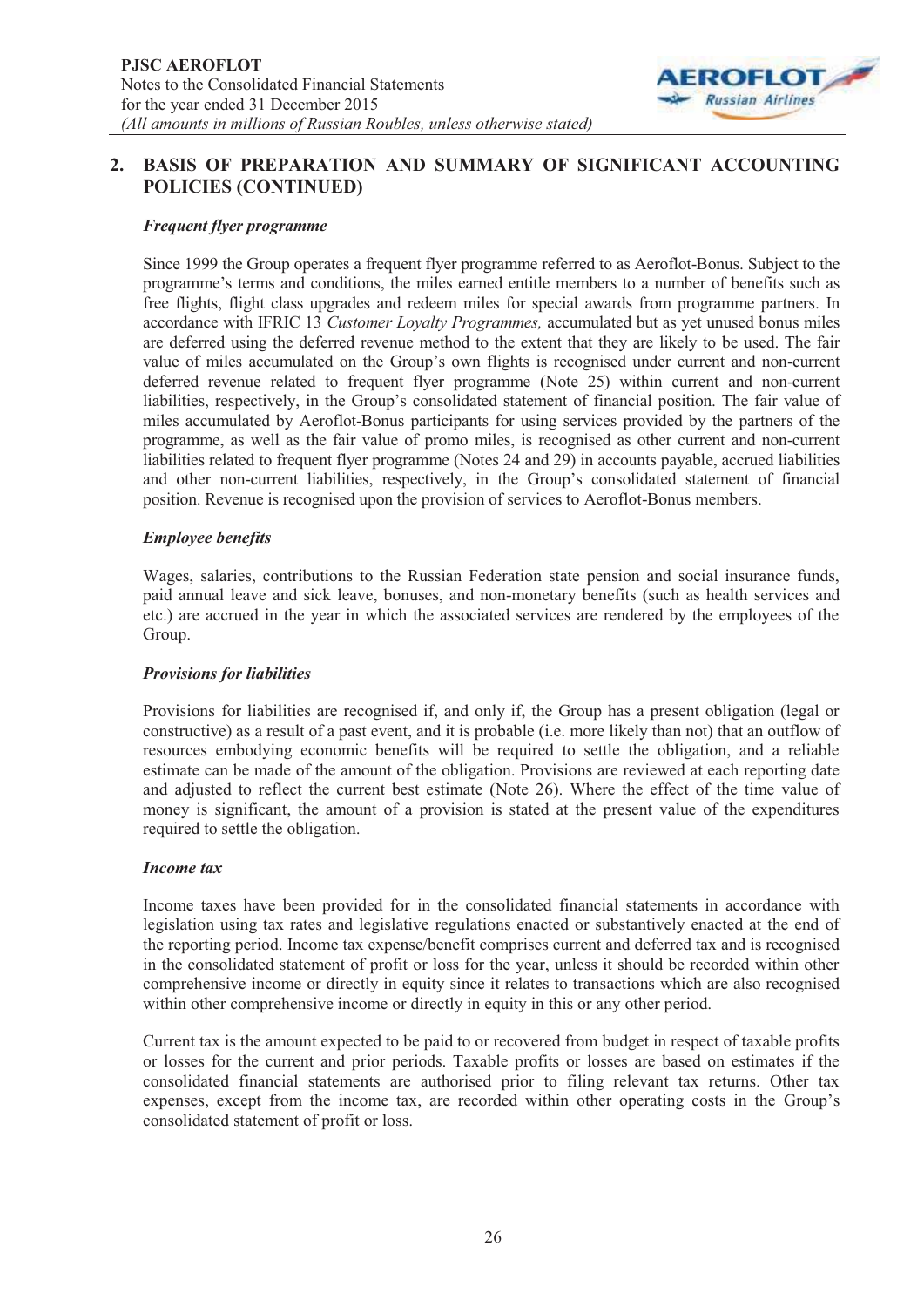

#### *Income tax (continued)*

Deferred income tax is provided using the balance sheet liability method for tax losses carried forward and temporary differences arising between the tax bases of assets and liabilities and their carrying amounts for consolidated financial reporting purposes. In accordance with the initial recognition exemption, deferred taxes are not recorded for temporary differences arising on initial recognition of an asset or a liability in a transaction other than a business combination if the transaction, when initially recorded, affects neither accounting nor taxable profit. Deferred tax liabilities are not recorded for temporary differences on initial recognition of goodwill, and subsequently for goodwill which is not deductible for tax purposes. Deferred tax assets and liabilities are measured at tax rates enacted or substantively enacted at the end of the reporting period which are expected to apply to the period when the temporary differences will reverse or the tax losses carried forward will be utilised.

Deferred tax assets for deductible temporary differences and tax losses carried forward are recorded only to the extent that it is probable that future taxable profit will be available against which the deductions can be utilised.

Deferred income tax assets and liabilities are offset when there is a legally enforceable right to offset current tax assets against current tax liabilities and when the deferred income taxes assets and liabilities relate to income taxes levied by the same taxation authority on either the same taxable entity or different taxable entities where there is an intention to settle the balances on a net basis. Deferred tax assets and liabilities are netted only within the individual companies of the Group.

The Group controls the reversal of temporary differences relating to taxes chargeable on dividends from subsidiaries or on gains upon their disposal. The Group does not recognise deferred tax liabilities on such temporary differences except to the extent that Management expects the temporary differences to reverse in the foreseeable future.

#### *Uncertain income tax positions*

The Group's uncertain tax positions are reassessed by management at the end of each reporting period. Liabilities are recorded for income tax positions that are determined by management as more likely than not to result in additional taxes being levied if the positions were to be challenged by the tax authorities. The assessment is based on the interpretation of tax laws that have been enacted or substantively enacted by the end of the reporting period, and any known court or other rulings on such issues. Liabilities for penalties, interest and taxes other than income tax are recognised based on management's best estimate of the expenditure required to settle the obligations at the end of the reporting period.

#### *Pensions*

The Group makes certain payments to employees on retirement. These obligations represent obligations under a defined benefit pension plan. For such plans the pension accounting costs are assessed using the projected unit credit method. Under this method the cost of providing pensions is charged to the consolidated statement of profit or loss in order to spread the regular cost over the service lives of employees. Actuarial gains and losses are recognised in other comprehensive income immediately. The pension liability for non-retired employees is calculated based on a minimum annual pension payment and do not include increases, if any, to be made by management in the future. Where such postemployment employee benefits fall due more than twelve months after the reporting date they are discounted using a discount rate determined by reference to the government bond yields at the reporting date.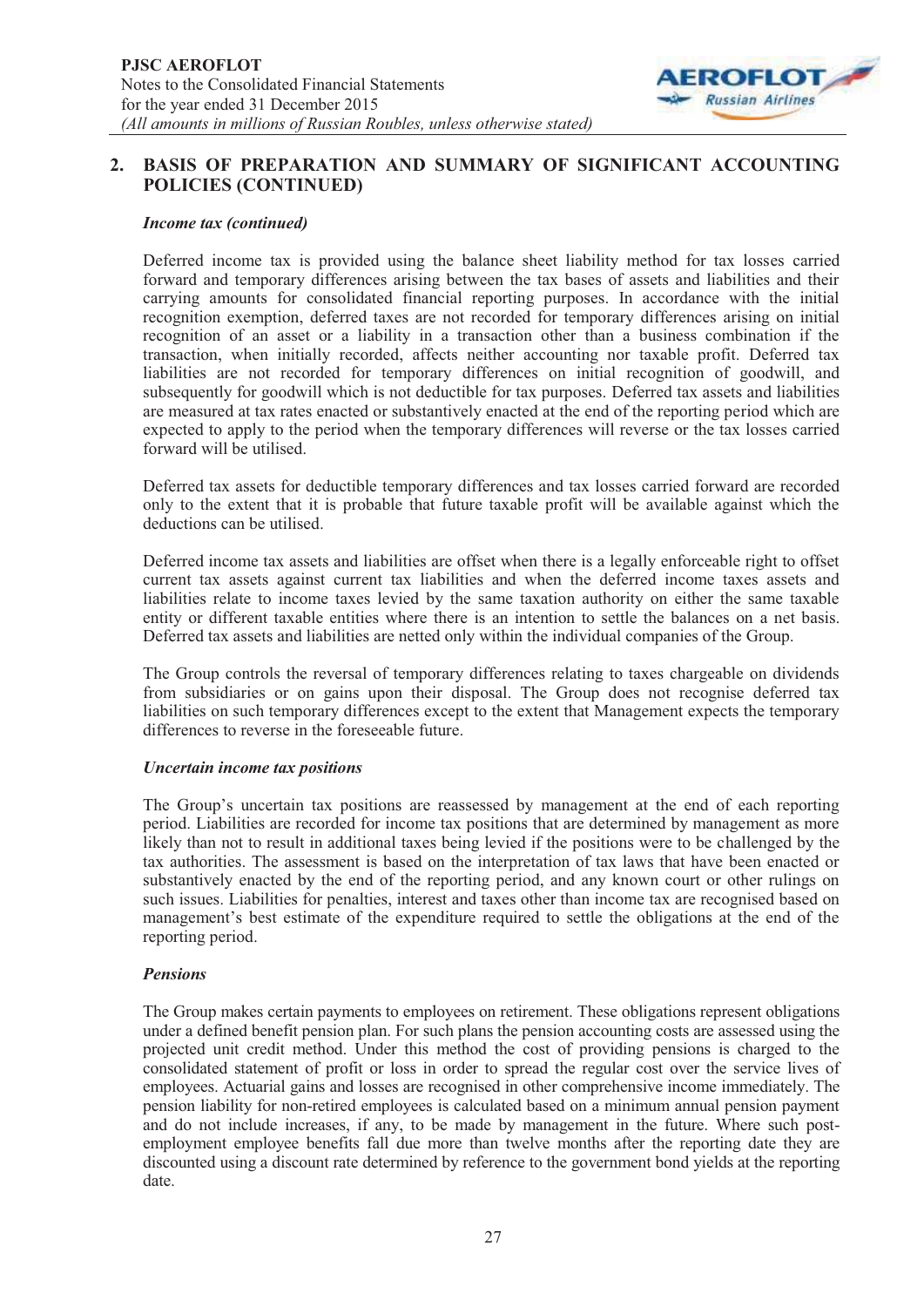

#### *Pensions (continued)*

The Group also participates in a defined contribution plan, under which the Group has committed to making additional contributions as a percentage (20% in 2015) of the contribution made by employees choosing to participate in the plan. Contributions made by the Group on defined contribution plans are charged to expenses when incurred. Contributions are also made to the Government Pension fund at the statutory rates in force during the year. Such contributions are expensed as incurred.

#### *Share capital*

Ordinary shares are classified as equity. Incremental costs directly attributable to the issue of new shares or options are shown in equity as a deduction, net of tax, from the proceeds. Any excess of the fair value of consideration received over the par value of shares issued is recorded as share premium in equity.

#### *Share-based compensation*

The title to future equity compensations (shares or share options) to employees for the provided services is measured at fair value of these instruments at the date of the transfer and is recognised as an employee expense, with a corresponding increase in equity, over the period that the employees unconditionally become entitled to these awards.

The amount recognised as an expense is adjusted to reflect the number of awards for which the related service and non-market vesting conditions are expected to be met, such that the amount ultimately recognised as an expense is based on the number of awards that meet the related service and non-market performance conditions at the vesting date. The effect of revisiting initial estimates, if any, is recognised in profit or loss with a corresponding adjustment to equity.

Services, including employee services received in exchange for cash-settled share-based payments, are recognised at the fair value of the liability incurred and are expensed when consumed or capitalised as assets, which are depreciated or amortised. The liability is re-measured at each balance sheet date to its fair value, with all changes recognised immediately in profit or loss.

#### *Treasury shares purchased*

Where the Company or its subsidiaries purchase the Company's equity instruments, the consideration paid, including any directly attributable incremental costs, net of income taxes, is deducted from equity attributable to the Company's owners until the equity instruments are cancelled, reissued or disposed of. The Company's shares, which are held as treasury stock or belong to the Company's subsidiaries, are reflected as a reduction of the Group's equity.

The sale or re-issue of such shares does not impact net profit for the current year and is recognised as a change in the shareholders' equity of the Group. Where such shares are subsequently sold or reissued, any consideration received, net of any directly attributable incremental transaction costs and the related income tax effects, is included in equity attributable to the Company's shareholders.

Dividend distributions and payments by the Company are recorded net of the dividends related to treasury shares.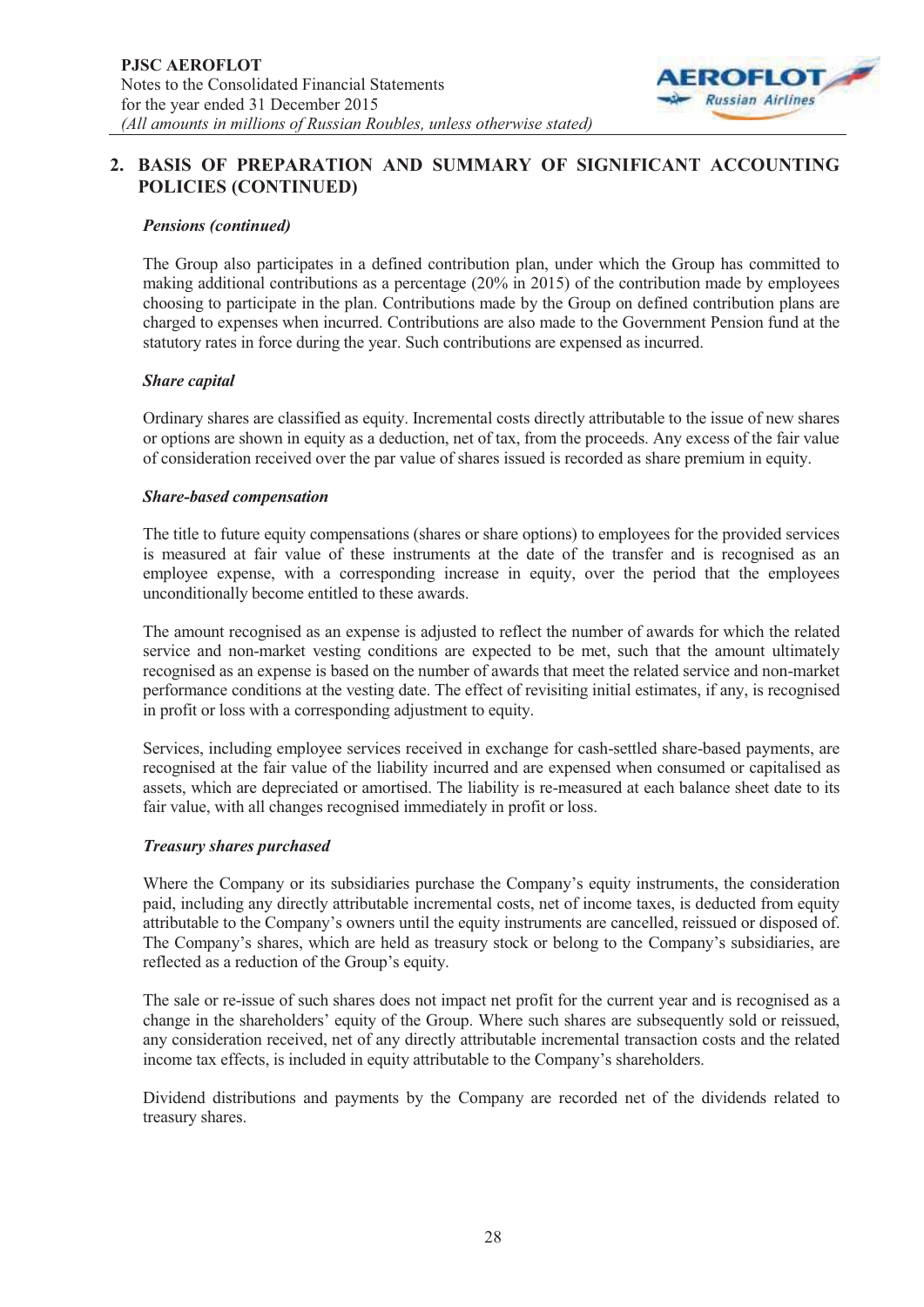

#### *Dividends*

Dividends are recorded as a liability and deducted from equity in the period in which they are declared and approved by the shareholders in the General Shareholders' Meeting.

#### *Earnings/loss per share*

Earnings per share are determined by dividing the profit or loss attributable to the Company's shareholders by the weighted average number of participating shares outstanding during the reporting year. The calculation of diluted earnings per share includes shares planned to be used in the option programme when the average market price of ordinary shares for the period exceeds the exercise price of the options.

### **3. CRITICAL ACCOUNTING ESTIMATES AND JUDGEMENTS IN APPLYING ACCOUNTING POLICIES**

The Group makes estimates and assumptions that affect the amounts recognised in the consolidated financial statements and the carrying amounts of assets and liabilities within the next financial year. Estimates and judgements are continually evaluated and are based on management's experience and other factors, including expectations of future events that are believed to be reasonable under the circumstances. Management also makes certain judgements, apart from those involving estimations, in the process of applying the accounting policies. Judgements that have the most significant effect on the amounts recognised in the consolidated financial statements and estimates that can cause a significant adjustment to the carrying amount of assets and liabilities within the next financial year include:

#### *Useful lives and residual value of property, plant and equipment*

The assessment of the useful lives of property, plant and equipment and their residual value are matters of management judgement based on the use of similar assets in prior periods. To determine the useful lives and residual value of property, plant and equipment, management considers the following factors: nature of the expected use, estimated technical obsolescence and physical wear. A change in each of the above conditions or estimates may require the adjustment of future depreciation expenses.

#### *Value of tickets which were sold, but will not be used*

Sales representing the value of tickets that have been issued, but which will never be used, are recognised as traffic revenue at the reporting date based on an analysis of historical income from unused tickets. The assessment of the probability that the tickets will not be used is a matter of management judgement. A change in these estimates may require the adjustment to the revenue amount in the consolidated statement of profit or loss (Note 5) and to the unearned traffic revenue in the consolidated statement of financial position.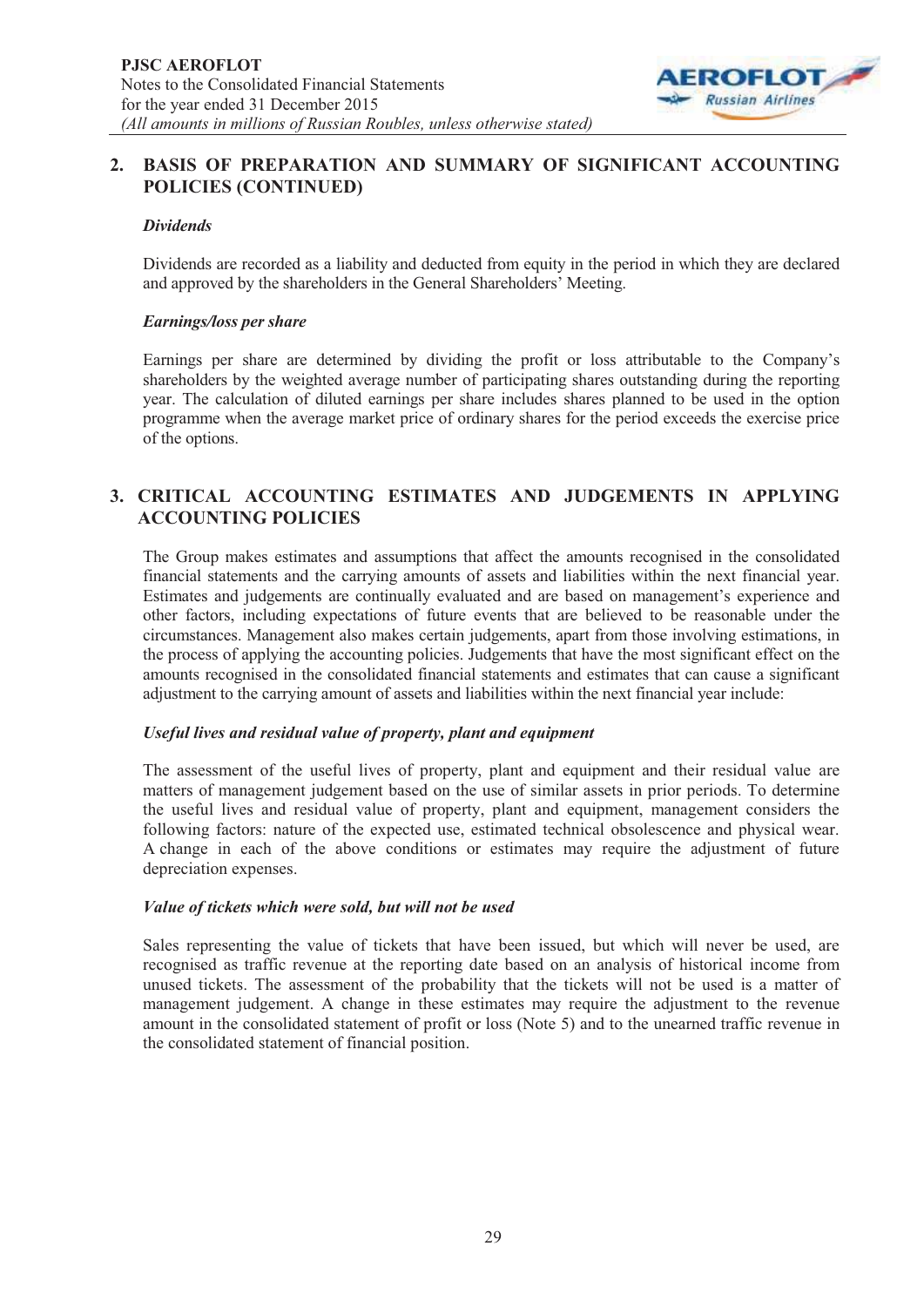

# **3. CRITICAL ACCOUNTING ESTIMATES AND JUDGEMENTS IN APPLYING ACCOUNTING POLICIES (CONTINUED)**

#### *Frequent flyer programme*

At the reporting date, the Group estimates and recognises the liability pertaining to air miles earned by Aeroflot Bonus programme (Note 2) members. The estimate has been made based on the statistical information available to the Group and reflects the expected air mile utilisation pattern after the reporting date multiplied by their assessed fair value. The assessment of the fair value of a bonus mile, as well as the management's expectations regarding the amount of miles to be used by Aeroflot Bonus members, are a matter of management judgement. A change in these estimates may require the adjustment of deferred revenue, other current and non-current liabilities related to frequent flyer programme in the consolidated statement of financial position (Note 25) and adjustment to revenue in the consolidated statement of profit or loss (Note 5).

### *Compliance with tax legislation*

Compliance with tax legislation, particularly in the Russian Federation, is subject to a significant degree of interpretation and can be routinely challenged by the tax authorities. The management records a provision in respect of its best estimate of likely additional tax payments and related penalties which may be payable if the Group's tax compliance is challenged by the relevant tax authorities (Note 40).

### *Classification of a lease agreement as operating and finance lease*

Management applies professional judgement with regard to the classification of aircraft lease agreements as operating and finance lease agreements in order to determine whether all significant risks and rewards related to the ownership of an asset are transferred to the Group in accordance with the agreement and which risks and rewards are significant. A change in these estimates may require a different approach to aircraft accounting.

#### *Estimated impairment of goodwill*

The Group tests goodwill for impairment at least annually. The recoverable amount of each cash generating unit was determined based on value-in-use calculations. These calculations require the use of estimates as further detailed in Note 22.

#### *Deferred tax asset recognition*

The recognised deferred tax asset represents income taxes recoverable through future deductions from income tax expense and is recorded in the consolidated statement of financial position. Deferred income tax assets are recognised to the extent that realisation of the related tax benefit is probable. The future taxable profits and the amount of tax benefits that are probable in the future are based on the medium term business plan prepared by management and extrapolated results thereafter. The business plan is based on management expectations that are believed to be reasonable under the circumstances.

### **4. ADOPTION OF NEW OR REVISED STANDARDS AND INTERPRETATIONS**

#### *New standards and interpretations effective from 1 January 2015*

The following amended standards became effective for the Group from 1 January 2015, but did not have any material impact on the Group.

*Amendments to IAS 19 – "Defined benefit plans: Employee contributions"* (issued in November 2013 and effective for annual periods beginning 1 July 2014);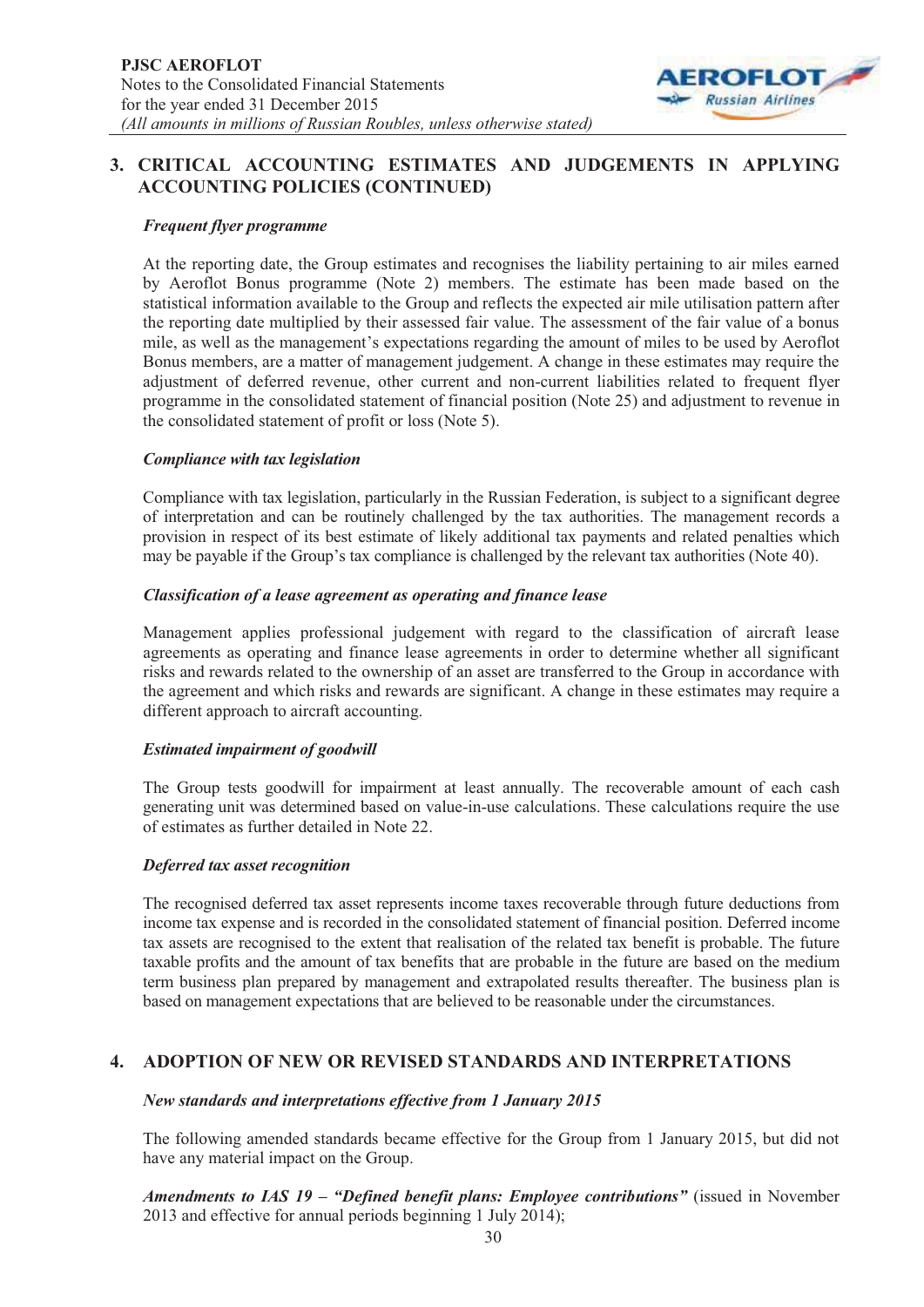

# **4. ADOPTION OF NEW OR REVISED STANDARDS AND INTERPRETATIONS (CONTINUED)**

*Annual Improvements to IFRSs 2012* (issued in December 2013 and effective for annual periods beginning on or after 1 July 2014);

*Annual Improvements to IFRSs 2013* (issued in December 2013 and effective for annual periods beginning on or after 1 July 2014).

### *New Accounting Pronouncements*

Certain new standards and interpretations have been issued that are mandatory for the annual periods beginning on or after 1 January 2016 or later, and which the Group has not early adopted:

*IFRS 9 "Financial Instruments: Classification and Measurement"* (amended in July 2014 and effective for annual periods beginning on or after 1 January 2018). The Group is currently assessing the impact of the new standard on its financial statements;

*IFRS 15 "Revenue from contracts with customers"* (issued on 28 May 2014, effective for annual periods beginning on or after 1 January 2018). The Group is currently assessing the impact of the new standard on its financial statements;

*IFRS 16 "Leases"* (issued in January 2016 and effective for annual periods beginning on or after 1 January 2019). The Group is currently assessing the impact of the new standard on its financial statements;

*Recognition of Deferred Tax Assets for Unrealised Losses - Amendments to IAS 12* (issued in January 2016 and effective for annual periods beginning on or after 1 January 2017). The Group is currently assessing the impact of the amendments on its financial statements;

*Disclosure Initiative - Amendments to IAS 7* (issued on 29 January 2016 and effective for annual periods beginning on or after 1 January 2017). The Group is currently assessing the impact of the amendment on its financial statements.

The following other new pronouncements are not expected to have any material impact on the Group when adopted:

*IFRS 14, Regulatory deferral accounts* (issued in January 2014 and effective for annual periods beginning on or after 1 January 2016).

*Accounting for Acquisitions of Interests in Joint Operations - Amendments to IFRS 11* (issued on 6 May 2014 and effective for the periods beginning on or after 1 January 2016).

*Clarification of Acceptable Methods of Depreciation and Amortisation - Amendments to IAS 16 and IAS 38* (issued on 12 May 2014 and effective for the periods beginning on or after 1 January 2016).

*Equity Method in Separate Financial Statements - Amendments to IAS 27* (issued on 12 August 2014 and effective for annual periods beginning 1 January 2016).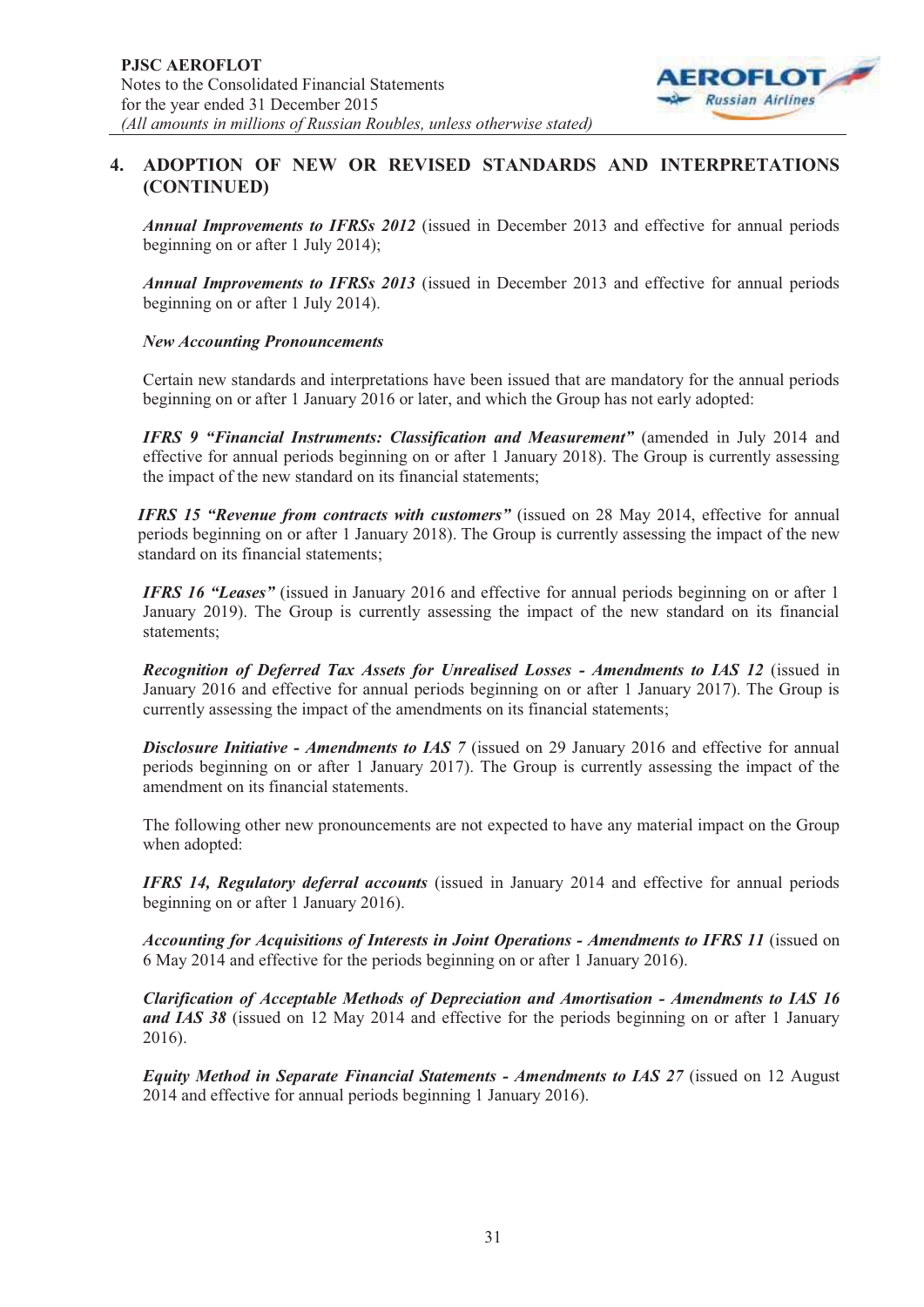

# **4. ADOPTION OF NEW OR REVISED STANDARDS AND INTERPRETATIONS (CONTINUED)**

*Sale or Contribution of Assets between an Investor and its Associate or Joint Venture Amendments to IFRS 10 and IAS 28* (issued on 11 September 2014 and effective for annual periods beginning on or after 1 January 2016).

*Annual Improvements to IFRSs 2014* (issued on 25 September 2014 and effective for annual periods beginning on or after 1 January 2016).

**Disclosure Initiative Amendments to IAS 1** (issued in December 2014 and effective for annual periods on or after 1 January 2016).

*Investment Entities: Applying the Consolidation Exception Amendment to IFRS 10, IFRS 12 and IAS 28* (issued in December 2014 and effective for annual periods on or after 1 January 2016).

Unless otherwise described above, the new standards and interpretations are not expected to affect significantly the Group's consolidated financial statements.

### **5. TRAFFIC REVENUE**

|                              | 2015    | 2014    |
|------------------------------|---------|---------|
| Scheduled passenger flights  | 343,428 | 253,613 |
| Cargo flights                | 9.631   | 8.718   |
| Charter passenger flights    | 6.146   | 15,023  |
| <b>Total traffic revenue</b> | 359,205 | 277,354 |

### **6. OTHER REVENUE**

|                                                      | 2015   | 2014   |
|------------------------------------------------------|--------|--------|
|                                                      |        |        |
| Airline agreements revenue                           | 31,596 | 21,605 |
| Revenue from partners under frequent flyer programme | 10,275 | 7,685  |
| Refuelling services                                  | 2,535  | 2,815  |
| Catering services on board                           | 1,434  | 1,118  |
| Sales of duty free goods                             | 1,162  | 604    |
| Ground handling                                      | 1,118  | 1,000  |
| Hotel revenue                                        | 463    | 447    |
| Other revenue                                        | 7,385  | 7,143  |
| <b>Total other revenue</b>                           | 55,968 | 42,417 |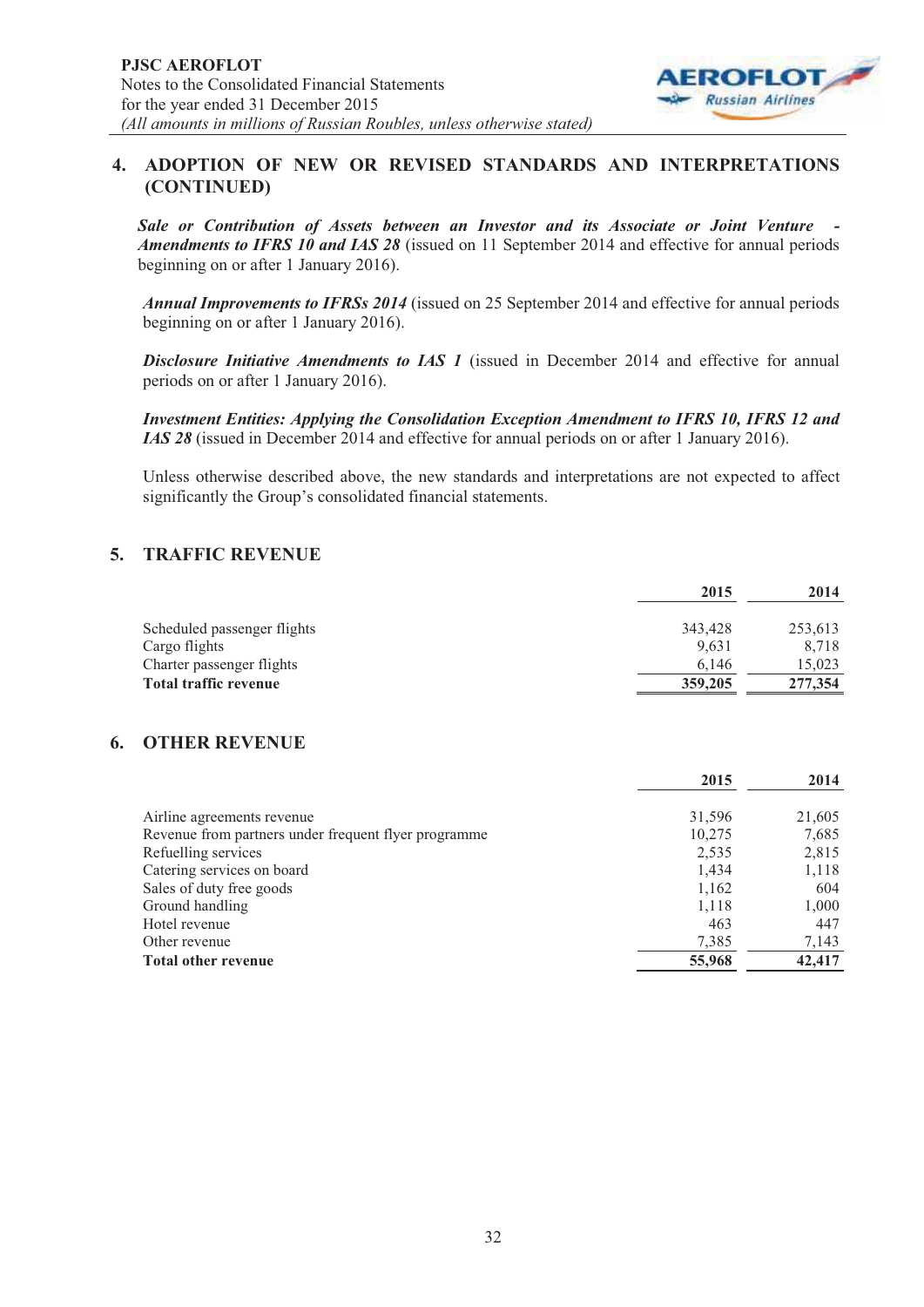

### **7. OPERATING COSTS LESS STAFF COSTS AND DEPRECIATION AND AMORTISATION**

|                                                                      | 2015    | 2014    |
|----------------------------------------------------------------------|---------|---------|
| Aircraft servicing and ground handling                               | 63,408  | 51,965  |
| Operating lease expenses                                             | 44,415  | 23,834  |
| Aircraft maintenance                                                 | 32,042  | 19,224  |
| Sales and marketing expenses                                         | 13,568  | 11,415  |
| Communication expenses                                               | 12,890  | 7,784   |
| Administration and general expenses                                  | 12,516  | 10,791  |
| Passenger services                                                   | 11,778  | 9,105   |
| Food and beverages for catering services                             | 7,766   | 5,980   |
| Insurance expenses                                                   | 1,941   | 1,358   |
| Custom duties                                                        | 1,290   | 1,435   |
| Cost of duty free goods sold                                         | 599     | 362     |
| Other expenses                                                       | 7,619   | 8,875   |
| Operating costs less aircraft fuel, staff costs and depreciation and |         |         |
| amortisation                                                         | 209,832 | 152,128 |
| Aircraft fuel                                                        | 94,382  | 87,199  |
| Total operating costs less staff costs and depreciation and          |         |         |
| amortisation                                                         | 304,214 | 239,327 |

### **8. STAFF COSTS**

|                          | 2015   | 2014   |
|--------------------------|--------|--------|
|                          |        |        |
| Wages and salaries       | 44,001 | 42,379 |
| Pension costs            | 8,829  | 7.980  |
| Social security costs    | 2,789  | 1.789  |
| <b>Total staff costs</b> | 55,619 | 52,148 |

Pension costs include:

- $\bullet$ compulsory payments to the Pension Fund of the RF;
- $\bullet$  contributions to a non-government pension fund under a defined contribution pension plan under which the Group makes additional pension contributions as a fixed percentage (20% in 2015, 20% in 2014) of the transfers made personally by the employees participating in the programme; and
- $\bullet$  an increase in the net present value of the future benefits which the Group expects to pay to its employees upon their retirement under a defined benefit pension plan due to service cost.

|                                        | 2015  | 2014  |
|----------------------------------------|-------|-------|
| Payments to the Pension Fund of the RF | 8.843 | 7.904 |
| Defined contribution pension plan      |       |       |
| Defined benefit pension plan           | (14)  | 39    |
| <b>Total pension costs</b>             | 8.829 | 7.980 |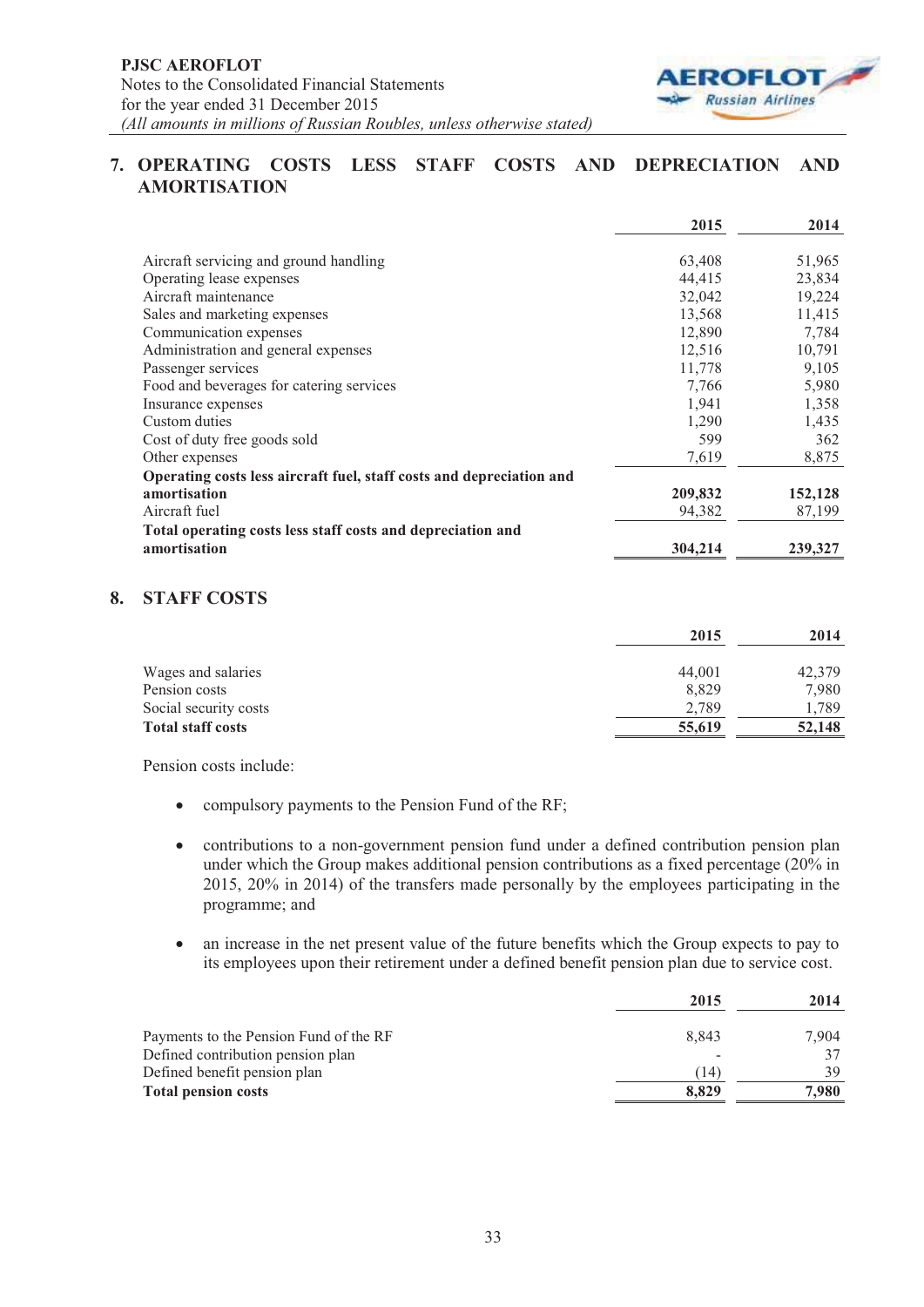

# **9. OTHER OPERATING INCOME AND EXPENSES, NET**

|                                                                     | 2015    | 2014    |
|---------------------------------------------------------------------|---------|---------|
|                                                                     |         |         |
| Recovery of VAT (Note 14)                                           | 8,021   | 285     |
| Reimbursement of fuel excise tax                                    | 4,658   |         |
| Fines and penalties received from suppliers                         | 614     | 307     |
| Insurance compensation received                                     | 513     | 61      |
| Gain on accounts payable write-off                                  | 164     | 384     |
| Charge of impairment provision<br>doubtful<br>for<br>accounts       |         |         |
| receivable (Note 14)                                                | (6,106) | (3,103) |
| Accrual of provision for Group liabilities (Note 26)                | (4,264) | (1,271) |
| (Loss)/gain on fixed assets disposal and impairment on fixed assets | (672)   | 1,872   |
| Loss on accounts receivable write-off                               | (589)   | (33)    |
| Other expenses and income, net                                      | (176)   | (3,394) |
| Write-off of VAT                                                    | (90)    |         |
| Total other operating income and (expenses), net                    | 2,073   | (4,892) |

### **10. FINANCE INCOME AND COSTS**

|                                                                                                                     | 2015      | 2014      |
|---------------------------------------------------------------------------------------------------------------------|-----------|-----------|
| Finance income:                                                                                                     |           |           |
| Gain on change in fair value of derivative instruments not subject to                                               |           |           |
| hedge accounting (Note 23)                                                                                          | 11,885    |           |
| Interest income on deposits and security deposits                                                                   | 3,723     | 958       |
| Realised gain on derivative financial instruments (Note 23)                                                         |           | 1,058     |
| Gain on disposal of investments                                                                                     |           |           |
| Other finance income                                                                                                | 203       | 454       |
| <b>Total finance income</b>                                                                                         | 15,811    | 2,471     |
|                                                                                                                     |           |           |
|                                                                                                                     | 2015      | 2014      |
| Finance costs:                                                                                                      |           |           |
| Realised loss on derivative financial instruments (Note 23)<br>Loss on sale and impairment of investments and loans | (19, 803) | (3,871)   |
| issued (Note 16)                                                                                                    | (9,159)   |           |
| Interest expense                                                                                                    | (7, 737)  | (4,934)   |
| Foreign exchange loss                                                                                               | (849)     | (9,720)   |
| Loss on change in fair value of derivative financial                                                                |           |           |
| instruments (Note 23)                                                                                               |           | (9,869)   |
| Other finance costs                                                                                                 | (167)     | (5)       |
| <b>Total finance costs</b>                                                                                          | (37, 715) | (28, 399) |
|                                                                                                                     | 2015      | 2014      |
| Hedging result:                                                                                                     |           |           |
| Realised loss on hedging derivative instruments (Note 23)                                                           | (18, 654) |           |
| Ineffective portion of fuel hedging (Note 23)                                                                       | 1,187     | (1,187)   |
| Effect of revenue hedging with liabilities in foreign                                                               |           |           |
| currency (Note 27)                                                                                                  | (6,279)   | (536)     |
| <b>Total loss on hedging</b>                                                                                        | (23, 746) | (1, 723)  |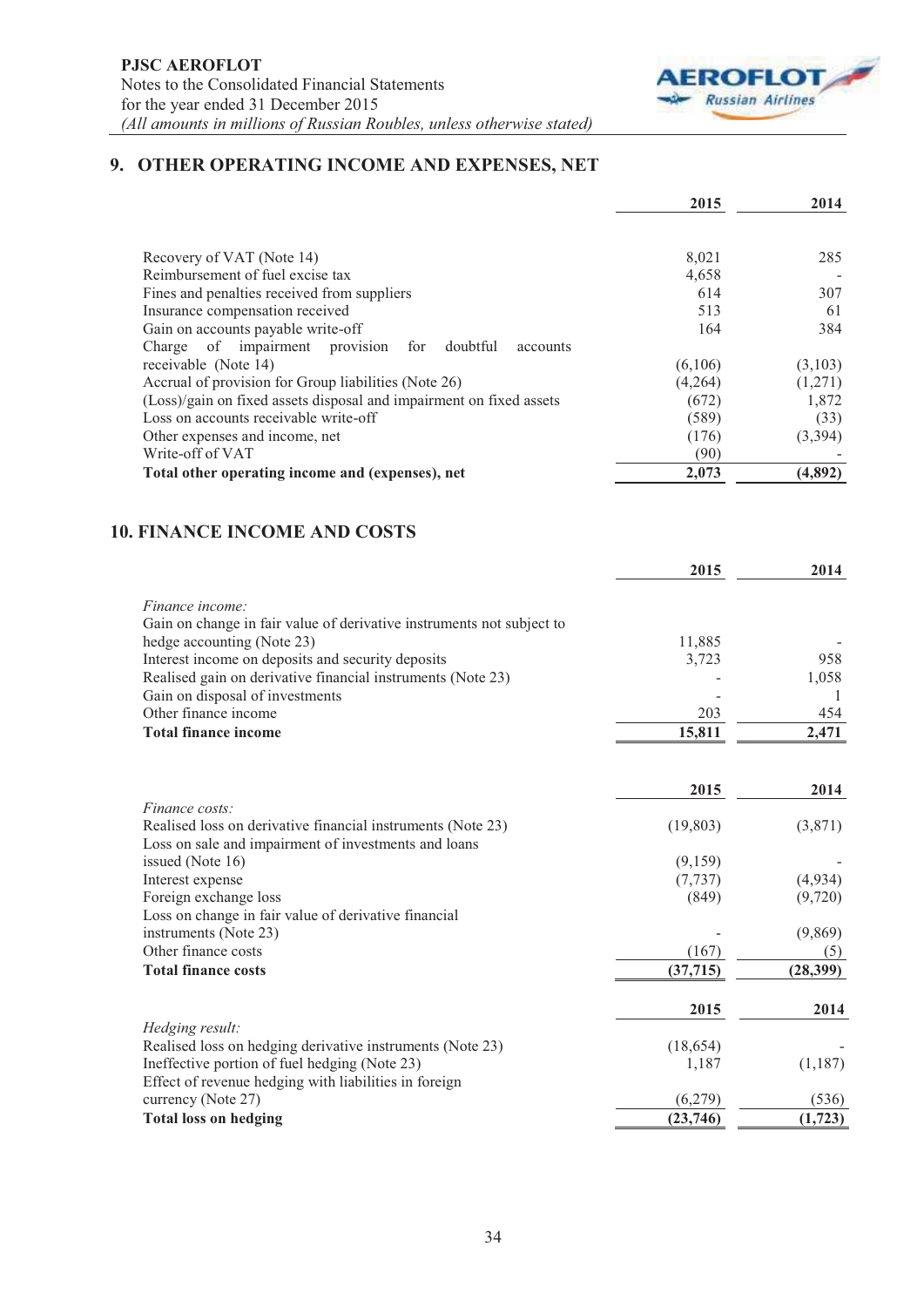

# **11. INCOME TAX**

|                                       | 2015  | 2014    |
|---------------------------------------|-------|---------|
| Current income tax charge             | 3.951 | 6.559   |
| Deferred income tax expense/(benefit) | 983   | (5,765) |
| <b>Total income tax</b>               | 4.934 | 794     |

Reconciliation of the income tax estimated based on the applicable tax rate to the income tax is presented below:

| 2015    | 2014      |
|---------|-----------|
| (1,560) | (16, 352) |
| 20%     | 20%       |
|         |           |
| 312     | 3,270     |
|         |           |
|         |           |
| 1,790   | 737       |
| (5,245) | (3,811)   |
| (587)   | (477)     |
| 490     | 54        |
|         | (201)     |
| (1,644) | (219)     |
|         |           |
| (50)    | (147)     |
| (4,934) | (794)     |
|         |           |

During 2014 the Group revised its estimates related to the possibility of usage of deferred tax assets of JSC "Orenburg airlines" and made a write-off in the amount of RUB 201 million.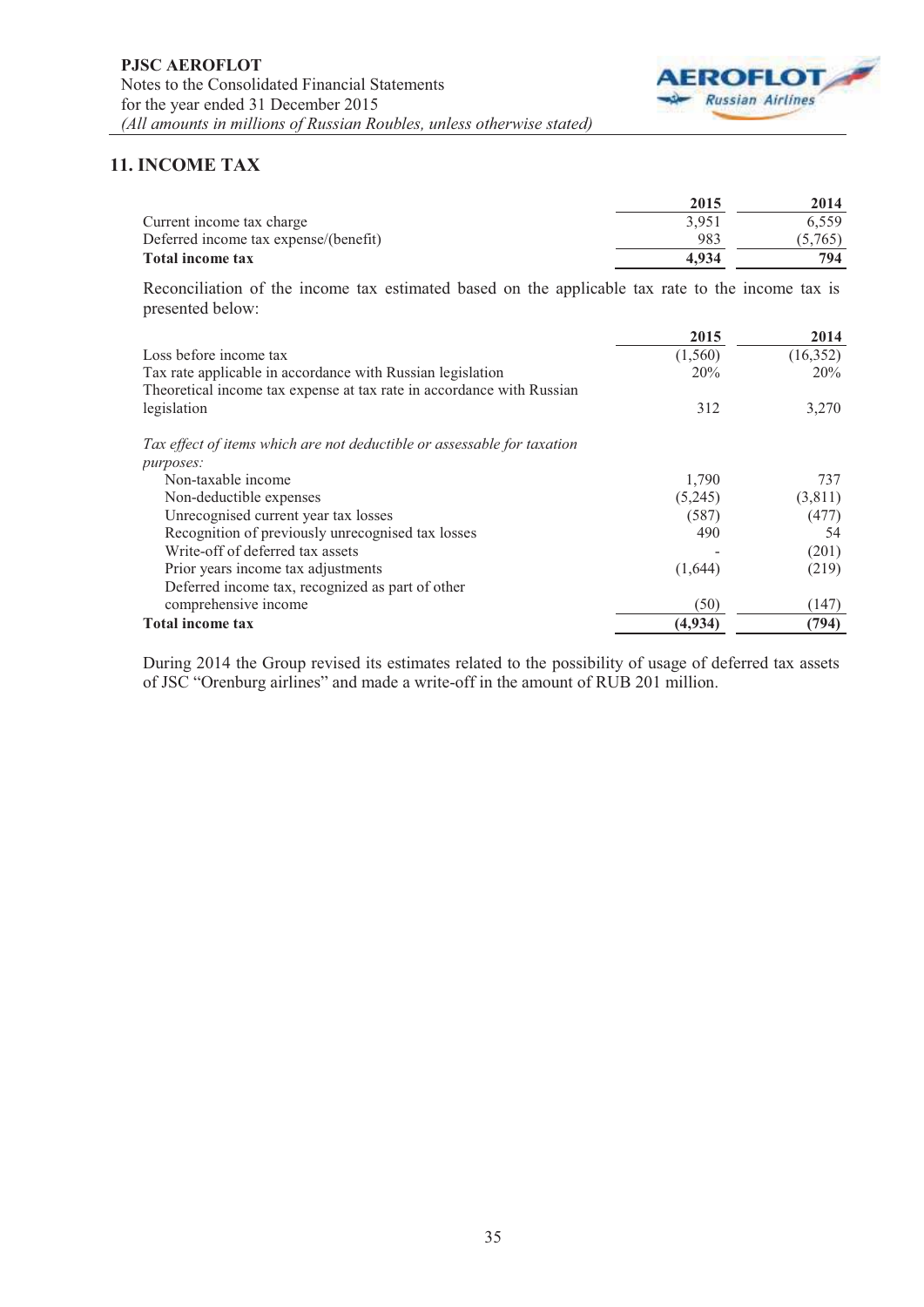

# **11. INCOME TAX (CONTINUED)**

|                                                                                                     | 31<br><b>December</b><br>2015 | <b>Movements</b><br>for the year | 31<br><b>December</b><br>2014 | <b>Movements</b> for<br>the year | 31<br><b>December</b><br>2013 |
|-----------------------------------------------------------------------------------------------------|-------------------------------|----------------------------------|-------------------------------|----------------------------------|-------------------------------|
| Tax effect of temporary<br>differences:                                                             |                               |                                  |                               |                                  |                               |
| Tax losses carried forward                                                                          | 73                            | (944)                            | 1,017                         | 560                              | 457                           |
| Long-term financial investments                                                                     | 201                           | 176                              | 25                            | (6)                              | 31                            |
| Accounts receivable                                                                                 | 583                           | 716                              | (133)                         | (177)                            | 44                            |
| Property, plant and equipment                                                                       |                               |                                  |                               |                                  |                               |
| and finance lease liabilities                                                                       | 16,138                        | 6,205                            | 9,933                         | 8,700                            | 1,233                         |
| Accounts payable                                                                                    | 4,012                         | 1,803                            | 2,209                         | 745                              | 1,464                         |
| Derivative financial instruments                                                                    | 960                           | (5,157)                          | 6,117                         | 5,607                            | 510                           |
| Deferred tax assets before tax                                                                      |                               |                                  |                               |                                  |                               |
| set off                                                                                             | 21,967                        | 2,799                            | 19,168                        | 15,429                           | 3,739                         |
| Tax set off                                                                                         | (335)                         | 293                              | (628)                         | 936                              | (1, 565)                      |
| Deferred tax assets after tax set                                                                   |                               |                                  |                               |                                  |                               |
| off                                                                                                 | 21,632                        | 3,092                            | 18,540                        | 16,365                           | 2,174                         |
| Property, plant and equipment<br>Customs duties related to the<br>imported aircraft under operating | (117)                         | (25)                             | (92)                          | 2,317                            | (2,409)                       |
| leases                                                                                              | (335)                         | 126                              | (461)                         | 140                              | (601)                         |
| Long-term financial investments                                                                     | (10)                          | 5                                | (15)                          |                                  | (15)                          |
| Accounts receivable                                                                                 | (1)                           | 163                              | (164)                         | (3)                              | (161)                         |
| Accounts payable                                                                                    | (42)                          | (13)                             | (29)                          | (3)                              | (26)                          |
| Deferred tax liabilities before                                                                     |                               |                                  |                               |                                  |                               |
| tax set off                                                                                         | (505)                         | 256                              | (761)                         | 2,451                            | (3,212)                       |
| Tax set off                                                                                         | 335                           | (293)                            | 628                           | (936)                            | 1,565                         |
| Deferred tax liabilities after tax                                                                  |                               |                                  |                               |                                  |                               |
| set off                                                                                             | (170)                         | (37)                             | (133)                         | 1,515                            | (1,647)                       |
| Movements for the year, net<br>Less deferred tax recognised                                         |                               | 3,055                            |                               | 17,880                           |                               |
| directly in equity                                                                                  |                               | (4,038)                          |                               | (12, 115)                        |                               |
| Deferred income tax<br>(expense)/benefit for the year                                               |                               | (983)                            |                               | 5,765                            |                               |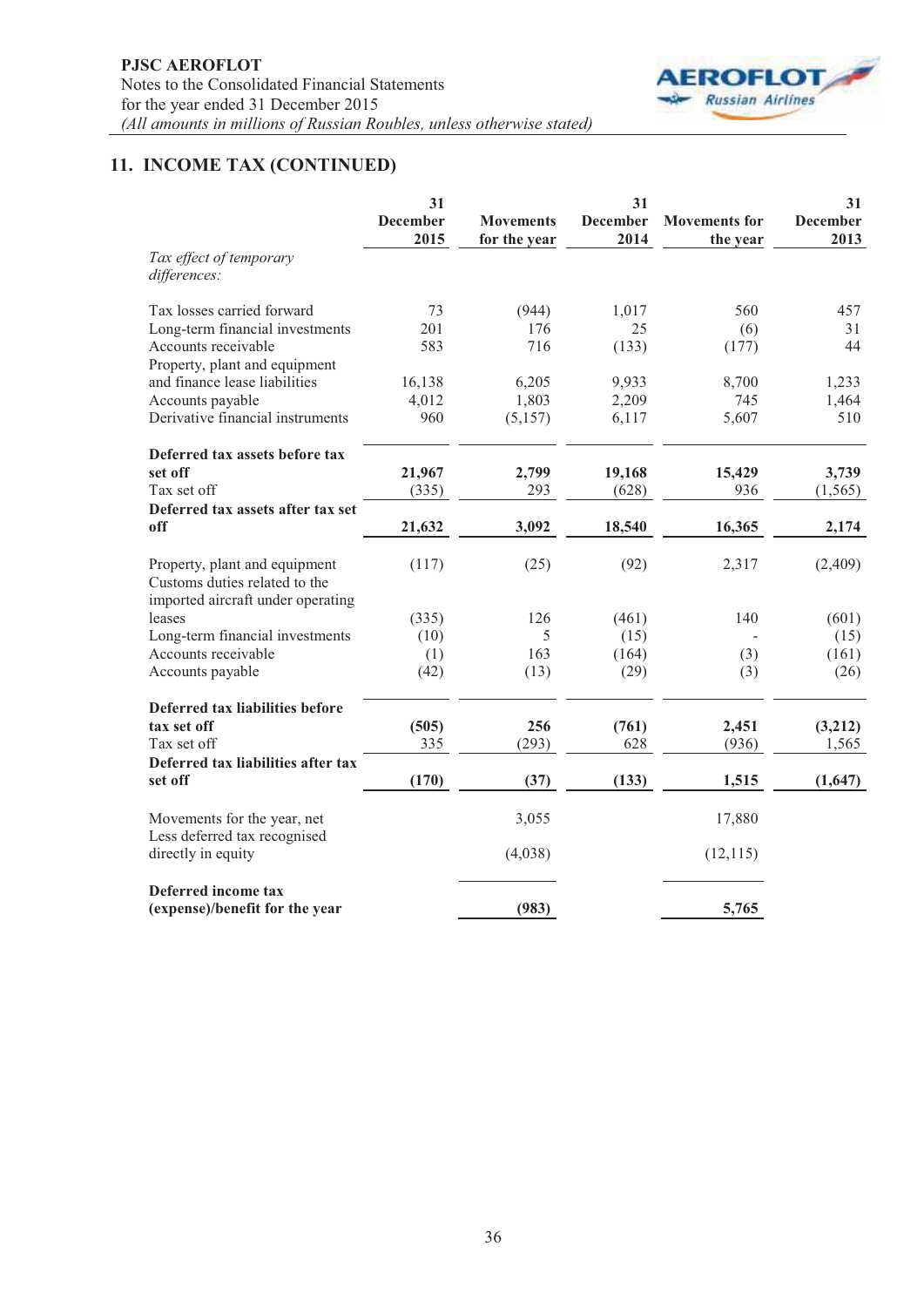

## **11. INCOME TAX (CONTINUED)**

The Group has unrecognised deferred tax assets in respect of unused tax losses carried forward. These tax losses carried forward expire as follow:

|                                                    | 31 December<br>2015 | 31 December<br>2014 |
|----------------------------------------------------|---------------------|---------------------|
| Tax losses carried forward expiring by the end of: |                     |                     |
| $-31$ December 2018                                | 631                 | 1,989               |
| $-31$ December 2019                                | 3,909               | 3,909               |
| $-31$ December 2021                                | 915                 | 915                 |
| $-31$ December 2022                                | 1,508               | 1,552               |
| $-31$ December 2023                                | 72                  | 96                  |
| $-31$ December 2024                                | 16                  | 160                 |
| <b>Total tax losses carried forward</b>            | 7,051               | 8,621               |

Deferred tax asset in respect of cash flow hedge accounting applied by the Group of RUB 4,038 million (2014: RUB 12,115 million) has been recognised in these consolidated financial statements as a part of other comprehensive income.

Deferred tax liability in relation to temporary differences of RUB 205 million (2014: RUB 205 million) relating to investments in subsidiaries of the Group has not been recognised in these consolidated financial statements as the Group is able to control the timing of reversal of the temporary difference, and reversal is not expected in the foreseeable future.

Management believes that the deferred tax assets of RUB 14,974 million as at 31 December 2015 (31 December 2014: RUB 13,814 million) and deferred tax liabilities of RUB 250 million as at 31 December 2015 (31 December 2014: RUB 351 million) are recoverable after more than twelve months after the end of the reporting period.

## **12. CASH AND CASH EQUIVALENTS**

|                                                                         | 31 December<br>2015 | 31 December<br>2014 |
|-------------------------------------------------------------------------|---------------------|---------------------|
| Bank deposits denominated in roubles with maturity of less than 90 days | 17,205              | 3,431               |
| Cash on hand and bank accounts denominated in roubles                   | 8,517               | 13,211              |
| Bank accounts denominated in US Dollars                                 | 2,167               | 7,626               |
| Bank accounts denominated in other currencies                           | 1,793               | 1,350               |
| Bank accounts denominated in Euro                                       | 449                 | 778                 |
| Cash in transit                                                         | 562                 | 151                 |
| Total cash and cash equivalents                                         | 30,693              | 26,547              |

The Group's exposure to interest rate risk and a sensitivity analysis for financial assets are disclosed in Note 35. Most of the Group's funds are held with a highly reliable state-controlled Russian bank – PJSC Sberbank with long-term credit rating BBB (Fitch rating agency) as at 31 December 2015 (as at 31 December 2014 Group's funds were hold in two banks: PJSC Sberbank with long-term credit rating BBB (Fitch rating agency) and PJSC Bank BFA with long-term credit rating B according to S&P rating agency).

As at 31 December 2015 the Group had restricted cash of RUB 168 million (31 December 2014: RUB 186 million) recorded within other non-current assets in the Group's consolidated statement of financial position.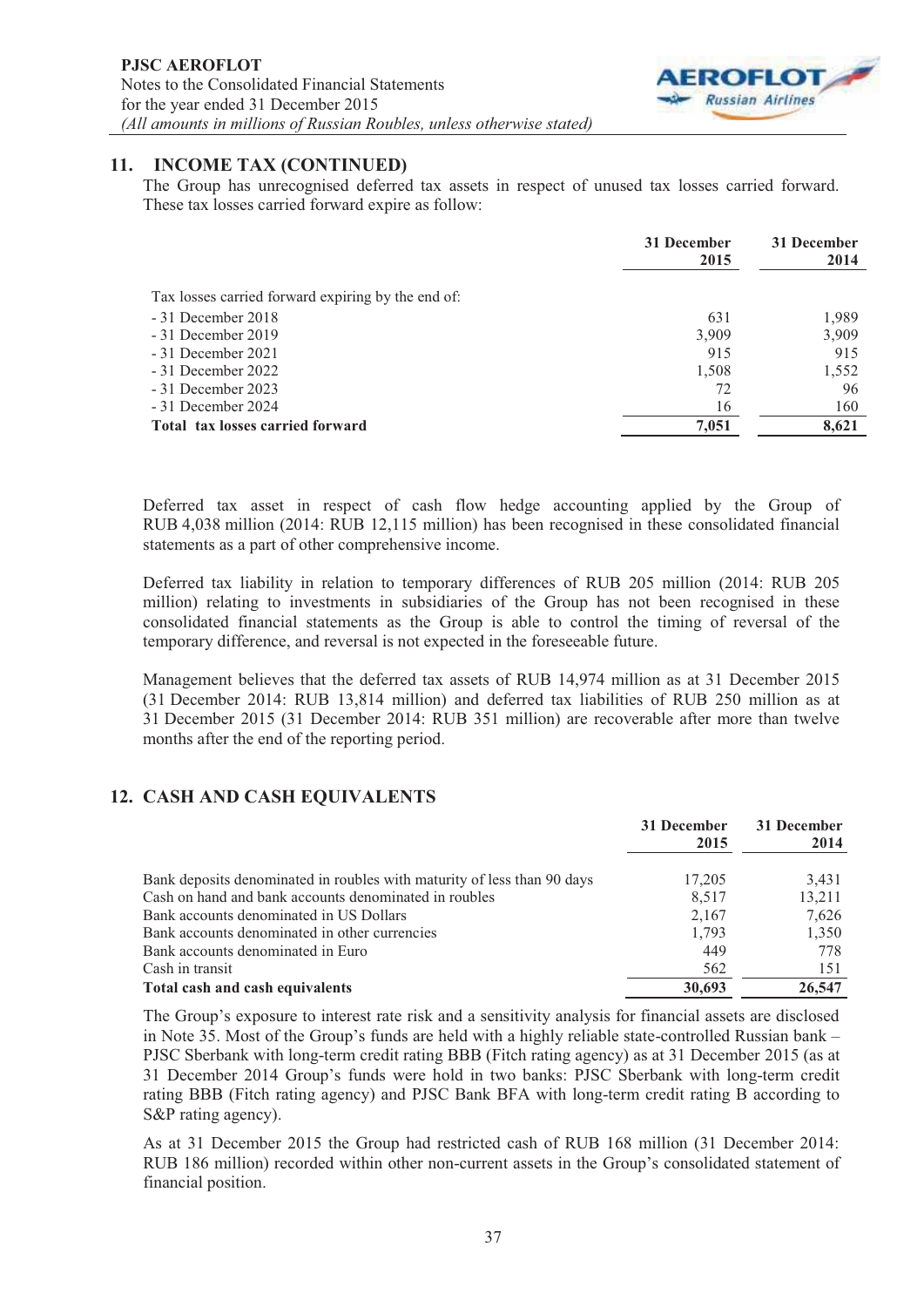

## **13. AIRCRAFT LEASE SECURITY DEPOSITS**

A security deposit is held with the lessor to secure the lessee's fulfilment of its obligations in full, on a timely basis and in good faith. The security deposit is transferred to the lessor by instalments or in a single instalment. The security deposit is usually equal to three monthly lease payments. The lessee has the right to replace the security deposit, in full or in part, with a letter of credit. The security deposit can be offset against the last lease payment or any payment if there is any non-fulfilment of obligations by the lessee. The security deposit is returned subsequent to the lease agreement's termination/cancellation or return of the aircraft immediately after the date of lease termination and fulfilment by the lessee of its obligations. The security deposits under aircraft lease agreements are recorded at amortised cost using an average market yield from 3.7% to 13.5% p.a. in 2015 (2014: from 3.7% to 9.5% p.a.).

|                                             | <b>Aircraft lease</b><br>security<br>deposits |
|---------------------------------------------|-----------------------------------------------|
| 1 January 2014                              | 1,493                                         |
| Payment of security deposits                | 304                                           |
| Amortisation charge for the year            | 127                                           |
| Return of security deposits during the year | (372)                                         |
| Foreign exchange difference                 | 935                                           |
| Deposit write-off                           | (56)                                          |
| 31 December 2014                            | 2,431                                         |
| Payment of security deposits                | 1,995                                         |
| Amortisation charge for the year            | 346                                           |
| Return of security deposits during the year | (696)                                         |
| Foreign exchange difference                 | 973                                           |
| Deposit write-off                           | (216)                                         |
| Reclassification to assets held for sale    | (43)                                          |
| <b>31 December 2015</b>                     | 4,790                                         |

|                                                                                  | 31 December<br>2015 | 31 December<br>2014 |  |
|----------------------------------------------------------------------------------|---------------------|---------------------|--|
| Current portion of security deposits<br>Non-current portion of security deposits | 2.658<br>2.132      | 321<br>2.110        |  |
| Total aircraft lease security deposits                                           | 4.790               | 2,431               |  |

Analysis of aircraft lease security deposits by their credit quality is presented below:

|                                               | 31 December<br>2015 | 31 December<br>2014 |  |
|-----------------------------------------------|---------------------|---------------------|--|
| International lease companies                 | 4.766               | 2,408               |  |
| Russian lease companies                       | 24                  |                     |  |
| <b>Total aircraft lease security deposits</b> | 4.790               | 2.431               |  |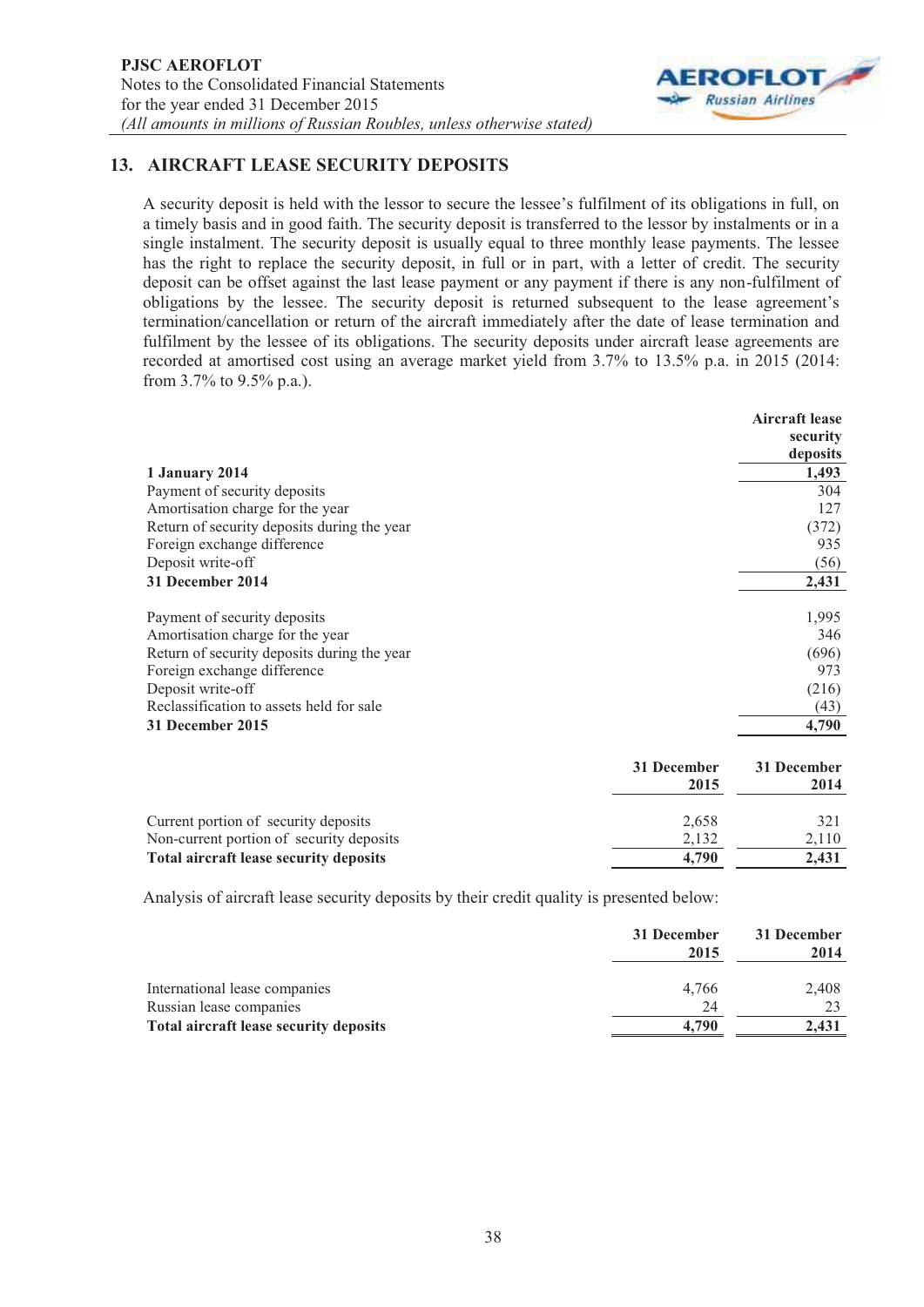

# **14. ACCOUNTS RECEIVABLE AND PREPAYMENTS**

|                                                                | 31 December<br>2015 | <b>31 December</b><br>2014 |
|----------------------------------------------------------------|---------------------|----------------------------|
|                                                                |                     |                            |
| Trade accounts receivable                                      | 34,275              | 29,683                     |
| Other financial receivables                                    | 8,056               | 5,119                      |
| Less: impairment provision                                     | (10,609)            | (4, 532)                   |
| <b>Total financial receivables</b>                             | 31,722              | 30,270                     |
| Prepayments to suppliers                                       | 8,784               | 9,284                      |
| VAT and other taxes recoverable                                | 17,225              | 10,959                     |
| Prepayments for aircraft                                       | 16,734              | 4,498                      |
| Deferred customs duties related to the imported aircraft under |                     |                            |
| operating leases, current portion                              | 705                 | 842                        |
| Other receivables                                              | 1,147               | 916                        |
| Accounts receivable and prepayments                            | 76,317              | 56,769                     |

Increase of VAT recoverable as at 31 December 2015 is mainly associated with recognition of VAT on code-sharing operations for 2013-2015 between companies of the Group of RUB 5,699 million.

As at 31 December 2015 the Group recognised impairment provision for accounts receivable from OJSC Transaero Airlines for passengers transportation, refuelling services, aircraft servicing and ground handling of RUB 6,403 million (31 December 2014: no impairment provision).

Accounts receivable and prepayments include prepayments for acquisition of aircraft to be delivered within 12 months after the reporting date. Movements on the Prepayments for aircraft line item are due to the approaching aircraft delivery dates as well as the refund of prepayments related to the delivery of aircraft in the current period.

Deferred customs duties of RUB 705 million as of 31 December 2015 (31 December 2014: RUB 842 million) relate to the current portion of paid customs duties related to imported aircraft under operating leases. These customs duties are recognised within operating costs in the Group's consolidated statement of profit or loss over the term of the operating lease. The non-current portion of the deferred customs duties is disclosed in Note 17.

Financial receivables are analysed by currencies in Note 35.

As at 31 December 2015 and 31 December 2014, sufficient impairment provision was made against accounts receivable and prepayments.

The movements in impairment provision for accounts receivable and prepayments are as follows:

|                                  | Impairment<br>provision |
|----------------------------------|-------------------------|
| 1 January 2014                   | 2,440                   |
| Increase in impairment provision | 3,550                   |
| Provision use                    | (1,011)                 |
| Release of provision             | (447)                   |
| 31 December 2014                 | 4,532                   |
| Increase in impairment provision | 7,716                   |
| Provision use                    | (589)                   |
| Release of provision             | (1,022)                 |
| Disposal of the subsidiaries     | (28)                    |
| 31 December 2015                 | 10,609                  |

Financial receivables are analysed by credit quality in Note 35.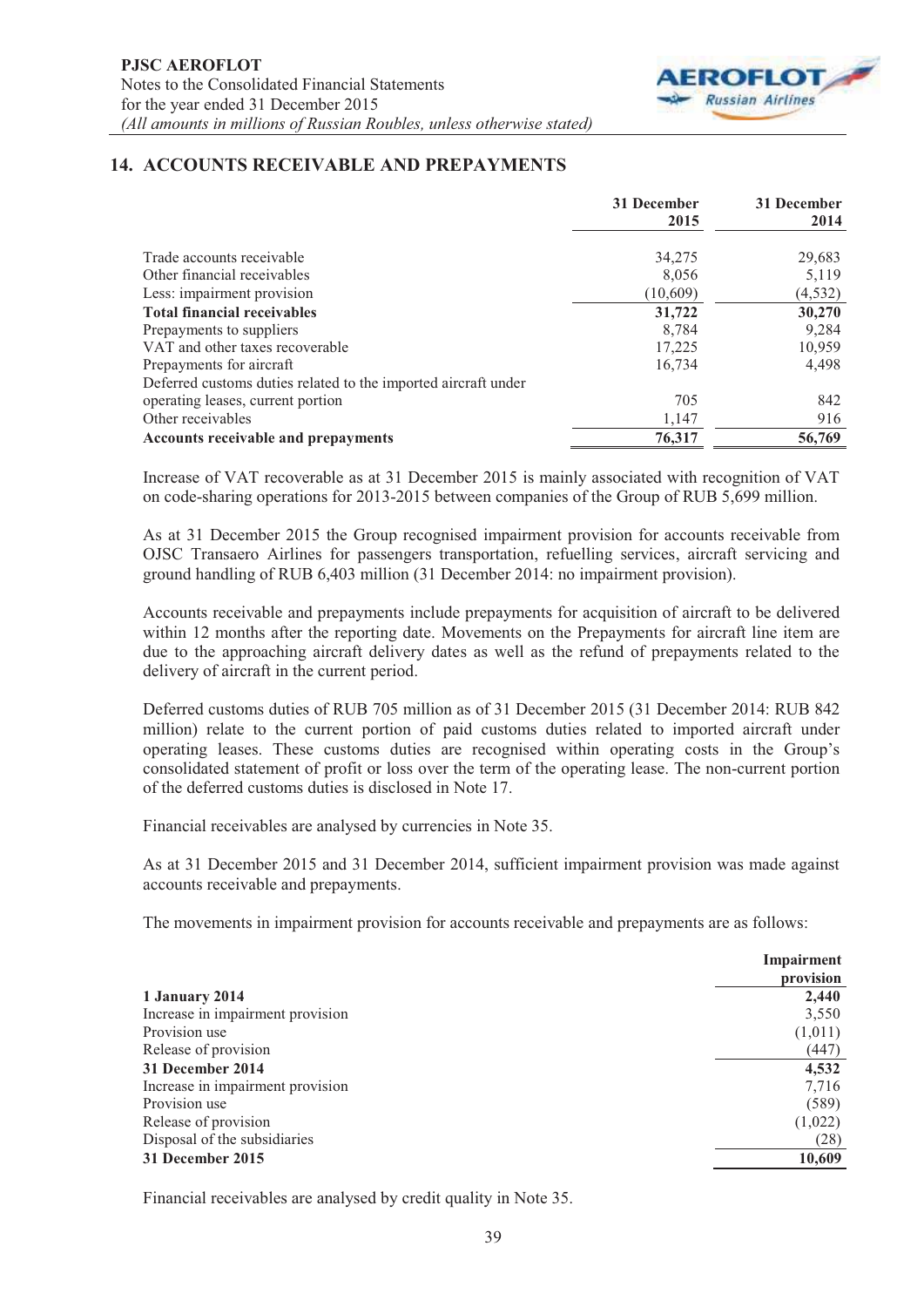

# **15. EXPENDABLE SPARE PARTS AND INVENTORIES**

|                                                                    | 31 December<br>2015 | 31 December<br>2014 |
|--------------------------------------------------------------------|---------------------|---------------------|
| Expendable spare parts                                             | 5,757               | 4,349               |
| Fuel                                                               | 341                 | 714                 |
| Other inventories                                                  | 2,301               | 2,129               |
| Total expendable spare parts and inventories, gross                | 8.399               | 7,192               |
| Less: impairment provision for obsolete expendable spare parts and |                     |                     |
| inventories                                                        | (952)               | (676)               |
| Total expendable spare parts and inventories                       | 7.447               | 6,516               |

### **16. FINANCIAL INVESTMENTS**

|                                                                   | 31 December<br>2015 | 31 December<br>2014 |
|-------------------------------------------------------------------|---------------------|---------------------|
| Available-for-sale investments:                                   |                     |                     |
| Available-for-sale securities                                     | 6,063               | 6,062               |
| Mutual investment funds                                           |                     |                     |
| <b>SITA</b> Investment Certificates                               | 56                  | 39                  |
| Total available-for-sale investments (before impairment           |                     |                     |
| provision)                                                        | 6,119               | 6,116               |
| Less: provision for impairment of long-term financial investments |                     |                     |
| <b>Total long-term financial investments</b>                      | 6,118               | 6,115               |

Available-for-sale securities are mainly represented by the initial value of the Group's investment in JSC MASH, a state-related company engaged in servicing of aircraft, passengers and handling cargo of Russian and foreign airlines, and providing non-aviation services to entities operating in Sheremetyevo airport and adjacent area.

The RF represented by the Federal Agency for State Property Management owns over 80% of the entity's shares (Note 37).

Management is unable to measure the fair value of the Group's investments in JSC MASH reliably, as this entity has not published its most recent financial information, its shares are not quoted and recent trade prices are not publicly accessible. As at 31 December 2015 the investments are recognised in the consolidated statement of financial position at their initial cost of RUB 6,013 million (31 December 2014: RUB 6,013 million).

|                                                                    | 31 December | <b>31 December</b> |
|--------------------------------------------------------------------|-------------|--------------------|
|                                                                    | 2015        | 2014               |
| Investments held for trading:                                      |             |                    |
| Corporate shares and bonds                                         |             | 30                 |
| Total investments held for trading (before impairment              |             |                    |
| provision)                                                         |             | 30                 |
| Other short-term financial investments:                            |             |                    |
| Loans issued and promissory notes of third parties                 | 9,335       | 167                |
| Deposits placed in banks for more than 90 days                     | 5,917       | 960                |
| Other short-term investments                                       |             |                    |
| Total other short-term financial investments (before impairment    |             |                    |
| provision)                                                         | 15,257      | 1,132              |
| Less: provision for impairment of short-term financial investments | (9,340)     | (201)              |
| <b>Total short-term financial investments</b>                      | 5,917       | 961                |

Increase in impairment provision was mainly due to accrual of provision for loans issued in 2015 by the Group to OJSC Transaero Airlines.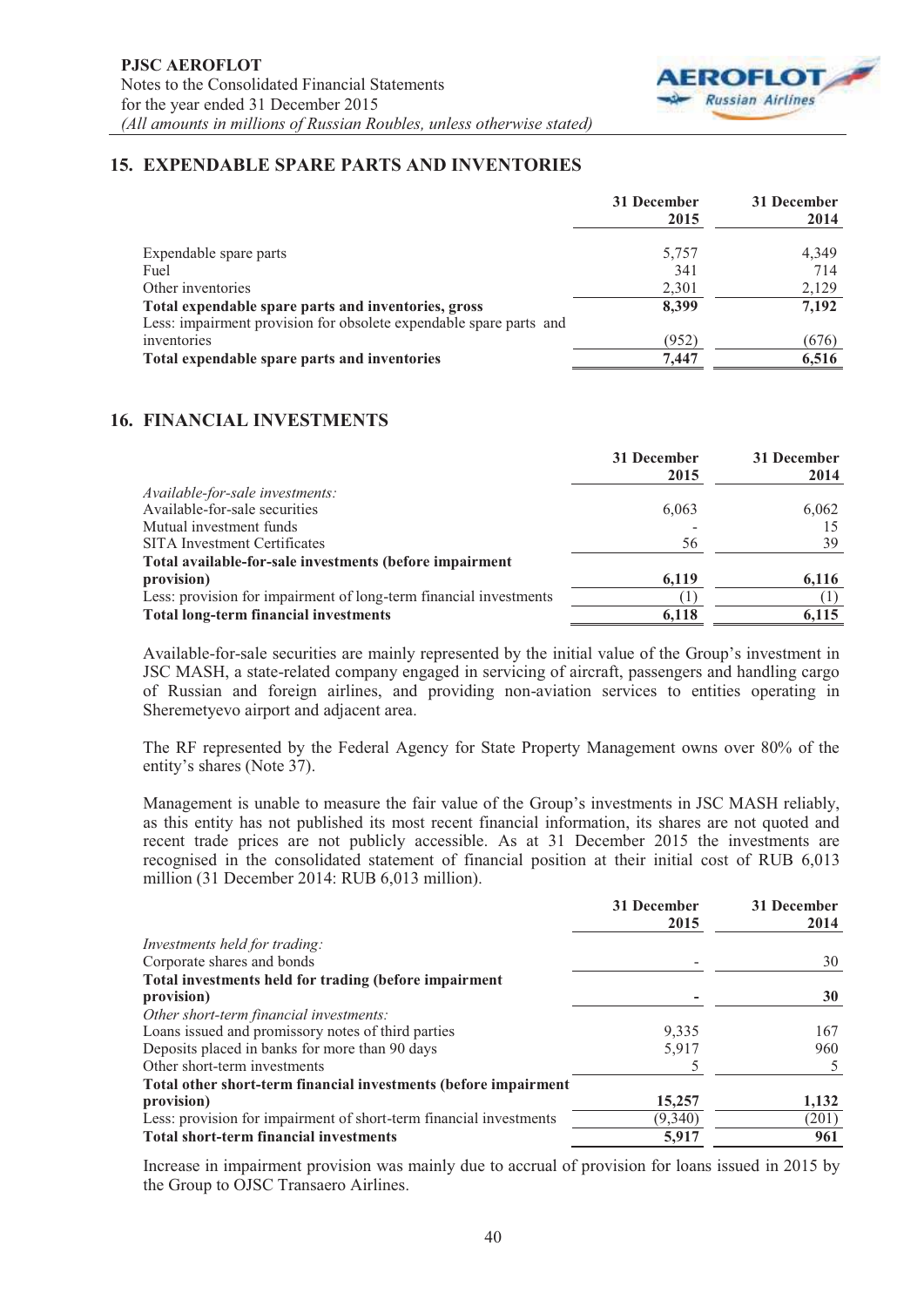

# **17. OTHER NON-CURRENT ASSETS**

|                                                                | 31 December<br>2015 | 31 December<br>2014 |
|----------------------------------------------------------------|---------------------|---------------------|
| Deferred customs duties related to the imported aircraft under |                     |                     |
| operating leases, non-current portion                          | 1,119               | 2,083               |
| VAT recoverable on acquisition of aircraft                     |                     | 328                 |
| Other non-current assets                                       | 1.643               | 1,348               |
| Total other non-current assets                                 | 2.762               | 3.759               |

### **18. PREPAYMENTS FOR AIRCRAFT**

As at 31 December 2015 and 31 December 2014 non-current portion of prepayments for aircraft were RUB 35,291 million and RUB 29,241 million, respectively. Change of non-current portion of prepayments is due to approaching the contractual period of delivery and payment of new non-current prepayments to suppliers.

As at 31 December 2015 and 31 December 2014 non-current prepayments include advance payments for the acquisition of the following aircraft:

|                               |                       | 31 December 2015                |                                     |                                 | 31 December 2014                 |
|-------------------------------|-----------------------|---------------------------------|-------------------------------------|---------------------------------|----------------------------------|
| <b>Expected lease</b><br>type | Aircraft type         | Number of<br>aircraft,<br>units | <b>Expected</b><br>delivery<br>date | Number of<br>aircraft,<br>units | <b>Expected</b><br>delivery date |
| Not determined                | Boeing<br><b>B787</b> | 20                              | 2017-2019                           | 22                              | 2016-2019                        |
| Not determined                | Airbus<br>A350        | 22                              | 2018-2023                           | 22                              | 2018-2023                        |
| Not determined                | Boeing<br><b>B777</b> | 1                               | 2017                                | 3                               | 2016                             |
| Not determined                | Airbus<br>A320        | 21                              | 2017-2018                           | 30                              | 2016-2018                        |
| Not determined                | Airbus<br>A321        | 12                              | 2017-2018                           | 19                              | 2016-2018                        |

Prepayments made to purchase aircraft expected to be delivered within 12 months after the reporting date are recorded within accounts receivable and prepayments (Note 14).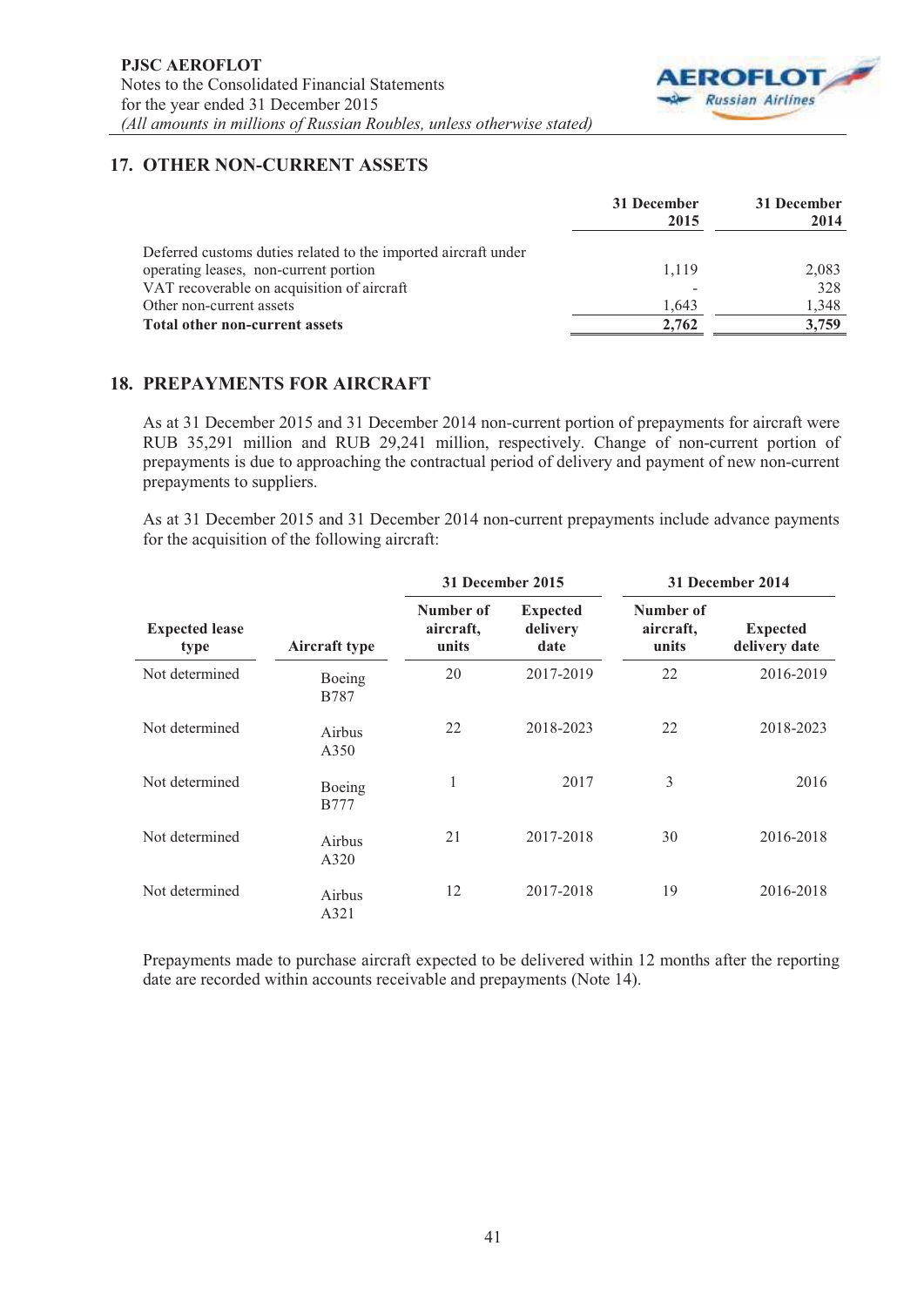

## **19. PROPERTY, PLANT AND EQUIPMENT**

|                                              | Owned<br>aircraft and | <b>Leased aircraft</b> | <b>Land</b> and | Transport,<br>equipment | <b>Construction in</b> |              |
|----------------------------------------------|-----------------------|------------------------|-----------------|-------------------------|------------------------|--------------|
|                                              | engines               | and engines            | buildings       | and other               | progress               | <b>Total</b> |
| Cost                                         |                       |                        |                 |                         |                        |              |
| 1 January 2014                               | 6,414                 | 94,597                 | 11,088          | 14,098                  | 1,862                  | 128,059      |
| <b>Additions</b>                             | 1,358                 | 33,672                 | 249             | 2,624                   | 1,027                  | 38,930       |
| Capitalised expenditures                     |                       | 1,473                  |                 |                         | 172                    | 1,645        |
| Disposals                                    | (902)                 | (3,218)                | (16)            | (661)                   | (7)                    | (4,804)      |
| Transfers                                    | 60                    | 200                    | 397             | 878                     | (1, 535)               |              |
| 31 December 2014                             | 6,930                 | 126,724                | 11,718          | 16,939                  | 1,519                  | 163,830      |
| Additions (i)                                | 1,588                 |                        | 78              | 3,895                   | 3,389                  | 8,950        |
| Capitalised expenditures                     |                       | 991                    |                 |                         | 816                    | 1,807        |
| Disposals (ii)                               | (4,075)               | (477)                  | (1, 422)        | (977)                   | $\overline{4}$         | (6,947)      |
| Transfers to assets held                     |                       |                        |                 |                         |                        |              |
| for sale (note $20$ )<br>Transfers           | (33)<br>84            | (20,601)<br>140        | 71              | (3)<br>562              |                        | (20, 637)    |
|                                              |                       |                        |                 |                         | (857)                  |              |
| 31 December 2015                             | 4,494                 | 106,777                | 10,445          | 20,416                  | 4,871                  | 147,003      |
| <b>Accumulated</b>                           |                       |                        |                 |                         |                        |              |
| depreciation                                 |                       |                        |                 |                         |                        |              |
| 1 January 2014                               | (4,629)               | (23,080)               | (4,237)         | (7, 322)                | (14)                   | (39, 282)    |
| Charge for the year                          | (382)                 | (8, 851)               | (396)           | (1,711)                 |                        | (11,340)     |
| (Accrual)/release of<br>impairment provision | 17                    |                        |                 | 8                       | (59)                   | (34)         |
| Disposals                                    | 884                   | 1,462                  | 6               | 518                     |                        | 2,870        |
| 31 December 2014                             | (4, 110)              | (30, 469)              | (4,627)         | (8,507)                 | (73)                   | (47, 786)    |
|                                              |                       |                        |                 |                         |                        |              |
| Charge for the year<br>(Accrual)/release of  | (614)                 | (9,259)                | (406)           | (2,132)                 |                        | (12, 411)    |
| impairment provision                         | 131                   |                        | (567)           | 36                      |                        | (400)        |
| Disposals (ii)                               | 3,666                 | 477                    | 842             | 768                     |                        | 5,753        |
| Transfers to assets held                     |                       |                        |                 |                         |                        |              |
| for sale (note 20)                           | $18\,$                | 12,317                 |                 |                         |                        | 12,335       |
| <b>31 December 2015</b>                      | (909)                 | (26, 934)              | (4,758)         | (9, 835)                | (73)                   | (42,509)     |
| <b>Carrying amount</b>                       |                       |                        |                 |                         |                        |              |
| 31 December 2014                             | 2,820                 | 96,255                 | 7,091           | 8,432                   | 1,446                  | 116,044      |
| <b>31 December 2015</b>                      | 3,585                 | 79,843                 | 5,687           | 10,581                  | 4,798                  | 104,494      |

(i) During 2015 additions mainly relate to the purchase of 3 aircraft DHC 8-Q402 being under preoperating maintenance.

(ii) During 2015 disposals mainly relate to the disposal of 5 owned aircraft Il-96 of PJSC Aeroflot with carrying amount of RUB 51 million.

Capitalised borrowing costs for 12 months 2015 amounted to RUB 976 million (2014: RUB 362 million). Capitalisation rate of interest expenses and foreign exchange loss for the period was 3.2% p.a. and 5.8% p.a. respectively (2014: 2.9% p.a. and 4.3% p.a. respectively).

As at 31 December 2015 property and land (including tenancy) with the total carrying value of RUB 711 million (31 December 2014: RUB 713 million) were pledged to third and related parties as a security for the Group's loans and borrowings (Note 28).

As at 31 December 2015 the cost of fully depreciated property, plant and equipment was RUB 8,170 million (31 December 2014: RUB 7,793 million).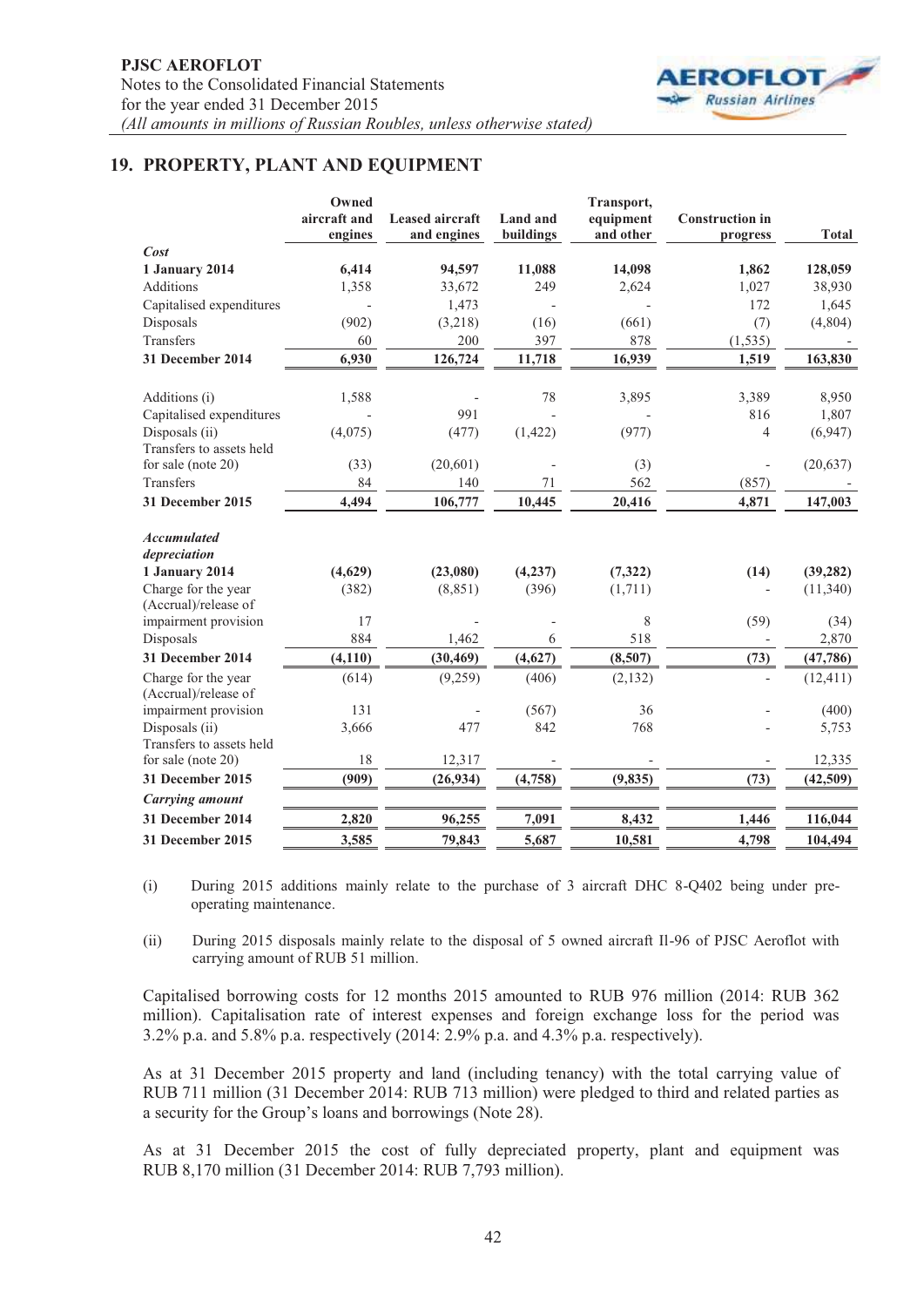

# **20. ASSETS CLASSIFIED AS HELD FOR SALE**

Based on the Group's management decision made during the reporting period, as at 31 December 2015 6 aircraft An-148, 2 Airbus A319, 1 Airbus A320 and 8 Airbus A321 operated under finance lease agreements are targeted for disposal, therefore at the end of reporting period the mentioned assets and related liabilities were classified as held for sale.

During 2015 the group disposed fixed assets classified as held for sale net book value of which amounted to RUB 613 million.

As at 31 December 2015 the amount of net assets held for sale amounted to RUB 361 million.

|                         | Initial cost of<br>fixed assets | Accumulated<br>depreciation | <b>Aircraft lease</b><br>security deposits | Total<br>assets | Total<br>liabilities |
|-------------------------|---------------------------------|-----------------------------|--------------------------------------------|-----------------|----------------------|
| 1 January 2015          |                                 |                             |                                            |                 |                      |
| Additions (Note 13, 19) | 20.637                          | (12, 335)                   | 43                                         | 8.345           | (7,517)              |
| Disposals               | (2,098)                         | 1,485                       | $\sim$                                     | (613)           | 146                  |
| 31 December 2015        | 18,539                          | (10, 850)                   |                                            | 7.732           | (7,371)              |

# **21. INTANGIBLE ASSETS**

|                                                   | <b>Software</b> | <b>Licences</b> | <b>Investments</b> in<br>software and<br>R&D | <b>Trademark</b><br>and client<br>base | Other          | <b>Total</b> |
|---------------------------------------------------|-----------------|-----------------|----------------------------------------------|----------------------------------------|----------------|--------------|
| Cost                                              |                 |                 |                                              |                                        |                |              |
| 1 January 2014                                    | 2,607           | 134             | 1,048                                        | 1,686                                  | $\overline{2}$ | 5,477        |
| <b>Additions</b>                                  | 296             |                 | 157                                          |                                        |                | 453          |
| Disposals                                         | (637)           |                 | (21)                                         |                                        |                | (658)        |
| 31 December 2014                                  | 2,266           | 134             | 1,184                                        | 1,686                                  | $\overline{2}$ | 5,272        |
| Additions                                         | 785             |                 | 49                                           |                                        | 37             | 871          |
| Disposals                                         | (25)            |                 | (32)                                         |                                        |                | (57)         |
| <b>31 December 2015</b>                           | 3,026           | 134             | 1,201                                        | 1,686                                  | 39             | 6,086        |
| <b>Accumulated amortisation</b><br>1 January 2014 | (1, 431)        | (90)            |                                              | (605)                                  | (1)            | (2,127)      |
| Charge for the year                               | (553)           |                 |                                              | (243)                                  |                | (796)        |
| Disposals                                         | 412             |                 |                                              |                                        |                | 413          |
| 31 December 2014                                  | (1,572)         | (89)            |                                              | (848)                                  | (1)            | (2,510)      |
| Charge for the year                               | (762)           |                 |                                              | (133)                                  |                | (895)        |
| Disposals                                         | 9               |                 |                                              |                                        |                | 9            |
| 31 December 2015                                  | (2, 325)        | (89)            |                                              | (981)                                  | (1)            | (3,396)      |
| <b>Carrying amount</b>                            |                 |                 |                                              |                                        |                |              |
| 31 December 2014                                  | 694             | 45              | 1,184                                        | 838                                    | $\mathbf{1}$   | 2,762        |
| <b>31 December 2015</b>                           | 701             | 45              | 1,201                                        | 705                                    | 38             | 2,690        |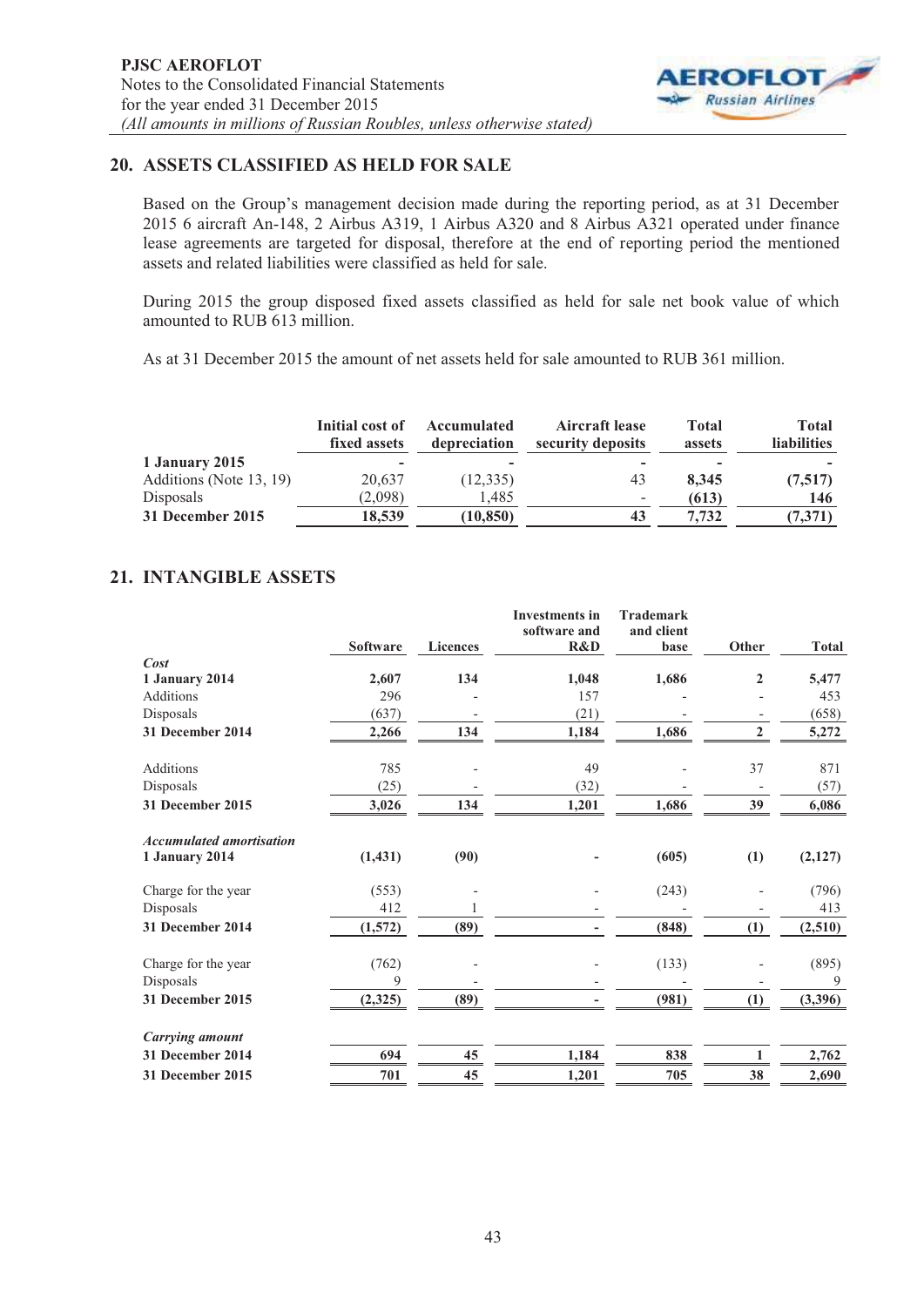

# **22. GOODWILL**

For the purposes of impairment testing, goodwill is allocated between the cash generating units (the "CGUs"), i.e. the Group subsidiaries that represent the lowest level within the Group at which the goodwill is monitored for internal management purposes and are not larger than an operating segment of the Group.

The aggregate carrying amount of goodwill, allocated to the Group entities as at 31 December 2014 is presented in the table below:

| <b>CGU</b> name | 31 December 2014 |
|-----------------|------------------|
|                 |                  |
| AK Rossiya      | 5,357            |
| Orenburgavia    | 1,145            |
| AK Aurora       | 158              |
| <b>Total</b>    | 6,660            |

On October 1, 2015, the Board of Directors has made a decision of United AK "Rossiya" establishment. In the purpose of the goodwill impairment test, the following classification was adopted: business-unit "Sever" (head office in Saint-Petesburg, based on "AK "Rossiya"), businessunit "Moskva" (branch in Moscow, based on "Orenburgavia"), business-unit "Yug" (branch in Rostov-on-Don, based on OJSC "Donavia"), and business-unit "Charter" (based on Transaero's fleet and on a part of Orenburgavia's fleet).

The total carrying amount of AK Rossiya's goodwill was attributed to business-unit "Sever", the carrying amount of Orenburgavia's goodwill was reallocated among business-units "Sever" and "Moskva".

The aggregate carrying amount of goodwill, allocated to the Groups' business-units as at 31 December 2015 is presented in the table below:

| <b>CGU</b> name        | 31 December 2015 |
|------------------------|------------------|
| Business-unit "Sever"  | 5,657            |
| Business-unit "Moskva" | 845              |
| AK Aurora              | 158              |
| <b>Total</b>           | 6.660            |
|                        |                  |

The recoverable amount of CGU was calculated on the basis of value in use, which was determined by discounting the future cash flows to be generated as a result of the entity's operations.

Key assumptions against which the recoverable amounts are estimated concerned the discount rate, the terminal growth rate (for the calculation of the terminal value), seat load factor.

#### *Business-unit "Sever"*

The discount rate calculation is based on weighted average cost of capital (WACC) and amounts to 14.5% p.a. (31 December 2014: 17.5% p.a. for 2015-2016 and 13.4% for subsequent periods).

The growth rate for the terminal value calculation was set at the level of Russia's GDP long-term growth rate of 1.5% p.a. (2014: 2.3% p.a.).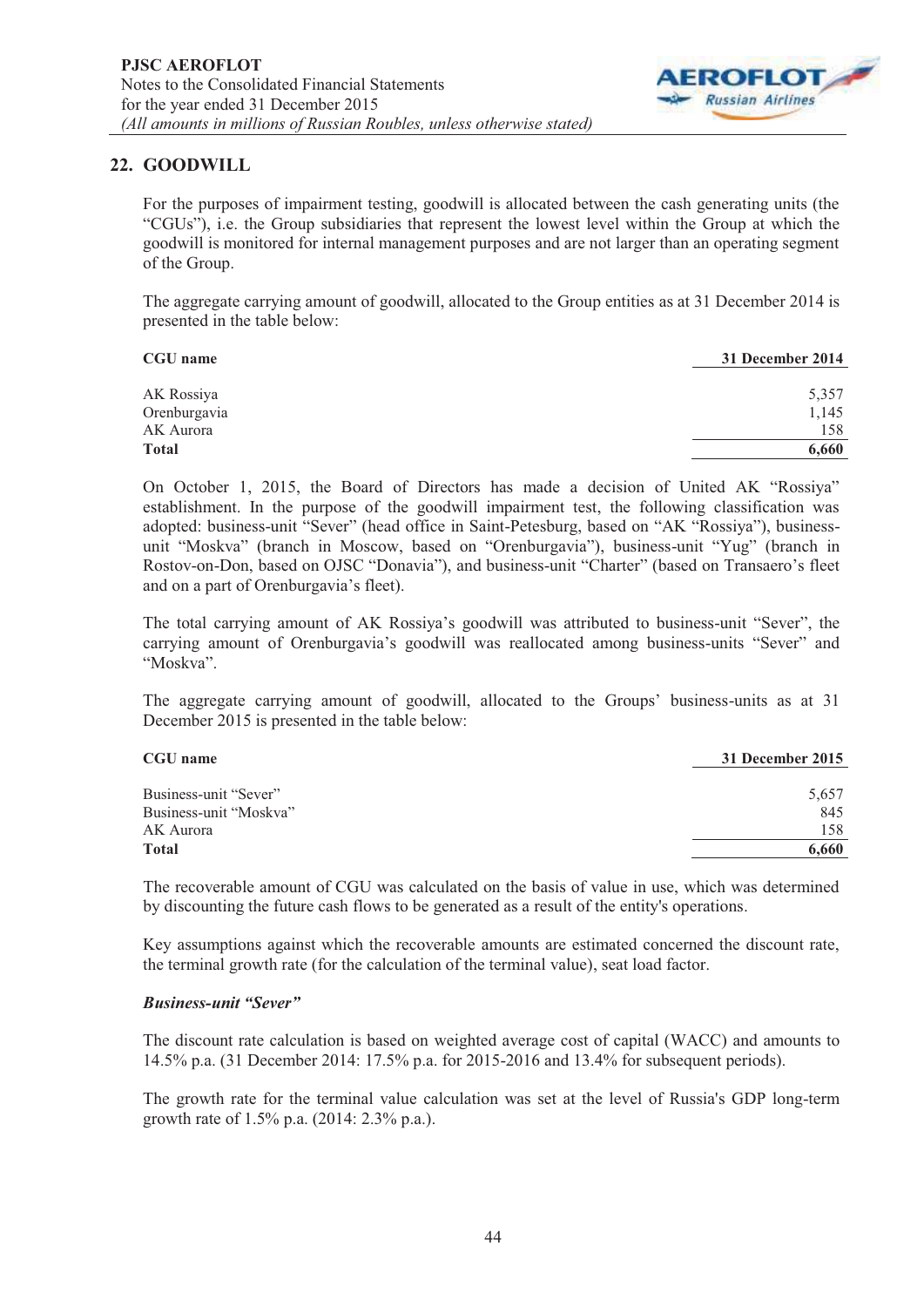

# **22. GOODWILL (CONTINUED)**

#### *Business-unit "Sever" (continued)*

The calculation of the recoverable amount of this CGU is highly sensitive to the seat load factor which was set at the level lower than in the civil aviation of Russian Federation. For two previous years the seat load factor in the civil aviation of Russian Federation was 79.8% and 79.7% respectively. Should the seat load factor be lower by 5.37 p.p. with all other variables held constant, goodwill allocated to this CGU would be impaired in full.

#### *Business-unit "Moskva"*

The discount rate was assumed at 16.5% (31 December 2014: 17.5% p.a. for 2015-2016 and 13.4% for subsequent periods).

The growth rate for the terminal value calculation was set at the level of Russia's GDP long-term growth rate of 1.5% (2014: 2.3% p.a.).

The calculation of the recoverable amount of this CGU is highly sensitive to the seat load factor which was set at the level lower than in the civil aviation of Russian Federation. For two previous years the seat load factor in the civil aviation of Russian Federation was 79.8% and 79.7% respectively. Should the seat load factor be lower by 5.04 p.p. with all other variables held constant, goodwill allocated to this CGU would be impaired in full.

### **23. DERIVATIVE FINANCIAL INSTRUMENTS**

|                                               | 31 December<br>2015 | 31 December<br>2014 |
|-----------------------------------------------|---------------------|---------------------|
| <b>Derivative financial assets</b>            |                     |                     |
| including:                                    |                     |                     |
| Current                                       | 53                  | 431                 |
| Non-current                                   |                     | 134                 |
| <b>Total derivative financial assets</b>      | 53                  | 565                 |
| <b>Derivative financial liabilities</b>       |                     |                     |
| including:                                    |                     |                     |
| Current                                       | 4,853               | 26,312              |
| Non-current                                   |                     | 4,839               |
| <b>Total derivative financial liabilities</b> | 4,853               | 31,151              |

The Group assesses the fair value and performs analysis of derivative financial instruments on a regular basis for the purposes of consolidated financial statements or when so requested by the management. Changes in fair value of derivative financial instruments determined using Levels 2 and 3 inputs: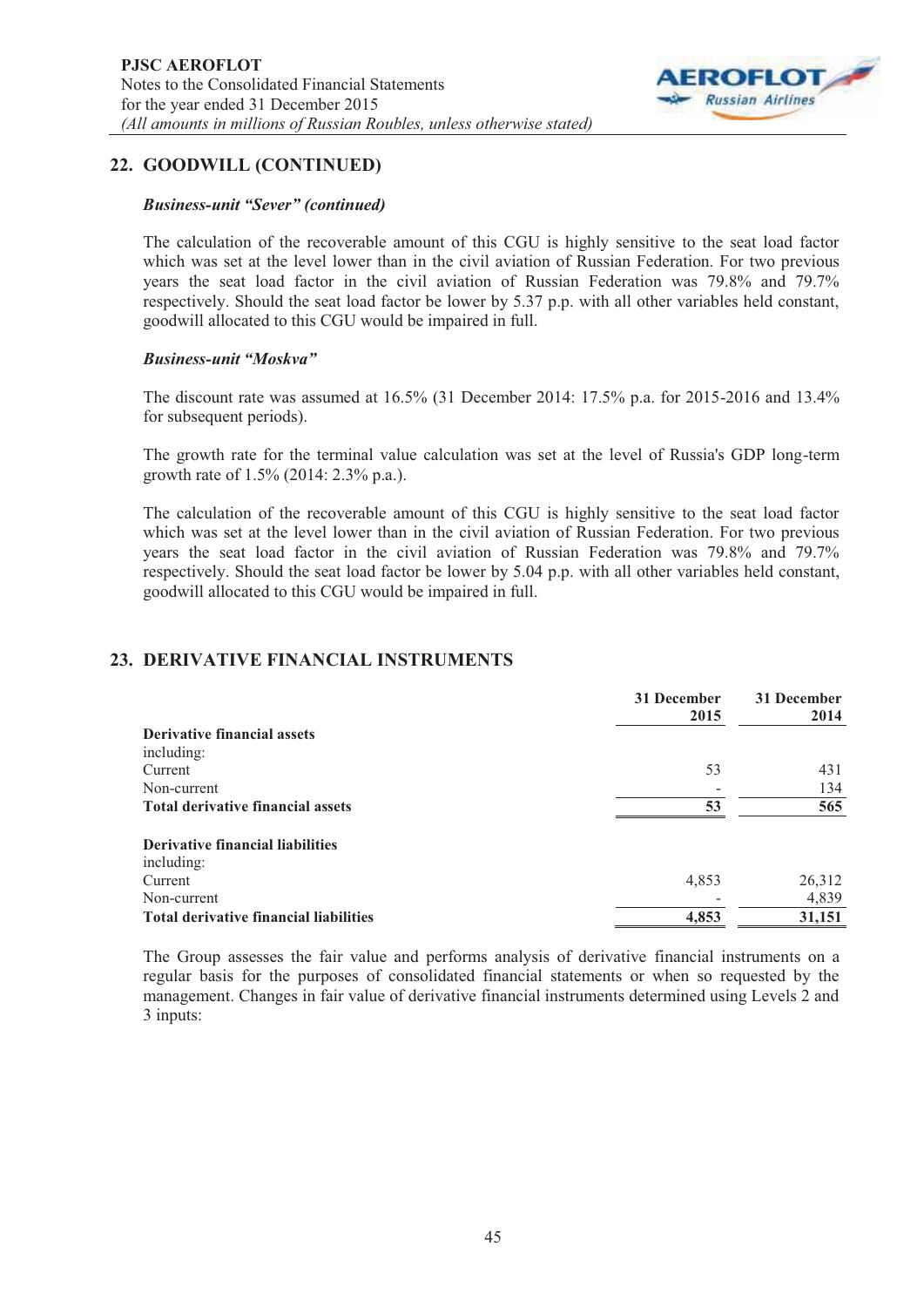

# **23. DERIVATIVE FINANCIAL INSTRUMENTS (CONTINUED)**

|                                                                  | Derivative financial |           |
|------------------------------------------------------------------|----------------------|-----------|
|                                                                  | instruments          |           |
|                                                                  | 2015                 | 2014      |
| 1 January                                                        | (30, 586)            | (2, 551)  |
| Level 3 derivative financial instruments that are not subject to |                      |           |
| special hedge accounting rules                                   |                      |           |
| Change in fair value for the period                              | (7,918)              | (12,220)  |
| Additions for the period                                         |                      | (427)     |
| Settlements during the period (Note 10)                          | 19,803               | 2,779     |
| Level 3 derivative financial instruments that are subject to     |                      |           |
| special hedge accounting rules                                   |                      |           |
| Change in fair value for the period                              | (4,703)              | (13,939)  |
| Additions for the period                                         |                      | (12)      |
| Settlements during the period (Note 10)                          | 18,654               |           |
| Level 2 derivative financial instruments that are subject to     |                      |           |
| special hedge accounting rules                                   |                      |           |
| Change in fair value for the period                              | (50)                 | (4,250)   |
| Settlements during the period (Note 10)                          |                      | 34        |
| 31 December                                                      | (4,800)              | (30, 586) |
|                                                                  |                      |           |
| Representing:                                                    |                      |           |
| Assets                                                           | 53                   | 565       |
| Liabilities                                                      | (4, 853)             | (31, 151) |
| 31 December                                                      | (4, 800)             | (30, 586) |

For the purpose of risk management the Group applies the following derivative financial instruments:

#### *(а) Cross-currency interest rate swaps with a fixed interest rate*

In April and May 2013, the Group entered into two cross-currency interest rate swap agreements with a Russian bank to hedge some of its Euro-denominated revenues from potential unfavourable RUB/EUR exchange rate fluctuations. As a result of the effectiveness test performed for these hedging instruments the profit for 2015 from the change in fair value of this derivative financial instrument of RUB 47 million was recorded within other comprehensive income together with the corresponding deferred tax of RUB 10 million.

Level 2 market inputs in the fair value hierarchy were used to assess the fair value of the financial instrument. The fair value was determined based on discounted contractual cash flows using MosPrime discount rate for cash flows in roubles and EURIBOR – for Euro-denominated cash flows. Cash flows under this agreement are expected through to the end of the first quarter of 2016.

#### *(b) Interest rate swap with a fixed interest rate*

During 2015, there were no new interest rate swap with a fixed interest rate. The results of closure of the transaction were reported within finance expenses in the amount of RUB 34 million in 2014.

#### *(c) Fuel options*

In the end of 2015 option agreements concluded in 2012-2014 with Russian banks to hedge price risk for a portion of its aircraft fuel demand were closed due to the contractual term expiration. Decrease in the fair value of these derivative financial instruments due to closure amounted to a profit of RUB 10,542 million for 2015, which is reported in the consolidated statement of profit or loss (2014: loss of RUB 9,364 million), excluding the instruments accounted for by the Group under the special hedge accounting rules.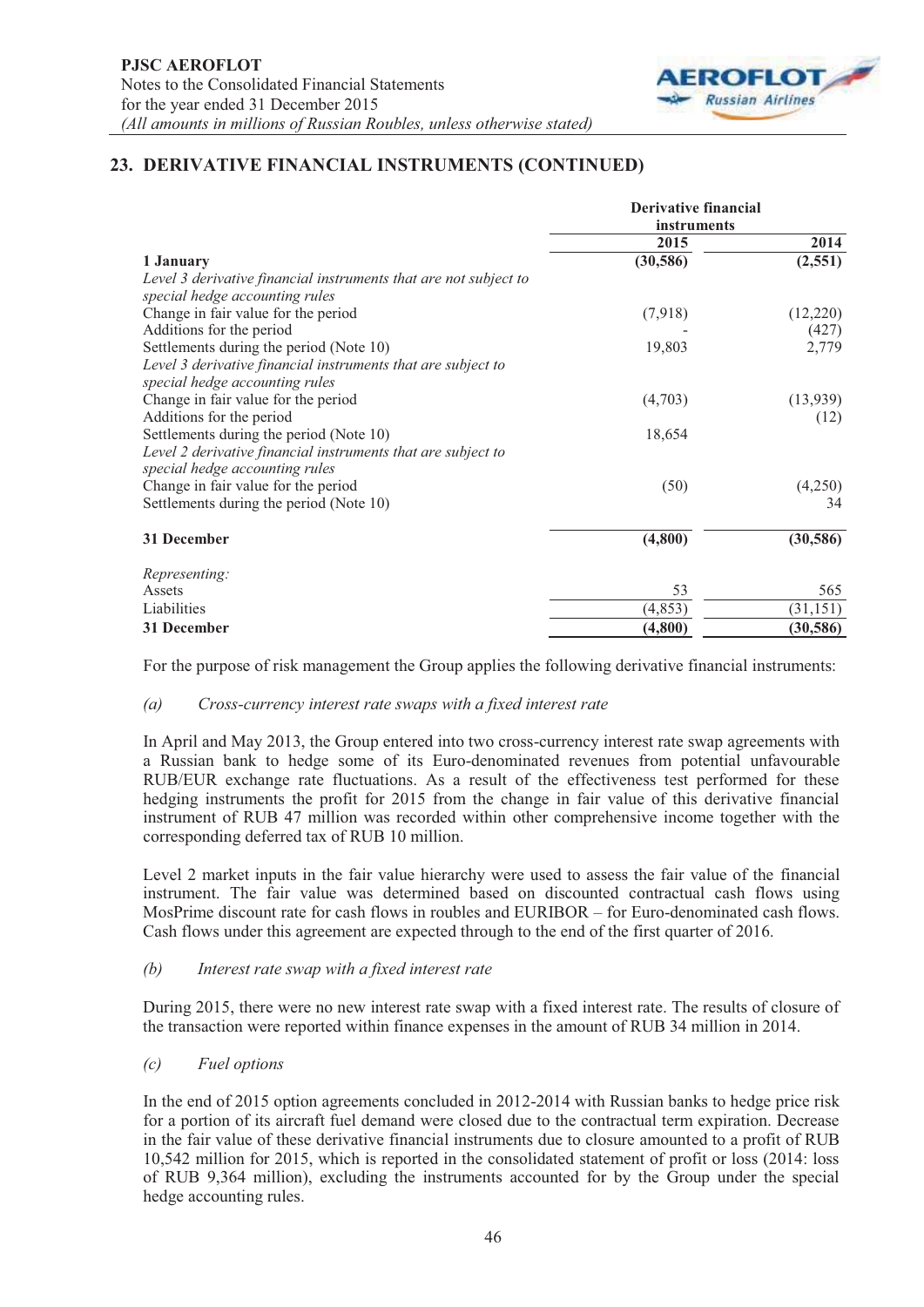

# **23. DERIVATIVE FINANCIAL INSTRUMENTS (CONTINUED)**

#### *(c) Fuel options (continued)*

For certain option agreements concluded in 2014 the Group applies cash flow hedge accounting model according to IAS 39, "Financial Instruments: Recognition and Measurement" in order to decrease exposure to volatility of cash flows from change in fuel prices arising on purchases of fuel.

In 2014 loss from the change in fair value of these option agreements in the amount of RUB 12,763 million before income tax was reported in the other comprehensive income, ineffective part of this hedging relationship in the amount of RUB 1,187 million was recognised as loss in the hedging result line item in the consolidated statement of profit or loss. During 2015, these agreements matured and were closed. The realised loss from these financial instruments was reclassified from the hedging reserve to hedging result line item in the consolidated statement of profit or loss and amounted to RUB 18,654 million.

As at 31 December 2014 fuel options amounting to RUB 13,952 million were recognised within current liabilities. During 2014 due to maturity of the fuel derivative instrument the gain of RUB 26 million on the closure of this transaction was recorded within the finance income line item of the consolidated statement of profit or loss.

#### *(d) Currency options*

The Group entered into currency option agreements with a number of Russian banks to hedge the currency risk. The gain from the change in fair value of these derivative financial instruments in 2015 recorded in the consolidated statement of profit or loss amounted to RUB 1,343 million (2014: loss in amount of RUB 531 million).

For the year ended 31 December 2015, the loss on the currency and fuel options to which hedge accounting is not applied was RUB 19,803 million (2014: gain of RUB 1,058 million and loss of RUB 3,837 million) which was recorded within finance costs in the consolidated statement of profit or loss.

### *Valuation principles for currency and fuel options*

The derivative financial instruments are carried as assets when their fair value is positive and as liabilities when their fair value is negative. Changes in the fair value of derivative financial instruments are included in profit or loss for the reporting period if hedge accounting is not applied. In case hedge accounting is applied the effective portion is accounted within hedge reserve.

Level 3 market inputs were used to assess the fair value of the instrument and the Monte-Carlo method was applied. The following inputs were used to assess the fair value of the options:

- $\bullet$ spot price for basic asset oil observable in the information systems at the valuation date;
- forecast price for Brent crude oil or forecasting exchange rate determined based on the data provided by analysts for the term of the option;
- volatility calculated based on historical closing prices for underlying asset; and
- respective currency market rate (MosPrime LIBOR, EURIBOR, etc.).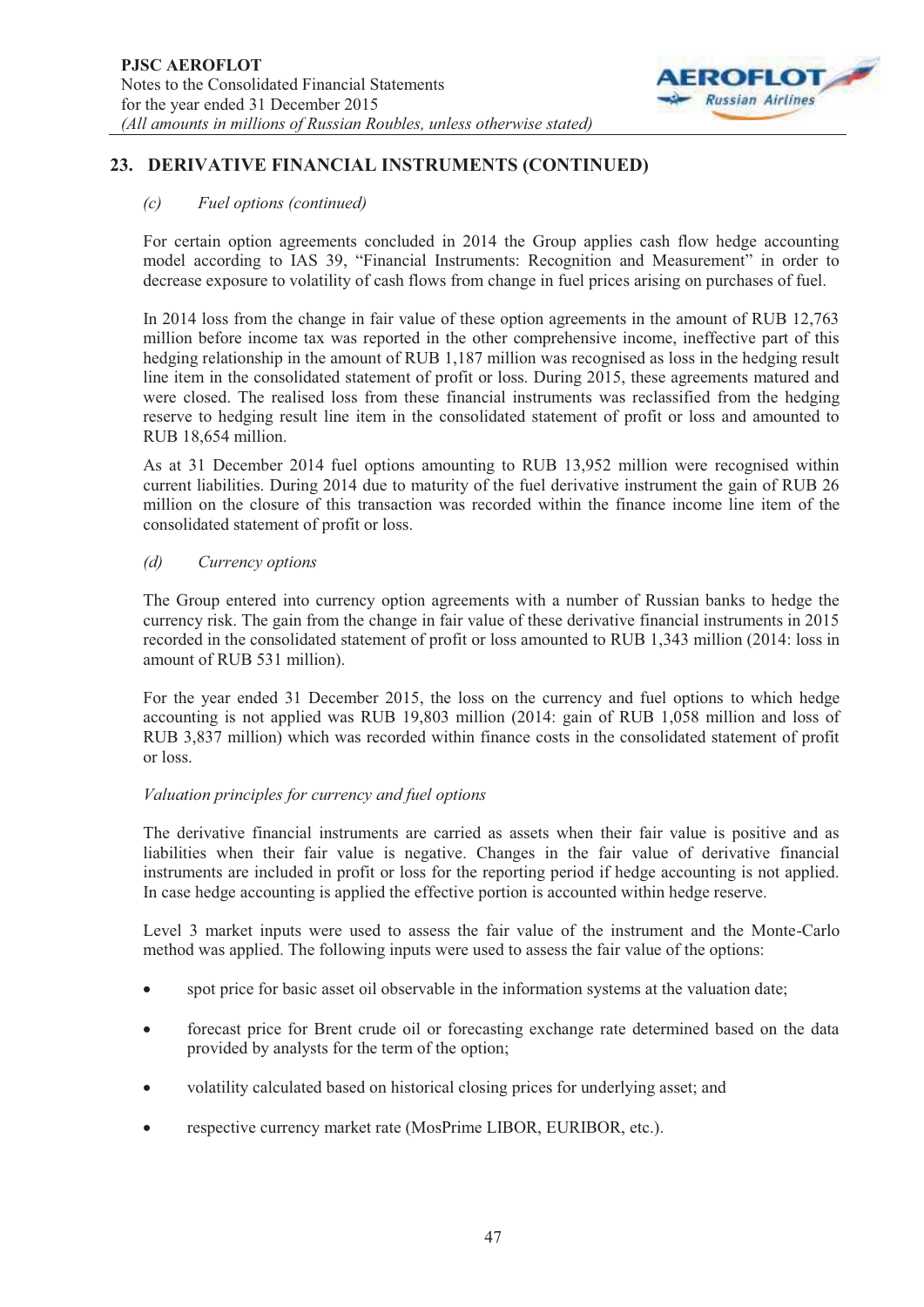

# **24. ACCOUNTS PAYABLE AND ACCRUED LIABILITIES**

|                                                               |        | 31 December 2015 31 December 2014 |
|---------------------------------------------------------------|--------|-----------------------------------|
|                                                               |        |                                   |
| Accounts payable                                              | 29,466 | 27,097                            |
| Dividends payable                                             |        | 36                                |
| Other financial payables                                      | 9,326  | 5,906                             |
| <b>Total financial payables</b>                               | 38,793 | 33,039                            |
| Staff related liabilities                                     | 8,378  | 6,906                             |
| VAT payable on imported leased aircraft                       | 265    | 2,005                             |
| Advances received (other than unearned traffic revenue)       | 1,502  | 1,181                             |
| Other taxes payable                                           | 2,667  | 3,838                             |
| Other current liabilities related to frequent flyer programme |        |                                   |
| (Note 25)                                                     | 2,572  | 1,489                             |
| Income tax payable                                            | 30     | 72                                |
| Customs duties payable on imported leased aircraft            |        | 115                               |
| Other payables                                                | 544    | 307                               |
| Total accounts payable and accrued liabilities                | 54,751 | 48,952                            |

As at 31 December 2015, staff related liabilities primarily include salary payable, as well as social contribution liabilities of RUB 5,596 million (31 December 2014: RUB 4,132 million) and the unused vacation accrual of RUB 2,696 million (31 December 2014: RUB 2,682 million).

As at 31 December 2015, accounts payable and accrued liabilities include the current portion of VAT payable of RUB 265 million (31 December 2014: current portion of VAT payable amounting to RUB 2,005 million and customs duties payable of RUB 115 million). These payables relate to imported leased aircraft, which are payable in equal monthly instalments over a thirty-four-month period from the date these assets were cleared through customs. Long-term part of VAT and custom duties related to imported leased aircraft recognised within other non-current liabilities (Note 29).

Financial payables by currency are analysed in Note 35.

### **25. DEFERRED REVENUE AND OTHER LIABILITIES RELATED TO FREQUENT FLYER PROGRAMME**

Deferred revenue and other liabilities related to frequent flyer programme (Aeroflot Bonus programme) as at 31 December 2015 and 31 December 2014 represent the number of bonus miles earned when flying on the Group flights, but unused by the Aeroflot Bonus programme members and the number of promo-miles and bonus miles earned by programme members for using programme partners' services, respectively, and are estimated at fair value. Deferred revenue and other accrued liabilities related to frequent flyer programme also include liabilities under the Company's discount programme as at 31 December 2015 and 31 December 2014, which represent the fair value of coupons for a discount on the repeated purchase of tickets at Aeroflot's web-site.

|                                                                             | 31 December | 31 December |
|-----------------------------------------------------------------------------|-------------|-------------|
|                                                                             | 2015        | 2014        |
| Deferred revenue related to frequent flyer programme, current               | 1,307       | 799         |
| Deferred revenue related to frequent flyer programme, non-current           | 2.941       | 2,560       |
| Other current liabilities related to frequent flyer programme (Note 24)     | 2,572       | 1,489       |
| Other non-current liabilities related to frequent flyer programme (Note 29) | 2,779       | 3,279       |
| Total deferred revenue and other liabilities related to frequent flyer      |             |             |
| programme                                                                   | 9.599       | 8.127       |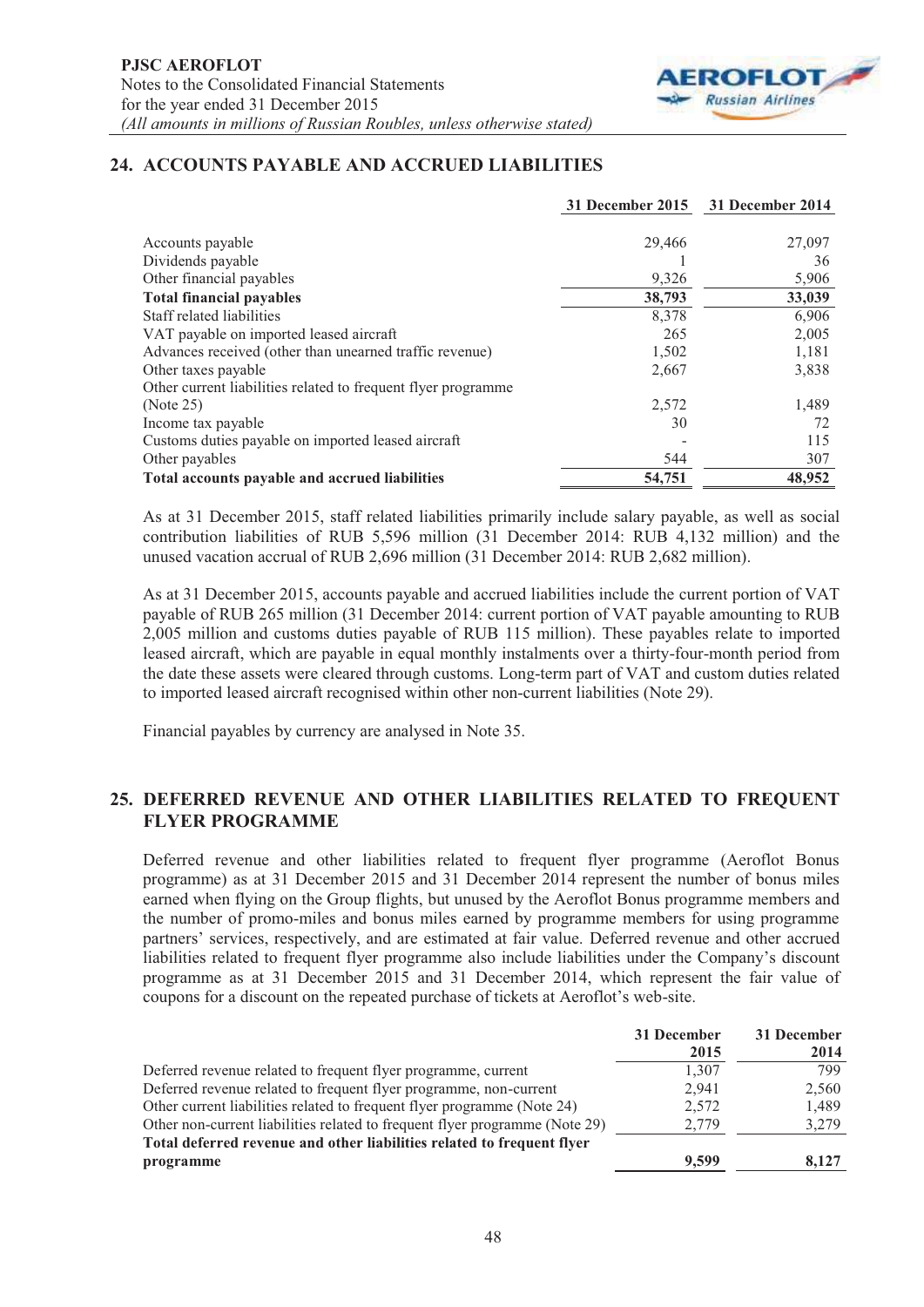

# **26. PROVISIONS FOR LIABILITIES**

|                                   | <b>Litigations</b> | Tax risks | Regular<br>repairs and<br>maintenance<br>works | Total<br>provisions |
|-----------------------------------|--------------------|-----------|------------------------------------------------|---------------------|
| 1 January 2014                    | 564                | 47        | 1,925                                          | 2,536               |
| Additional provision for the year | 1,055              |           | 2,224                                          | 3,279               |
| Release of provision for the year | (440)              | (47)      | (1,521)                                        | (2,008)             |
| Unwinding of the discount         |                    |           | 634                                            | 634                 |
| Foreign exchange loss, net        | 193                |           | 2,181                                          | 2,374               |
| Other changes                     |                    |           | 379                                            | 379                 |
| 31 December 2014                  | 1,372              |           | 5,822                                          | 7,194               |
| Additional provision for the year | 2,438              | 53        | 3,117                                          | 5,608               |
| Release of provision for the year | (218)              |           | (1,126)                                        | (1, 344)            |
| Unwinding of the discount         |                    |           | 777                                            | 777                 |
| Foreign exchange loss, net        | 70                 |           | 2,241                                          | 2,311               |
| Other changes                     |                    |           | (110)                                          | (110)               |
| 31 December 2015                  | 3,662              | 53        | 10,721                                         | 14,436              |
|                                   |                    |           |                                                |                     |

|                         | 31 December | 31 December |
|-------------------------|-------------|-------------|
|                         | 2015        | 2014        |
| Current liabilities     | 7.519       | 2,349       |
| Non-current liabilities | 6.917       | 4.845       |
| <b>Total provisions</b> | 14.436      | 7.194       |

#### *Litigations*

The Group is a defendant in legal claims of a different nature. Provisions for liabilities represent management's best estimate of probable losses on existing and potential lawsuits (Note 40).

#### *Tax risks*

The Group makes a provision for contingent liabilities, including accrued fines and penalties based on the best management's estimate of the amount of additional taxes that may be required to be paid (Note 40).

#### *Regular repairs and maintenance works*

As at 31 December 2015, the Group made a provision of RUB 10,721 million (31 December 2014: RUB 5,822 million) for regular repairs and maintenance works of aircraft used under operating lease terms.

#### *Liabilities for guarantees issued*

As at 31 December 2015 the Group recognised provisions for compensations to the passengers of cancelled flights of OJSC Transaero Airlines of RUB 1,517 million in provisions for litigations. This amount represents management's expectation of future payments of accepted obligations.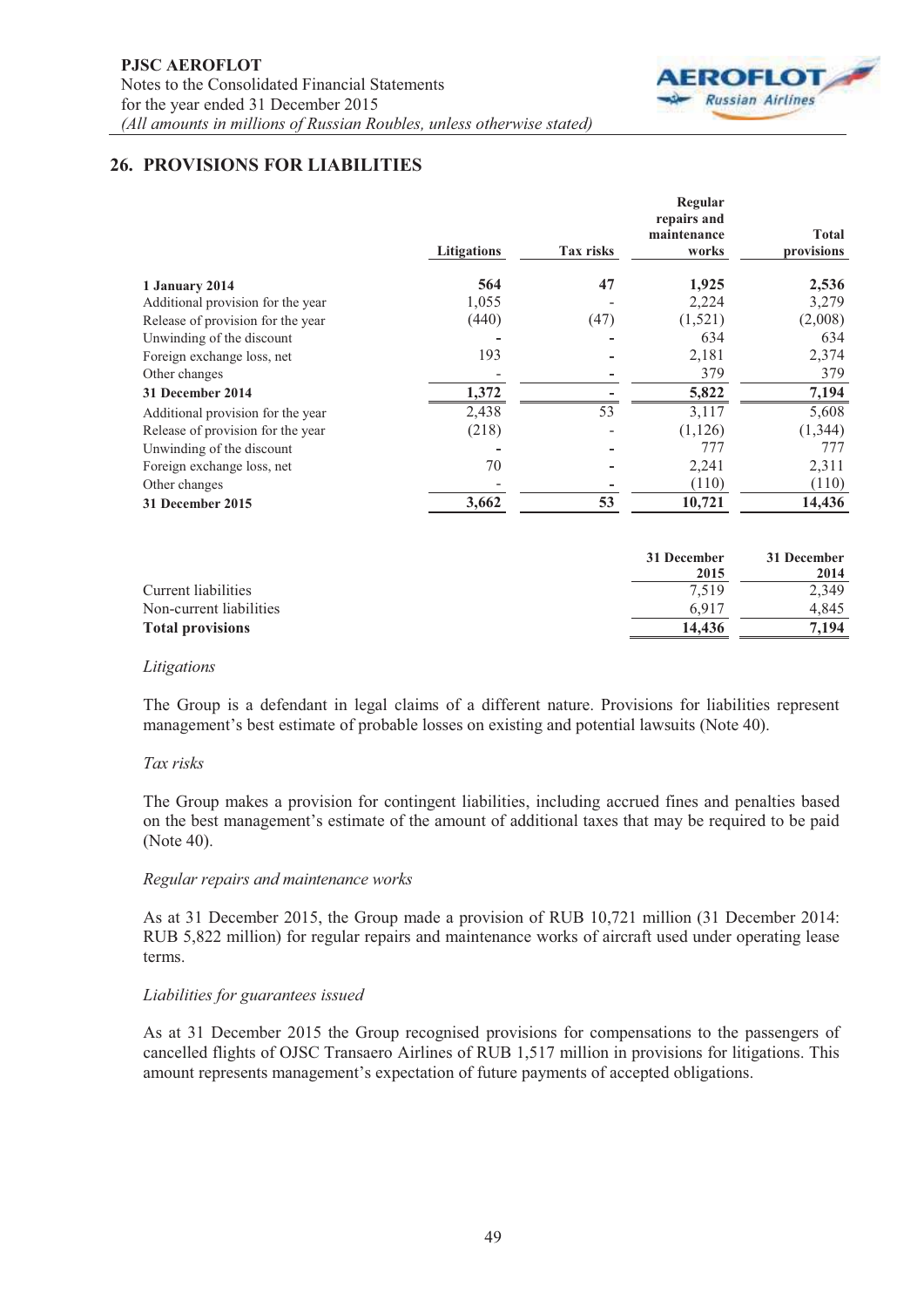

## **27. FINANCE LEASE LIABILITIES**

The Group leases aircraft from third and related parties under finance lease agreements (Note 37). The aircraft that the Group have operated under finance lease agreements as at 31 December 2015 are listed in Note 1.

|                                                       | 31 December<br>2015 | 31 December<br>2014 |
|-------------------------------------------------------|---------------------|---------------------|
| Total outstanding payments on finance lease contracts | 184,730             | 170,485             |
| Future finance lease interest expense                 | (20, 206)           | (21, 207)           |
| <b>Total finance lease liabilities</b>                | 164,524             | 149,278             |
| <i>Representing:</i>                                  |                     |                     |
| Current finance lease liabilities                     | 19.504              | 16.912              |
| Non-current finance lease liabilities                 | 145,020             | 132,366             |
| <b>Total finance lease liabilities</b>                | 164,524             | 149,278             |
|                                                       |                     |                     |

|                                                         | 31 December 2015 |                               | 31 December 2014                |                  |                                      |                          |
|---------------------------------------------------------|------------------|-------------------------------|---------------------------------|------------------|--------------------------------------|--------------------------|
| Due for repayment:                                      | <b>Principal</b> | Future<br>interest<br>expense | <b>Total</b><br><i>payments</i> | <b>Principal</b> | <b>Future</b><br>interest<br>expense | <b>Total</b><br>payments |
| On demand or within 1 year<br>Later than 1 year and not | 19,504           | 4.337                         | 23,841                          | 16,912           | 4.191                                | 21,103                   |
| later than 5 years                                      | 78,536           | 11.927                        | 90,463                          | 65,406           | 11,832                               | 77,238                   |
| Later than 5 years                                      | 66,484           | 3,942                         | 70,426                          | 66,960           | 5,184                                | 72,144                   |
| <b>Total</b>                                            | 164,524          | 20,206                        | 184,730                         | 149,278          | 21,207                               | 170,485                  |

As at 31 December 2015 interest payable amounted to RUB 424 million (31 December 2014: RUB 480 million) is included in accounts payable and accrued liabilities.

The effective interest rate for finance lease during 2015 was 2.8% p.a. (in 2014: 3.0% p.a.). Fair value of finance lease liabilities approximate their carrying value.

The Group hedges foreign currency risk arising on a portion of the future revenue stream denominated in US dollars with the finance lease liabilities denominated in the same currency. The Group applies cash flow hedge accounting model to these hedging relationships, in accordance with IAS 39. At 31 December 2015, finance lease liabilities including those related to assets held for sale in the amount of RUB 165,659 million denominated in US dollars are designated as a hedging instrument for highly probable revenue forecasted for the period of  $2016 - 2026$  denominated in US dollars. The Group expects that this hedging relationship will be highly effective since the future cash outflows on the finance lease liabilities match the future cash inflows on the revenue being hedged. At 31 December 2015, accumulated foreign currency loss of RUB 76,507 million (before deferred income tax) on the finance lease liabilities, representing an effective portion of the hedge, is deferred in the equity (31 December 2014: RUB 43,596 million). The amount of loss reclassified from the hedging reserve to profit or loss in 2015 was RUB 6,279 million (2014: RUB 536 million).

In 2015 interest expense on finance leases was RUB 4,076 million (2014: RUB 2,966 million).

Leased aircraft and engines with the carrying amount disclosed in Note 19 are effectively pledged for finance lease liabilities as the rights to the leased asset revert to the lessor in the event of default.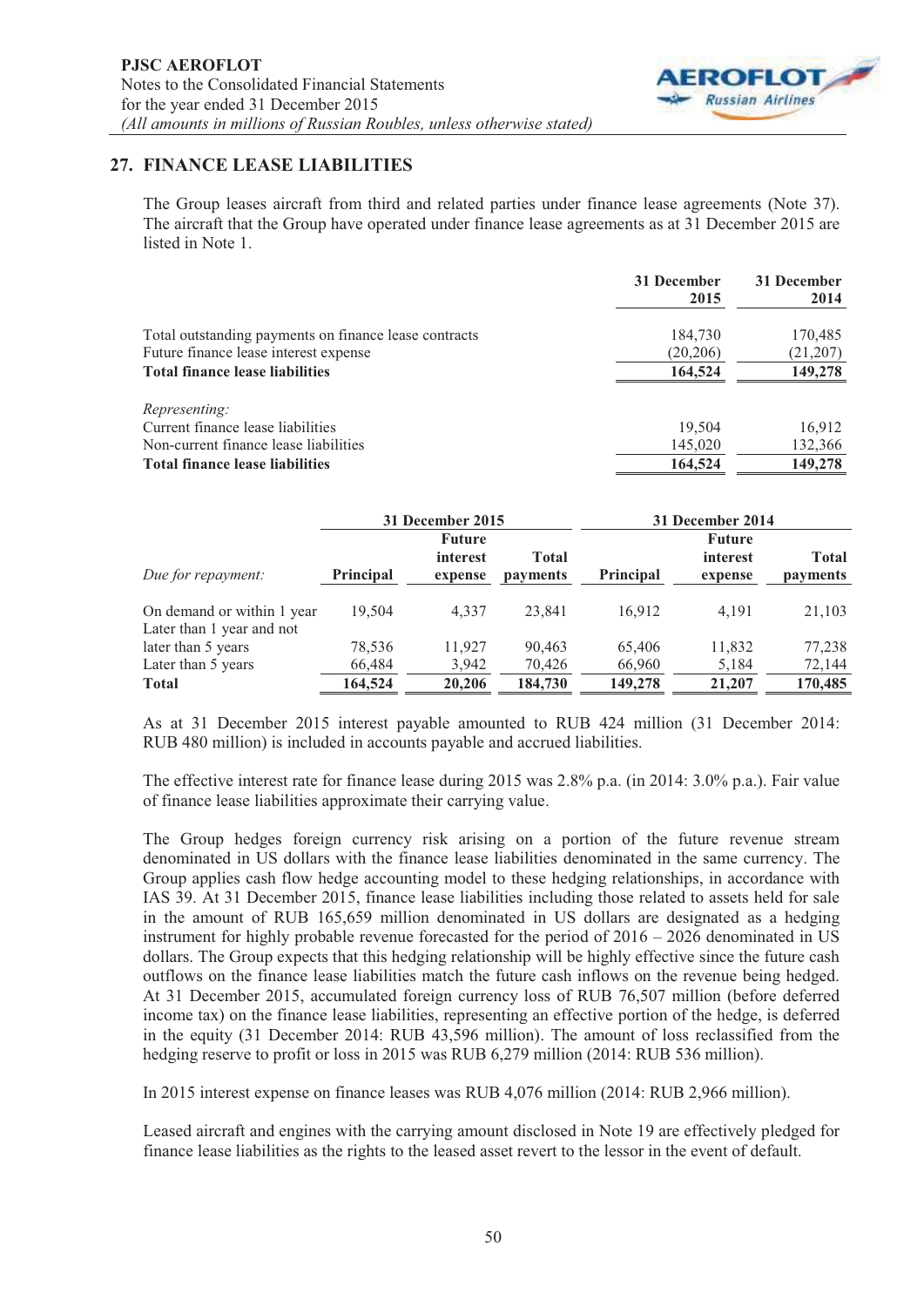

## **28. LOANS AND BORROWINGS**

|                                                            | 31 December | 31 December |
|------------------------------------------------------------|-------------|-------------|
|                                                            | 2015        | 2014        |
| Short-term bank loans, bonds and other borrowings:         |             |             |
| Short-term loans in US dollars                             | 31,550      | 10,409      |
| Short-term loans in Russian Roubles                        |             | 1,603       |
| Current portion of long-term bank loans in US dollars      | 14,242      | 1,154       |
| Current portion of bonds in Russian Roubles                | 5,103       | 102         |
| Current portion of loans and borrowings in Russian Roubles | 3,190       | 4,075       |
| <b>Total short-term loans and borrowings</b>               | 54,085      | 17,343      |
|                                                            |             |             |
| Long-term bank loans, bonds and other borrowings:          |             |             |
| Long-term loans in Russian Roubles                         | 17,565      | 5,575       |
| Long-term loans and borrowings in US dollars               | 14,242      | 1,514       |
| Long-term bonds in Russian Roubles                         | 5,103       | 5,102       |
| Less:                                                      |             |             |
| Current portion of long-term bank loans in US dollars      | (14,242)    | (1,514)     |
| Current portion of bonds in Russian Roubles                | (5,103)     | (102)       |
| Current portion of loans and borrowings in Russian Roubles | (3,190)     | (4,075)     |
| <b>Total long-term loans and borrowings</b>                | 14,375      | 6,860       |

#### *Main changes in loans and borrowings during reporting period:*

The Group has opened long-term revolving line of credit with PJSC AKB Sviaz-Bank in the amount of RUB 9,000 million, which can be obtained in Roubles or US Dollar. As at 31 December 2015 the principal outstanding amount was USD 129 million, which is equal to RUB 9,386 million. Interest rate is 3m Libor + 5% p.a. The loan is unsecured and issued for the period up to September 2016.

The Group has opened unsecured loan with PJSC Rosbank in the amount of USD 60 million, which can be obtained in Roubles, US Dollar or Euro. As at 31 December 2015 the outstanding amount was RUB 4,378 million (including interest). Interest rate is 1m Libor + 4.5% p.a., maturity – March 2016.

The Group has opened loan with PJSC Bank VTB in the amount of USD 250 million. As at 31 December 2015 the principal outstanding amount was USD 50 million, which is equal to RUB 3,657 million. (including interest). Interest rate is  $3m$  Libor  $+4.9\%$  p.a. The loan is unsecured and issued for the period up to November 2016.

The Group has opened loan with PJSC Sovcombank in the amount of USD 100 million. As at 31 December 2015 the outstanding amount was RUB 7,288 million. Interest rate is 1m Libor + 5.25% p.a. The loan is unsecured and issued for the period up to October 2016.

The Group has opened loan with Bank VTB (Austria) in the amount of USD 150 million. As at 31 December 2015 the outstanding amount was RUB 10,996 million (including interest). Interest rate is 3m Libor + 5.25% p.a. The loan is unsecured and issued for the period up to October 2016.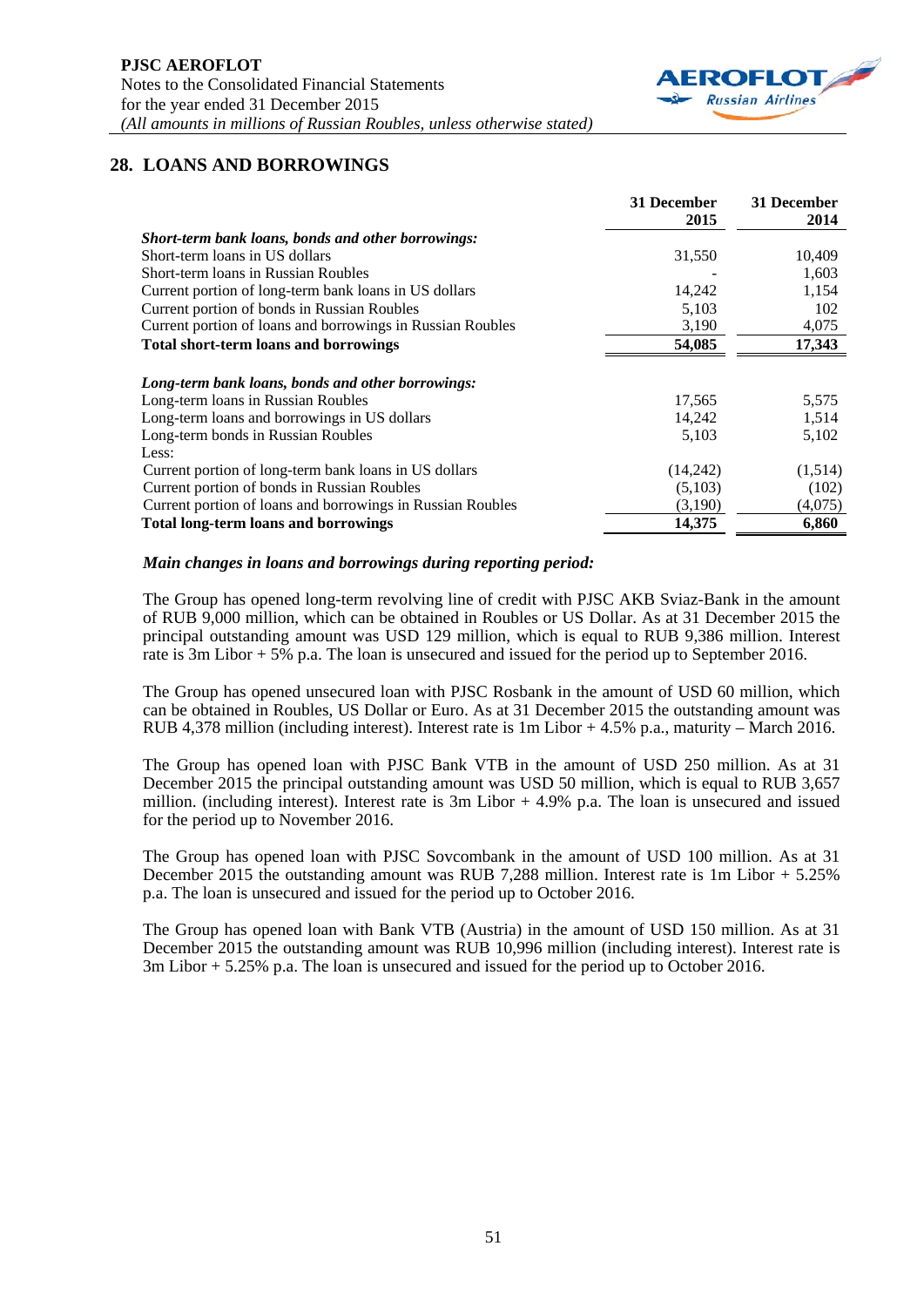

# **28. LOANS AND BORROWINGS (CONTINUED)**

The Group has opened long-term loan with OJSC Moscow Credit Bank in the amount of USD 100 million. As at 31 December 2015 the outstanding amount of the loan is USD 100 million, which is equal to RUB 7,304 million (including interest). Interest rate is 5.0% p.a. The loan is unsecured and issued for the period up to December 2016.

The Group has opened long-term non-revolving credit line with PJSC Sberbank in the amount of RUB 12,602 million. As at 31 December 2015 the outstanding amount was RUB 12,581 million. Interest rate is 12.75% p.a. The loan is unsecured and issued for the period up to December 2018.

As at 31 December 2015 and 31 December 2014, the fair values of loans and borrowings was not materially different from their carrying amounts.

As at 31 December 2015 bank loans in the amount of RUB 1,940 million (31 December 2014: RUB 2,000 million) were secured by property and land (Note 19).

#### *Bond issue*

As at 31 December 2015 the Group has bonds issued (BO-03 series) with notional amount of RUB 5,000 million and interest coupon rate of 8.3% p.a. As at 31 December 2015 effective yield to maturity for these bonds was 10.99% p.a. (31 December 2014: 11.3% p.a.).

#### *Undrawn credit facilities*

As at 31 December 2015 the Group was able to attract RUB 36,840 million of cash (31 December 2014: RUB 21,562 million) available under existing credit lines granted to the Group by various lending institutions.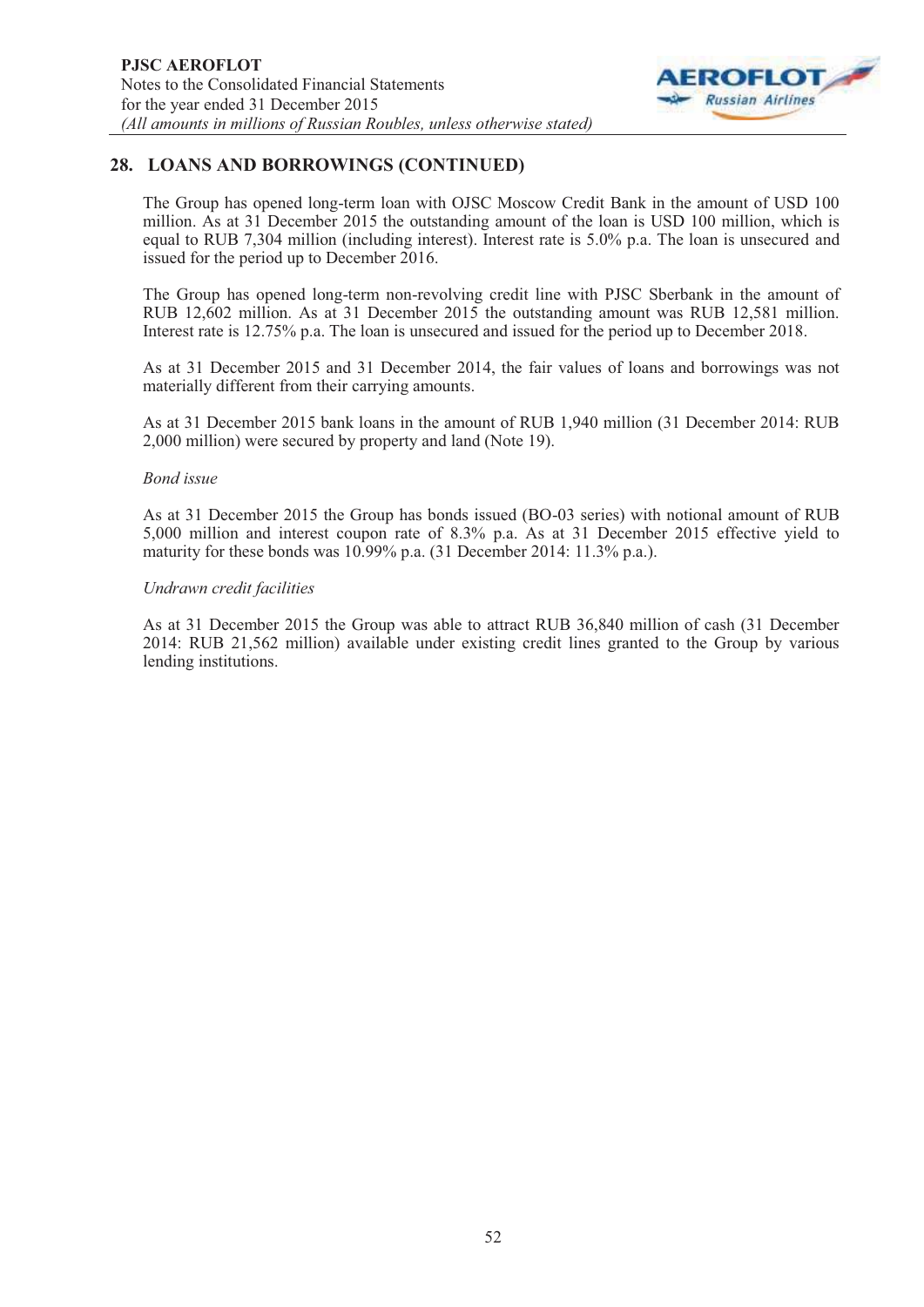

# **29. OTHER NON-CURRENT LIABILITIES**

|                                                                   | 31 December<br>2015 | 31 December<br>2014 |
|-------------------------------------------------------------------|---------------------|---------------------|
| Other non-current liabilities related to frequent flyer programme |                     |                     |
| (Note 25)                                                         | 2,779               | 3,279               |
| VAT payable on imported leased aircraft                           |                     | 328                 |
| Defined benefit pension obligation, non-current portion           | 745                 | 659                 |
| Customs duties payable on imported leased aircraft                |                     | 54                  |
| Other non-current liabilities                                     | 286                 | 164                 |
| <b>Total other non-current liabilities</b>                        | 3,810               | 4.484               |

As at 31 December 2014 other non-current liabilities include the non-current portion of VAT payable of RUB 328 million and customs duties of RUB 54 million relating to imported leased aircraft, which are payable in equal monthly instalments over a thirty-four-month period from the date these assets are cleared through customs. As at 31 December 2015 the non-current portion of these liabilities didn't exist. Short-term portion of VAT and custom duties was recognised within accounts payable (Note 24).

### **30. NON-CONTROLLING INTEREST**

The following table provides information about the subsidiary (AK Rossiya) with non-controlling interest that is material to the Group:

|                                                                 | 2015          | 2014          |
|-----------------------------------------------------------------|---------------|---------------|
| Portion of non-controlling interest's voting rights held        | $25\%$ plus 1 | $25\%$ plus 1 |
|                                                                 | share         | share         |
| Loss attributable to non-controlling interest for the year      | (828)         | (1,356)       |
| Accumulated losses attributable to non-controlling interests in |               |               |
| subsidiary                                                      | (4,637)       | (3,809)       |

The summarised financial information of AK Rossiya is presented below:

|                                 | 31 December<br>2015 | 31 December<br>2014 |
|---------------------------------|---------------------|---------------------|
| Current assets                  | 6,843               | 5,200               |
| Non-current assets              | 9,363               | 11,431              |
| Current liabilities             | 15,298              | 11,974              |
| Non-current liabilities         | 19,454              | 19,892              |
|                                 | 2015                | 2014                |
| Revenue                         | 38,771              | 35,655              |
| Loss for the year               | (3,312)             | (5, 449)            |
| Comprehensive loss for the year | (3,312)             | (5, 449)            |

As at 31 December 2015 and 2014 there are no significant restrictions in getting access to the subsidiary's assets or using them for settling the subsidiary's obligations.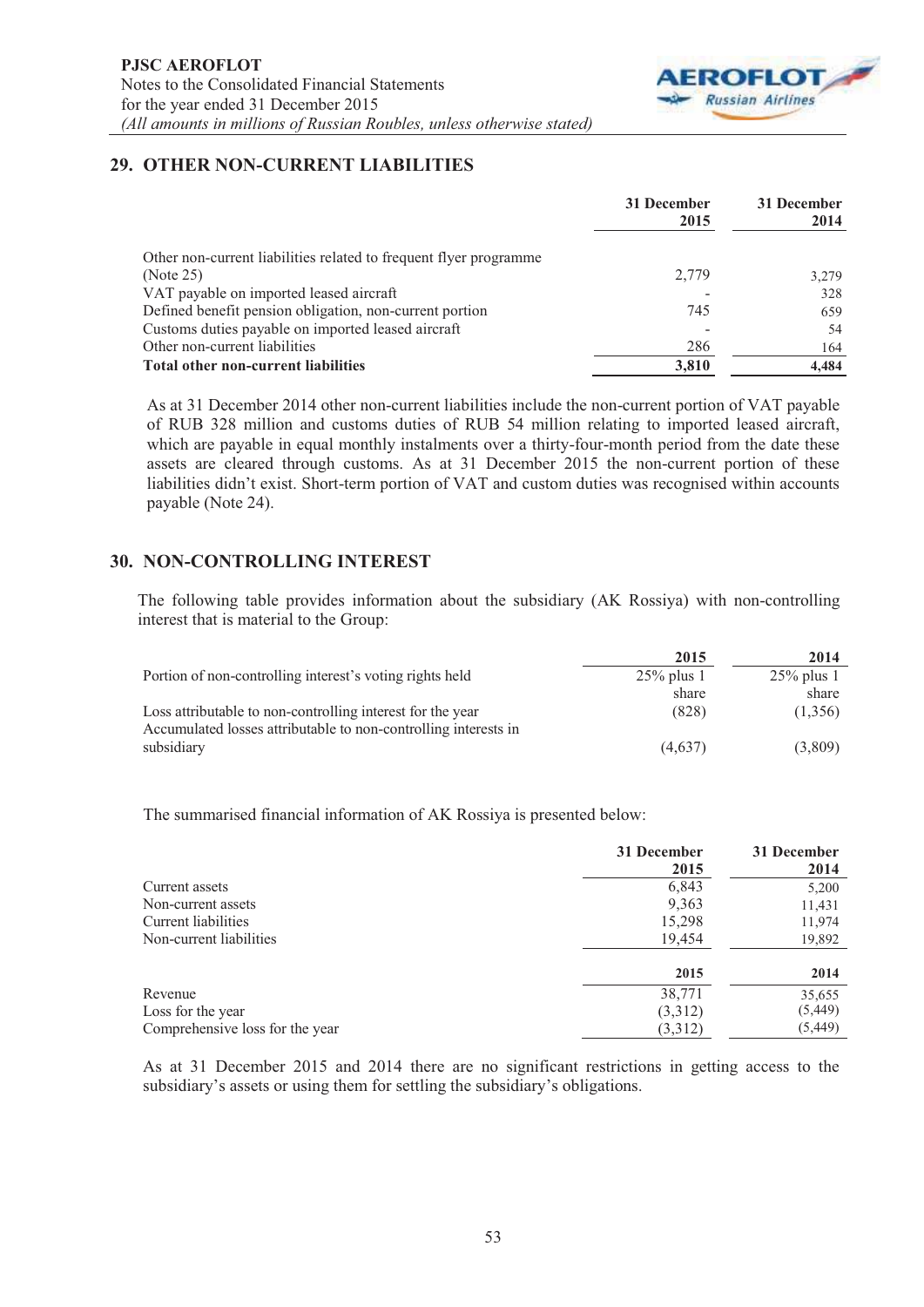

# **31. SHARE CAPITAL**

As at 31 December 2015 and 31 December 2014 share capital was equal to RUB 1,359 million.

|                  | Number of ordinary<br>shares authorised and<br>issued (shares) | Number of<br>treasury shares<br>(shares) | Number of ordinary<br>shares outstanding<br>(shares) |
|------------------|----------------------------------------------------------------|------------------------------------------|------------------------------------------------------|
| 31 December 2014 | 1,110,616,299                                                  | (53,716,189)                             | 1,056,900,110                                        |
| 31 December 2015 | 1,110,616,299                                                  | (53, 716, 189)                           | 1,056,900,110                                        |

All issued shares are fully paid. The total number of unissued ordinary shares is 250,000,000 shares (31 December 2014: 250,000,000 shares) with a par value of RUB 1 per share (31 December 2014: RUB 1 per share).

Ordinary shareholders are entitled to one vote per share.

As at 31 December 2015, treasury shares were held by wholly-owned subsidiaries of the Group:

|                                             | 31 December<br>2015<br>(shares) | 31 December<br>2014<br>(shares) |
|---------------------------------------------|---------------------------------|---------------------------------|
| Aeroflot Finance<br>LLC Partner ("Partner") | 53,716,189                      | 53,714,098<br>2,091             |
| <b>Total number of treasury shares</b>      | 53,716,189                      | 53,716,189                      |

These ordinary shares carry voting rights in the same proportion as other ordinary shares. Voting rights of ordinary shares of the Company held by the entity within the Group are effectively controlled by management of the Group.

The Company's shares are listed on the Moscow Exchange; as at 31 December 2015 and 31 December 2014, they were traded at RUB 56.1 per share and RUB 31.8 per share, respectively.

The Company launched Global Depositary Receipts (GDRs) programme in December 2000. From January 2014 one GDR equates 5 ordinary shares. As at 31 December 2015 and 31 December 2014 the GDRs were traded on the Frankfurt stock exchange at EUR 3.410 per GDR and EUR 2.639 per GDR, respectively.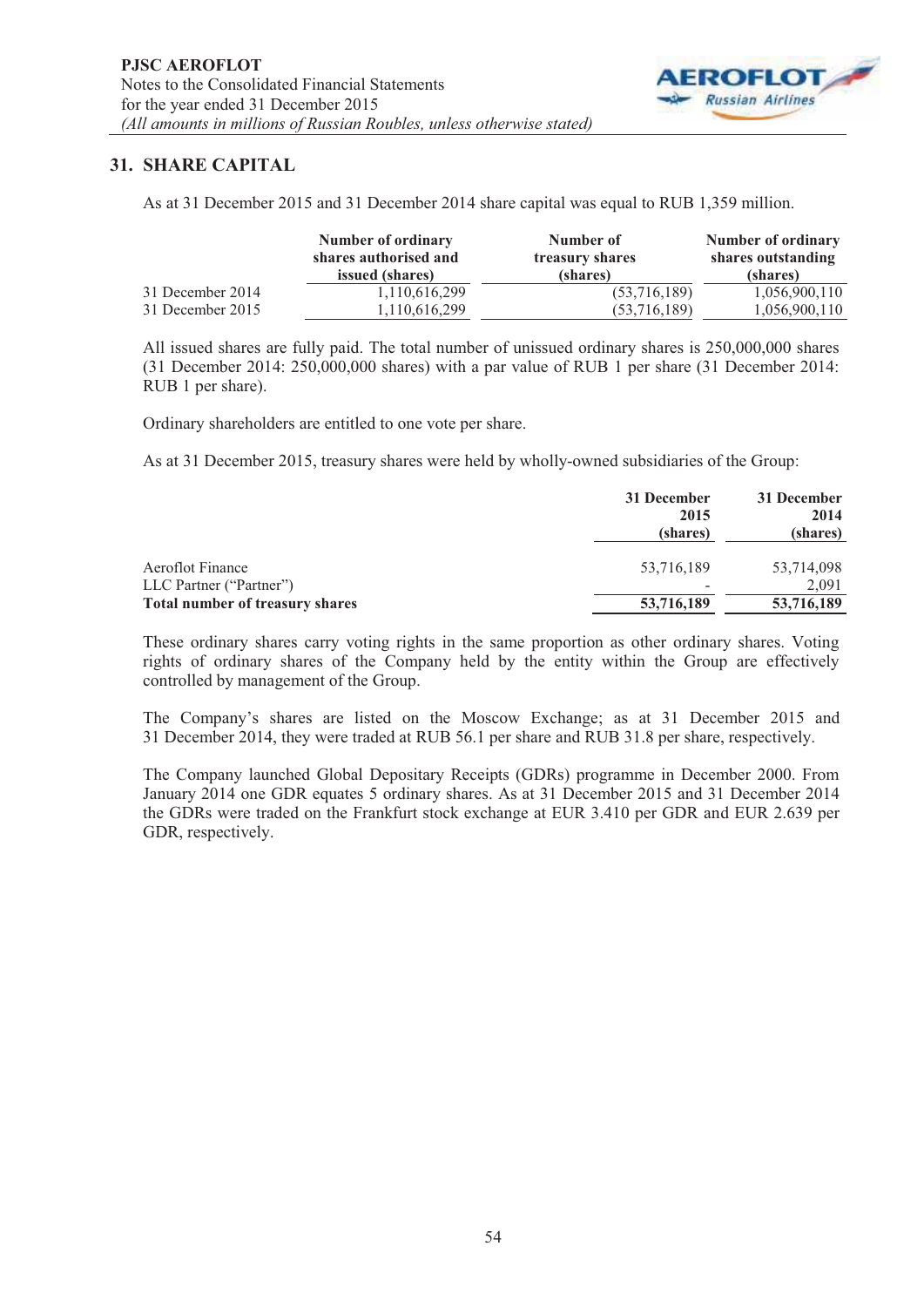

# **32. DIVIDENDS**

At the annual shareholders' meeting held on 22 June 2015 it was resolved not to declare and pay dividends for 2014.

At the annual shareholders' meeting held on 27 June 2014 the shareholders approved dividends in respect of 2013 in the amount of RUB 2,4984 per share totaling to RUB 2,774 million for the Company's total declared and placed shares including treasury stock. All dividends are declared and paid in Russian Roubles.

## **33. OPERATING SEGMENTS**

The Group has a number of operating segments, but none of them, except for "Passenger Traffic", meet the quantitative threshold for determining reportable segment. Flight routes information was aggregated in "Passenger Traffic" segment as passenger flight services on different routes have similar economic characteristics and meet aggregation criteria.

The passenger traffic operational performance is measured based on internal management reports which are reviewed by the Group's General Director. Passenger traffic revenue by flight routes is allocated based on the geographic destinations of flights. Passenger traffic revenue by flight routes is used to measure performance as the Group believes that such information is the most material in evaluating the results.

Segment information is presented based on financial information prepared in accordance with IFRS.

Group assets are located mainly in Russian Federation.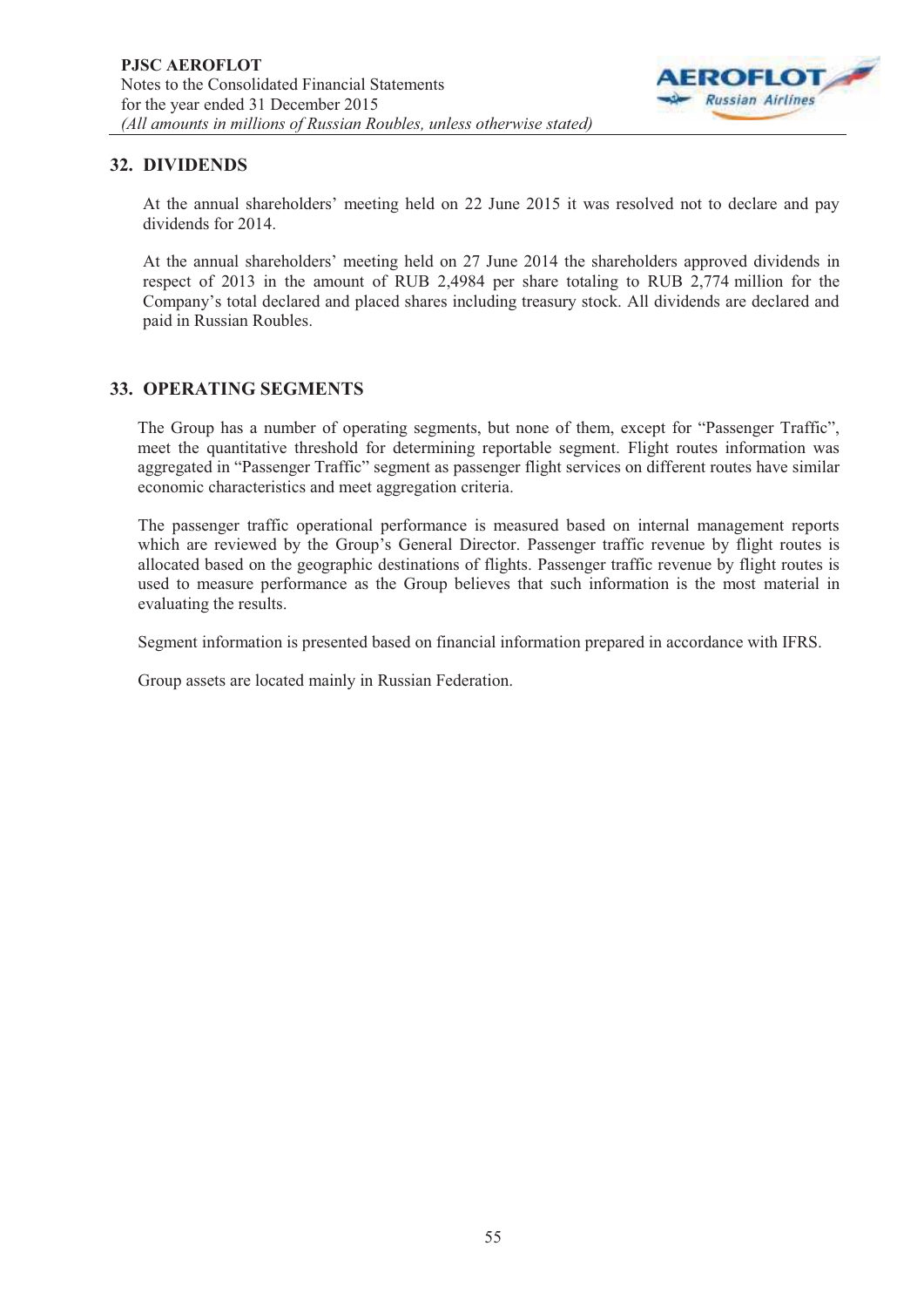

# **33. OPERATING SEGMENTS (CONTINUED)**

|                                | Passenger |              | Inter-segment     |                    |
|--------------------------------|-----------|--------------|-------------------|--------------------|
|                                | traffic   | <b>Other</b> | sales elimination | <b>Total Group</b> |
| 2015                           |           |              |                   |                    |
| External sales                 | 412,174   | 2,999        |                   | 415,173            |
| Inter-segment sales            |           | 13,588       | (13, 588)         |                    |
| <b>Total revenue</b>           | 412,174   | 16,587       | (13,588)          | 415,173            |
| <b>Operating profit</b>        | 42,953    | 1,196        | (42)              | 44,107             |
| Finance income                 |           |              |                   | 15,811             |
| Finance costs                  |           |              |                   | (37,715)           |
| Hedging result                 |           |              |                   | (23,746)           |
| Share of results of associates |           |              |                   | (17)               |
| Loss before income tax         |           |              |                   | (1, 560)           |
| Income tax                     |           |              |                   | (4, 934)           |
| Loss for the year              |           |              |                   | (6, 494)           |
| <b>31 December 2015</b>        |           |              |                   |                    |
| Segment assets*                | 295,141   | 9,523        | (13,698)          | 290,966            |
| Investments in associates      |           | 109          |                   | 109                |
| Unallocated assets             |           |              |                   | 24,119             |
| <b>Total assets</b>            |           |              |                   | 315,194            |
| Segment liabilities*           | 351,056   | 5,269        | (5,211)           | 351,114            |
| Unallocated liabilities        | 444       | 33           | (277)             | 200                |
| <b>Total liabilities</b>       |           |              |                   | 351,314            |
| 2015                           |           |              |                   |                    |
| Capital expenditures and PP&E  |           |              |                   |                    |
| additions (Note 19)            | 10,349    | 408          |                   | 10,757             |
| Depreciation (Note 19)         | 12,127    | 284          |                   | 12,411             |

\* include assets held for sale and liabilities related to assets held for sale (Note 20).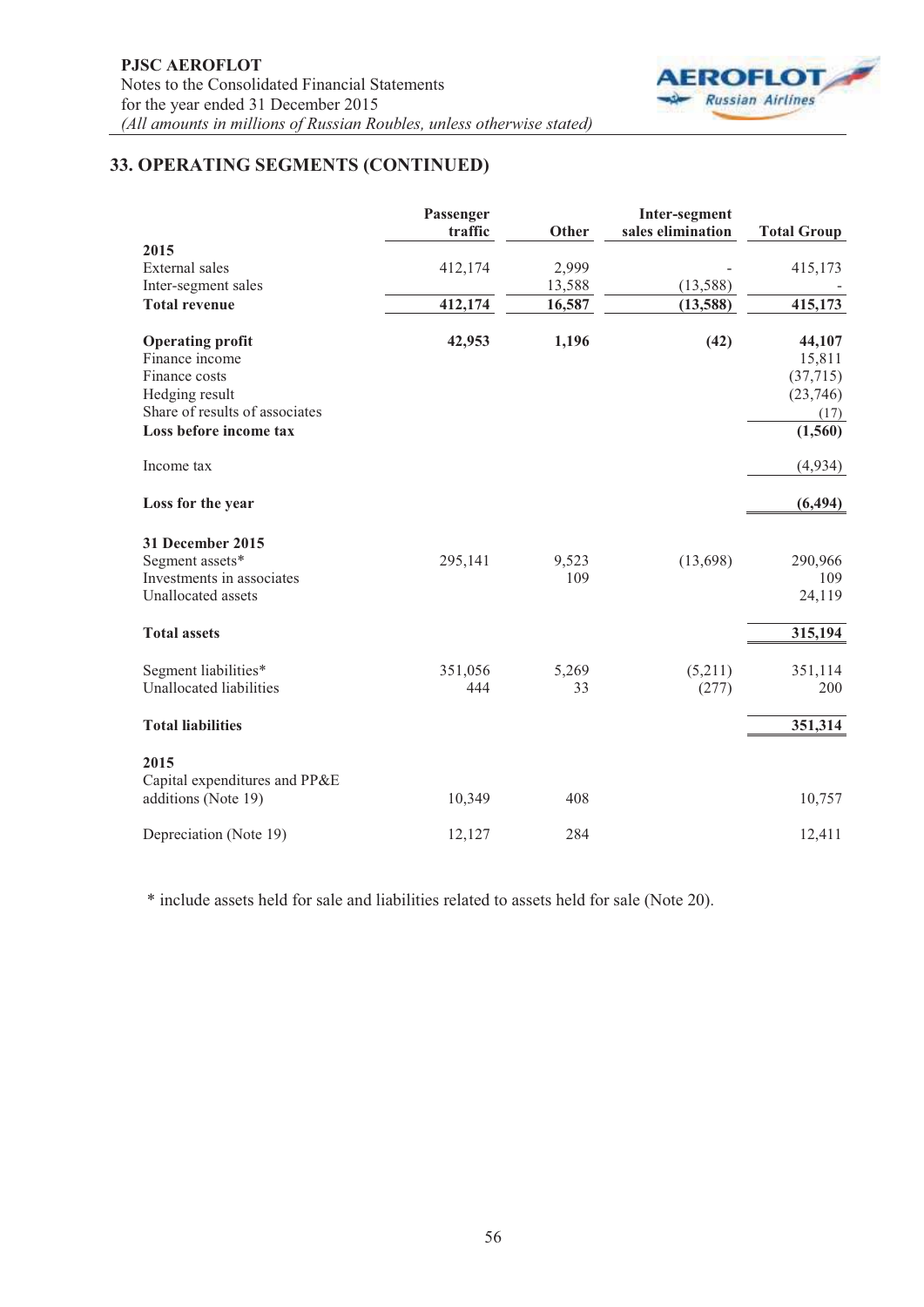

# **33. OPERATING SEGMENTS (CONTINUED)**

|                                       | Passenger  |        | <b>Inter-segment sales</b> |                    |
|---------------------------------------|------------|--------|----------------------------|--------------------|
|                                       | traffic    | Other  | elimination                | <b>Total Group</b> |
| 2014<br>External sales                |            |        |                            |                    |
|                                       | 317,850    | 1,921  |                            | 319,771            |
| Inter-segment sales                   | $\sqrt{2}$ | 11,645 | (11, 647)                  |                    |
| <b>Total revenue</b>                  | 317,852    | 13,566 | (11, 647)                  | 319,771            |
| <b>Operating profit</b>               | 11,225     | 344    | (301)                      | 11,268             |
| Finance income                        |            |        |                            | 2,471              |
| Finance costs                         |            |        |                            | (28, 399)          |
| Hedging result                        |            |        |                            | (1,723)            |
| Share of results of associates        |            |        |                            | 31                 |
| Loss before income tax                |            |        |                            | (16, 352)          |
| Income tax                            |            |        |                            | (794)              |
| Loss for the year                     |            |        |                            | (17, 146)          |
| 31 December 2014                      |            |        |                            |                    |
| Segment assets                        | 262,661    | 8,568  | (12, 860)                  | 258,369            |
| Investments in associates             |            | 140    |                            | 140                |
| Unallocated assets                    |            |        |                            | 19,209             |
| <b>Total assets</b>                   |            |        |                            | 277,718            |
| Segment liabilities                   |            |        |                            |                    |
| Unallocated liabilities               | 291,267    | 4,165  | (4, 413)                   | 291,019<br>204     |
|                                       |            |        |                            |                    |
| <b>Total liabilities</b>              |            |        |                            | 291,223            |
| 2014<br>Capital expenditures and PP&E |            |        |                            |                    |
| additions (Note 19)                   | 39,951     | 622    |                            | 40,573             |
| Depreciation (Notes 19)               | 11,118     | 222    |                            | 11,340             |

Expenses of the Group mainly relate to passenger flights services.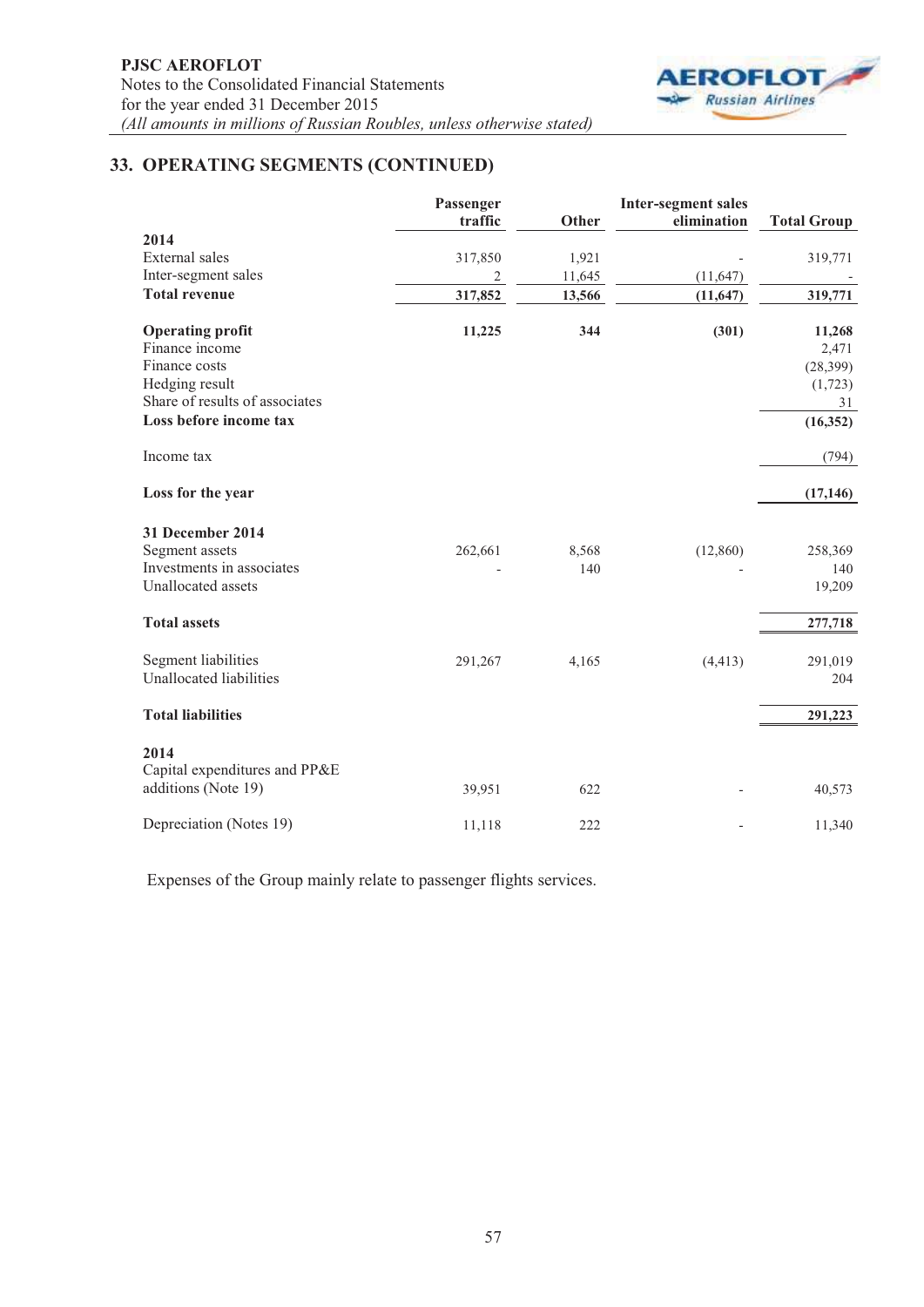

# **33. OPERATING SEGMENTS (CONTINUED)**

|                                                  | 2015    | 2014    |
|--------------------------------------------------|---------|---------|
| Passenger revenue:                               |         |         |
| International flights from the RF to:            |         |         |
| <b>CIS</b>                                       | 10,098  | 8,184   |
| Europe                                           | 42,563  | 33,691  |
| Middle East and Africa                           | 8,992   | 7,012   |
| Asia                                             | 26,651  | 17,352  |
| North America                                    | 9,934   | 7,934   |
| Total passenger revenue from flights from the RF | 98,238  | 74,173  |
| International flights to the RF from:            |         |         |
| <b>CIS</b>                                       | 9,480   | 7,881   |
| Europe                                           | 42,615  | 34,292  |
| Middle East and Africa                           | 9,366   | 7,148   |
| Asia                                             | 28,289  | 18,074  |
| North America                                    | 9,907   | 7,921   |
| Total passenger revenue from flights to the RF   | 99,657  | 75,316  |
| Domestic flights                                 | 145,378 | 104,009 |
| Other international flights                      | 155     | 115     |
| Total passenger traffic revenue                  | 343,428 | 253,613 |

### **34. PRESENTATION OF FINANCIAL INSTRUMENTS BY MEASUREMENT CATEGORY**

Financial assets and liabilities are classified by measurement categories as at 31 December 2015 as follows:

|                               | <b>Note</b> | Loans and<br>receivables | Available-for-sale<br>financial assets | <b>Financial assets at</b><br>fair value<br>through<br>profit or loss | <b>Total</b> |
|-------------------------------|-------------|--------------------------|----------------------------------------|-----------------------------------------------------------------------|--------------|
| Cash and cash equivalents     | 12          | 30,693                   |                                        |                                                                       | 30,693       |
| Short-term financial          |             |                          |                                        |                                                                       |              |
| investments                   |             | 5,916                    |                                        |                                                                       | 5,917        |
| Financial receivables         | 14          | 31,722                   |                                        |                                                                       | 31,722       |
| Aircraft lease security       |             |                          |                                        |                                                                       |              |
| deposits                      | 13          | 4,790                    |                                        |                                                                       | 4,790        |
| Derivative financial          |             |                          |                                        |                                                                       |              |
| instruments                   | 23          |                          |                                        | 53                                                                    | 53           |
| Long-term financial           |             |                          |                                        |                                                                       |              |
| investments                   | 16          |                          | 6,118                                  |                                                                       | 6,118        |
| Other non-current assets      |             | 168                      |                                        |                                                                       | 168          |
| <b>Total financial assets</b> |             | 73,289                   | 6,119                                  | 53                                                                    | 79,461       |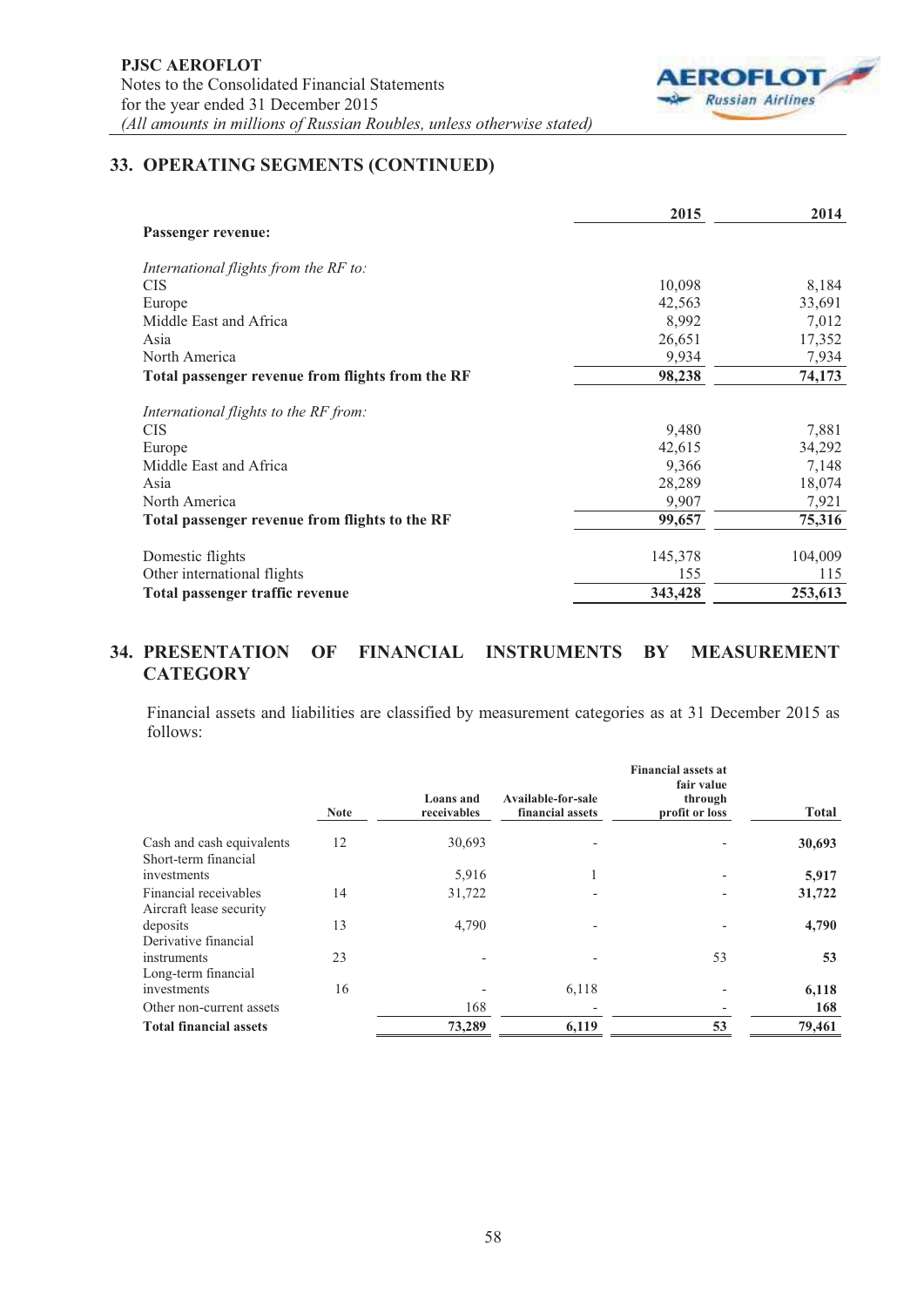

# **34. PRESENTATION OF FINANCIAL INSTRUMENTS BY MEASUREMENT CATEGORY (CONTINUED)**

|                            | <b>Note</b> | <b>Liabilities at fair</b><br>value through profit<br>or loss | <b>Derivative financial</b><br>instruments (hedging) | Other financial<br><b>liabilities</b> | <b>Total</b> |
|----------------------------|-------------|---------------------------------------------------------------|------------------------------------------------------|---------------------------------------|--------------|
| Derivative financial       |             |                                                               |                                                      |                                       |              |
| instruments                | 23          | $\overline{\phantom{0}}$                                      | 4,853                                                |                                       | 4,853        |
| Financial payables         | 24          | $\overline{a}$                                                |                                                      | 38,793                                | 38,793       |
| Finance lease liabilities  | 27          | $\overline{\phantom{0}}$                                      |                                                      | 164.524                               | 164,524      |
| Loans and borrowings       | 28          |                                                               |                                                      | 68,460                                | 68,460       |
| Other non-current          |             |                                                               |                                                      |                                       |              |
| liabilities                | 29          |                                                               |                                                      | 286                                   | 286          |
| Liabilities for guarantees |             |                                                               |                                                      |                                       |              |
| issued                     | 26          |                                                               |                                                      | 1,517                                 | 1,517        |
| <b>Total financial</b>     |             |                                                               |                                                      |                                       |              |
| <b>liabilities</b>         |             |                                                               | 4,853                                                | 273,580                               | 278,433      |

Financial assets and liabilities are classified by measurement categories as at 31 December 2014 as follows:

| <b>Assets</b>                       | <b>Note</b> | Loans and<br>receivables | Available-for-<br>sale financial<br>assets | Assets at fair value<br>through<br>profit or loss | <b>Derivative</b><br>financial<br><i>instruments</i><br>(hedging) | <b>Total</b> |
|-------------------------------------|-------------|--------------------------|--------------------------------------------|---------------------------------------------------|-------------------------------------------------------------------|--------------|
| Cash and cash<br>equivalents        | 12          | 26,547                   |                                            |                                                   |                                                                   | 26,547       |
| Short-term financial<br>investments |             | 960                      |                                            |                                                   |                                                                   | 961          |
| Financial receivables               | 14          | 30,270                   |                                            |                                                   |                                                                   | 30,270       |
| Aircraft lease security<br>deposits | 13          | 2,431                    |                                            |                                                   |                                                                   | 2,431        |
| Derivative financial<br>instruments | 23          |                          |                                            | 529                                               | 36                                                                | 565          |
| Long-term financial<br>investments  | 16          |                          | 6,115                                      |                                                   |                                                                   | 6,115        |
| Other non-current assets            |             | 186                      |                                            |                                                   |                                                                   | 186          |
| <b>Total financial assets</b>       |             | 60,394                   | 6,116                                      | 529                                               | 36                                                                | 67,075       |

|                                              | <b>Note</b> | Liabilities at fair<br>value through profit<br>or loss | Derivative financial<br>instruments (hedging) | Other financial<br><b>liabilities</b> | <b>Total</b> |
|----------------------------------------------|-------------|--------------------------------------------------------|-----------------------------------------------|---------------------------------------|--------------|
| Derivative financial                         |             |                                                        |                                               |                                       |              |
| instruments                                  | 23          | (12,360)                                               | (18,791)                                      |                                       | (31, 151)    |
| Financial payables                           | 24          |                                                        |                                               | (33,039)                              | (33,039)     |
| Finance lease liabilities                    | 27          | -                                                      | ۰                                             | (149, 278)                            | (149, 278)   |
| Loans and borrowings<br>Other non-current    | 28          |                                                        |                                               | (24,203)                              | (24,203)     |
| liabilities                                  | 29          |                                                        |                                               | (546)                                 | (546)        |
| <b>Total financial</b><br><b>liabilities</b> |             | (12,360)                                               | (18,791)                                      | (207,066)                             | (238, 217)   |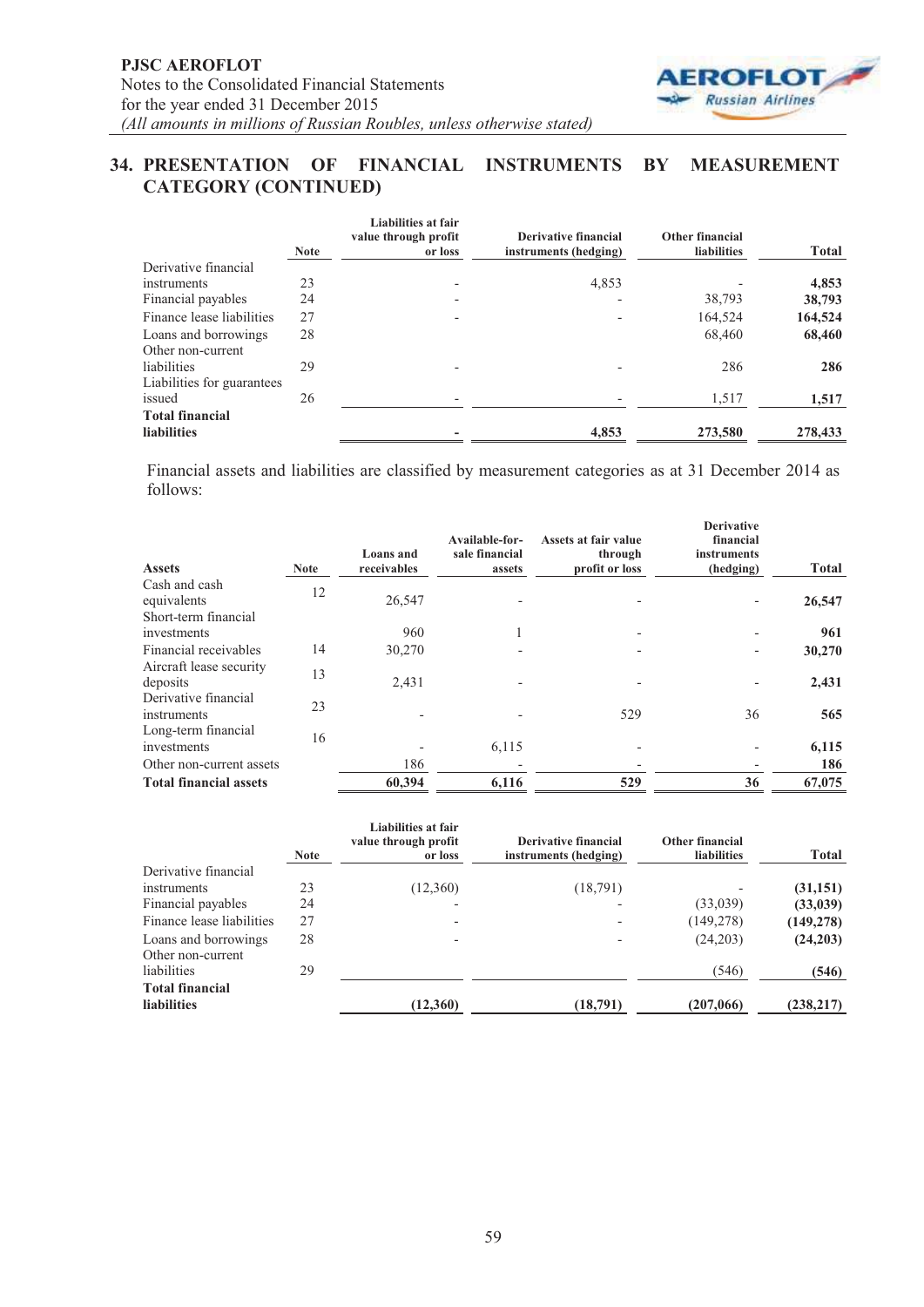

### **35. RISKS CONNECTED WITH FINANCIAL INSTRUMENTS**

The Group manages risks related to financial instruments, which include market risk (currency risk, interest rate risk and aircraft fuel price risk), credit risk, liquidity risk and capital management risk.

#### *Liquidity risk*

The Group is exposed to liquidity risk, i.e. the risk that the Group will not be able to meet its financial obligations as they fall due. The Group's approach to managing liquidity is to ensure, as far as possible, that it will always have sufficient liquidity to meet its liabilities when due, under both normal and stressed financial conditions, without incurring unacceptable losses or risking damage to the Group's reputation. The Group utilises a detailed budgeting and cash forecasting process to ensure its liquidity is maintained at appropriate level.

The following are the Group's financial liabilities as at 31 December 2015 and 31 December 2014 by contractual maturity (based on the remaining period from the reporting date to the contractual settlement date). The amounts in the table are contractual undiscounted cash flows (including future interest payments) as at respective reporting dates:

| Contractual | <b>Effective</b> | $0 - 12$                                               | $1 - 2$                   | $2 - 5$ | Over 5 |              |
|-------------|------------------|--------------------------------------------------------|---------------------------|---------|--------|--------------|
| rate        | rate             | months                                                 | years                     | years   | years  | <b>Total</b> |
|             |                  |                                                        |                           |         |        |              |
| 5.5%        | 5.5%             |                                                        |                           |         |        | 47,456       |
|             |                  |                                                        |                           |         |        |              |
| 13.4%       | 13.4%            | 5,345                                                  | 9,393                     | 6,953   |        | 21,691       |
| 8.3%        | 8.3%             | 5,206                                                  |                           |         |        | 5,206        |
| 2.7%        | 2.8%             | 23,841                                                 | 24,235                    | 66,228  | 70,426 | 184,730      |
|             |                  | 38,793                                                 |                           |         |        | 38,793       |
|             |                  |                                                        |                           |         |        |              |
|             |                  | 4,761                                                  |                           |         |        | 4,761        |
|             |                  |                                                        |                           |         |        |              |
|             |                  | 1,517                                                  |                           |         |        | 1,517        |
|             |                  |                                                        |                           |         |        |              |
|             |                  |                                                        |                           |         |        |              |
|             |                  | 126,919                                                | 33,628                    | 73,181  | 70,426 | 304,154      |
|             |                  |                                                        |                           |         |        |              |
|             |                  |                                                        |                           |         |        |              |
| Contractual | <b>Effective</b> | $0 - 12$                                               | $1 - 2$                   | $2 - 5$ | Over 5 |              |
| rate        | rate             | months                                                 | years                     | years   | years  | <b>Total</b> |
|             |                  |                                                        |                           |         |        |              |
|             |                  |                                                        |                           |         |        | 12,164       |
|             |                  |                                                        |                           |         |        |              |
| 11.8%       | 11.8%            |                                                        | 194                       | 1,635   |        | 8,340        |
| 8.3%        | 8.3%             | 517                                                    | 5,102                     |         |        | 5,619        |
| 2.9%        | 3.0%             | 21,103                                                 | 21,045                    |         | 72,144 | 170,485      |
|             |                  | 33,039                                                 |                           |         |        | 33,039       |
|             |                  |                                                        |                           |         |        |              |
|             |                  | 28,852                                                 | 4,085                     |         |        | 32,937       |
|             |                  |                                                        |                           |         |        |              |
|             |                  |                                                        |                           |         |        |              |
|             |                  | 101,820                                                | 30,792                    | 57,828  | 72,144 | 262,584      |
|             | 5.3%             | Average interest rate<br>Average interest rate<br>5.3% | 47,456<br>11,798<br>6,511 | 366     | 56,193 |              |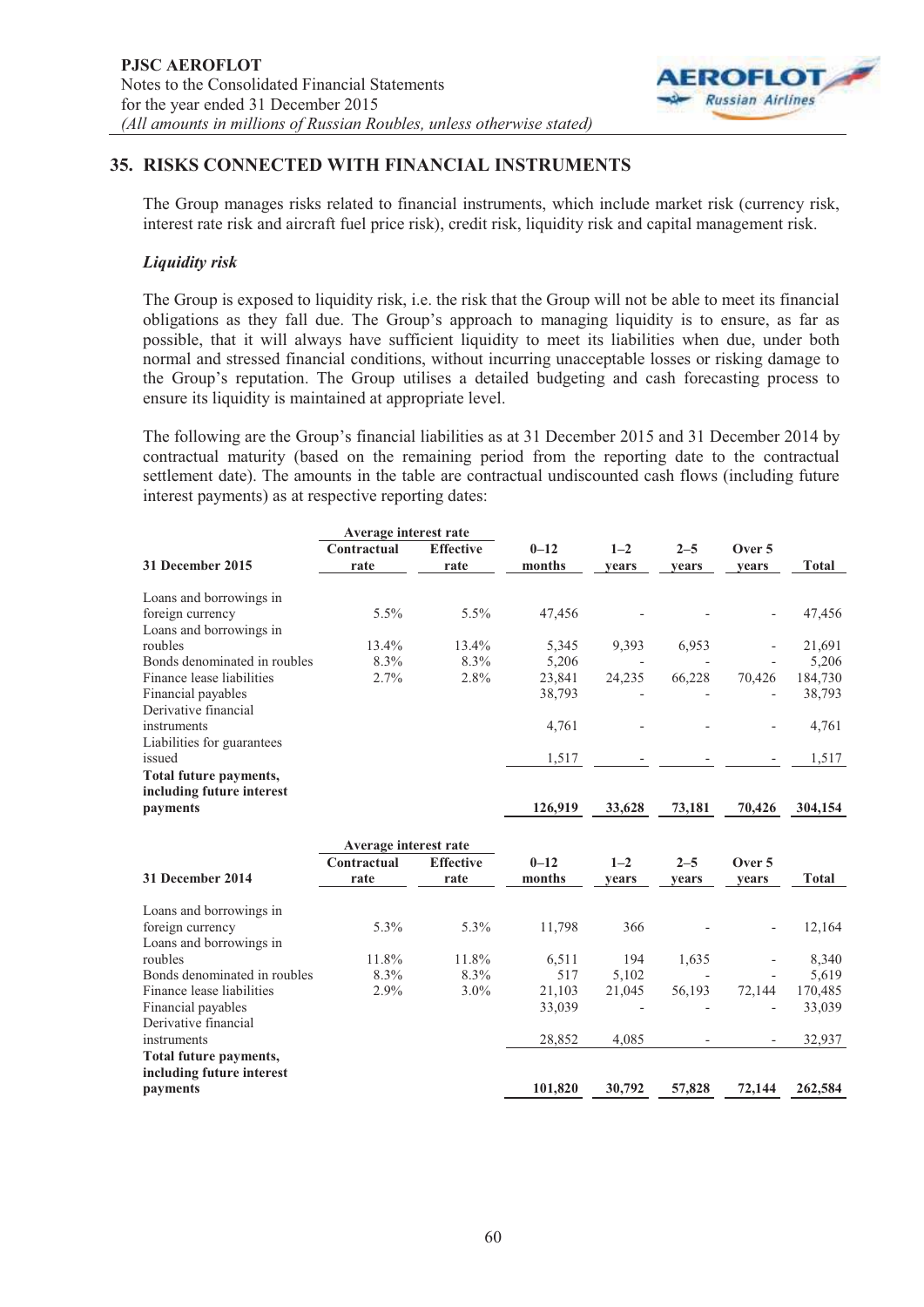

#### *Liquidity risk (continued)*

As of 31 December 2015 net short-term liabilities of the Group amounted to RUB 44,775 million (31 December 2014: net short-term liabilities in the amount of RUB 42,923 million). Loss for 2015 amounted to RUB 6,494 million (2014: loss in the amount of RUB 17,146 million). Financial result for 2015 was materially affected by foreign exchange differences which are related to decrease of exchange rate of Russian rouble to US Dollar and revaluation of derivative financial instruments (Note 10). In 2015 cash flows from operating activities were positive and amounted to RUB 69,664 million (2014: RUB 35,977 million).

The treasury function of the Group provides flexibility of financing through available credit lines. As at 31 December 2015, the Group was able to attract RUB 36,840 million of cash (31 December 2014: RUB 21,562 million) available under credit lines granted by various lending institutions. Additionally for the improvement of liquidity the management is planning to increase operational effectiveness of the Group and further increase of cash flows from operating activities.

#### *Currency risk*

The Group is exposed to currency risk in relation to revenue as well as purchases and borrowings that are denominated in a currency other than rouble. The currencies in which these transactions are primarily denominated are Euro and US Dollar.

The Groups analyses the exchange rate trends on a regular basis. To hedge the risk of negative changes in the exchange rates the Group entered into financial derivative contracts with a number of Russian banks.

The Group uses long-term lease liabilities nominated in US Dollars as hedging instrument for risk of change in US Dollar exchange rate in relation to revenue (Note 27).

The Group's exposure to foreign currency risk was as follows based on notional amounts of financial instruments:

|                           |             | 31 December 2015 |         | 31 December 2014 |              |                  |          |          |              |
|---------------------------|-------------|------------------|---------|------------------|--------------|------------------|----------|----------|--------------|
| In millions of Russian    | <b>Note</b> |                  |         | <b>Other</b>     |              |                  |          | Other    |              |
| Roubles                   |             | <b>US Dollar</b> | Euro    | currency         | <b>Total</b> | <b>US Dollar</b> | Euro     | currency | <b>Total</b> |
| Cash and cash             |             |                  |         |                  |              |                  |          |          |              |
| equivalents               | 12          | 2,167            | 449     | 1,793            | 4,409        | 7,626            | 778      | 1,350    | 9,754        |
| Financial receivables     |             | 18,560           | 4,062   | 4,502            | 27,124       | 21,820           | 3,618    | 3,560    | 28,998       |
| Aircraft lease security   |             |                  |         |                  |              |                  |          |          |              |
| deposits                  |             | 4,504            |         |                  | 4,504        | 2,408            |          |          | 2,408        |
| Derivative financial      |             |                  |         |                  |              |                  |          |          |              |
| instruments               | 23          | 53               |         |                  | 53           | 529              | 36       |          | 565          |
| Other assets              |             | 94               | 71      | 3                | 168          | 66               | 52       | 68       | 186          |
| <b>Total assets</b>       |             | 25,378           | 4,582   | 6,298            | 36,258       | 32,449           | 4,484    | 4,978    | 41,911       |
| Financial payables        |             | 13,691           | 5,419   | 2,071            | 21,181       | 9,444            | 4,085    | 785      | 14,314       |
| Finance lease liabilities | 27          | 164,519          |         |                  | 164,519      | 146,436          |          |          | 146,436      |
| Short-term loans and      |             |                  |         |                  |              |                  |          |          |              |
| borrowings and current    | 28          |                  |         |                  |              |                  |          |          |              |
| portion of long-term      |             |                  |         |                  |              |                  |          |          |              |
| loans and borrowings      |             | 45,792           |         |                  | 45,792       | 11,563           |          |          | 11,563       |
| Long-term loans and       | 28          |                  |         |                  |              |                  |          |          |              |
| borrowings                |             |                  |         |                  |              | 360              |          |          | 360          |
| Derivative financial      |             |                  |         |                  |              |                  |          |          |              |
| instruments               |             |                  | 4,853   |                  | 4,853        | 17,325           | 4,839    |          | 22,164       |
| <b>Total liabilities</b>  |             | 224,002          | 10,272  | 2,071            | 236,345      | 185,128          | 8,924    | 785      | 194,837      |
| <b>Total</b>              |             |                  |         |                  |              |                  |          |          |              |
| (liabilities)/assets, net |             | (198, 624)       | (5,690) | 4,227            | (200, 087)   | (152, 679)       | (4, 440) | 4,193    | (152, 926)   |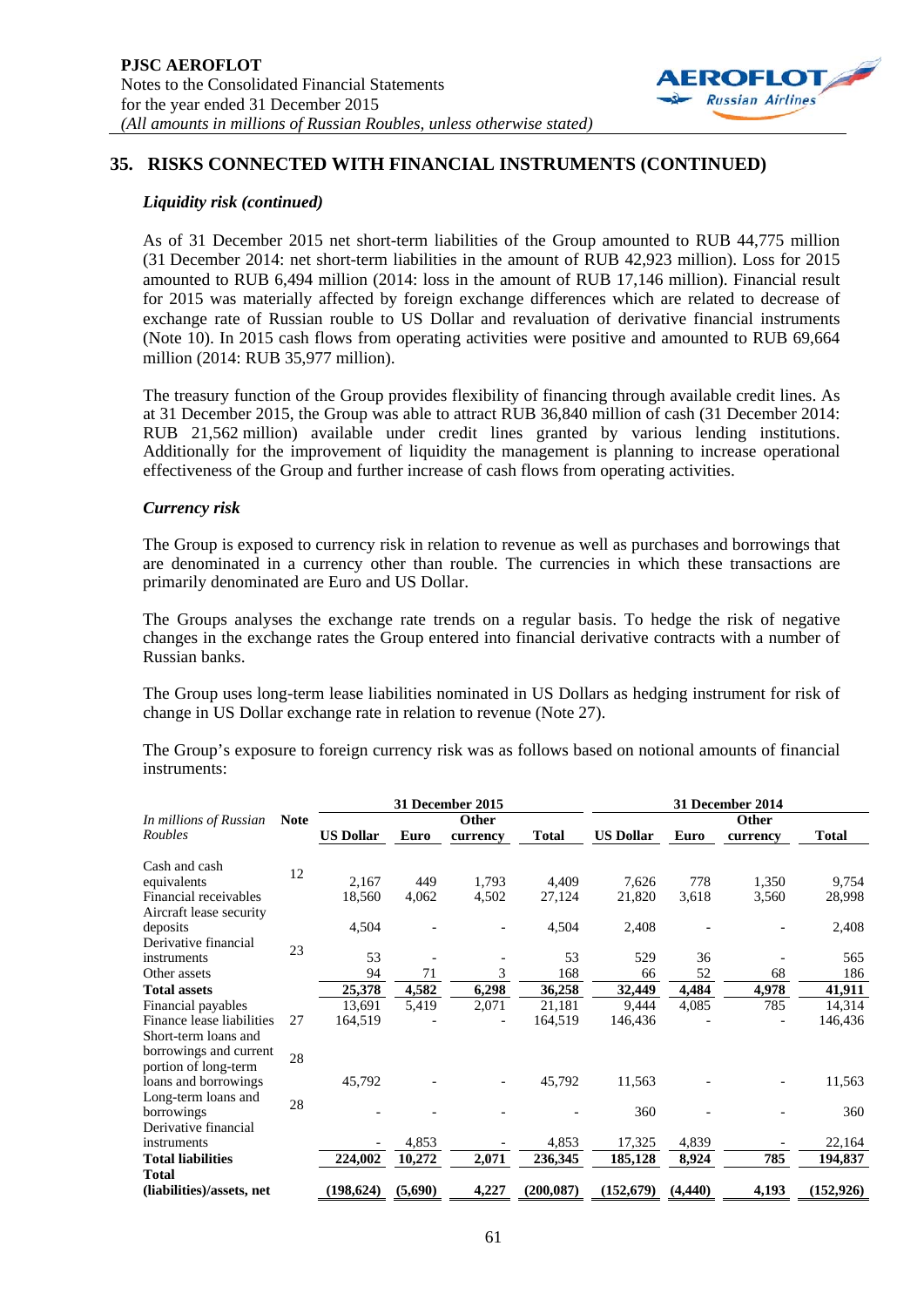

#### *Currency risk (continued)*

The Group also expects that payments of Euro 126 million related to the cross-currency interest rate swap with a fixed interest rate disclosed in Note 23, will be made in March 2016. Strengthening or weakening of listed below currencies against rouble as at 31 December 2015 and 31 December 2014, would change profit after tax by the amounts shown below. This analysis assumes that all other variables, in particular interest rates, remain constant:

|                                                    | 31 December 2015                                             |                                                                | 31 December 2014                                             |                                                             |  |
|----------------------------------------------------|--------------------------------------------------------------|----------------------------------------------------------------|--------------------------------------------------------------|-------------------------------------------------------------|--|
|                                                    | Percent of<br>change in rate<br>of currency<br>versus rouble | <b>Effect on loss</b><br>after tax<br>(iincrease)<br>decrease) | Percent of<br>change in rate<br>of currency<br>versus rouble | <b>Effect on loss after</b><br>tax (increase)/<br>decrease) |  |
| Increase in the rate of                            |                                                              |                                                                |                                                              |                                                             |  |
| currency versus rouble:                            |                                                              |                                                                |                                                              |                                                             |  |
| <b>US Dollar</b>                                   | 50%                                                          | (13, 642)                                                      | 50%                                                          | (55, 491)                                                   |  |
| Euro                                               | 50%                                                          | (335)                                                          | 50%                                                          | 145                                                         |  |
| Other currencies                                   | 50%                                                          | 1,691                                                          | 50%                                                          | 1,677                                                       |  |
| Decrease in the rate of<br>currency versus rouble: |                                                              |                                                                |                                                              |                                                             |  |
| <b>US Dollar</b>                                   | 50%                                                          | 13,642                                                         | 50%                                                          | 55,941                                                      |  |
| Euro                                               | 50%                                                          | 335                                                            | 50%                                                          | (145)                                                       |  |
| Other currencies                                   | 50%                                                          | (1,691)                                                        | 50%                                                          | (1,677)                                                     |  |

As of 31 December 2015 the effect on the Group's equity would be RUB 79,450 million considering immaterial effect from change in exchange rates of other currencies.

#### *Interest rate risk*

The Group is exposed to the effects of fluctuations in the prevailing levels of market interest rates on its financial results and cash flows. Changes in interest rates impact primarily change in cost of borrowings (fixed interest rate borrowings) or future cash flows (variable interest rate borrowings). At the time of raising new borrowings as well as finance lease management uses judgment to decide whether it believes that a fixed or variable interest rate would be more favourable to the Group over the expected period until maturity.

As at 31 December 2015 and 31 December 2014, the interest rate profiles of the Group's interestbearing financial instruments were:

|                                        | <b>Carrying amount</b> |             |  |
|----------------------------------------|------------------------|-------------|--|
|                                        | 31 December            | 31 December |  |
|                                        | 2015                   | 2014        |  |
| Fixed rate financial instruments:      |                        |             |  |
| Financial assets                       | 17,767                 | 3,582       |  |
| Financial liabilities                  | (34,266)               | (38, 112)   |  |
| Total fixed rate financial instruments | (16, 499)              | (34,530)    |  |
| Variable rate financial instruments:   |                        |             |  |
| Variable rate financial liabilities    | (198,137)              | (135, 225)  |  |

As at 31 December 2015 and 31 December 2014 the Group had loans and finance lease with variable interest rates. If the variable part of interest rates on loans as at 31 December 2015 and 31 December 2014 were 20% higher or lower than the actual variable part of interest rates for the year, with all other variables held constant, interest expense would not have changed significantly (2014: would not have changed significantly).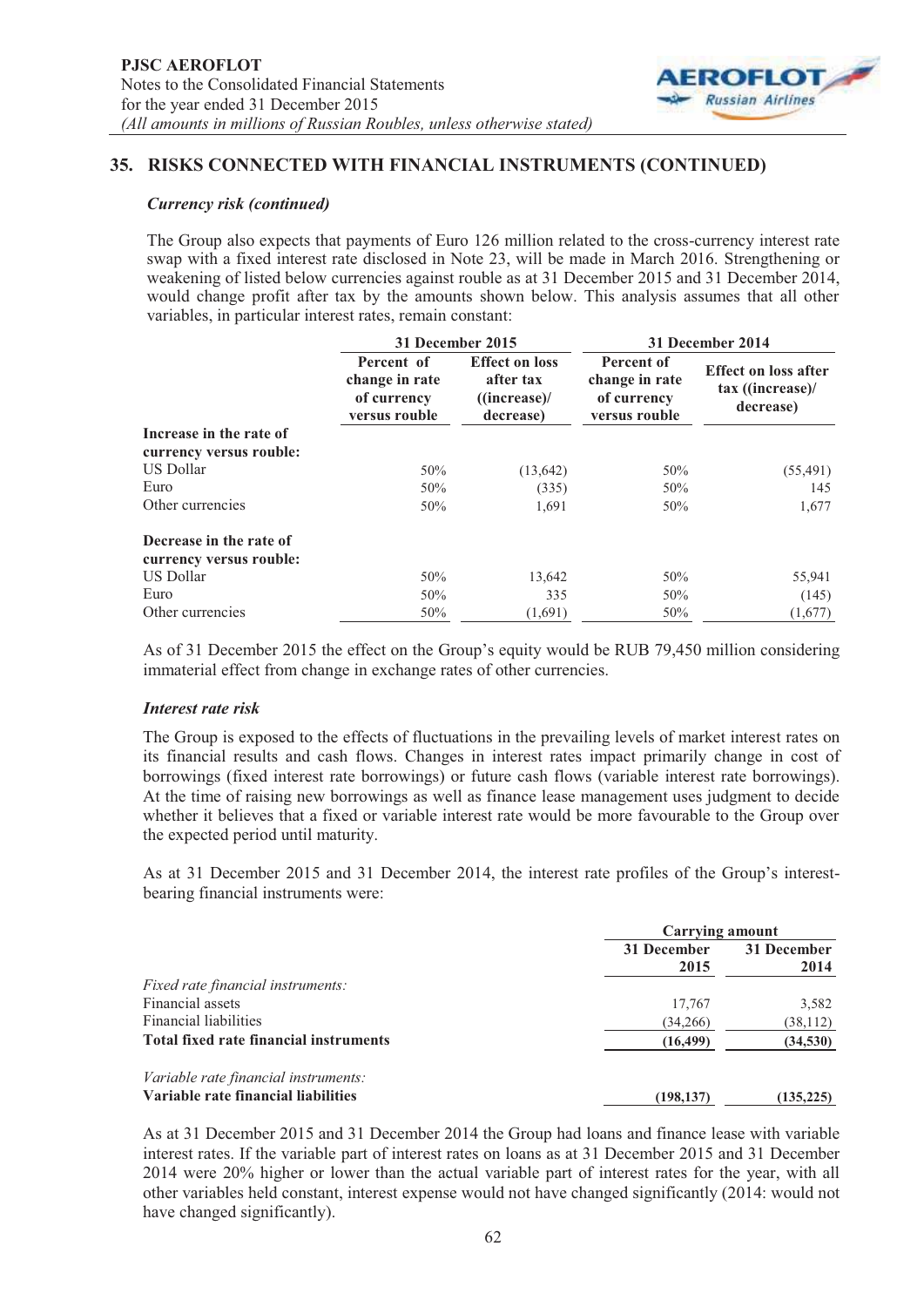

#### *Aircraft fuel price risk*

The results of the Group's operations are significantly impacted by changes in the price of aircraft fuel. In 2012, 2013 and 2014 the Group entered into agreements with a number of Russian banks to hedge a portion of its fuel costs from potential future price increases.

Given as at 31 December 2015 the deals were closed due to ensuing of the period of performance change in value of underlying asset as at the reporting date would not have any significant impact of financial results and equity of the Group. In case as at 31 December 2014 price for Brent crude oil was 50% higher or lower than its actual price, with all other variables remaining constant (including forecast of crude oil price), the effect of change in crude oil price on the Group's equity and result would not be materially different.

#### *Capital management risk*

The Group manages its capital to ensure its ability to continue as a going concern while maximizing the return to the Company's shareholders through the optimization of the Group's debt to equity ratio.

The Group manages its capital in comparison with rivals in the airline industry on the basis of the following ratios:

- net debt to total capital,
- $\bullet$ total debt to EBITDA, and
- $\bullet$ net debt to EBITDA.

Total debt consists of short-term and long-term borrowings (including the current portion), finance lease liabilities, custom duties payable on imported leased aircraft and defined benefit pension obligation.

Net debt is defined as total debt less cash, cash equivalents and short-term financial investments.

Total capital consists of equity attributable to the Company's shareholders and net debt.

EBITDA is calculated as operating profit before depreciation, amortization and custom duties expenses.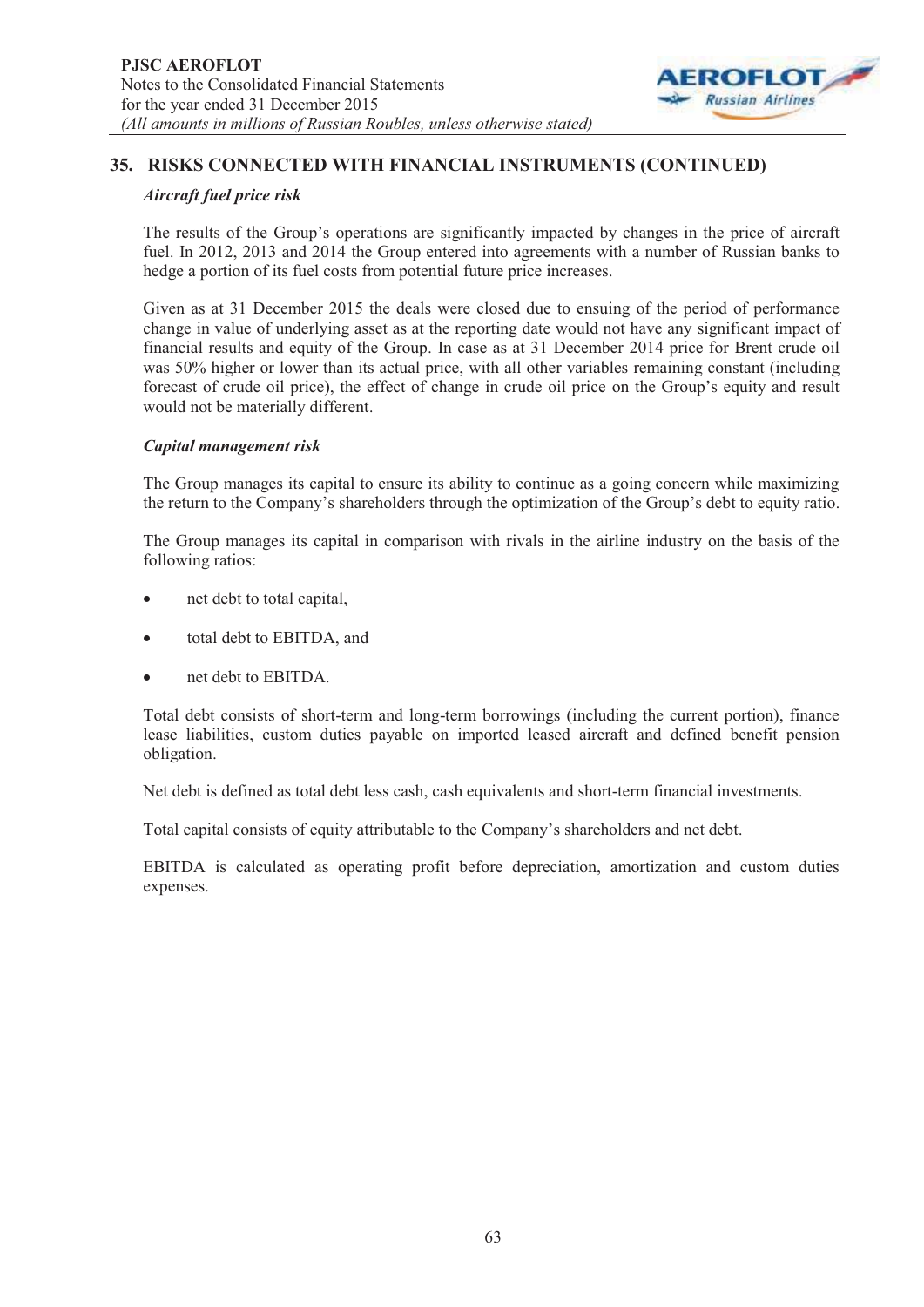

#### *Capital management risk (continued)*

The ratios are as follows:

|                                                    | As at and for the<br>year ended 31 | As at and for the<br>year ended 31 |
|----------------------------------------------------|------------------------------------|------------------------------------|
|                                                    | December 2015                      | December 2014                      |
| Total debt                                         | 233,729                            | 174,309                            |
| Cash and cash equivalents and short-term financial |                                    |                                    |
| investments                                        | (36,610)                           | (27,508)                           |
| Net debt                                           | 197,119                            | 146,801                            |
| Equity attributable to shareholders of the Company | (25, 523)                          | (3,631)                            |
| Total capital                                      | 171,596                            | 143,170                            |
| <b>EBITDA</b>                                      | 58,703                             | 24,840                             |
| Net debt/Total capital                             | 1.1                                | 1.0                                |
| Total debt/EBITDA                                  | 4.0                                | 7.0                                |
| Net debt/EBITDA                                    | 3.4                                | 5.9                                |

These ratios are analysed by Group's management over time without any limitations.

There were no changes in the Group's approach to capital management in 2015 and 2014.

Neither the Group nor any of its subsidiaries are subject to externally imposed capital requirements in 2015 and 2014, except for minimal share capital according to the legislation.

#### *Credit risk*

Credit risk is the risk of financial loss to the Group if a customer or counterparty to a financial instrument fails to meet its contractual obligations, and arises principally from the Group's cash and cash equivalents, financial receivables and investments in securities.

The Group conducts transactions with the following major types of counterparties:

- (i) The Group has credit risk associated with travel agents and industry organisations. A significant share of the Group's sales is made via travel agencies. Due to the fact that receivables from travel agents are diversified the overall credit risk related to travel agencies is assessed by management as low.
- (ii) Receivables from other airlines and agencies are carried out through the IATA clearing house. Regular settlements ensure that the exposure to credit risk is mitigated to the greatest extent possible.
- (iii) Management actively monitors its investing performance and in accordance to current policy investing only in liquid securities with high credit ratings. Management does not expect any counterparty to fail to meet its obligations.

As at 31 December 2015 the total amount of investments into securities was RUB 6,063 million (31 December 2014: RUB 6,062 million), major part of financial receivables amounted to RUB 15,079 million relates to receivables regulated by clearing house (31 December 2014: RUB 17,314 million).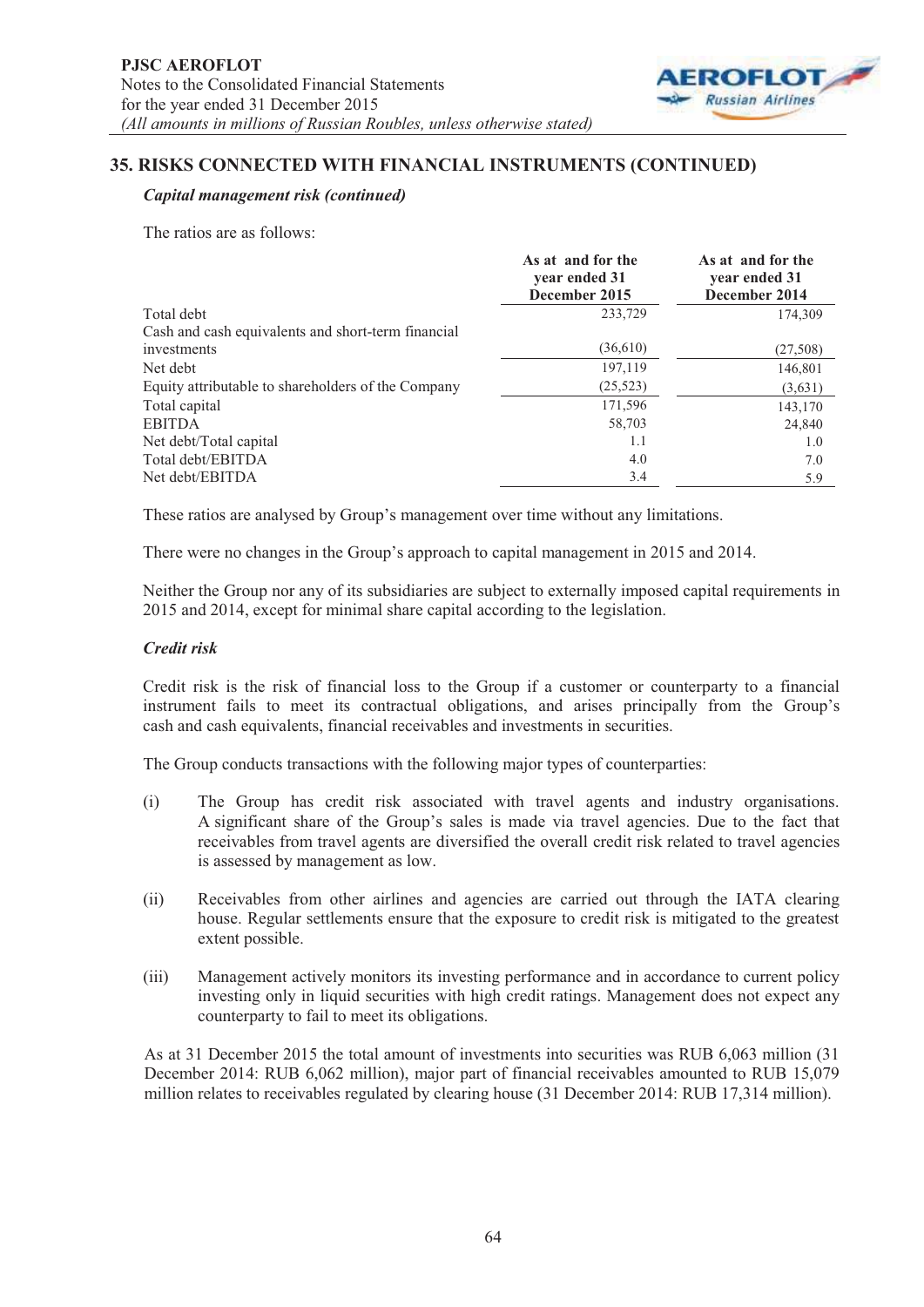

#### *Credit risk (continued)*

The maximum exposure to the credit risk net of impairment provision is set out in the table below:

|                                                            | 31 December<br>2015 | 31 December<br>2014 |
|------------------------------------------------------------|---------------------|---------------------|
| Cash and cash equivalents (excluding petty cash) (Note 12) | 30,626              | 26,477              |
| Financial receivables (Note 14)                            | 31,722              | 30,270              |
| Short-term financial investments                           | 5,917               | 961                 |
| Long-term financial investments (Note 16)                  | 6,118               | 6,115               |
| Aircraft lease security deposits (Note 13)                 | 4.790               | 2,431               |
| Other non-current assets                                   | 168                 | 186                 |
| Total financial assets exposed to credit risk              | 79,341              | 66,440              |

Analysis by credit quality of financial receivables is as follows:

| 31 December<br>2015 | 31 December<br>2014 |
|---------------------|---------------------|
|                     |                     |
| 30                  | 58                  |
|                     |                     |
| 30                  | 90                  |
|                     |                     |

#### *Credit risk concentration*

As at 31 December 2015 a large portion of the cash as well as long-term financial investments of the Group was placed in one bank with long-term credit rating BBB (as at 31 December 2014: two banks with long-term credit rating BBB and B) and invested in one company (as at 31 December 2014: one company), respectively, which causes the credit risk concentration for the Group.

### **36. FAIR VALUE OF FINANCIAL INSTRUMENTS**

Fair value is the amount at which a financial instrument can be exchanged in a current transaction between willing parties, other than in a forced sale or liquidation. The best evidence of the fair value is an active quoted market price of a financial instrument.

The estimated fair values of financial instruments have been determined by the Group using available market information, where it exists, and appropriate valuation methodologies. However, judgement is necessarily required to interpret market data to determine the estimated fair value. Management uses all available market information in estimating the fair value of financial instruments.

*Financial instruments carried at fair value.* This category includes only derivative financial instruments disclosed in Note 23.

*Financial assets carried at amortised cost.* The fair value of instruments with a floating interest rate is normally equal to their carrying value. The estimated fair value of fixed interest rate instruments is based on estimated future cash flows expected to be received discounted at current interest rates effective on debt capital markets for new instruments with similar credit risk and remaining maturity. Discount rates used depend on the credit risk of the counterparty. Carrying amounts of financial receivables (Note 14), lease security deposits (Note 13) and loans issued (Note 16) approximate their fair values, which belong to Level 2 in the fair value hierarchy. Cash and cash equivalents belong to level 1 and are carried at amortised cost which is approximately equal to their fair value.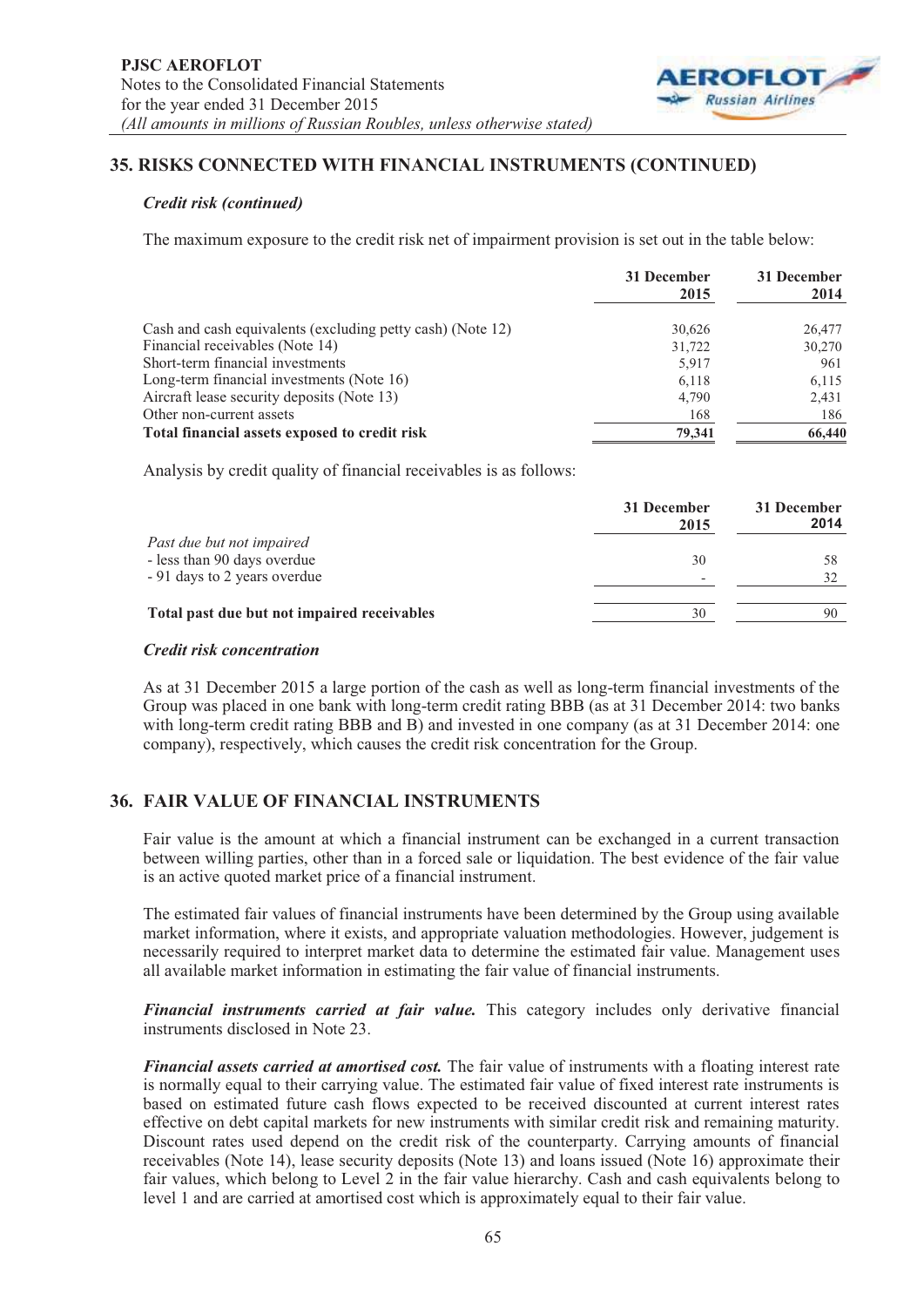

### **36. FAIR VALUE OF FINANCIAL INSTRUMENTS (CONTINUED)**

*Liabilities carried at amortised cost.* The fair value of financial instruments is measured based on the current market quotes, if any. The estimated fair value of unquoted fixed interest rate instruments with stated maturity was estimated based on expected cash flows discounted at current interest rates for new instruments with similar credit risk and remaining maturity. As at 31 December 2015 and 31 December 2014, the fair values of financial payables (Note 24), finance lease liabilities (Note 27), loans, borrowings and bonds (Note 28) were not materially different from their carrying amounts. The fair values of financial payables, finance lease liabilities and loans and borrowings are categorised as Levels 2, while bonds are categorised as Level 1 in the fair value hierarchy.

### **37. RELATED PARTIES TRANSACTIONS**

Parties are generally considered to be related if they are under common control or if one party has the ability to control the other party or can exercise significant influence or joint control over the other party in making financial and operational decisions. In considering each possible related party relationship attention is directed to the economic substance of the relationship, not merely the legal form.

As at 31 December 2015 and 31 December 2014, the outstanding balances with related parties and income and expense items with related parties for the years ended 31 December 2015 and 31 December 2014 were disclosed below:

#### *Associates*

As at 31 December 2015 and 31 December 2014, the outstanding balances with associates and income and expense items with associates for the years ended 31 December 2015 and 31 December 2014 were as follows:

|                                                                | 31 December<br>2015 | 31 December<br>2014 |
|----------------------------------------------------------------|---------------------|---------------------|
| <b>Assets</b><br>Accounts receivable                           |                     |                     |
| <b>Liabilities</b><br>Accounts payable and accrued liabilities | 111                 | 140                 |

The amounts outstanding to and from related parties will be settled mainly in cash.

|                          | 2015  | 2014  |
|--------------------------|-------|-------|
| <b>Transactions</b>      |       |       |
| Sales to associates      | 25    | 19    |
| Purchase from associates | 1.469 | 1.372 |

Purchases from associates consist primarily of aviation security services.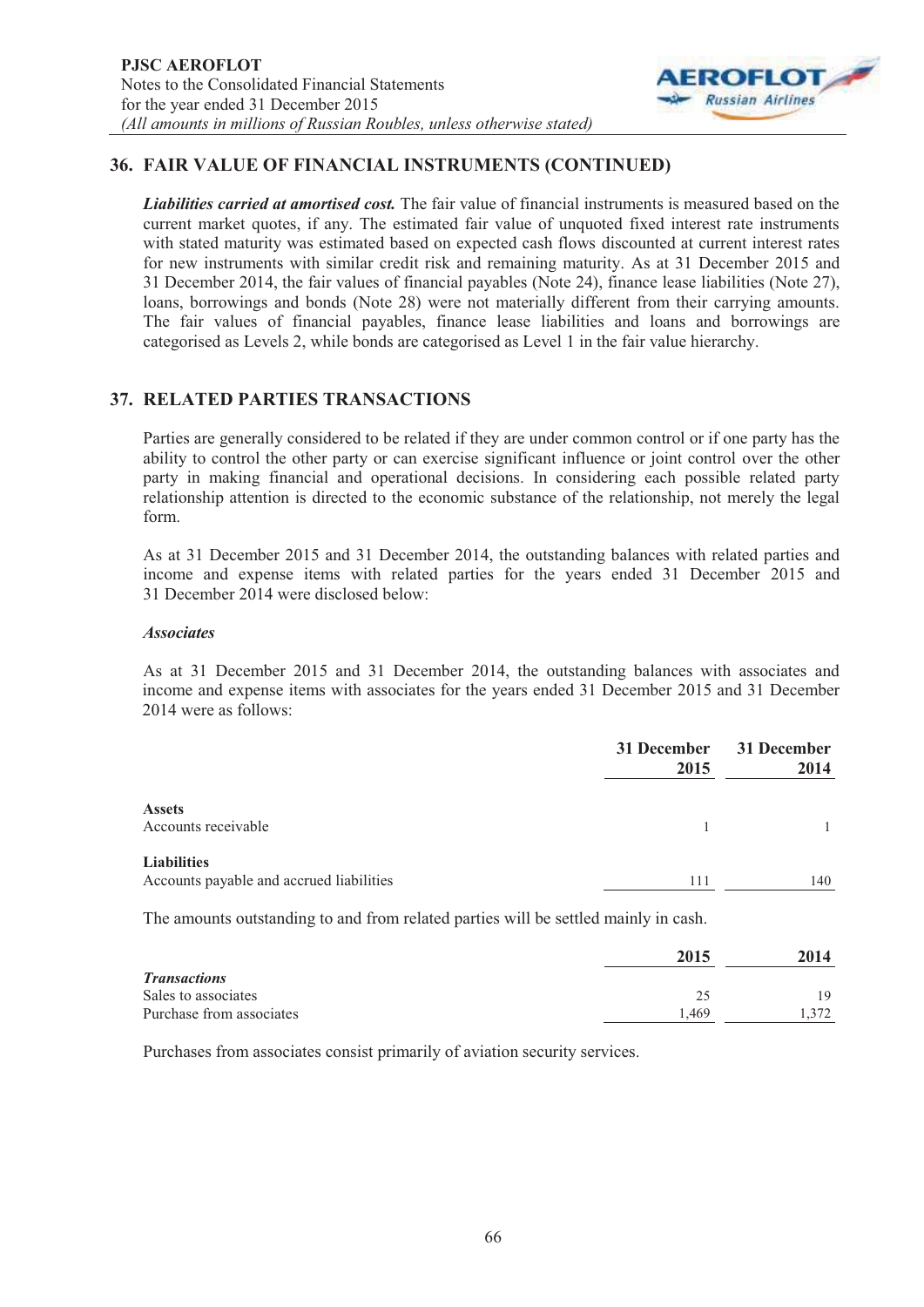

### **37. RELATED PARTIES TRANSACTIONS (CONTINUED)**

#### *Government-related entities*

As at 31 December 2015 and 31 December 2014, the Government of the RF represented by the Federal Agency for Management of State Property owned 51.17% of the Company. The Group operates in an economic environment where the entities are directly or indirectly controlled by the Government of the RF through its government authorities, agencies, associations and other organizations, collectively referred to as government-related entities.

The Group decided to apply the exemption from disclosure of individually insignificant transactions and balances with the state and its related parties because the Russian government has control, joint control or significant influence over such parties.

The Group has transactions with government-related entities, including but not limited to the following transactions:

- banking services,
- transactions with derivative financial instruments,
- investments in OJSC MASH,
- finance and operating lease,
- guarantees on liabilities,
- purchase of air navigation and airport services, and
- $\bullet$  Government subsidies including those provided for compensating the losses from passenger flights under two government programmes, i.e. flights to and from European Russia for inhabitants of Kaliningrad region and Far East.

Outstanding balances of derivative financial instruments and cash at current rouble and foreign currency accounts in the government-related banks:

|                                  | 31 December<br>2015 | 31 December<br>2014 |
|----------------------------------|---------------------|---------------------|
| <b>Assets</b>                    |                     |                     |
| Cash and cash equivalents        | 8,060               | 15,781              |
| Derivative financial instruments |                     |                     |
| PJSC Sberbank of Russia          | 53                  | 529                 |
| <b>Liabilities</b>               |                     |                     |
| Derivative financial instruments |                     |                     |
| PJSC Sberbank of Russia          |                     | (9,887)             |
| PJSC VTB                         |                     | (4,613)             |
|                                  |                     |                     |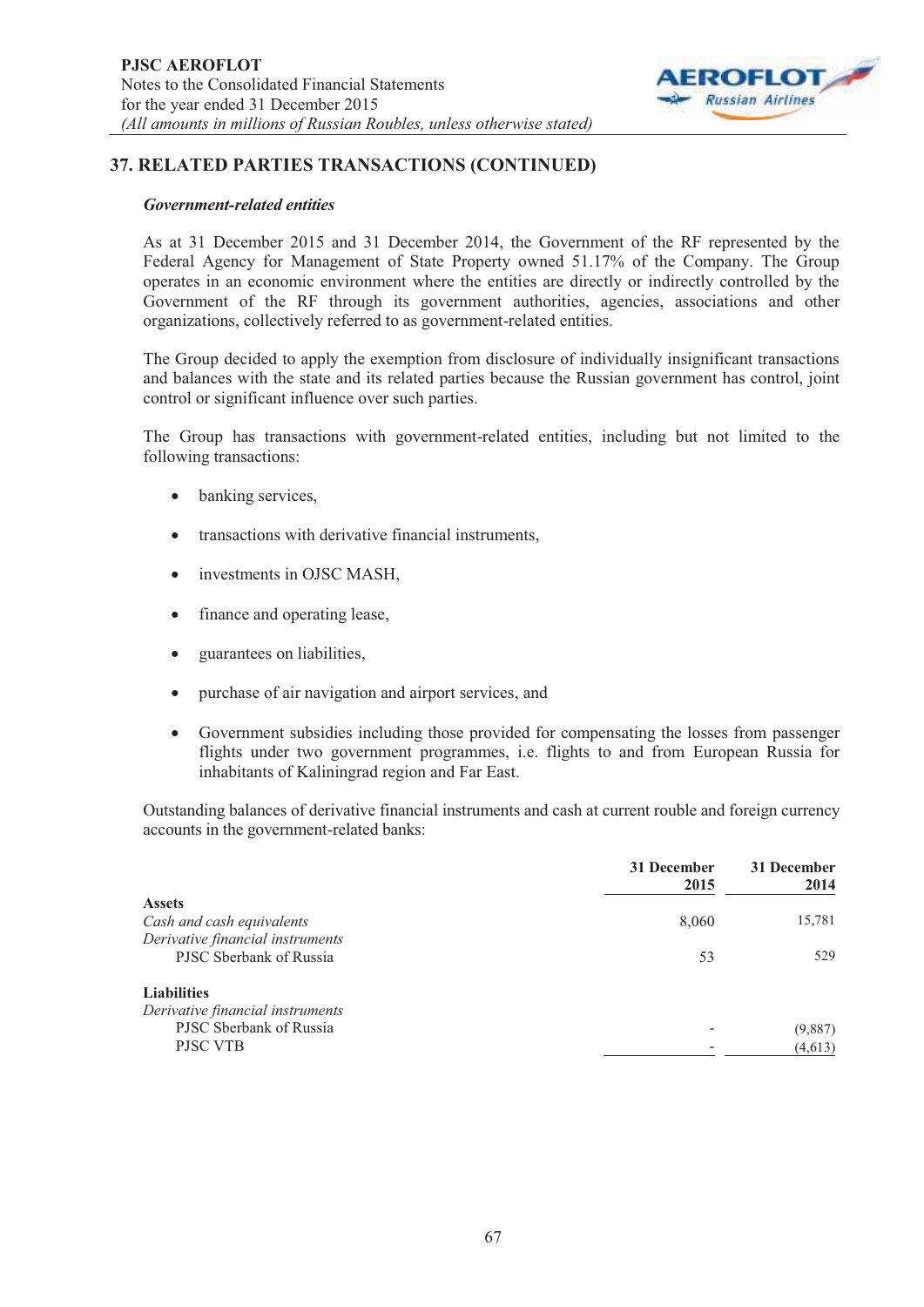

# **37. RELATED PARTIES TRANSACTIONS (CONTINUED)**

### *Government-related entities (continued)*

The amounts of the Group's finance lease liabilities are disclosed in Note 27. The share of liabilities to the government-related entities is approximately 3% for finance lease (31 December 2014: 12%). The share of the government-related entities in the amount of the future minimum lease payments under non-cancellable operating leases agreements (note 38) is approximately 6% (31 December 2014: 7%). The share of interest expenses on finance lease is approximately 30% and 1% for operating lease expenses (2014: 30% and 2%, respectively).

For the year ended 31 December 2015 the share of the Group's transactions with government-related entities was less than 10% of operating costs, and less than 3% of revenue (2014: less than 12% and less than 3%, respectively). These expenses primarily include costs of air navigation and aircraft maintenance services in the government-related airports and also supplies of fuel by governmentrelated entities.

As at 31 December 2015 the Group issued guarantees for the amount of RUB 627 million to a government-related entity to secure obligations under tender procedures (31 December 2014: RUB 398 million).

As at 31 December 2015 the government or government-related entities owned non-controlling interest of particular subsidiaries of the Group amounted to RUB 4,623 million (31 December 2014: RUB 3,862 million).

Transactions with the state also include taxes, levies and customs duties settlements and charges which are disclosed in Notes 7, 8, 9, 11, 14, 17, 24 and 29.

#### *Compensation of key management personnel*

The remuneration of key management personnel (the members of the Board of Directors and the Management Committee as well as key managers of flight and ground personnel who have significant power and responsibilities on key control and planning decisions of the Group), including salary and bonuses as well as other compensation, amounted to RUB 748 million (2014: RUB 953 million).

These remunerations are mainly represented by short-term payments. Such amounts are stated before personal income tax but exclude mandatory insurance contributions to non-budgetary funds. According to Russian legislation, the Group makes contributions to the Russian State pension fund as part of compulsory social insurance contributions for all its employees, including key management personnel.

#### *Bonus programmes for key management based on the Company's capitalisation*

In 2013, the Group approved bonus programmes for the Group's key management personnel and members of the Company's Board of Directors. These programmes run for three years and are exercised in three tranches of cash payments. The amounts of payments depend both on the absolute increase in the Company's capitalisation and the Company's capitalisation growth rates against its peers based on the results of the reporting year. The fair value of the liabilities under the bonus programmes was determined based on the Company's capitalisation growth in 2015.

In 2015, expenses related to the bonus programmes were RUB 205 million and were recorded within staff costs and other financial costs in the Group's consolidated statement of profit or loss (2014: RUB 566 million). As at 31 December 2015, outstanding liability under these plans was RUB 452 million (as at 31 December 2014 it was RUB 247 million).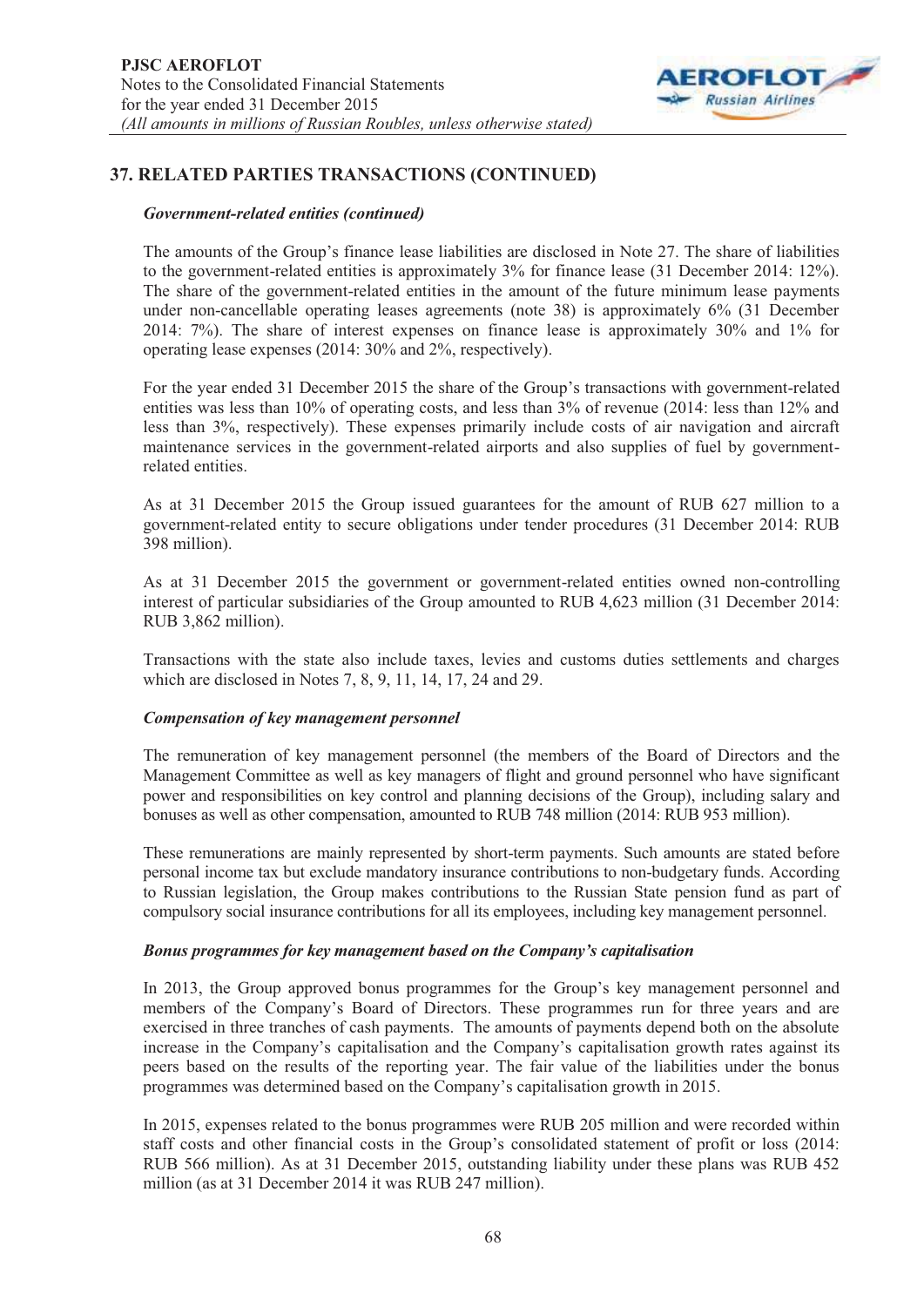

## **37. RELATED PARTIES TRANSACTIONS (CONTINUED)**

### *Cross shareholding*

As at 31 December 2015 Aeroflot-Finance, 100%-owned subsidiary of the Group, owned 53,716,189 ordinary shares of the Company (31 December 2014: Aeroflot-Finance and Partner, 100%-owned subsidiaries of the Group, owned 53,714,098 ordinary shares and 2,091 ordinary shares of the Company, respectively) (Note 31).

## **38. COMMITMENTS UNDER OPERATING LEASES**

Future minimum lease payments under non-cancellable aircraft and other operating lease agreements with third and related parties (Note 37) are as follows:

|                                              | 31 December 2015 | 31 December 2014 |
|----------------------------------------------|------------------|------------------|
| On demand or within 1 year                   | 57,356           | 42,694           |
| Later than 1 year and not later than 5 years | 202,376          | 179,654          |
| Later than 5 years                           | 219.353          | 209,804          |
| <b>Total operating lease commitments</b>     | 479,085          | 432,152          |

The amounts above represent base rentals payable. Maintenance fees payable to the lessor, based on actual flight hours, and other usage variables are not included in the amounts.

The aircraft that the Group has operated under operating lease agreements as at 31 December 2015 are listed in Note 1. The Group received aircraft under operating lease agreements for the term of 2 to 16 years. The agreements are extendable.

The Group entered into a number of agreements with Russian banks under which the banks guarantee the payment of the Group's liabilities under existing aircraft lease agreements.

# **39. CAPITAL COMMITMENTS**

As at 31 December 2015, the Group entered into agreements on acquisition of property, plant and equipment with third parties for the total of RUB 958,048 million (31 December 2014: RUB 776,579 million). These commitments mainly relate to 3 Boeing B777 (31 December 2014: 6), 22 Boeing B787 (31 December 2014: 22), 22 Airbus A350 (31 December 2014: 22) and 62 Airbus A320/321 (31 December 2014: 62) aircraft. The Group plans to use the mentioned aircraft under operating or finance lease agreements, thus does not expect cash outflow under the corresponding agreements.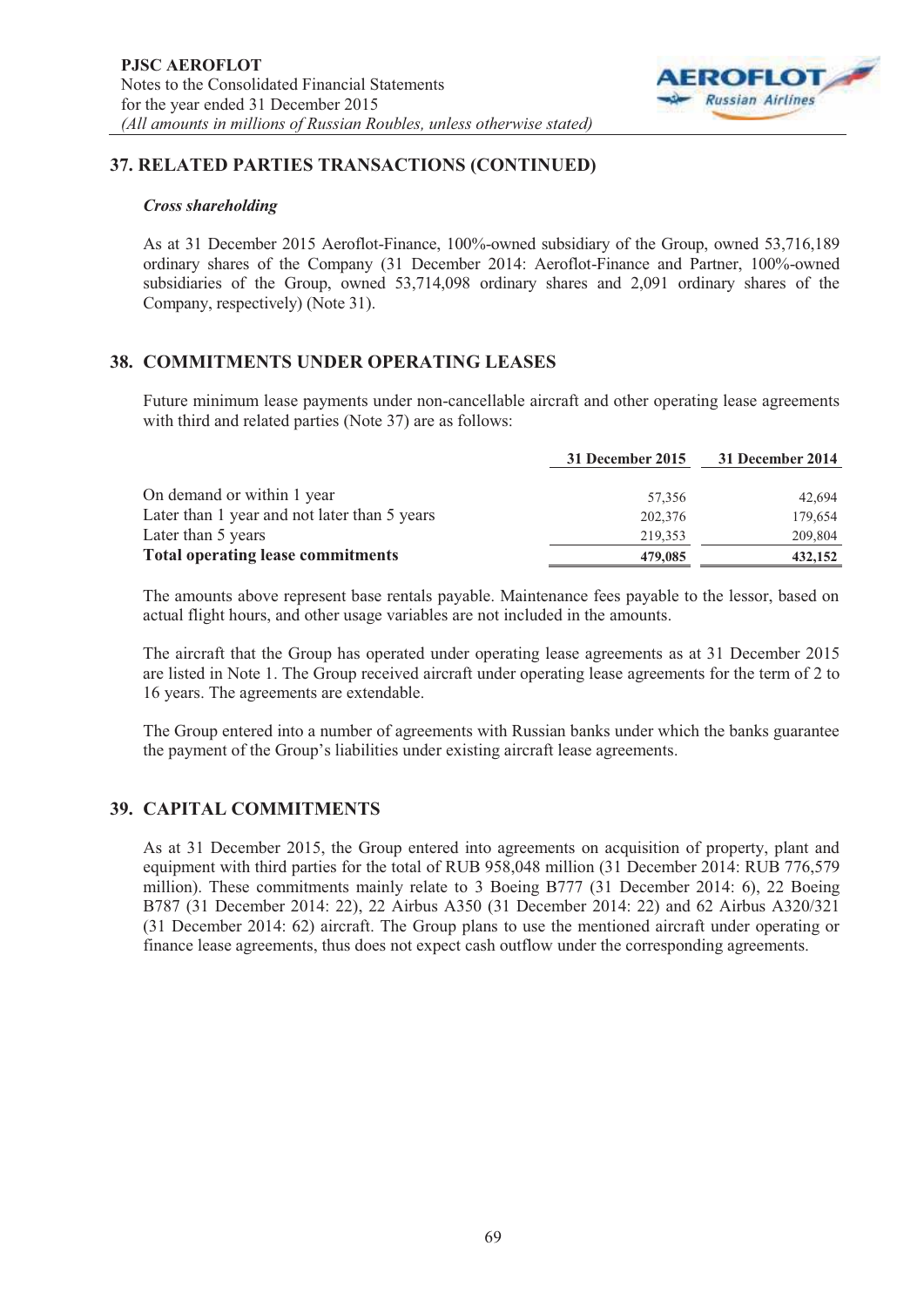

## **40. CONTINGENCIES**

### *Operating Environment of the Group*

The Russian Federation displays certain characteristics of an emerging market. Its economy is particularly sensitive to oil and gas prices. The legal, tax and regulatory frameworks continue to develop and are subject to frequent changes and varying interpretations. During 2015 the Russian economy was negatively impacted by low oil prices, ongoing political tension in the region and continuing international sanctions against certain Russian companies and individuals, all of which contributed to the country's economic recession characterised by a decline in gross domestic product. The financial markets continue to be volatile and are characterised by frequent significant price movements and increased trading spreads. Russia's credit rating was downgraded to below investment grade. This operating environment has a significant impact on the Group's operations and financial position. Management is taking necessary measures to ensure sustainability of the Group's operations. However, the future effects of the current economic situation are difficult to predict and management's current expectations and estimates could differ from actual results.

The Group continues to monitor the situation and executes set of measures to minimize influence of possible risks on operating activity of the Group and its financial position.

The Group's operations are primarily located in the RF. Consequently, the Group is exposed to the risk of the economic and financial markets of the RF which display characteristics of an emerging market. The legal and tax frameworks continue development, but are subject to varying interpretations and frequent changes which together with other legal and fiscal impediments contribute to the challenges faced by entities operating in the RF. The consolidated financial statements reflect assessment of the Group's management of the impact of the Russian business environment on the operations and the financial position of the Group. The future business situation may differ from management's current expectations.

In October 2015, the Company's Board of Directors approved the use of funds of PJSC Aeroflot and LLC Aeroflot-Finance to finance the OJSC Transaero's operating activities until its air operator's certificate is cancelled, loans and guarantees issue, carriage of passengers on the Group's flights. In the end of October 2015, the Group obtained temporary access to 56 air routes of OJSC Transaero Airlines.

#### *Tax contingencies*

The taxation system in the RF continues to evolve and is characterised by frequent changes in legislation, official pronouncements and court decisions, which are sometimes fuzzy and contradictory and subject to varying interpretation by different tax authorities. Taxes are subject to audit and investigation by a number of authorities, which have the authority to impose severe fines and penalties charges. A tax year remains open for review by the tax authorities during the three subsequent calendar years; however, under certain circumstances a tax year may remain open longer. Recent events within the RF suggest that the tax authorities are taking a more tough stance in their interpretation and enforcement of tax legislation.

These circumstances may create tax risks in the RF that are substantially more significant than in other countries. The Group's management believes that it has provided adequately for tax liabilities in these consolidated financial statements based on its interpretations of applicable Russian tax legislation, official pronouncements and court decisions. However, the interpretations of these provisions by the relevant authorities could differ and the effect on these consolidated financial statements, if the authorities were successful in enforcing their interpretations, could be significant.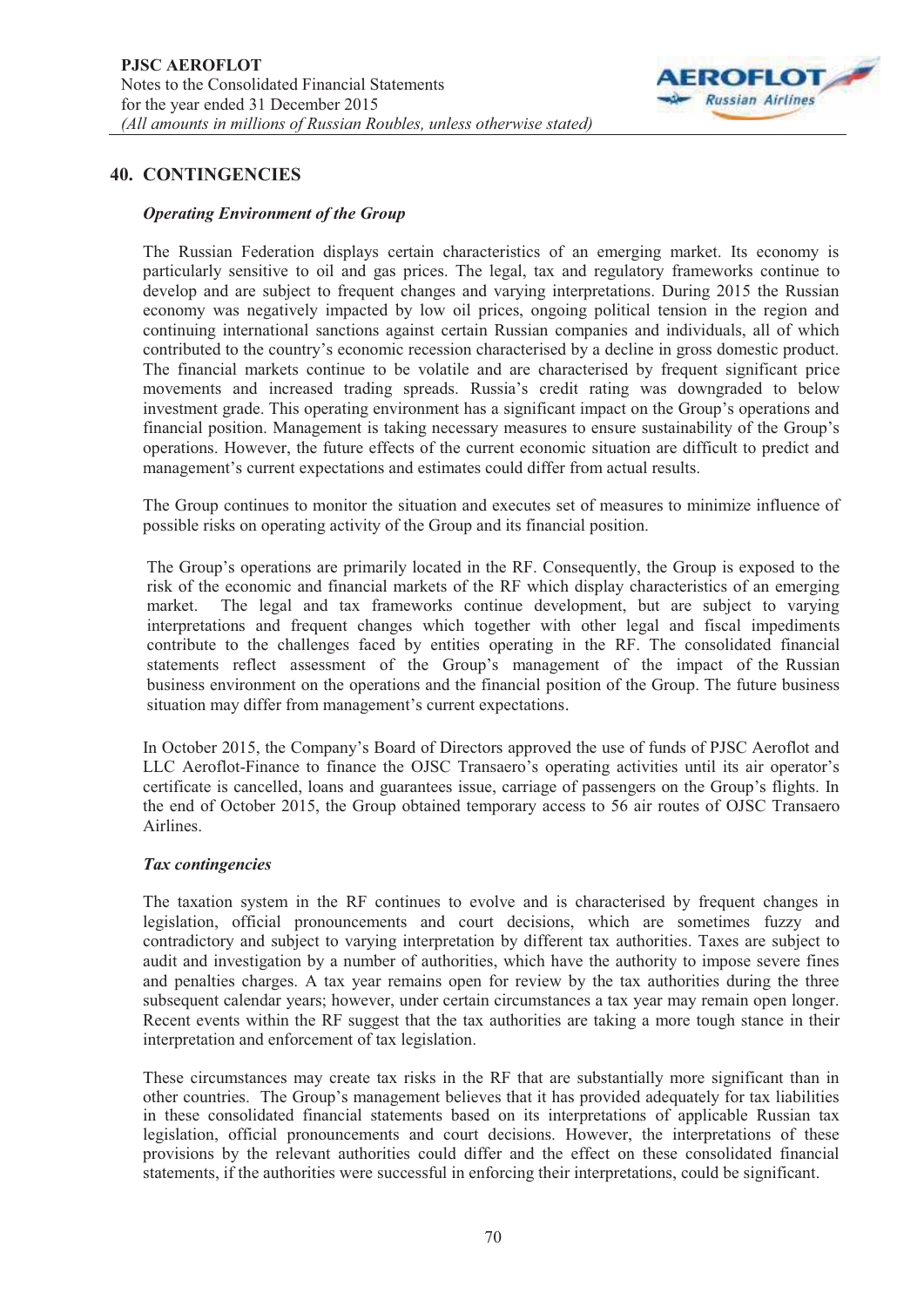

# **40. CONTINGENCIES (CONTINUED)**

### *Tax contingencies (continued)*

Since 1 July 2015, the Russian Government has decided to decrease VAT on domestic passenger and luggage carriage by air to 10% for two years. This is aimed at improving the financial and economic position of the airlines providing domestic services.

In accordance with amendments to the Russian Tax Code made in 2015, excise duties charged on the aviation fuel obtained by the Group's airlines are subject to deduction using the following coefficients: 2 for 2015, 1.84 for 2016.

Since 1 January 2015, the Russian Tax Code has been supplemented with the framework of beneficial ownership to the income paid from the RF (beneficial ownership framework) for the purposes of applying tax benefits under the Double Tax Treaties (DTT). Given the ambiguity of the new rules application procedure and absence of any practice to that effect, it is impossible to reliably assess the potential outcome of any disputes with tax authorities over compliance with the beneficial ownership confirmation requirements, however they may have a significant impact on the Group.

The Russian transfer pricing legislation is to a large extent aligned with the international transfer pricing principles developed by the Organisation for Economic Cooperation and Development (OECD). This legislation provides the possibility for tax authorities to make transfer pricing adjustments and impose additional tax liabilities in respect of controlled transactions (transactions with related parties and some types of transactions with unrelated parties), provided that the transaction price is not arm's length. Management has implemented internal controls to be in compliance with this transfer pricing legislation.

Tax liabilities arising from transactions between companies are determined using actual transaction prices. It is possible, with the evolution of the interpretation of the transfer pricing rules, that such transfer prices could be challenged. The impact of any such challenge cannot be reliably estimated; however, it may be significant to the financial position and/or the overall operations of the Group.

Changes in tax legislation or its enforcement in relation to such issues as transfer pricing may lead to an increase in the Group's effective income tax rate.

In addition to the above matters, as at 31 December 2015 and 31 December 2014 management estimates that the Group has no possible obligations from exposure to other than remote tax risks. The risks represent estimates arising from uncertainties in the interpretation of Russian tax legislation and related requirements for documentation. Management will vigorously defend the Group's positions and interpretations that were applied in calculating taxes recognised in these consolidated financial statements, if these are challenged by the tax authorities.